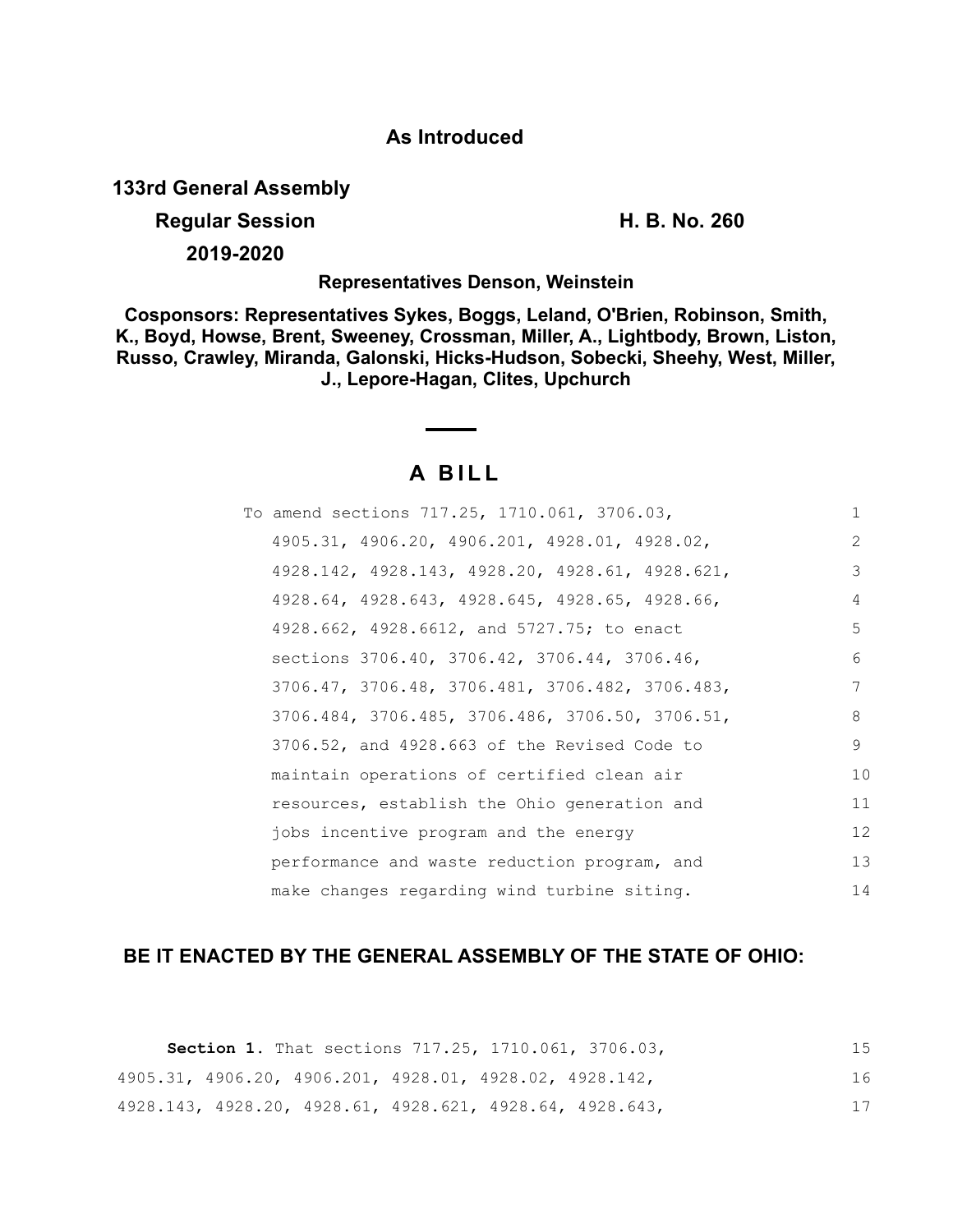| 4928.645, 4928.65, 4928.66, 4928.662, 4928.6612, and 5727.75 be  | 18 |
|------------------------------------------------------------------|----|
| amended and sections 3706.40, 3706.42, 3706.44, 3706.46,         | 19 |
| 3706.47, 3706.48, 3706.481, 3706.482, 3706.483, 3706.484,        | 20 |
| 3706.485, 3706.486, 3706.50, 3706.51, 3706.52, and 4928.663 of   | 21 |
| the Revised Code be enacted to read as follows:                  | 22 |
| Sec. 717.25. (A) As used in this section:                        | 23 |
| (1) "Customer-generated energy project" means a wind,            | 24 |
| biomass, or gasification facility for the generation of          | 25 |
| electricity that meets either of the following requirements:     | 26 |
| (a) The facility is designed to have a generating capacity       | 27 |
| of two hundred fifty kilowatts of electricity or less.           | 28 |
| (b) The facility is:                                             | 29 |
| (i) Designed to have a generating capacity of more than          | 30 |
| two hundred fifty kilowatts of electricity;                      | 31 |
| (ii) Operated in parallel with electric transmission and         | 32 |
| distribution facilities serving the real property at the site of | 33 |
| the customer-generated energy project;                           | 34 |
| (iii) Intended primarily to offset part or all of the            | 35 |
| facility owner's requirements for electricity at the site of the | 36 |
| customer-generated energy project and is located on the facility | 37 |
| owner's real property; and                                       | 38 |
| (iv) Not producing energy for direct sale by the facility        | 39 |
| owner to the public.                                             | 40 |
| (2) "Electric distribution utility" and "mercantile              | 41 |
| customer" have the same meanings as in section 4928.01 of the    | 42 |
| Revised Code.                                                    | 43 |
| (3) "Reduction in demand" has the same meaning as in             | 44 |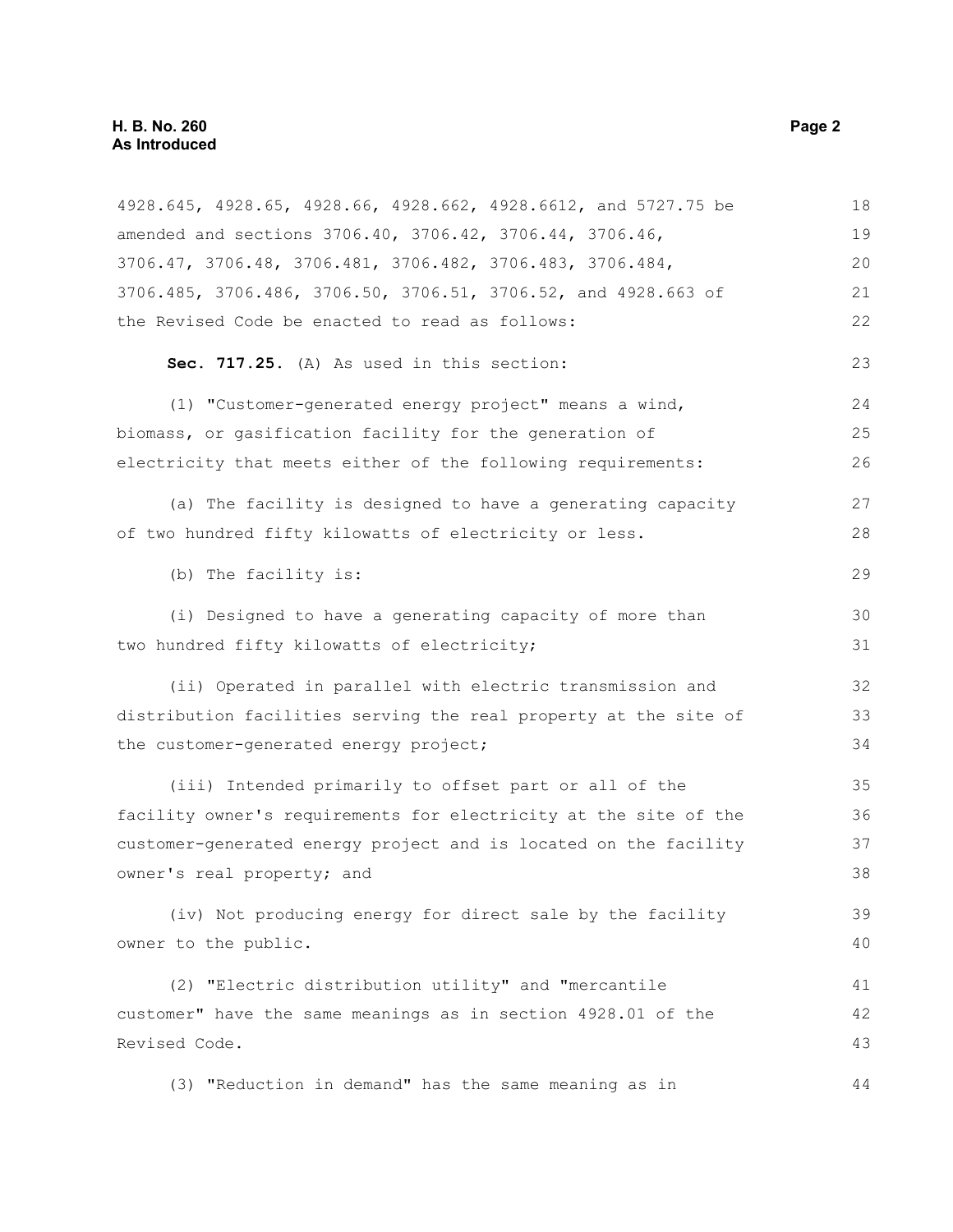section 1710.01 of the Revised Code.

(B) The legislative authority of a municipal corporation may establish a low-cost alternative energy revolving loan program to assist owners of real property within the municipal corporation with installing and implementing either of the following on their real property: 46 47 48 49 50

(1) Alternative energy technologies limited to solar photovoltaic projects, solar thermal energy projects, geothermal energy projects, and customer-generated energy projects; 51 52 53

(2) Energy efficiency savings technologies, products, and activities that reduce or support the reduction of energy consumption, allow for the reduction in demand, or support the production of clean, renewable energy. 54 55 56 57

(C) If the legislative authority decides to establish such a program, the legislative authority shall adopt an ordinance that provides for the following:

(1) Creation in the municipal treasury of an alternative energy revolving loan fund; 61 62

(2) A source of money, such as gifts, bond issues, real property assessments, or federal subsidies, to seed the alternative energy revolving loan fund; 63 64 65

(3) Facilities for making loans from the alternative energy revolving loan fund, including an explanation of how owners of real property within the municipal corporation may qualify for loans from the fund, a description of the alternative energy and energy efficiency technologies and related equipment for which a loan can be made from the fund, authorization of a municipal agency to process applications for loans and otherwise to administer the low-cost alternative 66 67 68 69 70 71 72 73

45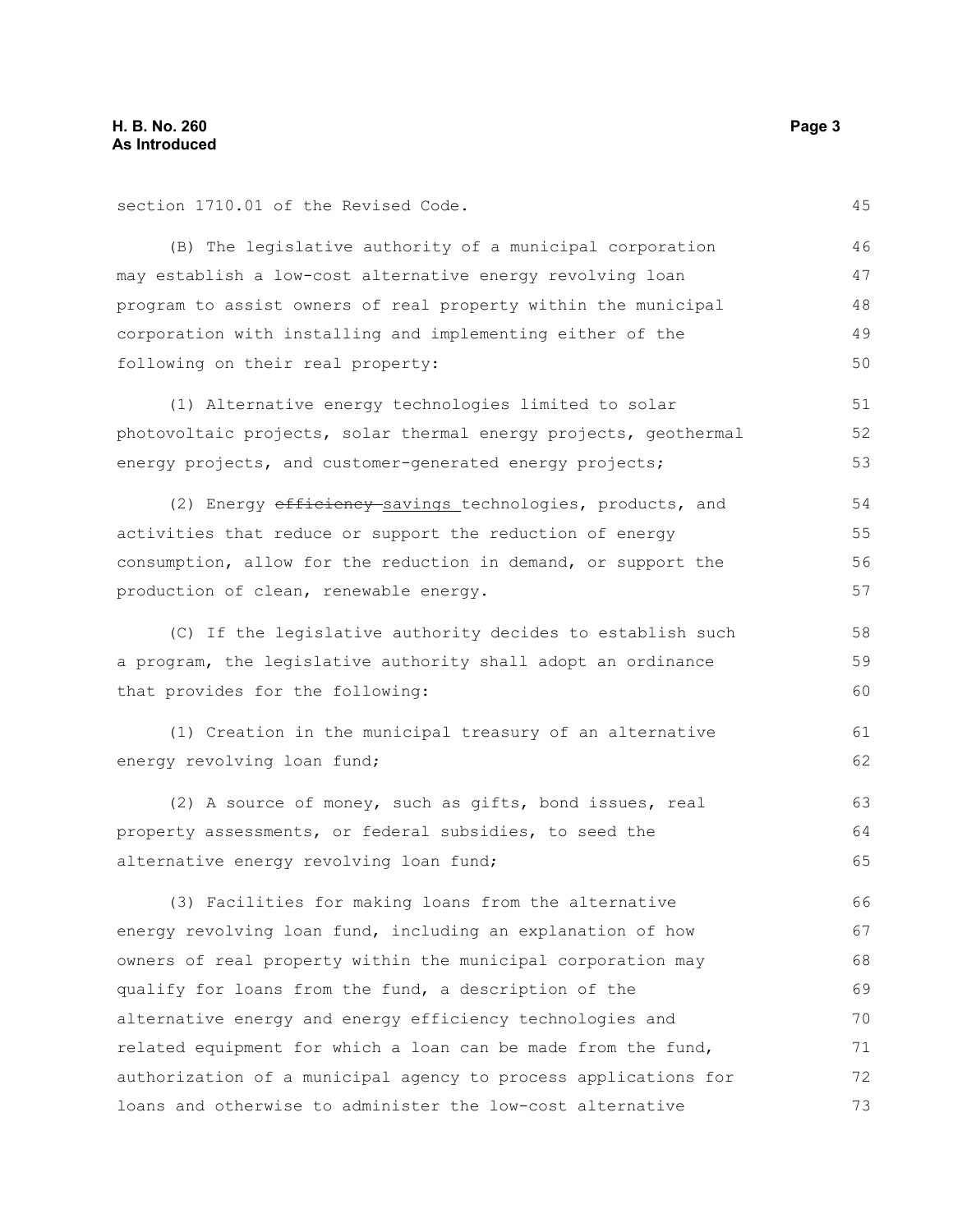energy revolving loan program, a procedure whereby loans can be applied for, criteria for reviewing and accepting or denying applications for loans, criteria for determining the appropriate amount of a loan, the interest rate to be charged, the repayment schedule, and other terms and conditions of a loan, and procedures for collecting loans that are not repaid according to the repayment schedule; 74 75 76 77 78 79  $80$ 

(4) A specification that repayments of loans from the alternative energy revolving loan fund may be made in installments and, at the option of the real property owner repaying the loan, the installments may be paid and collected as if they were special assessments paid and collected in the manner specified in Chapter 727. of the Revised Code and as specified in the ordinance; 81 82 83 84 85 86 87

(5) A specification that repayments of loans from the alternative energy revolving loan fund are to be credited to the fund, that the money in the fund is to be invested pending its being lent out, and that investment earnings on the money in the fund are to be credited to the fund; and

(6) Other matters necessary and proper for efficient operation of the low-cost alternative energy revolving loan program as a means of encouraging use of alternative energy and energy efficiency technologies. 93 94 95 96

The interest rate charged on a loan from the alternative energy revolving loan fund shall be below prevailing market rates. The legislative authority may specify the interest rate in the ordinance or may, after establishing a standard in the ordinance whereby the interest rate can be specified, delegate authority to specify the interest rate to the administrator of loans from the alternative energy revolving loan fund. 97 98 99 100 101 102 103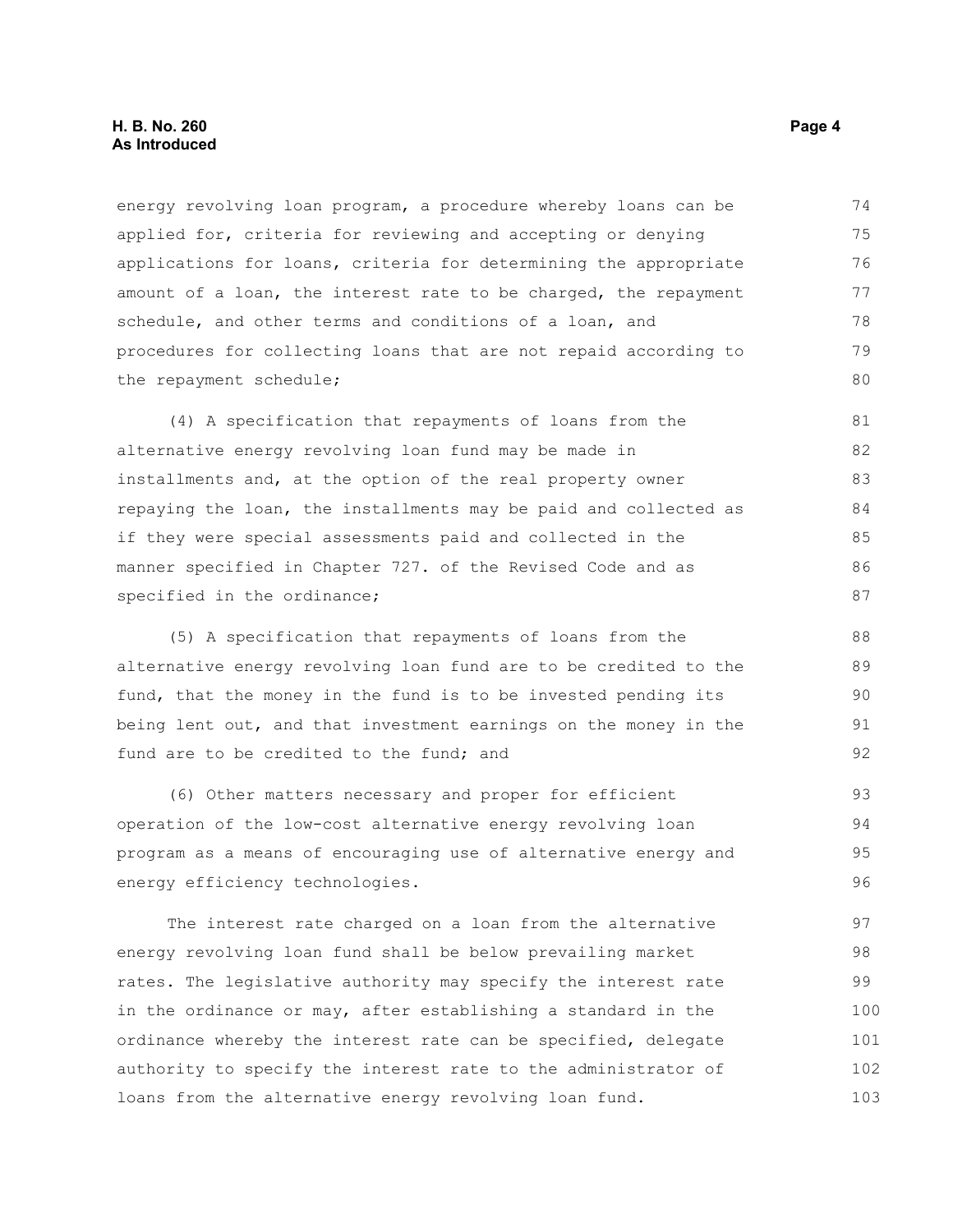The alternative energy revolving loan fund shall be seeded with sufficient money to enable loans to be made until the fund accumulates sufficient reserves through investment and repayment of loans for revolving operation. 104 105 106 107

(D) Except as provided in division (E) of this section, an electric distribution utility may count toward its compliance with the energy efficiency-performance and waste reduction program and peak demand reduction requirements of section 4928.66 of the Revised Code any energy efficiency-savings or any reduction in demand that is produced by projects utilizing alternative energy technologies or energy efficiency savings technologies, products, and activities that are located in its certified territory and for which a loan has been made under this section.

(E) A mercantile customer that realizes energy efficiency savings or reduction in demand produced by alternative energy technologies or energy efficiency savings technologies, products, or activities that it owns and for which a loan has been made under this section may elect to commit the savings or reduction to the electric distribution utility in exchange for an exemption from an energy efficiency savings cost recovery mechanism permitted under section 4928.66 of the Revised Code, approved by the public utilities commission. 118 119 120 121 122 123 124 125 126

(F) The legislative authority shall submit a quarterly report to the electric distribution utility that includes, but is not limited to, both of the following: 127 128 129

(1) The number and a description of each new and ongoing project utilizing alternative energy technologies or energy efficiency savings technologies, products, or activities located in the utility's certified territory that produces energy 130 131 132 133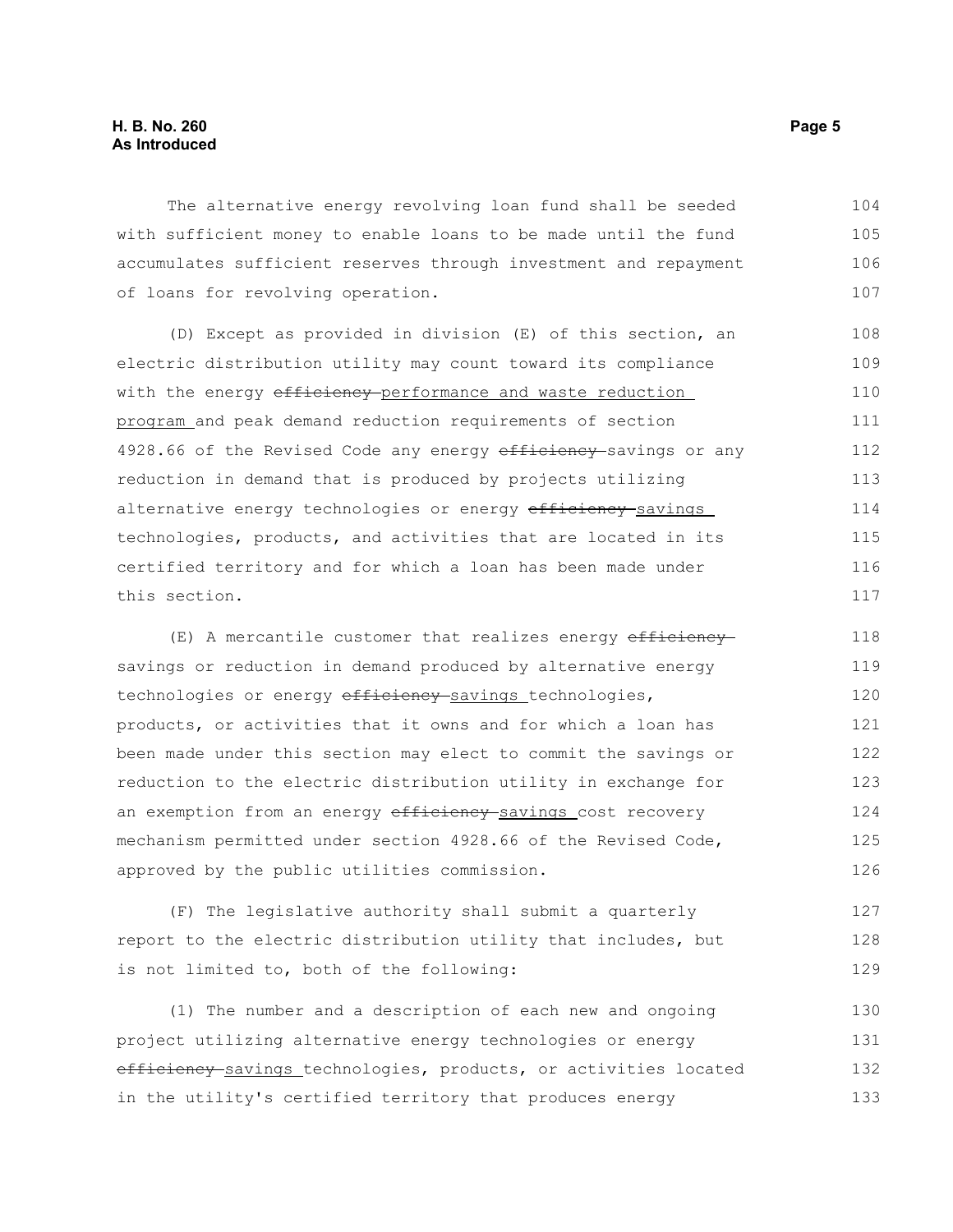efficiency savings or reduction in demand and for which a loan has been made under this section; 134 135

(2) Any additional information that the electric distribution utility needs in order to obtain credit under section 4928.66 of the Revised Code for energy efficiency savings or reduction in demand from such projects. 136 137 138 139

**Sec. 1710.061.** (A) Except as provided in division (B) of this section, an electric distribution utility may count toward its compliance with the energy efficiency performance and waste reduction program and peak demand reduction requirements of section 4928.66 of the Revised Code any efficiency savings or reduction in demand produced by a special energy improvement project located in its certified territory. 140 141 142 143 144 145 146

(B) A mercantile customer that realizes energy efficiency savings or reduction in demand produced by a special energy improvement project that it owns may elect to commit the savings or reduction to the electric distribution utility in exchange for an exemption from an energy efficiency savings cost recovery mechanism permitted under section 4928.66 of the Revised Code, approved by the public utilities commission. 147 148 149 150 151 152 153

(C) The board of directors of a special improvement district shall submit a quarterly report to the electric distribution utility that includes, but is not limited to, both of the following: 154 155 156 157

(1) The total number and a description of each new and ongoing special energy improvement project located within the special improvement district that produces energy efficiency savings or reduction in demand; 158 159 160 161

(2) Any additional information that the electric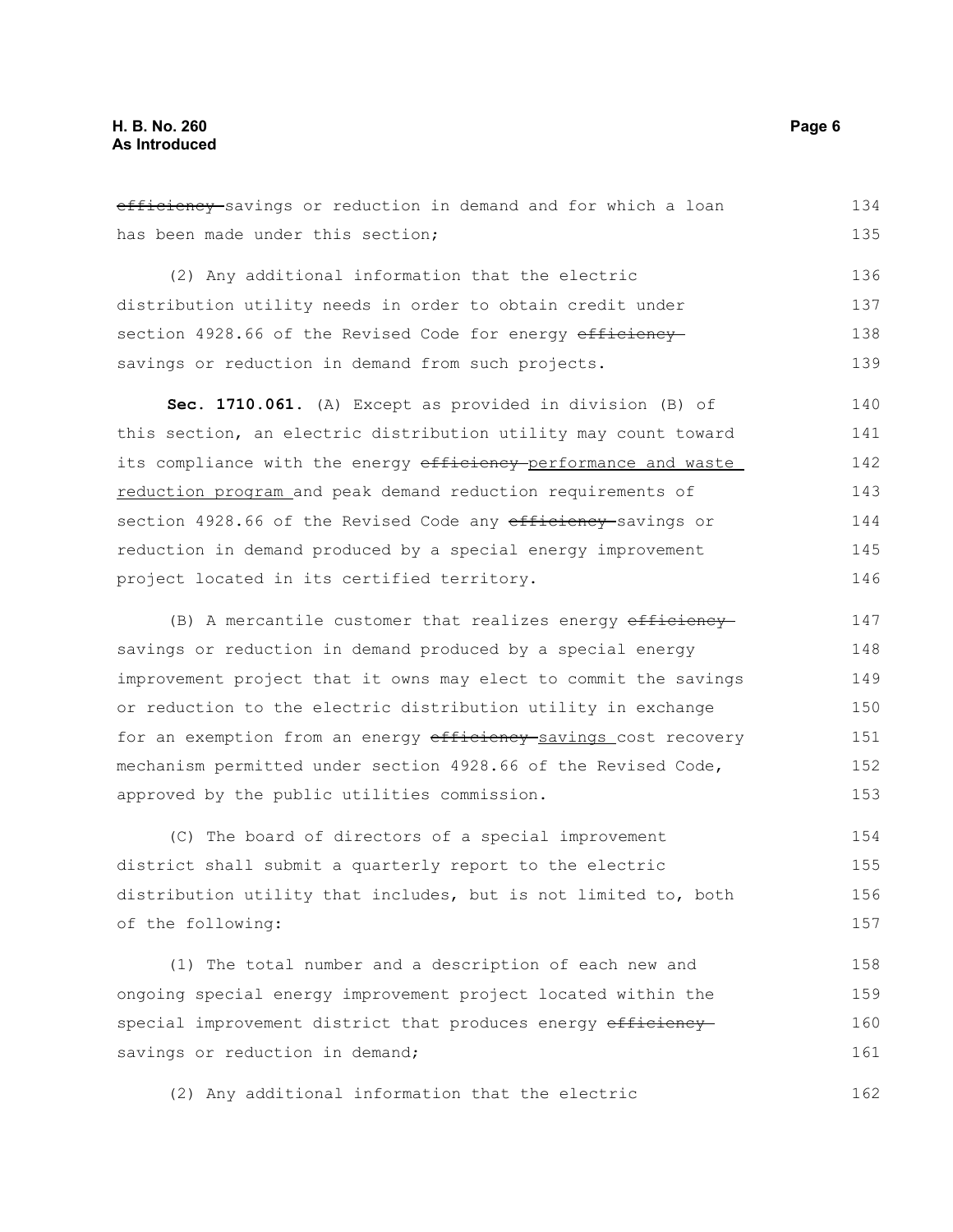#### **H. B. No. 260 Page 7 As Introduced**

distribution utility needs in order to obtain credit under section 4928.66 of the Revised Code for energy efficiency savings or reduction in demand from such projects. 163 164 165

**Sec. 3706.03.** It is hereby declared to be the public policy of the state through the operations of the Ohio air quality development authority under this chapter to contribute toward one or more of the following: to provide for the conservation of air as a natural resource of the state, and to prevent or abate the pollution thereof, to provide for the comfort, health, safety, and general welfare of all employees, as well as all other inhabitants of the state, to assist in the financing of air quality facilities for industry, commerce, distribution, and research, including public utility companies, to create or preserve jobs and employment opportunities or improve the economic welfare of the people, or assist and cooperate with governmental agencies in achieving such purposes, and to maintain operations of certified clean air resources, as defined in section 3706.40 of the Revised Code, that, through continued operation, are expected to provide the greatest quantity of carbon-dioxide-free electric energy generation. In furtherance of such public policy the Ohio air quality development authority may initiate, acquire, construct, maintain, repair, and operate air quality projects or cause the same to be operated pursuant to a lease, sublease, or agreement with any person or governmental agency; may make loans and grants to governmental agencies for the acquisition or construction of air quality facilities by such governmental agencies; may make loans to persons for the acquisition or construction of air quality facilities by such persons; may enter into commodity contracts with, or make loans for the purpose of entering into commodity contracts to, any person, 166 167 168 169 170 171 172 173 174 175 176 177 178 179 180 181 182 183 184 185 186 187 188 189 190 191 192 193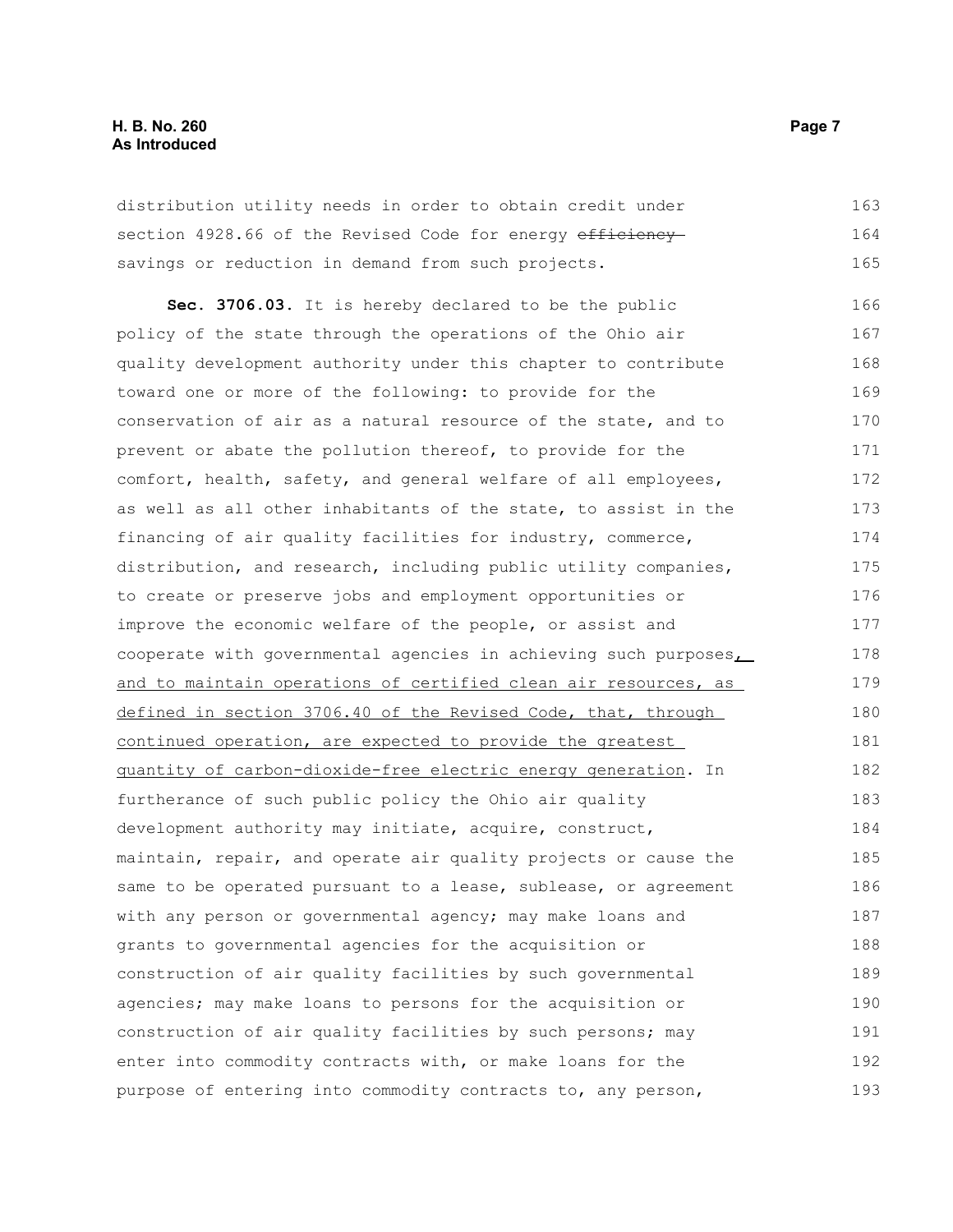| governmental agency, or entity located within or without the     | 194 |
|------------------------------------------------------------------|-----|
| state in connection with the acquisition or construction of air  | 195 |
| quality facilities; and may issue air quality revenue bonds of   | 196 |
| this state payable solely from revenues, to pay the cost of such | 197 |
| projects, including any related commodity contracts. Any air     | 198 |
| quality project shall be determined by the authority to be not   | 199 |
| inconsistent with any applicable air quality standards duly      | 200 |
| established and then required to be met pursuant to the "Clean   | 201 |
| Air Act, " 84 Stat. 1679 (1970), 42 U.S.C.A. 1857, as amended.   | 202 |
| Any resolution of the authority providing for acquiring or       | 203 |
| constructing such projects or for making a loan or grant for     | 204 |
| such projects shall include a finding by the authority that such | 205 |
| determination has been made. Determinations by resolution of the | 206 |
| authority that a project is an air quality facility under this   | 207 |
| chapter and is consistent with the purposes of section 13 of     | 208 |
| Article VIII, Ohio Constitution, and this chapter, shall be      | 209 |
| conclusive as to the validity and enforceability of the air      | 210 |
| quality revenue bonds issued to finance such project and of the  | 211 |
| resolutions, trust agreements or indentures, leases, subleases,  | 212 |
| sale agreements, loan agreements, and other agreements made in   | 213 |
| connection therewith, all in accordance with their terms.        | 214 |
| Sec. 3706.40. As used in sections 3706.40 to 3706.52 of          | 215 |
| the Revised Code:                                                | 216 |
| (A) "Clean air resource" means an electric generating            | 217 |
| facility in this state fueled by nuclear power and that          | 218 |
| satisfies all of the following criteria:                         | 219 |
| (1) The facility is not wholly or partially owned by a           | 220 |
| municipal or cooperative corporation or a group, association, or | 221 |
| consortium of those corporations.                                | 222 |
| (2) The facility is not used to supply customers of a            | 223 |

(2) The facility is not used to supply customers of a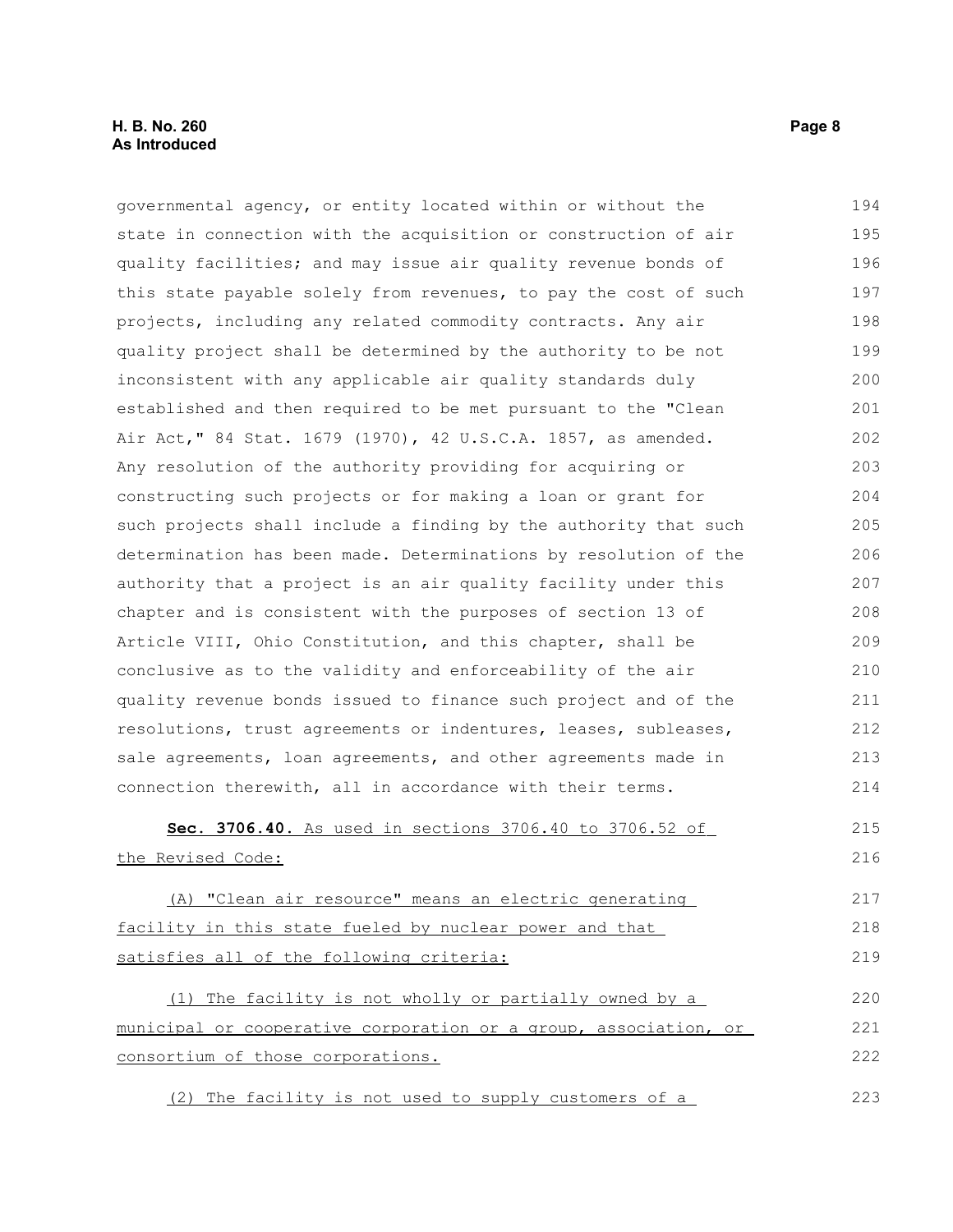| wholly owned municipal or cooperative corporation or a group,    | 224 |
|------------------------------------------------------------------|-----|
| association, or consortium of those corporations.                | 225 |
| (3) Either of the following:                                     | 226 |
| (a) The facility has made a significant historical               | 227 |
| contribution to the air quality of the state by minimizing       | 228 |
| emissions that result from electricity generated in this state.  | 229 |
| (b) The facility will make a significant contribution            | 230 |
| toward minimizing emissions that result from electric generation | 231 |
| <u>in this state.</u>                                            | 232 |
| (4) The facility is interconnected with the transmission         | 233 |
| grid that is subject to the operational control of PJM           | 234 |
| interconnection, L.L.C., or its successor organization.          | 235 |
| (5) The facility is a major utility facility in this state       | 236 |
| as defined in section 4906.01 of the Revised Code.               | 237 |
| (B) "Program year" means the twelve-month period beginning       | 238 |
| the first day of June of a given year of the Ohio clean air      | 239 |
| program and ending the thirty-first day of May of the following  | 240 |
| year.                                                            | 241 |
| (C) "Electric distribution utility" and "renewable energy        | 242 |
| resource" have the same meanings as in section 4928.01 of the    | 243 |
| Revised Code.                                                    | 244 |
| (D) "Annual capacity factor" means the actual energy             | 245 |
| produced in a year divided by the energy that would have been    | 246 |
| produced if the facility was operating continuously at the       | 247 |
| maximum rating.                                                  | 248 |
| (E) "Clean air credit" means a credit that represents the        | 249 |
| clean air attributes of one megawatt hour of electric energy     | 250 |
| produced from a certified clean air resource.                    | 251 |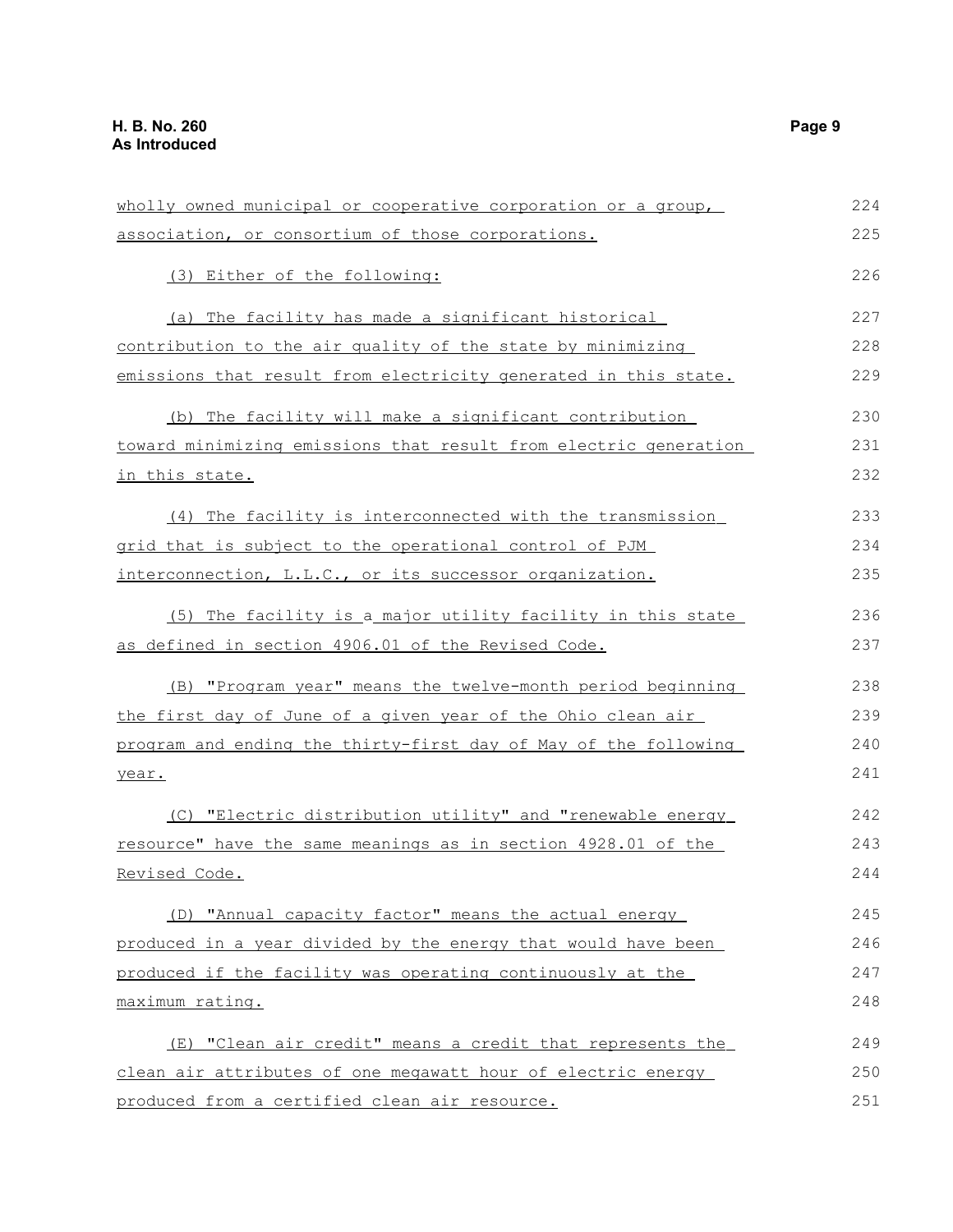**Sec. 3706.42.** (A)(1) There is hereby created the Ohio clean air program. (2) The Ohio clean air program shall terminate on December 31, 2029. (B) Any person owning or controlling an electric generating facility that meets the definition of a clean air resource in section 3706.40 of the Revised Code may submit a written application with the Ohio air quality development authority for certification as a clean air resource to be eligible to participate in the Ohio clean air program. Applications shall be submitted by the first day of February for any program year beginning the first day of June of the same calendar year. (C) Applications shall include all of the following information: (1) The in-service date and estimated remaining useful life of the resource; (2) For an existing resource, the quantity of megawatt hours generated by the resource annually during each of the previous five calendar years during which the resource was generating, and the annual capacity factor for each of those calendar years; (3) A forecast estimate of the annual quantity of megawatt hours to be generated by the resource and the projected annual capacity factor over the remaining useful life of the resource; (4)A forecast estimate of the emissions that would occur in this state during the remaining useful life of the resource if the resource discontinued operations prior to the end of the resource's useful life; 252 253 254 255 256 257 258 259 260 261 262 263 264 265 266 267 268 269 270 271 272 273 274 275 276 277 278 279 280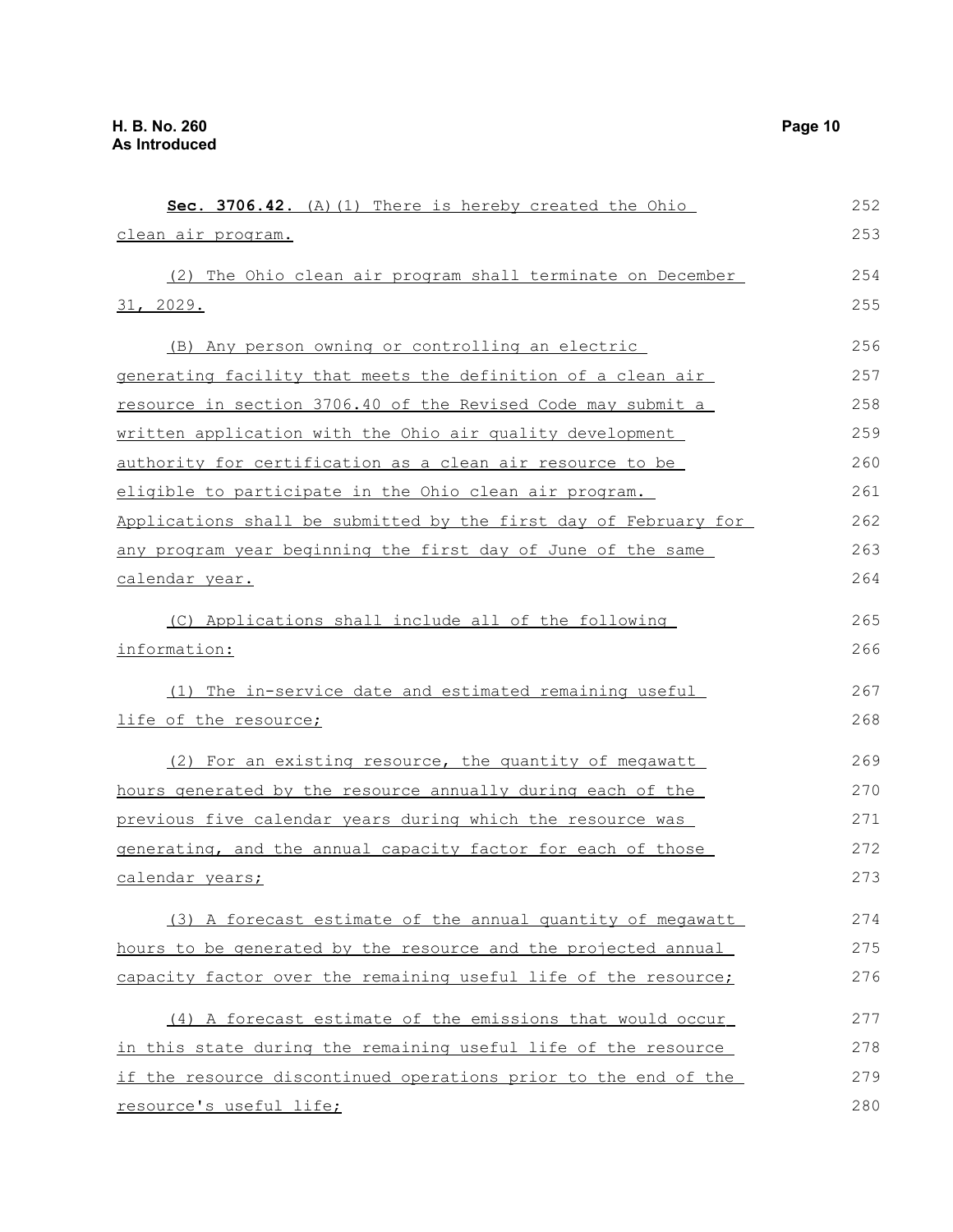| (5) Verified documentation demonstrating all of the              | 281 |
|------------------------------------------------------------------|-----|
| following:                                                       | 282 |
| (a) That certification as a clean air resource and               | 283 |
| participation in the Ohio clean air program will permit the      | 284 |
| resource to reduce future emissions per unit of electrical       | 285 |
| energy generated in this state;                                  | 286 |
| (b) That without certification as a clean air resource,          | 287 |
| the positive contributions to the air quality of this state that | 288 |
| the resource has made and is capable of making in the future may | 289 |
| be diminished or eliminated;                                     | 290 |
| (c) That the clean air resource or reduced emissions             | 291 |
| resource meets the definition of a clean air resource or reduced | 292 |
| emissions resource, as applicable, in section 3706.40 of the     | 293 |
| Revised Code;                                                    | 294 |
| (d) That the person seeking certification owns or controls       | 295 |
| the resource.                                                    | 296 |
| (6) The resource's nameplate capacity;                           | 297 |
| (7) Any other data or information that the authority             | 298 |
| requests and determines is necessary to evaluate an application  | 299 |
| for certification as a clean air resource or to demonstrate that | 300 |
| certification would be in the public interest.                   | 301 |
| (D) The authority shall post on the authority's web site         | 302 |
| all applications and nonconfidential supporting materials        | 303 |
| submitted under this section.                                    | 304 |
| (E) Interested persons may file comments not later than          | 305 |
| twenty days after the date that an application is posted on the  | 306 |
| authority's web site. All comments shall be posted on the        | 307 |
| authority's web site. An applicant may respond to those comments | 308 |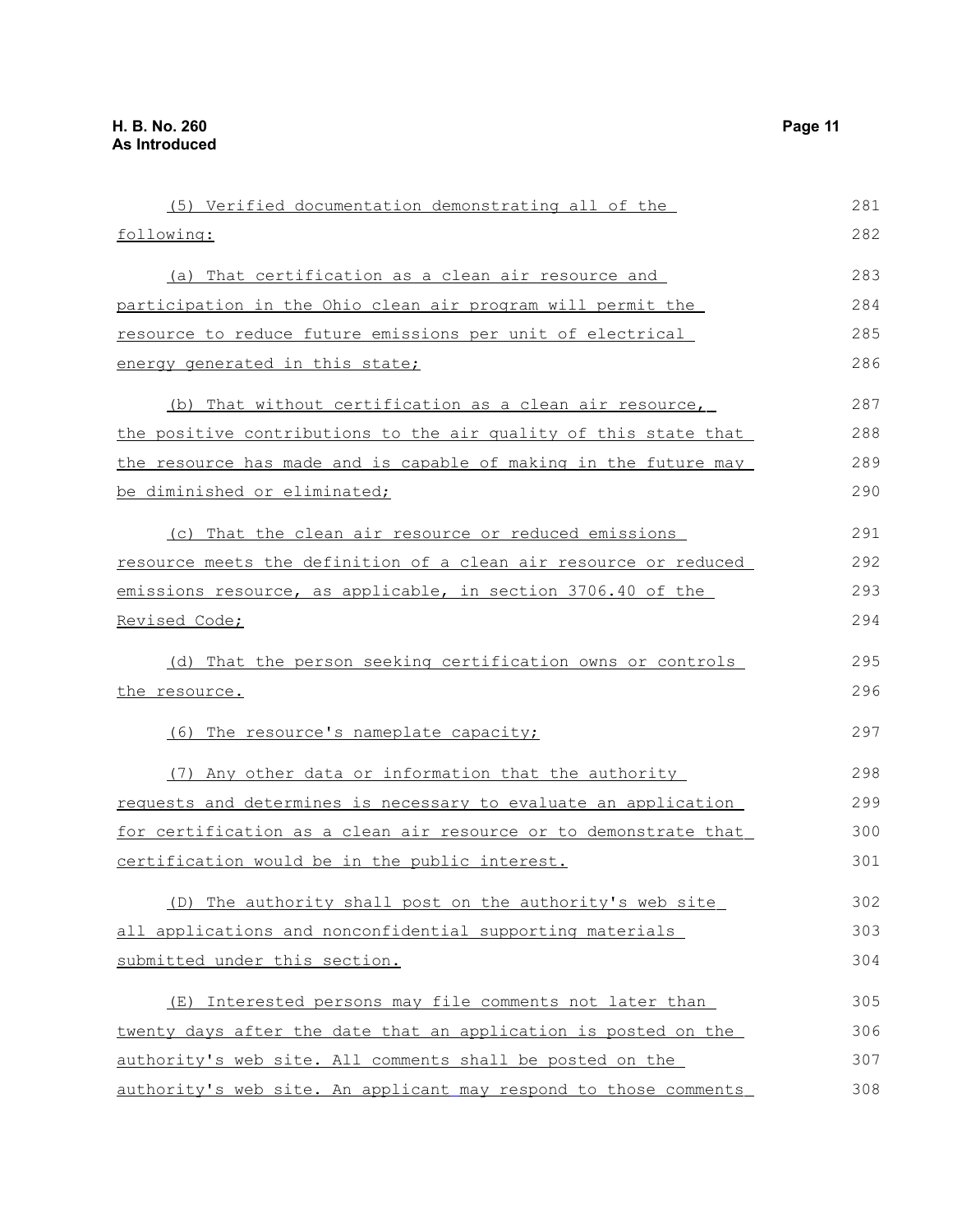not later than ten days thereafter.

| Sec. 3706.44. (A) (1) On or before the thirty-first day of      | 310 |
|-----------------------------------------------------------------|-----|
| March, the Ohio air quality development authority shall review  | 311 |
| all applications timely submitted under section 3706.42 of the  | 312 |
| Revised Code and issue an order certifying a clean air resource | 313 |
| that meets the definition of a clean air resource in section    | 314 |
| 3706.40 of the Revised Code.                                    | 315 |
| (2) Except as provided in division (D) of this section, a       | 316 |
| clean air resource shall remain certified as a clean air        | 317 |
| resource as long as the resource continues to meet the          | 318 |
| definition of a clean air resource in section 3706.40 of the    | 319 |
| <u>Revised Code.</u>                                            | 320 |
| (B) In the event the authority does not issue an order          | 321 |
| under division (A) of this section by the thirty-first day of   | 322 |
| March, each electric generating facility included in a timely   | 323 |
| and properly filed application shall be deemed a clean air      | 324 |
| resource.                                                       | 325 |
| (C)(1) The authority may decertify a clean air resource at      | 326 |
| any time if it determines that certification is not in the      | 327 |
| public interest.                                                | 328 |
| (2) Before decertifying a clean air resource, the               | 329 |
| authority shall do both of the following:                       | 330 |
| (a) Allow the resource to provide additional information        | 331 |
| in support of remaining certified;                              | 332 |
| (b) Hold a public hearing and allow for public comment.         | 333 |
| (D) If a certified clean air resource or certified reduced      | 334 |
| emissions resource is participating in the Ohio clean air       | 335 |
| program and is sold to a new owner, the new owner shall apply   | 336 |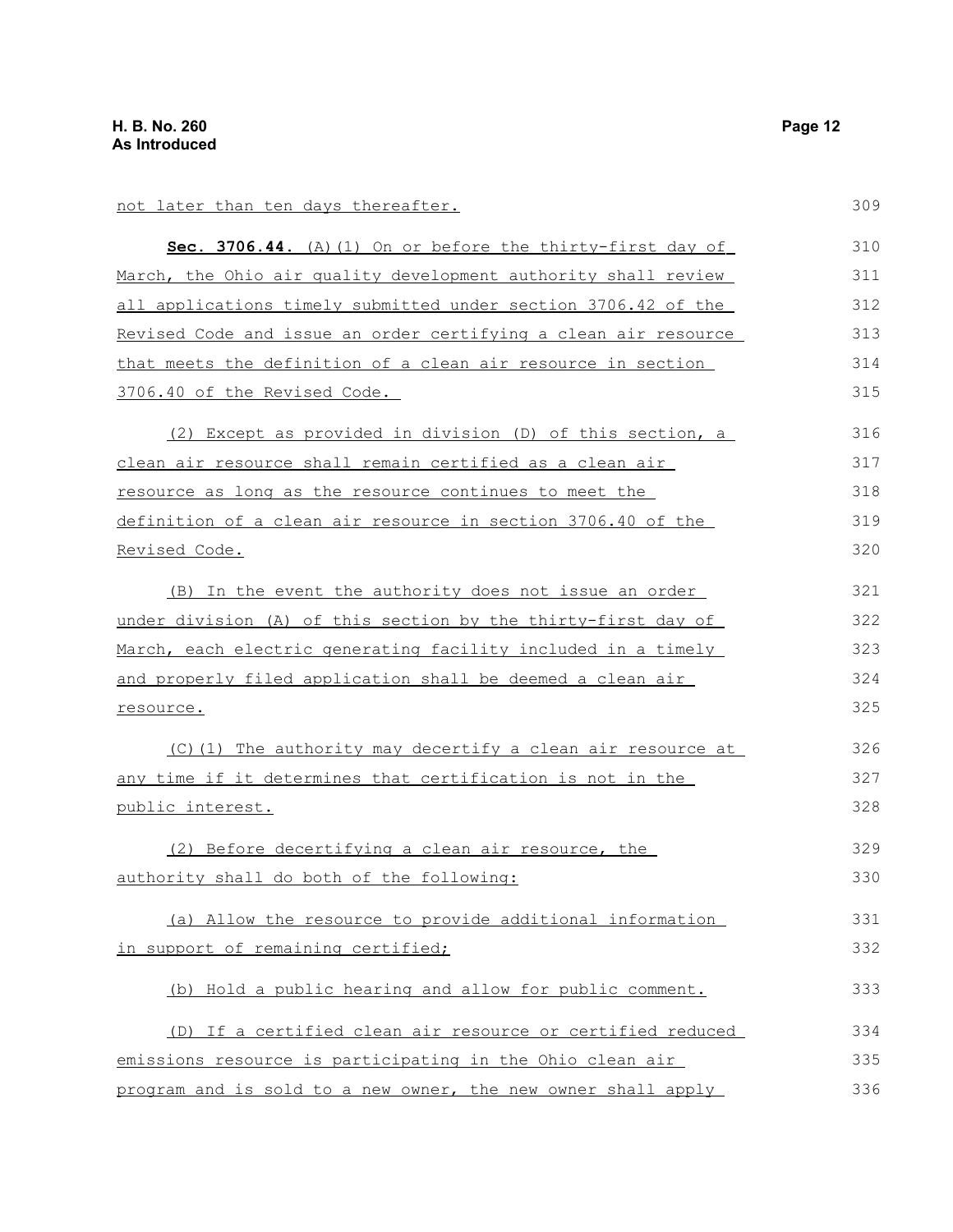| under section 3706.42 of the Revised Code to the authority for   | 337 |
|------------------------------------------------------------------|-----|
| certification as a clean air resource or reduced emissions       | 338 |
| resource to be eligible to participate in the Ohio clean air     | 339 |
| program.                                                         | 340 |
| Sec. 3706.46. (A) For the purpose of funding benefits            | 341 |
| provided by the Ohio clean air program, there is hereby created  | 342 |
| the Ohio clean air program fund. The fund shall be in the        | 343 |
| custody of the state treasurer but shall not be part of the      | 344 |
| state treasury. The fund shall consist of the charges under      | 345 |
| section 3706.47 of the Revised Code. All interest generated by   | 346 |
| the fund shall be retained in the fund and used for the purpose  | 347 |
| of funding the Ohio clean air program.                           | 348 |
| (B) The treasurer shall distribute the moneys in the Ohio        | 349 |
| clean air program fund in accordance with the directions         | 350 |
| provided by the Ohio air quality development authority.          | 351 |
| Sec. 3706.47. (A) Beginning January 1, 2020, and until           | 352 |
| December 31, 2029, each retail electric customer of an electric  | 353 |
| distribution utility in this state shall pay a per-account       | 354 |
| monthly charge, which may vary by customer class and shall be    | 355 |
| billed and collected by each electric distribution utility and   | 356 |
| remitted to the state treasurer for deposit into the Ohio clean  | 357 |
| air program fund, created under section 3706.46 of the Revised   | 358 |
| Code.                                                            | 359 |
| (B) The monthly charges under division (A) of this section       | 360 |
| shall be established by the public utilities commission in       | 361 |
| accordance with the information provided by the Ohio air quality | 362 |
| development authority from the financial disclosures submitted   | 363 |
| under section 3706.486 of the Revised Code. The commission shall | 364 |
| periodically review the charges based on information provided by | 365 |
| the authority from the most recent financial disclosures         | 366 |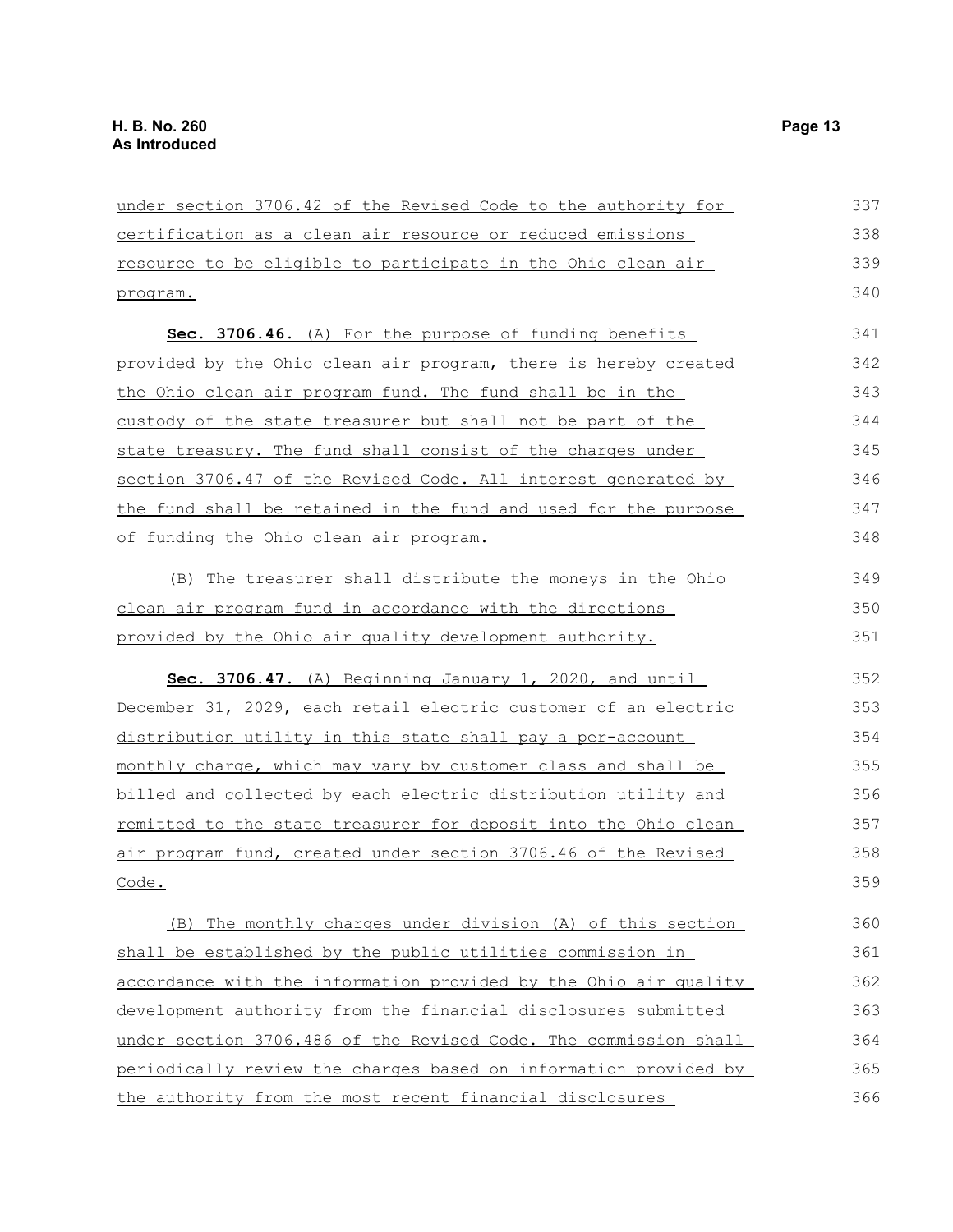| submitted, to determine the continued need for the charges and   | 367 |
|------------------------------------------------------------------|-----|
| whether the charges are reasonable.                              | 368 |
| (C) The monthly charges established in division (B) of           | 369 |
| this section shall not exceed the following:                     | 370 |
| (1) For customers classified by the utility as                   | 371 |
| residential, one dollar and twenty five cents.                   | 372 |
| (2) For customers classified by the utility as commercial,       | 373 |
| fifteen dollars.                                                 | 374 |
| (3) For customers classified by the utility as industrial,       | 375 |
| <u>two hundred dollars.</u>                                      | 376 |
| (D) The charges required to be collected under divisions         | 377 |
| (A) and (B) of this section shall cease upon reaching a total    | 378 |
| amount of one hundred sixty million dollars in the Ohio clean    | 379 |
| air program fund created under section 3706.46 of the Revised    | 380 |
| Code as enacted in  B of the 133rd General Assembly.             | 381 |
| Sec. 3706.48. Each owner of a certified clean air resource       | 382 |
| shall report to the Ohio air quality development authority, not  | 383 |
| later than seven days after the close of each month during a     | 384 |
| program year, the number of megawatt hours the resource produced | 385 |
| in the previous month.                                           | 386 |
| Sec. 3706.481. A certified clean air resource shall earn a       | 387 |
| clean air credit for each megawatt hour of electricity it        | 388 |
| produces.                                                        | 389 |
| Sec. 3706.482. (A) (1) Not later than fourteen days after        | 390 |
| the close of each month during a program year, the Ohio air      | 391 |
| quality development authority shall direct the treasurer of      | 392 |
| state to remit money from the Ohio clean air program fund, as    | 393 |
| long as there is sufficient money in the fund, to each owner of  | 394 |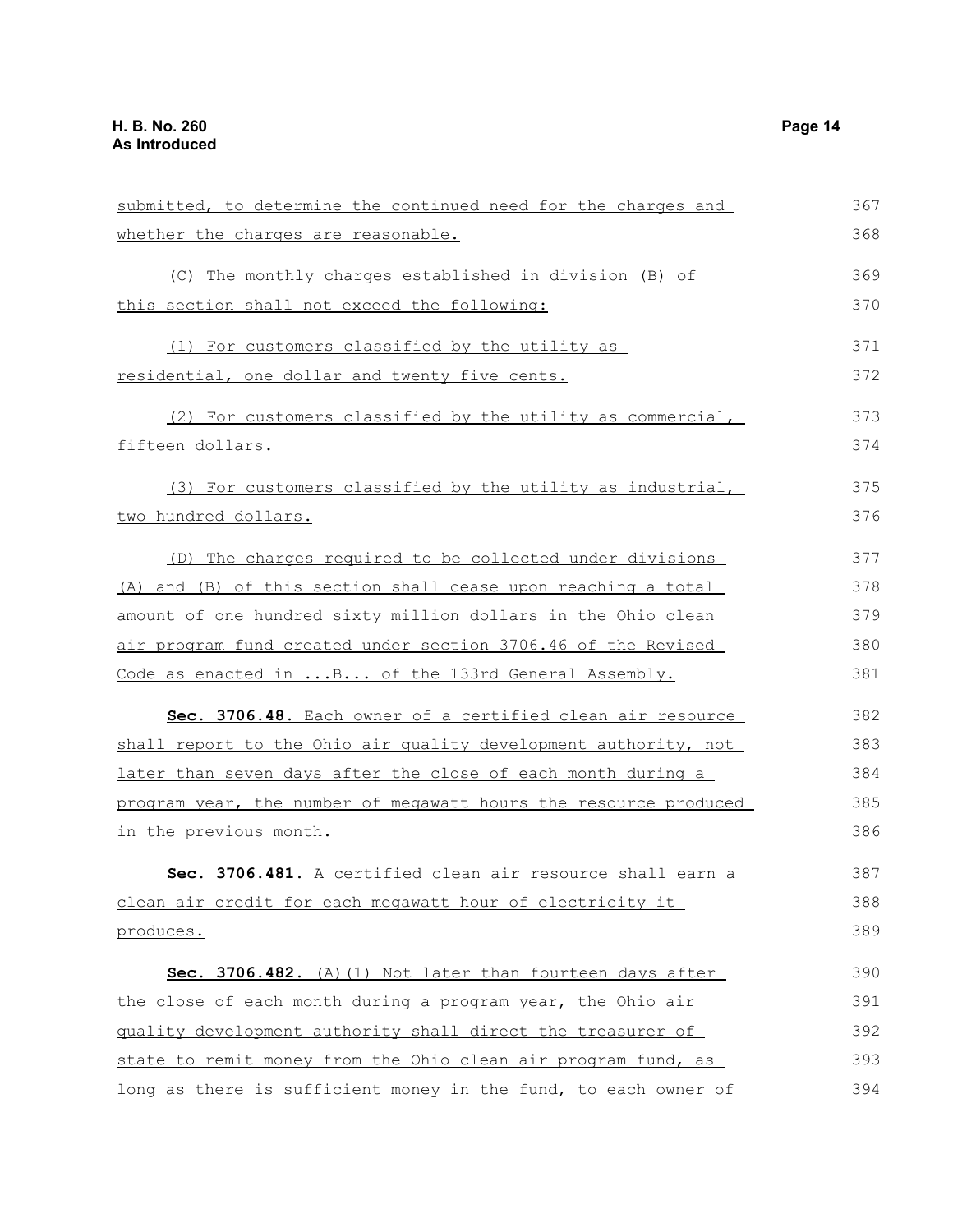| a certified clean air resource in the amount equivalent to the         | 395 |
|------------------------------------------------------------------------|-----|
| number of credits earned by the resource during the previous           | 396 |
| month multiplied by the credit price.                                  | 397 |
| (2) If the money in the Ohio clean air program fund is                 | 398 |
| insufficient to pay for all the credits earned by a resource,          | 399 |
| the unpaid credits shall be paid first in the next monthly             | 400 |
| payment period.                                                        | 401 |
| (B) The price for each clean air credit shall be                       | 402 |
| established by the authority in accordance with the information        | 403 |
| <u>from the financial disclosures submitted under section 3706.486</u> | 404 |
| of the Revised Code. The authority shall adjust the price as it        | 405 |
| determines necessary based on the most recent financial                | 406 |
| disclosures submitted.                                                 | 407 |
| Sec. 3706.483. The Ohio air quality development authority              | 408 |
| shall adopt rules to provide for this state a system of                | 409 |
| registering clean air credits by specifying that the generation        | 410 |
| attribute tracking system may be used for that purpose and not         | 411 |
| <u>by creating a registry.</u>                                         | 412 |
| Sec. 3706.484. A certified clean air resource that                     | 413 |
| receives a clean air credit shall be ineligible to receive a           | 414 |
| renewable energy credit under section 4928.645 of the Revised          | 415 |
| Code for the same meqawatt hour of electricity. This section           | 416 |
| shall not be construed to prohibit a resource from purchasing or       | 417 |
| selling a renewable energy credit in another state.                    | 418 |
| Sec. 3706.485. The money remitted to an owner of a                     | 419 |
| certified clean air resource under section 3706.482 of the             | 420 |
| Revised Code shall be used only for the operation and                  | 421 |
| maintenance of the resource and to cover any shortfalls                | 422 |
| regarding that operation or maintenance, including shortfalls          | 423 |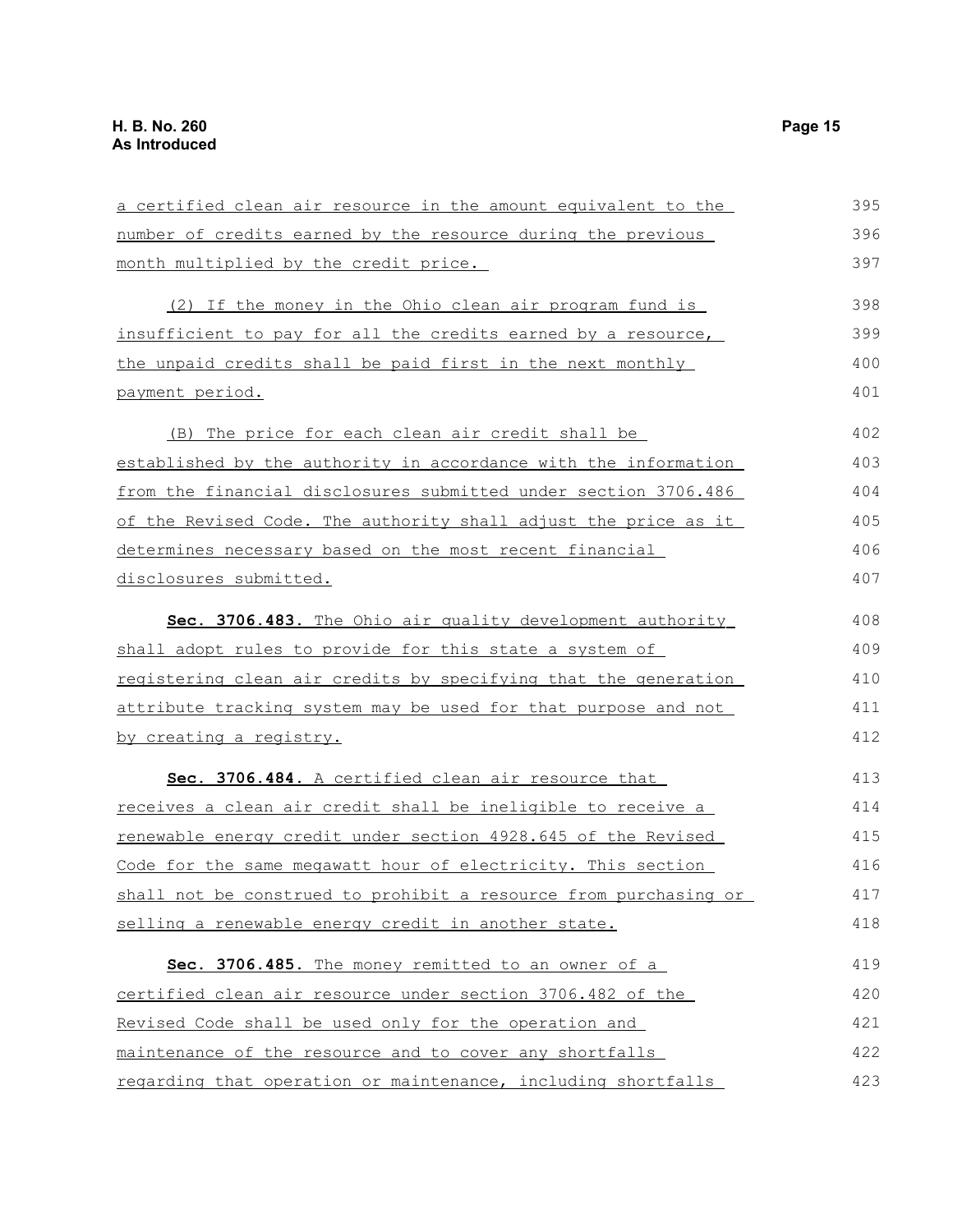| for employee wages, salaries, and benefits. The remitted money   | 424 |
|------------------------------------------------------------------|-----|
| shall not be applied to subsidize any profit, return on          | 425 |
| investment, or earned rate of return.                            | 426 |
| Sec. 3706.486. (A) Each owner of a certified clean air           | 427 |
| resource shall submit, beginning on July 1, 2021, and on the     | 428 |
| date that is every six months thereafter, a financial disclosure | 429 |
| to the Ohio air quality development authority, providing         | 430 |
| financial information regarding the operation and maintenance of | 431 |
| the resource, including employee wages, salaries, and benefits,  | 432 |
| demonstrating compliance with the requirements of section        | 433 |
| 3706.485 of the Revised Code, and providing any other financial  | 434 |
| information required under rules adopted by the authority.       | 435 |
| (B) The authority shall provide information from the             | 436 |
| financial disclosures to the public utilities commission for the | 437 |
| commission's purposes under section 3706.47 of the Revised Code. | 438 |
|                                                                  |     |
| (C) The authority, not later than ninety days after the          | 439 |
| effective date of this section, shall adopt rules under Chapter  | 440 |
| 119. of the Revised Code governing the financial disclosures     | 441 |
| required under this section.                                     | 442 |
| Sec. 3706.50. (A) The Ohio air quality development               | 443 |
| authority shall conduct an annual audit of the Ohio clean air    | 444 |
| program.                                                         | 445 |
| (B) Not later than ninety days after the effective date of       | 446 |
|                                                                  | 447 |
| this section, the authority shall adopt rules that are necessary |     |
| to begin implementation of the Ohio clean air program. The rules | 448 |
| adopted under this division shall include provisions for both of | 449 |
| the following:                                                   | 450 |
| (1) Tracking the number of clean air credits earned by           | 451 |
| each certified clean air resource during each month of a program | 452 |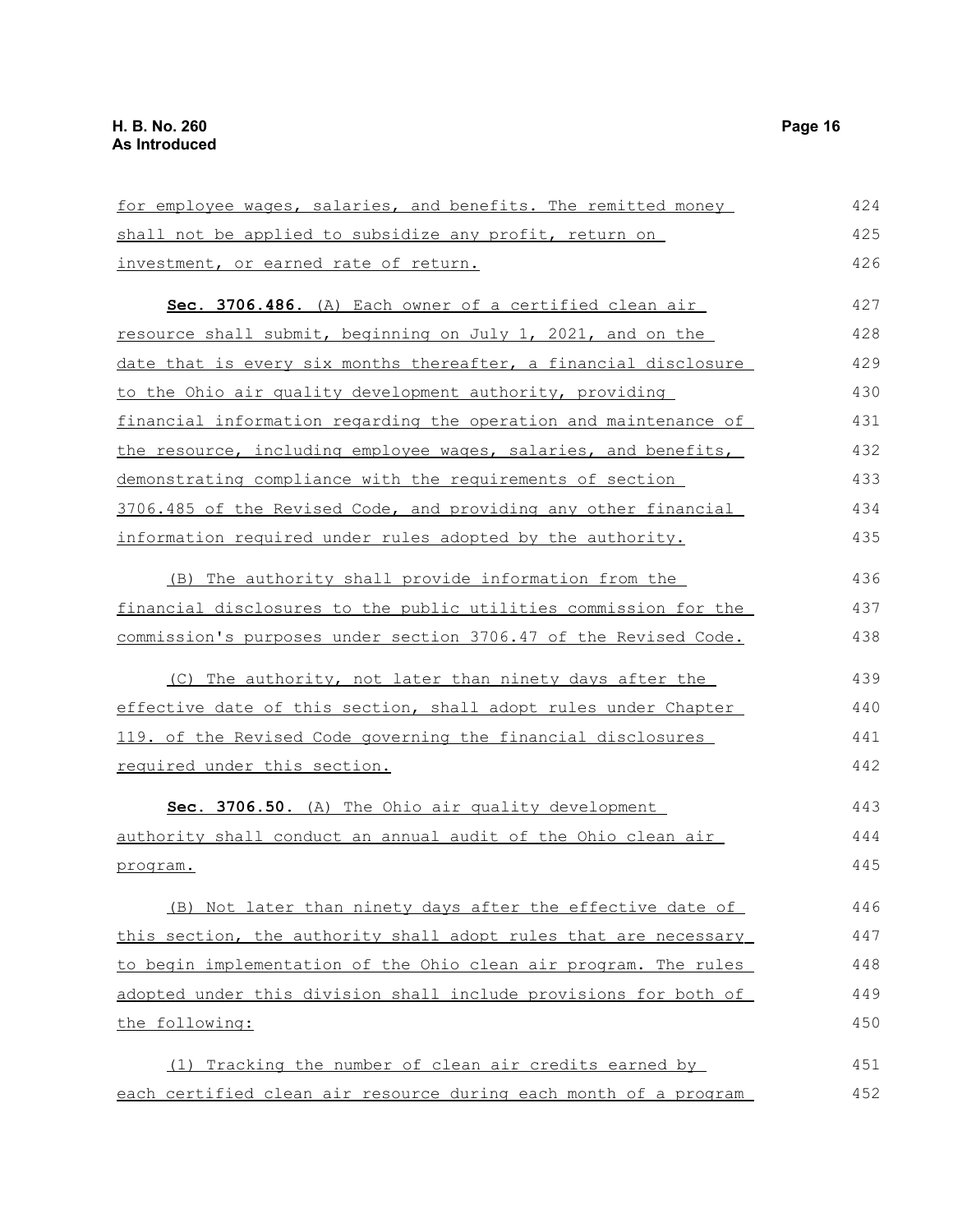| year, based on the information reported under section 3706.48 of | 453 |
|------------------------------------------------------------------|-----|
| the Revised Code;                                                | 454 |
| (2) The annual audit required under division (A) of this         | 455 |
| section.                                                         | 456 |
|                                                                  |     |
| (C) Not later than two hundred seventy-five days after the       | 457 |
| effective date of this section, the authority shall adopt rules  | 458 |
| that are necessary for the further implementation and            | 459 |
| administration of the Ohio clean air program.                    | 460 |
| Sec. 3706.51. Any owner of a clean air resource receiving        | 461 |
| clean air credits shall annually, beginning February 1, 2021,    | 462 |
| provide to the governor, the general assembly, and the Ohio air  | 463 |
| quality development authority a report of the following          | 464 |
| information for the prior calendar year:                         | 465 |
| (A) The amount of jobs created in this state by the              | 466 |
| resource, and the wage and salary ranges of the jobs;            | 467 |
| (B) The amount of carbon dioxide emissions prevented due         | 468 |
| to the use of the resource;                                      | 469 |
| (C) Annual tax disbursements to or from the state and any        | 470 |
| political subdivision of the state;                              | 471 |
| The number of megawatts of electricity produced and<br>(D)       | 472 |
| sold by the resource and the price per megawatt hour received by | 473 |
| the resource.                                                    | 474 |
| Sec. 3706.52. (A) Notwithstanding section 4905.32 of the         | 475 |
| Revised Code, if a certified clean air resource or certified     | 476 |
| reduced emissions resource closes or is sold prior to the        | 477 |
| termination of the Ohio clean air program, the charges paid      | 478 |
| under section 3706.47 of the Revised Code shall be refunded to   | 479 |
| the customers that paid the charges.                             | 480 |

the customers that paid the charges.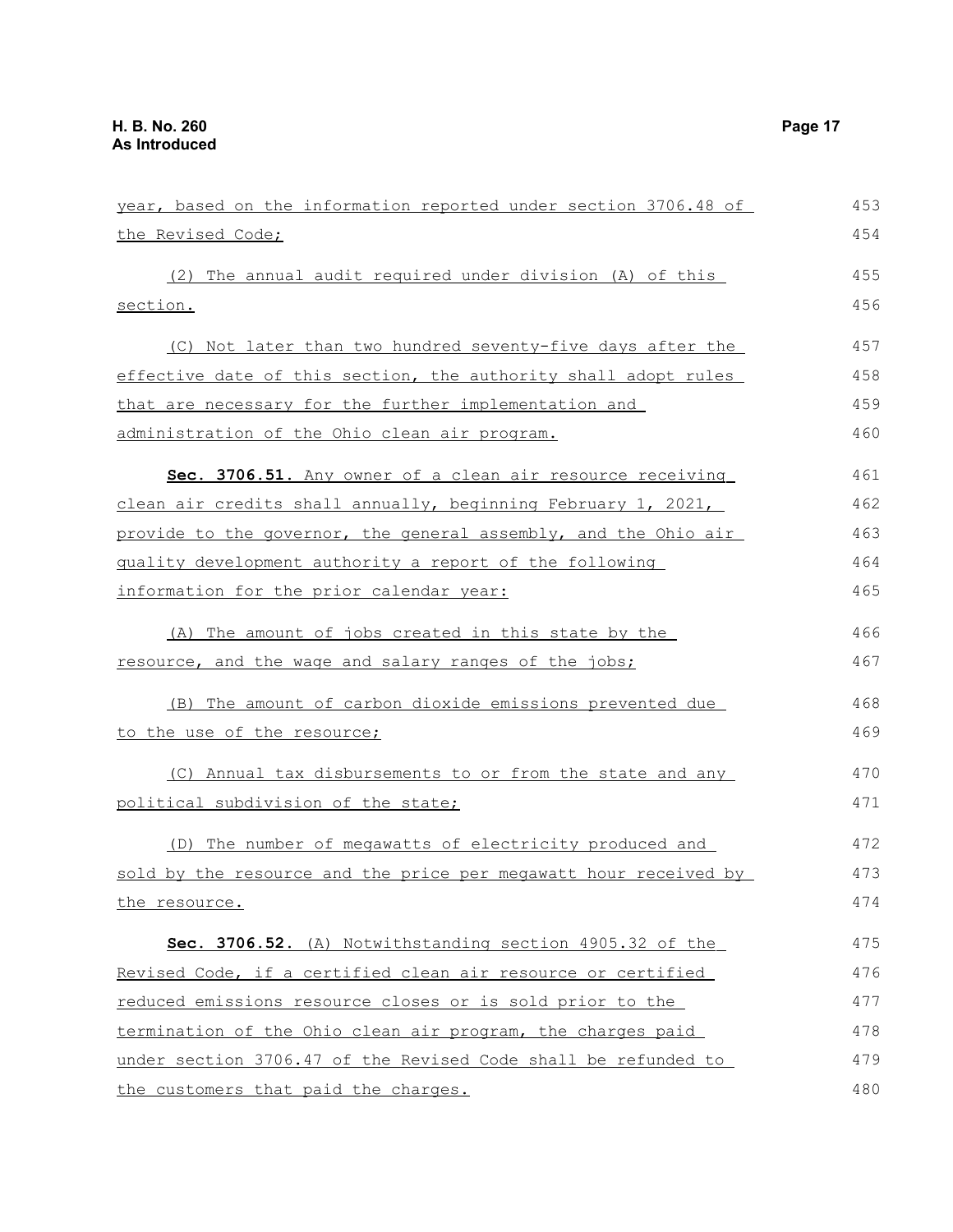| (B) Not later than ninety days after the effective date of       | 481 |
|------------------------------------------------------------------|-----|
| this section, the public utilities commission, in consultation   | 482 |
| with the consumers' counsel, shall adopt rules to determine the  | 483 |
| disbursement of refunds under division (A) of this section.      | 484 |
| Sec. 4905.31. Chapters 4901., 4903., 4905., 4907., 4909.,        | 485 |
| 4921., 4923., 4927., 4928., and 4929. of the Revised Code do not | 486 |
| prohibit a public utility from filing a schedule or establishing | 487 |
| or entering into any reasonable arrangement with another public  | 488 |
| utility or with one or more of its customers, consumers, or      | 489 |
| employees, and do not prohibit a mercantile customer of an       | 490 |
| electric distribution utility as those terms are defined in      | 491 |
| section 4928.01 of the Revised Code or a group of those          | 492 |
| customers from establishing a reasonable arrangement with that   | 493 |
| utility or another public utility electric light company,        | 494 |
| providing for any of the following:                              | 495 |
| (A) The division or distribution of its surplus profits;         | 496 |
| (B) A sliding scale of charges, including variations in          | 497 |
| rates based upon stipulated variations in cost as provided in    | 498 |
| the schedule or arrangement.                                     | 499 |
| (C) A minimum charge for service to be rendered unless           | 500 |
| such minimum charge is made or prohibited by the terms of the    | 501 |
| franchise, grant, or ordinance under which such public utility   | 502 |
| is operated;                                                     | 503 |
| (D) A classification of service based upon the quantity          | 504 |
| used, the time when used, the purpose for which used, the        | 505 |
| duration of use, and any other reasonable consideration;         | 506 |
| (E) Any other financial device that may be practicable or        | 507 |

advantageous to the parties interested. In the case of a schedule or arrangement concerning a public utility electric 508 509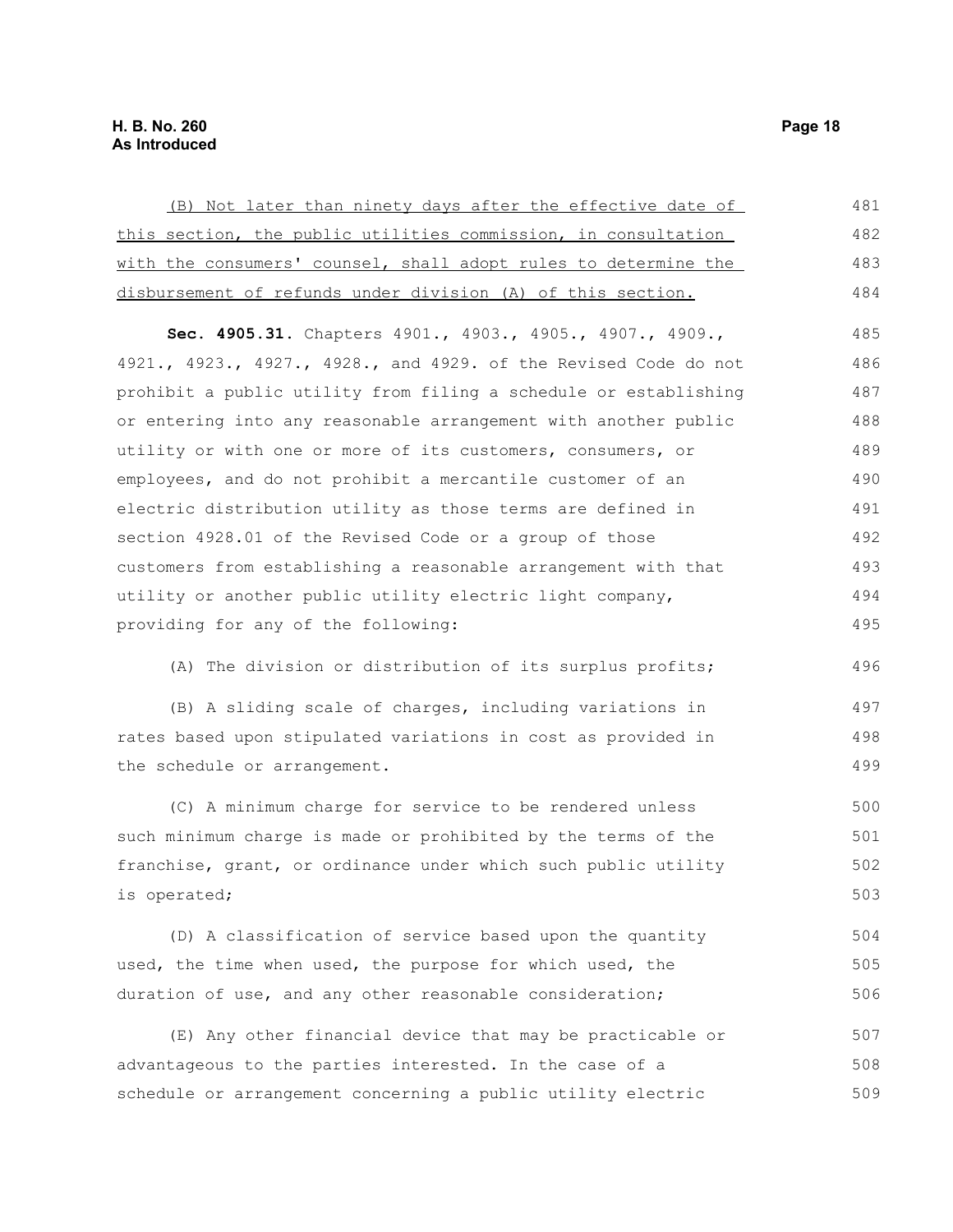#### **H. B. No. 260 Page 19 As Introduced**

light company, such other financial device may include a device to recover costs incurred in conjunction with any economic development and job retention program of the utility within its certified territory, including recovery of revenue foregone forgone as a result of any such program; any development and implementation of peak demand reduction and energy-efficiencyperformance and waste reduction programs under section 4928.66 of the Revised Code; any acquisition and deployment of advanced metering, including the costs of any meters prematurely retired as a result of the advanced metering implementation; and compliance with any government mandate. 510 511 512 513 514 515 516 517 518 519 520

No such schedule or arrangement is lawful unless it is filed with and approved by the commission pursuant to an application that is submitted by the public utility or the mercantile customer or group of mercantile customers of an electric distribution utility and is posted on the commission's docketing information system and is accessible through the internet.

Every such public utility is required to conform its schedules of rates, tolls, and charges to such arrangement, sliding scale, classification, or other device, and where variable rates are provided for in any such schedule or arrangement, the cost data or factors upon which such rates are based and fixed shall be filed with the commission in such form and at such times as the commission directs. 528 529 530 531 532 533 534

Every such schedule or reasonable arrangement shall be under the supervision and regulation of the commission, and is subject to change, alteration, or modification by the commission. 535 536 537 538

**Sec. 4906.20.** (A) No person shall commence to construct an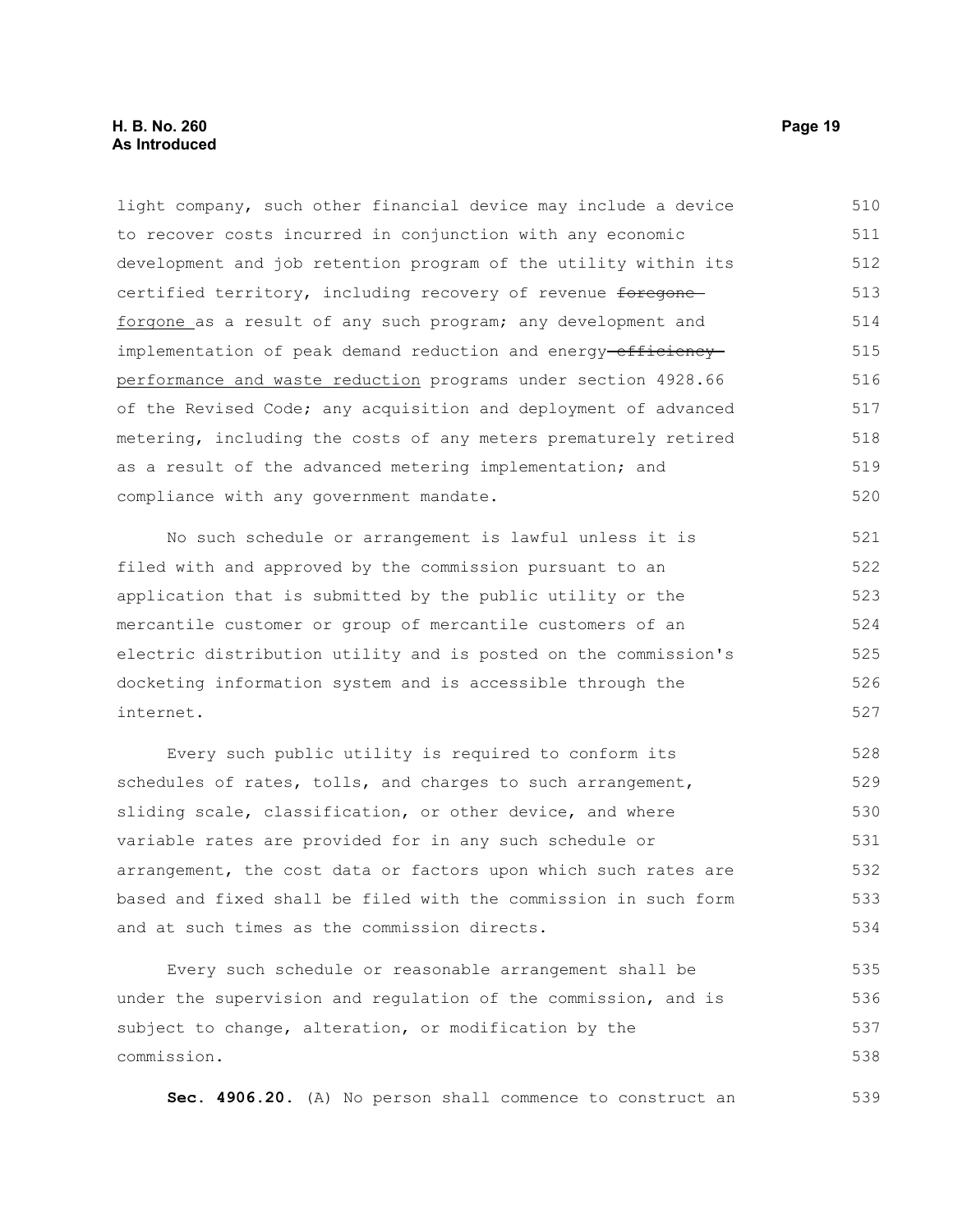economically significant wind farm in this state without first having obtained a certificate from the power siting board. An economically significant wind farm with respect to which such a certificate is required shall be constructed, operated, and maintained in conformity with that certificate and any terms, conditions, and modifications it contains. A certificate shall be issued only pursuant to this section. The certificate may be transferred, subject to the approval of the board, to a person that agrees to comply with those terms, conditions, and modifications. 540 541 542 543 544 545 546 547 548 549

(B) The board shall adopt rules governing the certificating of economically significant wind farms under this section. Initial rules shall be adopted within one hundred twenty days after June 24, 2008. 550 551 552 553

(1) The rules shall provide for an application process for certificating economically significant wind farms that is identical to the extent practicable to the process applicable to certificating major utility facilities under sections  $4906.06 -$ 4906.07, 4906.08, 4906.09, 4906.10, 4906.11, and to 4906.12 of the Revised Code and shall prescribe a reasonable schedule of application filing fees structured in the manner of the schedule of filing fees required for major utility facilities. 554 555 556 557 558 559 560 561

(2) Additionally, the rules shall prescribe reasonable regulations regarding any wind turbines and associated facilities of an economically significant wind farm, including, but not limited to, their location, erection, construction, reconstruction, change, alteration, maintenance, removal, use, or enlargement and including erosion control, aesthetics, recreational land use, wildlife protection, interconnection with power lines and with regional transmission organizations, 562 563 564 565 566 567 568 569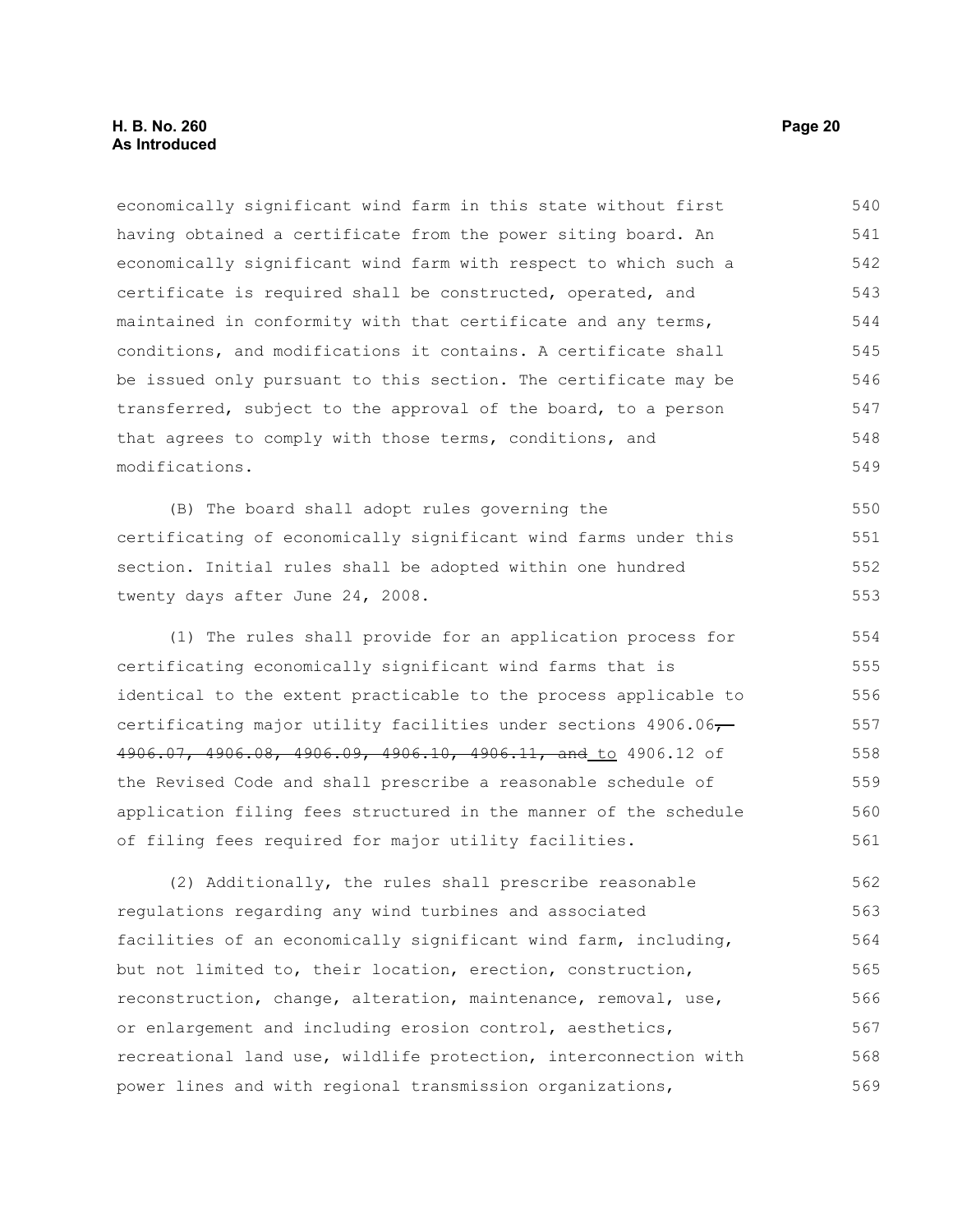#### **H. B. No. 260 Page 21 As Introduced**

independent transmission system operators, or similar organizations, ice throw, sound and noise levels, blade shear, shadow flicker, decommissioning, and necessary cooperation for site visits and enforcement investigations. 570 571 572 573

(a) The rules also shall prescribe a minimum setback for a wind turbine of an economically significant wind farm. That minimum shall be equal to a horizontal distance, from the turbine's base to the property line of the wind farm property, equal to one and one-tenth times the total height of the turbine structure as measured from its base to the tip of its highest blade and be at least one thousand one hundred twenty-five feet in horizontal distance from the tip of the turbine's nearest blade at ninety degrees to property line the exterior of the nearest habitable residential structure, if any, located on adjacent property at the time of the certification application. 574 575 576 577 578 579 580 581 582 583 584

(b)(i) For any existing certificates and amendments thereto, and existing certification applications that have been found by the chairperson to be in compliance with division (A) of section 4906.06 of the Revised Code before the effective date of the amendment of this section by H.B. 59 of the 130th general assembly, September 29, 2013, the distance shall be seven hundred fifty feet instead of one thousand one hundred twentyfive feet. 585 586 587 588 589 590 591 592

(ii) Any amendment made to an existing certificate after the effective date of the amendment of this section by H.B. 483 of the 130th general assembly, September 15, 2014, and before the effective date of the amendment of this section by H.B. 6 of the 133rd general assembly shall be subject to the setback provision of this section as amended by that act H.B. 483 of the 130th general assembly. The amendments to this section by that-593 594 595 596 597 598 599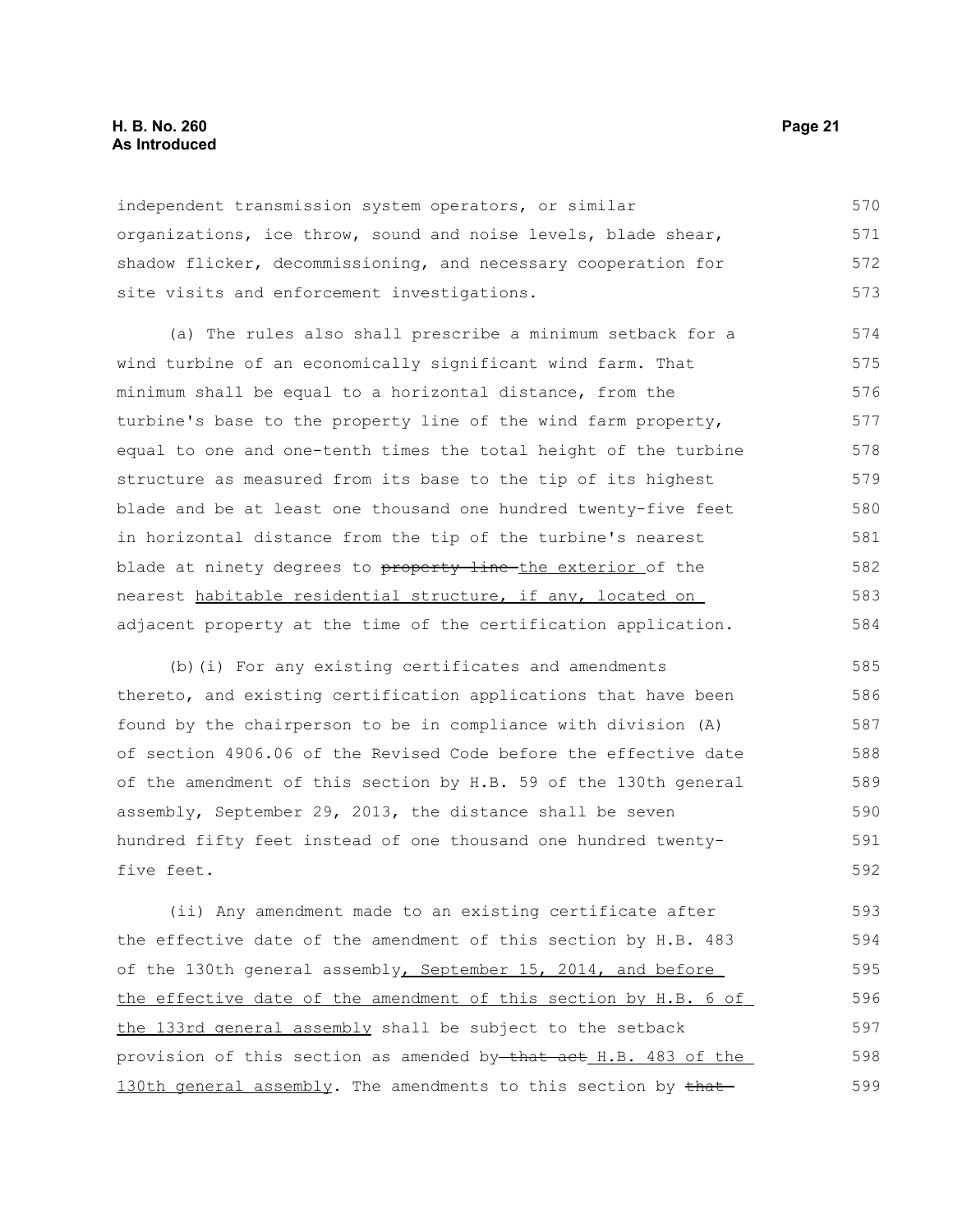| act H.B. 483 of the 130th general assembly shall not be          | 600 |
|------------------------------------------------------------------|-----|
| construed to limit or abridge any rights or remedies in equity   | 601 |
| or under the common law.                                         | 602 |
| (iii) Any amendment made to an existing certificate after        | 603 |
| the effective date of the amendment of this section by H.B. 6 of | 604 |
| the 133rd general assembly shall be subject to the setback       | 605 |
| provision of this section as amended by that act. The amendments | 606 |
| to this section by that act shall not be construed to limit or   | 607 |
| abridge any rights or remedies in equity or under the common     | 608 |
| <u>law.</u>                                                      | 609 |
| (c) The setback shall apply in all cases except those in         | 610 |
| which all owners of property adjacent to the wind farm property  | 611 |
| waive application of the setback to that property pursuant to a  | 612 |
| procedure the board shall establish by rule and except in which, | 613 |
| in a particular case, the board determines that a setback        | 614 |
| greater than the minimum is necessary.                           | 615 |
| Sec. 4906.201. (A) An electric generating plant that             | 616 |
| consists of wind turbines and associated facilities with a       | 617 |
| single interconnection to the electrical grid that is designed   | 618 |
| for, or capable of, operation at an aggregate capacity of fifty  | 619 |
| megawatts or more is subject to the minimum setback requirements | 620 |
| established in rules adopted by the power siting board under     | 621 |

(B)(1) For any existing certificates and amendments thereto, and existing certification applications that have been found by the chairperson to be in compliance with division (A) of section 4906.06 of the Revised Code before the effective date of the amendment of this section by H.B. 59 of the 130th general assembly, September 29, 2013, the distance shall be seven hundred fifty feet instead of one thousand one hundred twenty-623 624 625 626 627 628 629

division (B)(2) of section 4906.20 of the Revised Code.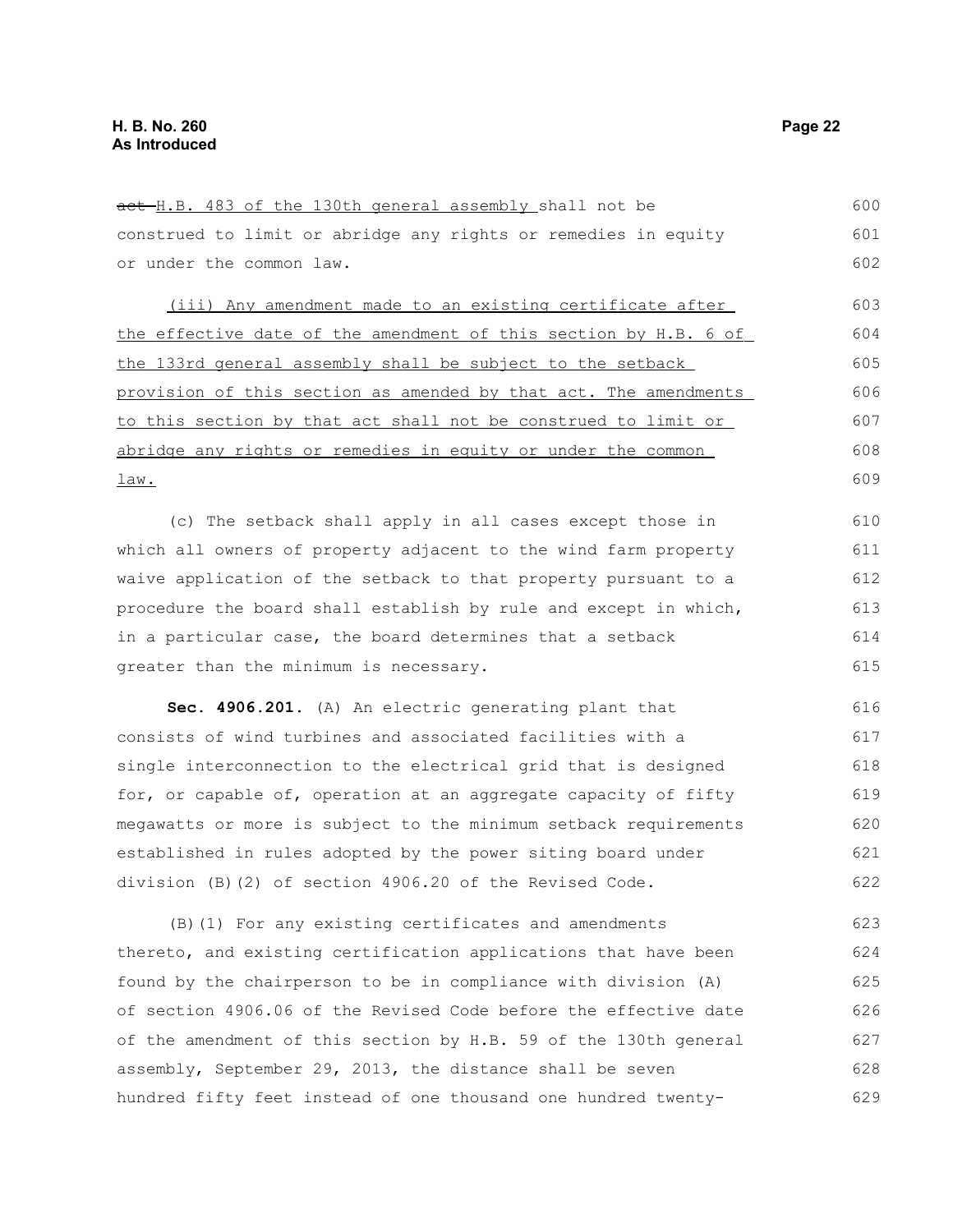five feet.

646

647

| (2) Any amendment made to an existing certificate after                        | 631 |
|--------------------------------------------------------------------------------|-----|
| the effective date of the amendment of this section by H.B. 483                | 632 |
| of the 130th general assembly, September 15, 2014, and before                  | 633 |
| the effective date of the amendment of this section by H.B. 6 of               | 634 |
| the 133rd general assembly shall be subject to the setback                     | 635 |
| provision of this section as amended by <del>-that act</del> _H.B. 483 of the_ | 636 |
| 130th general assembly. The amendments to this section by that                 | 637 |
| act H.B. 483 of the 130th general assembly shall not be                        | 638 |
| construed to limit or abridge any rights or remedies in equity                 | 639 |
| or under the common law.                                                       | 640 |

(3) Any amendment made to an existing certificate after the effective date of the amendment of this section by H.B. 6 of the 133rd general assembly shall be subject to the setback provision of this section as amended by that act. The amendments to this section by that act shall not be construed to limit or abridge any rights or remedies in equity or under common law. 641 642 643 644 645

**Sec. 4928.01.** (A) As used in this chapter:

(1) "Ancillary service" means any function necessary to the provision of electric transmission or distribution service to a retail customer and includes, but is not limited to, scheduling, system control, and dispatch services; reactive supply from generation resources and voltage control service; reactive supply from transmission resources service; regulation service; frequency response service; energy imbalance service; operating reserve-spinning reserve service; operating reservesupplemental reserve service; load following; back-up supply service; real-power loss replacement service; dynamic scheduling; system black start capability; and network stability service. 648 649 650 651 652 653 654 655 656 657 658 659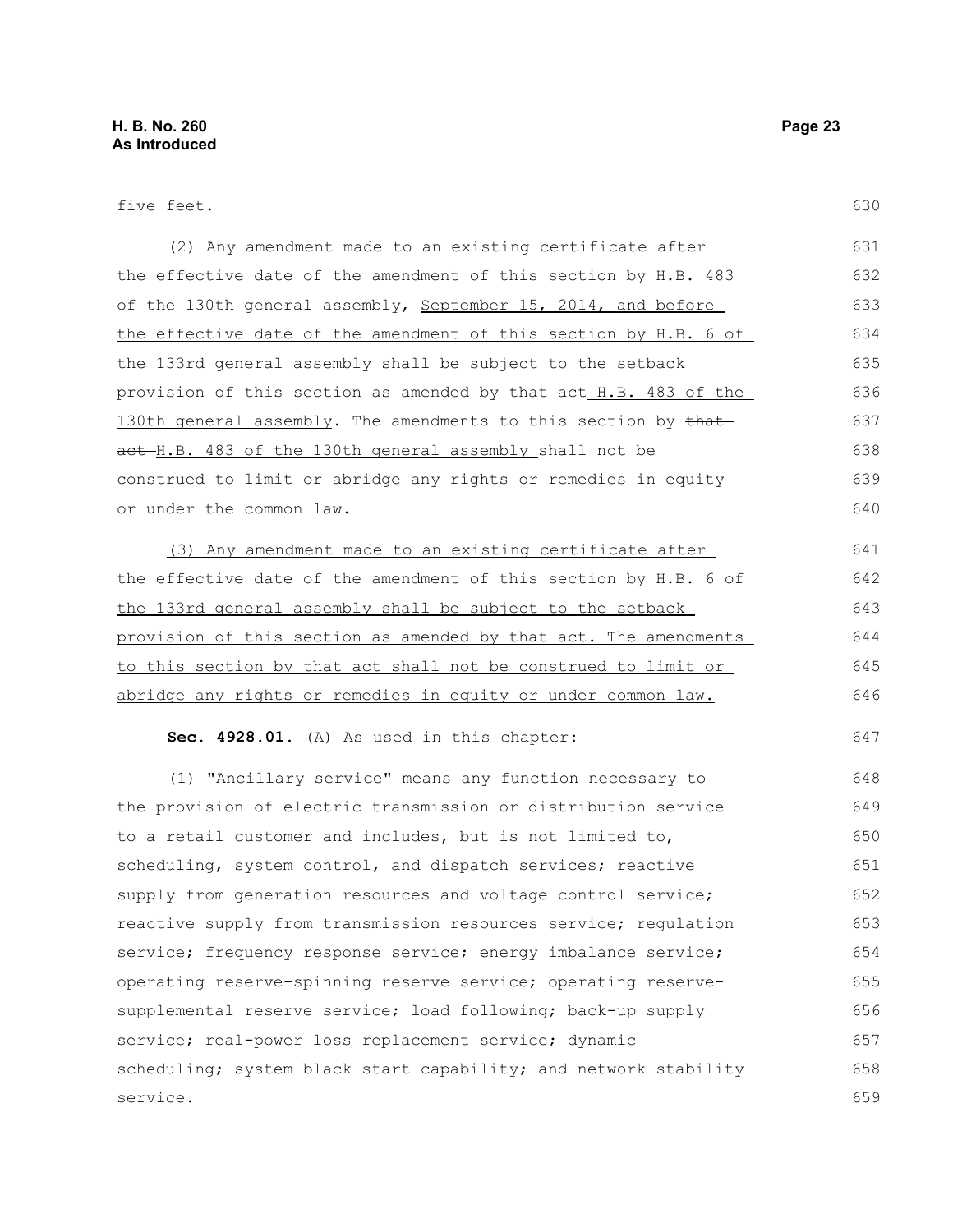(2) "Billing and collection agent" means a fully independent agent, not affiliated with or otherwise controlled by an electric utility, electric services company, electric cooperative, or governmental aggregator subject to certification under section 4928.08 of the Revised Code, to the extent that the agent is under contract with such utility, company, cooperative, or aggregator solely to provide billing and collection for retail electric service on behalf of the utility company, cooperative, or aggregator. (3) "Certified territory" means the certified territory established for an electric supplier under sections 4933.81 to 4933.90 of the Revised Code. (4) "Competitive retail electric service" means a component of retail electric service that is competitive as provided under division (B) of this section. (5) "Electric cooperative" means a not-for-profit electric light company that both is or has been financed in whole or in part under the "Rural Electrification Act of 1936," 49 Stat. 1363, 7 U.S.C. 901, and owns or operates facilities in this state to generate, transmit, or distribute electricity, or a not-for-profit successor of such company. (6) "Electric distribution utility" means an electric utility that supplies at least retail electric distribution service. (7) "Electric light company" has the same meaning as in section 4905.03 of the Revised Code and includes an electric services company, but excludes any self-generator to the extent that it consumes electricity it so produces, sells that 660 661 662 663 664 665 666 667 668 669 670 671 672 673 674 675 676 677 678 679 680 681 682 683 684 685 686 687

electricity for resale, or obtains electricity from a generating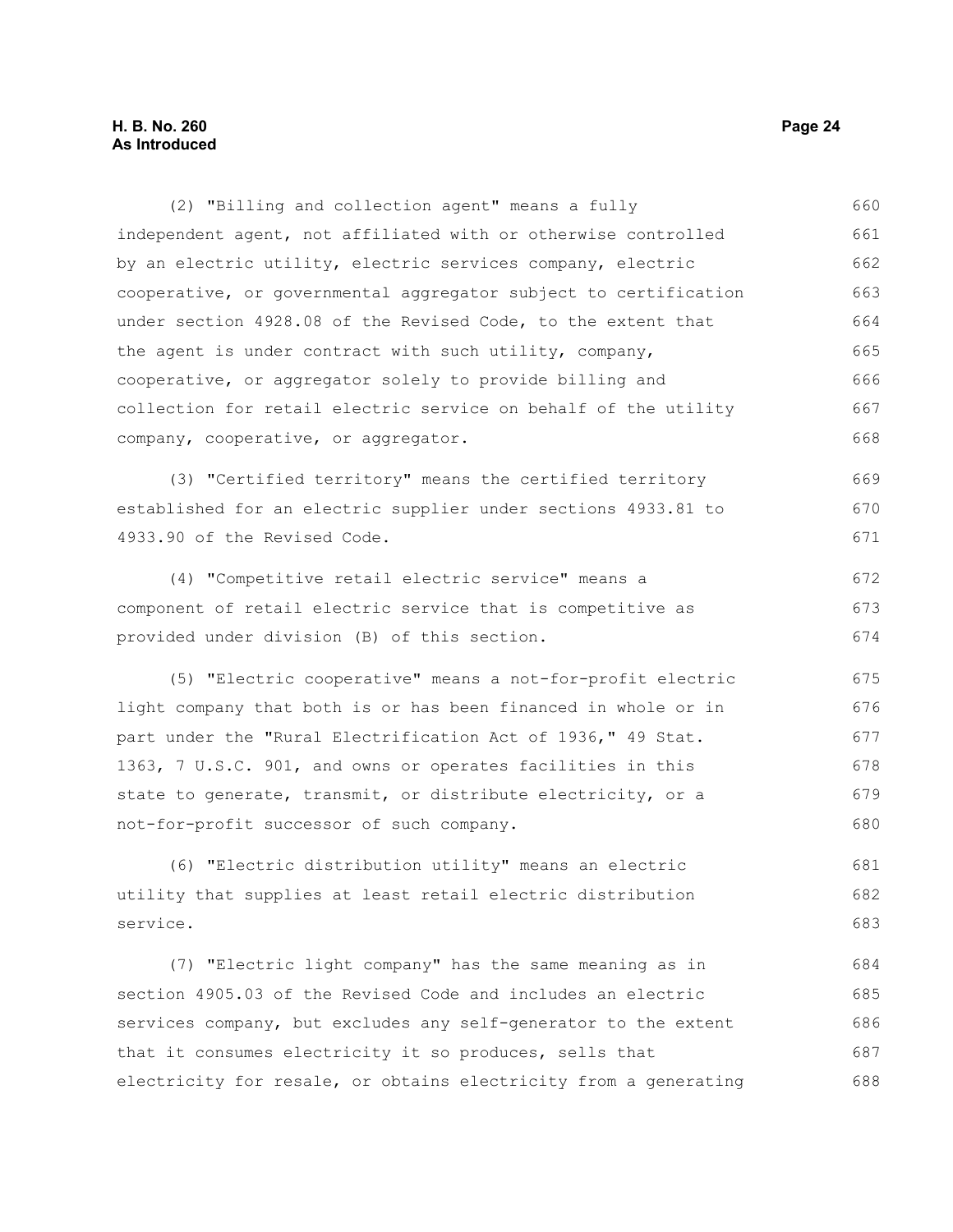facility it hosts on its premises.

(8) "Electric load center" has the same meaning as in section 4933.81 of the Revised Code. 690 691

(9) "Electric services company" means an electric light company that is engaged on a for-profit or not-for-profit basis in the business of supplying or arranging for the supply of only a competitive retail electric service in this state. "Electric services company" includes a power marketer, power broker, aggregator, or independent power producer but excludes an electric cooperative, municipal electric utility, governmental aggregator, or billing and collection agent. 692 693 694 695 696 697 698 699

(10) "Electric supplier" has the same meaning as in section 4933.81 of the Revised Code.

(11) "Electric utility" means an electric light company that has a certified territory and is engaged on a for-profit basis either in the business of supplying a noncompetitive retail electric service in this state or in the businesses of supplying both a noncompetitive and a competitive retail electric service in this state. "Electric utility" excludes a municipal electric utility or a billing and collection agent. 702 703 704 705 706 707 708

(12) "Firm electric service" means electric service other than nonfirm electric service. 709 710

(13) "Governmental aggregator" means a legislative authority of a municipal corporation, a board of township trustees, or a board of county commissioners acting as an aggregator for the provision of a competitive retail electric service under authority conferred under section 4928.20 of the Revised Code. 711 712 713 714 715 716

(14) A person acts "knowingly," regardless of the person's 717

689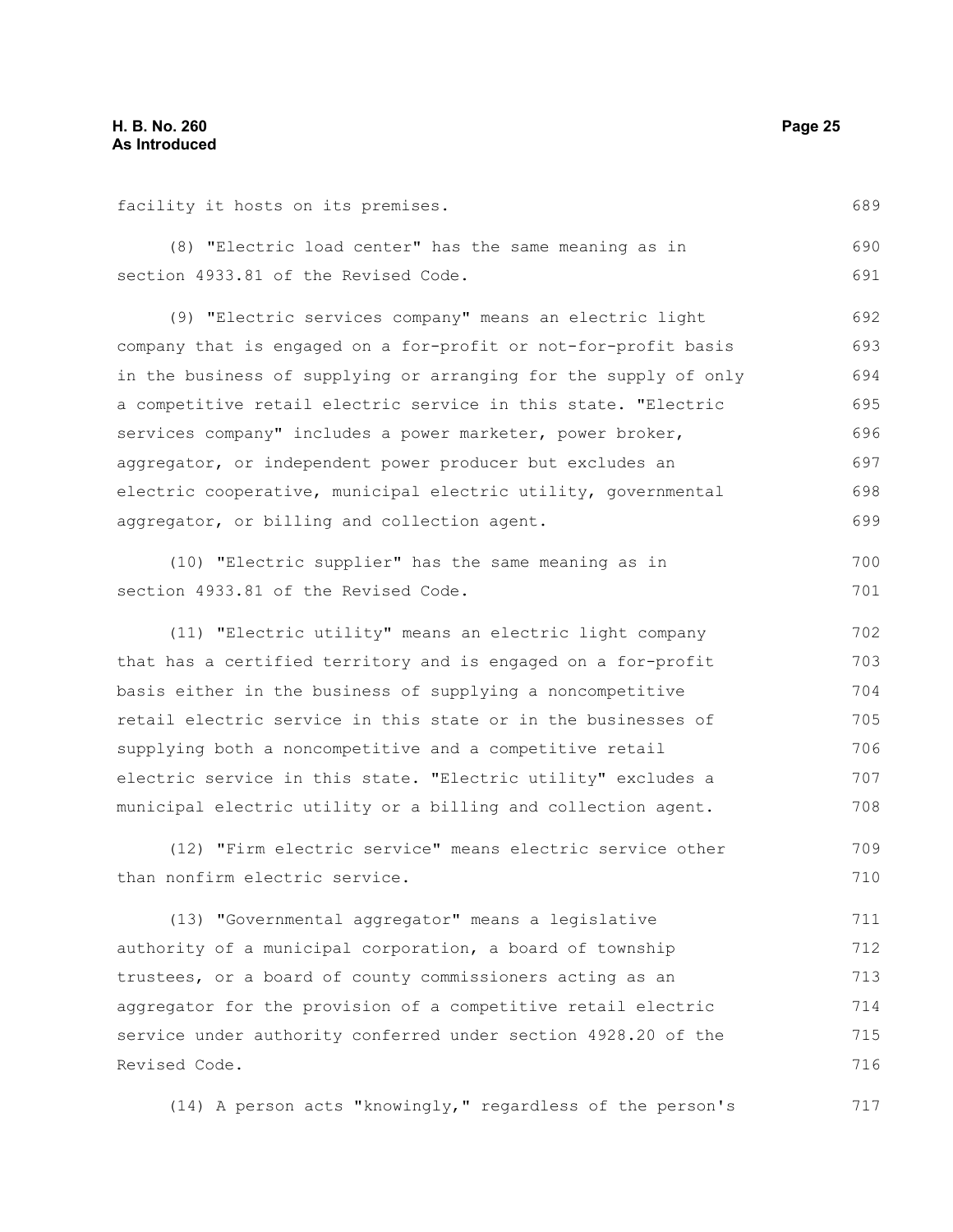#### **H. B. No. 260 Page 26 As Introduced**

purpose, when the person is aware that the person's conduct will probably cause a certain result or will probably be of a certain nature. A person has knowledge of circumstances when the person is aware that such circumstances probably exist. 718 719 720 721

(15) "Level of funding for low-income customer energy efficiency programs provided through electric utility rates" means the level of funds specifically included in an electric utility's rates on October 5, 1999, pursuant to an order of the public utilities commission issued under Chapter 4905. or 4909. of the Revised Code and in effect on October 4, 1999, for the purpose of improving the energy efficiency of housing for the utility's low-income customers. The term excludes the level of any such funds committed to a specific nonprofit organization or organizations pursuant to a stipulation or contract. 722 723 724 725 726 727 728 729 730 731

(16) "Low-income customer assistance programs" means the percentage of income payment plan program, the home energy assistance program, the home weatherization assistance program, and the targeted energy efficiency and weatherization program. 732 733 734 735

(17) "Market development period" for an electric utility means the period of time beginning on the starting date of competitive retail electric service and ending on the applicable date for that utility as specified in section 4928.40 of the Revised Code, irrespective of whether the utility applies to receive transition revenues under this chapter. 736 737 738 739 740 741

(18) "Market power" means the ability to impose on customers a sustained price for a product or service above the price that would prevail in a competitive market. 742 743 744

(19) "Mercantile customer" means a commercial or industrial customer if the electricity consumed is for 745 746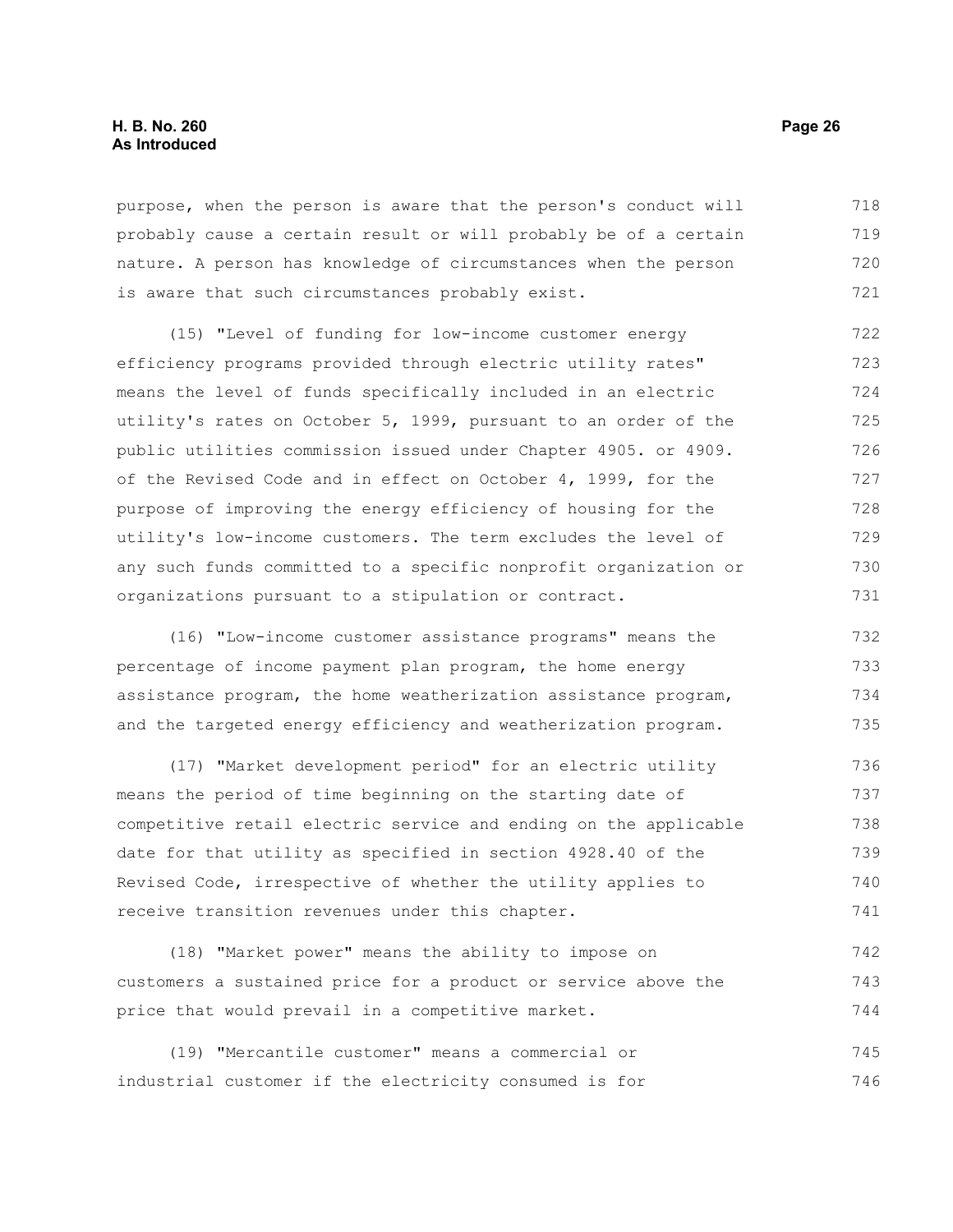nonresidential use and the customer consumes more than seven hundred thousand kilowatt hours per year or is part of a national account involving multiple facilities in one or more states. 747 748 749 750

(20) "Municipal electric utility" means a municipal corporation that owns or operates facilities to generate, transmit, or distribute electricity. 751 752 753

(21) "Noncompetitive retail electric service" means a component of retail electric service that is noncompetitive as provided under division (B) of this section. 754 755 756

(22) "Nonfirm electric service" means electric service provided pursuant to a schedule filed under section 4905.30 of the Revised Code or pursuant to an arrangement under section 4905.31 of the Revised Code, which schedule or arrangement includes conditions that may require the customer to curtail or interrupt electric usage during nonemergency circumstances upon notification by an electric utility. 757 758 759 760 761 762 763

(23) "Percentage of income payment plan arrears" means funds eligible for collection through the percentage of income payment plan rider, but uncollected as of July 1, 2000. 764 765 766

(24) "Person" has the same meaning as in section 1.59 of the Revised Code. 767 768

(25) "Advanced energy project" means any technologies, products, activities, or management practices or strategies that facilitate the generation or use of electricity or energy and that reduce or support the reduction of energy consumption or support the production of clean, renewable energy for industrial, distribution, commercial, institutional, governmental, research, not-for-profit, or residential energy 769 770 771 772 773 774 775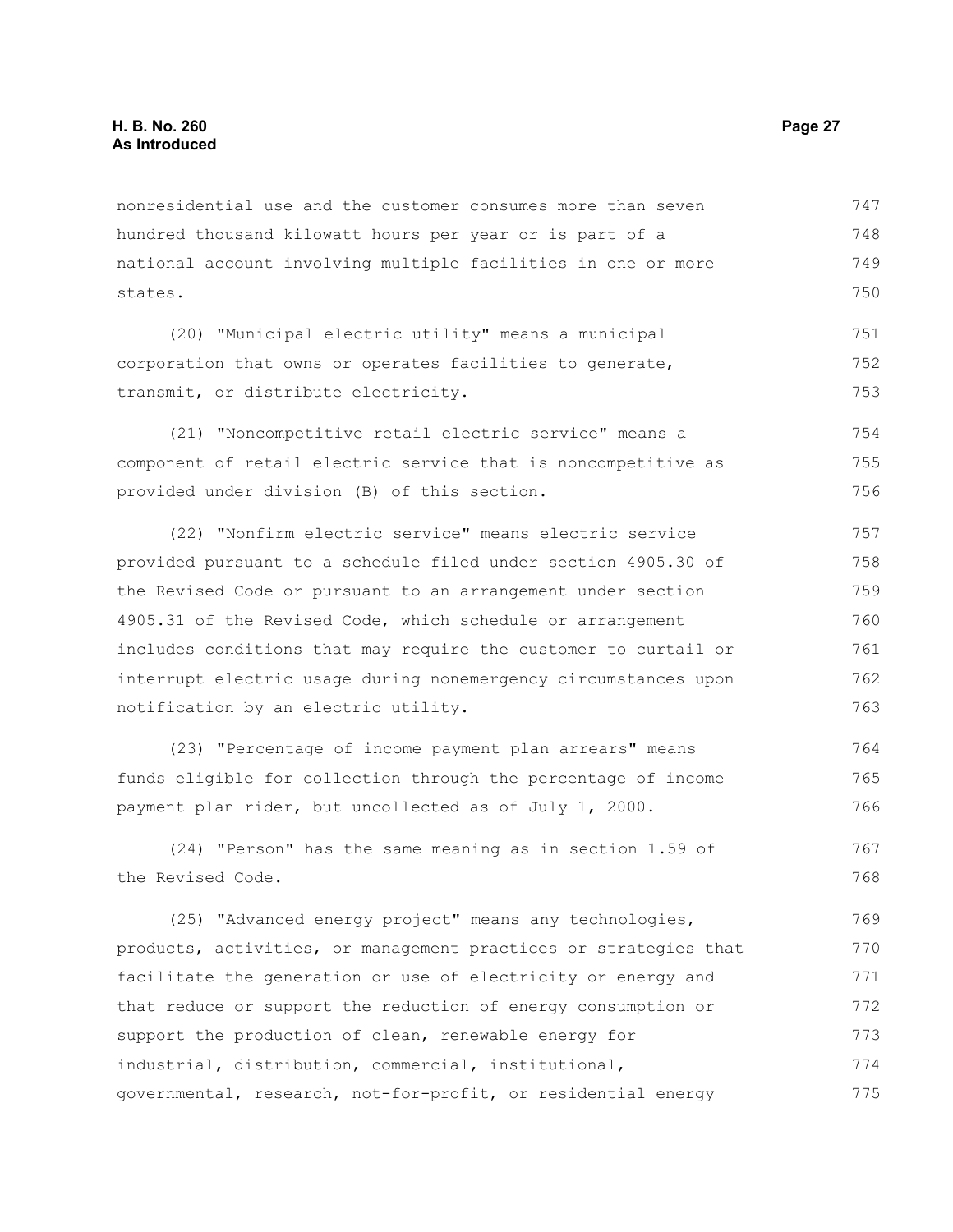users, including, but not limited to, advanced energy resources and renewable energy resources. "Advanced energy project" also includes any project described in division (A), (B), or (C) of section 4928.621 of the Revised Code. 776 777 778 779

(26) "Regulatory assets" means the unamortized net regulatory assets that are capitalized or deferred on the regulatory books of the electric utility, pursuant to an order or practice of the public utilities commission or pursuant to generally accepted accounting principles as a result of a prior commission rate-making decision, and that would otherwise have been charged to expense as incurred or would not have been capitalized or otherwise deferred for future regulatory consideration absent commission action. "Regulatory assets" includes, but is not limited to, all deferred demand-side management costs; all deferred percentage of income payment plan arrears; post-in-service capitalized charges and assets recognized in connection with statement of financial accounting standards no. 109 (receivables from customers for income taxes); future nuclear decommissioning costs and fuel disposal costs as those costs have been determined by the commission in the electric utility's most recent rate or accounting application proceeding addressing such costs; the undepreciated costs of safety and radiation control equipment on nuclear generating plants owned or leased by an electric utility; and fuel costs currently deferred pursuant to the terms of one or more settlement agreements approved by the commission. 780 781 782 783 784 785 786 787 788 789 790 791 792 793 794 795 796 797 798 799 800 801

(27) "Retail electric service" means any service involved in supplying or arranging for the supply of electricity to ultimate consumers in this state, from the point of generation to the point of consumption. For the purposes of this chapter, retail electric service includes one or more of the following 802 803 804 805 806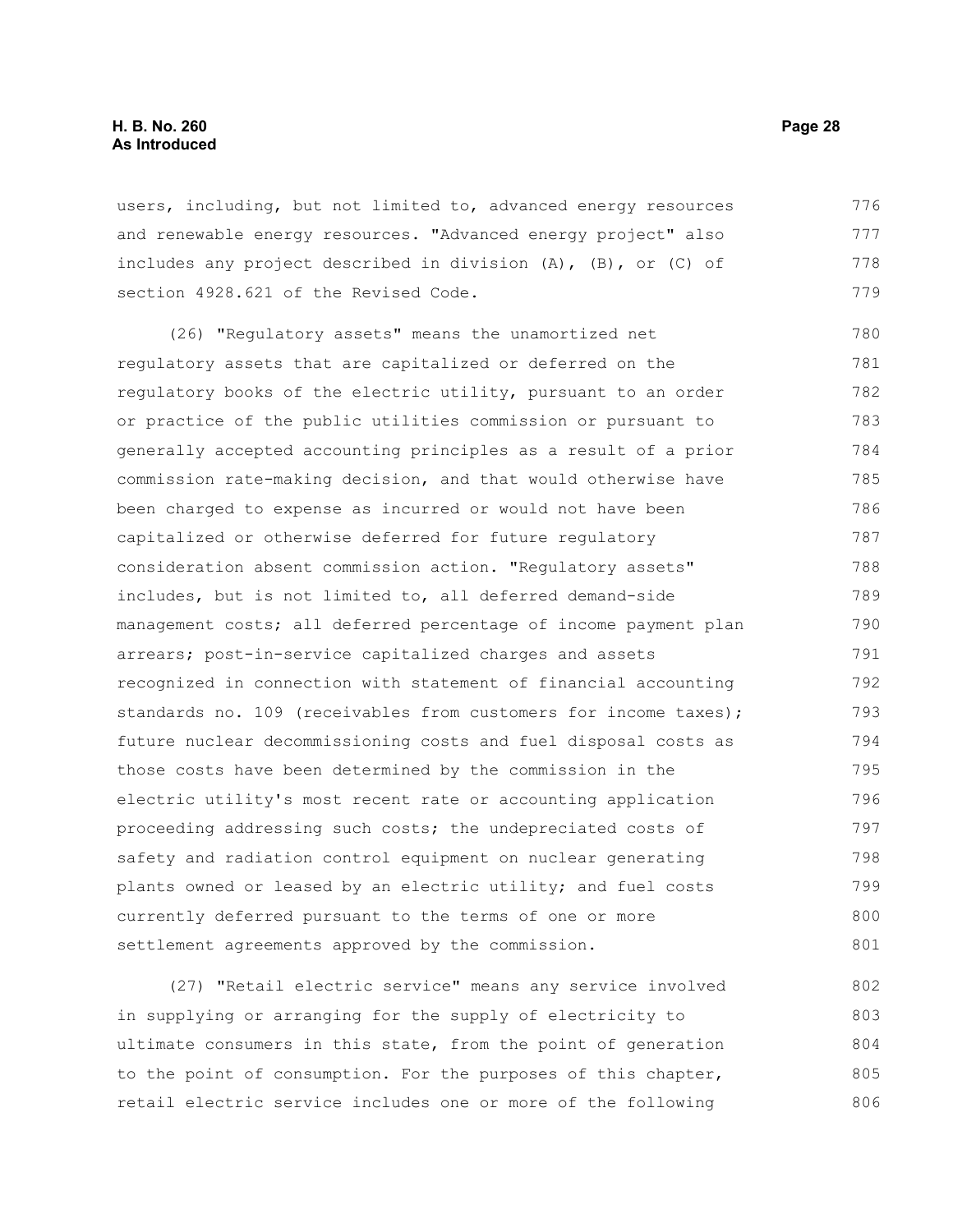"service components": generation service, aggregation service, power marketing service, power brokerage service, transmission service, distribution service, ancillary service, metering service, and billing and collection service. (28) "Starting date of competitive retail electric service" means January 1, 2001. (29) "Customer-generator" means a user of a net metering system. (30) "Net metering" means measuring the difference in an applicable billing period between the electricity supplied by an electric service provider and the electricity generated by a customer-generator that is fed back to the electric service provider. (31) "Net metering system" means a facility for the production of electrical energy that does all of the following: (a) Uses as its fuel either solar, wind, biomass, landfill gas, or hydropower, or uses a microturbine or a fuel cell; (b) Is located on a customer-generator's premises; (c) Operates in parallel with the electric utility's transmission and distribution facilities; (d) Is intended primarily to offset part or all of the customer-generator's requirements for electricity. (32) "Self-generator" means an entity in this state that owns or hosts on its premises an electric generation facility that produces electricity primarily for the owner's consumption and that may provide any such excess electricity to another entity, whether the facility is installed or operated by the owner or by an agent under a contract. 807 808 809 810 811 812 813 814 815 816 817 818 819 820 821 822 823 824 825 826 827 828 829 830 831 832 833 834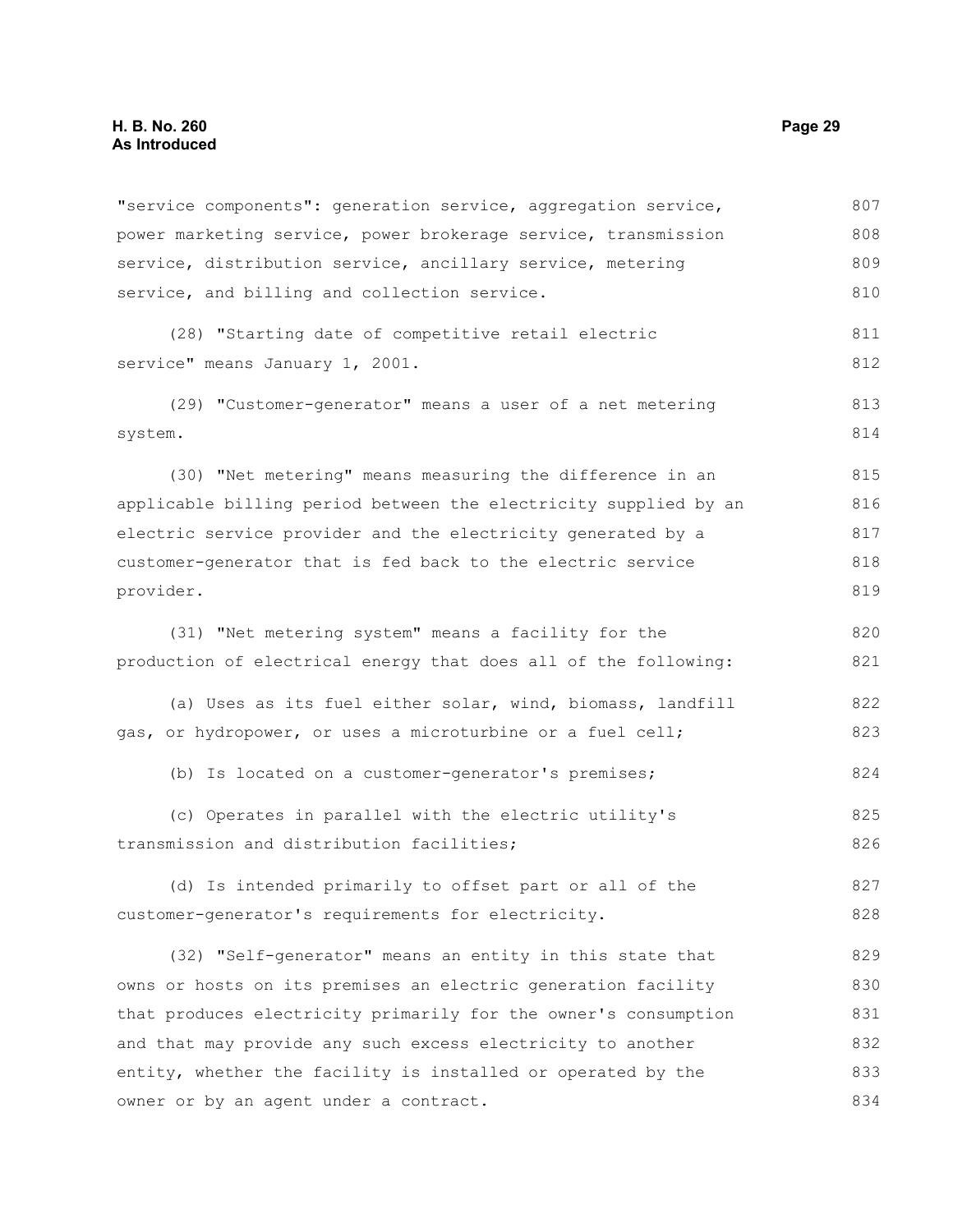#### **H. B. No. 260 Page 30 As Introduced**

(33) "Rate plan" means the standard service offer in effect on the effective date of the amendment of this section by S.B. 221 of the 127th general assembly, July 31, 2008. 835 836 837

(34) "Advanced energy resource" means any of the following: 838 839

(a) Any method or any modification or replacement of any property, process, device, structure, or equipment that increases the generation output of an electric generating facility to the extent such efficiency is achieved without additional carbon dioxide emissions by that facility; 840 841 842 843 844

(b) Any distributed generation system consisting of customer cogeneration technology; 845 846

(c) Clean coal technology that includes a carbon-based product that is chemically altered before combustion to demonstrate a reduction, as expressed as ash, in emissions of nitrous oxide, mercury, arsenic, chlorine, sulfur dioxide, or sulfur trioxide in accordance with the American society of testing and materials standard D1757A or a reduction of metal oxide emissions in accordance with standard D5142 of that society, or clean coal technology that includes the design capability to control or prevent the emission of carbon dioxide, which design capability the commission shall adopt by rule and shall be based on economically feasible best available technology or, in the absence of a determined best available technology, shall be of the highest level of economically feasible design capability for which there exists generally accepted scientific opinion; 847 848 849 850 851 852 853 854 855 856 857 858 859 860 861

(d) Advanced nuclear energy technology consisting of generation III technology as defined by the nuclear regulatory 862 863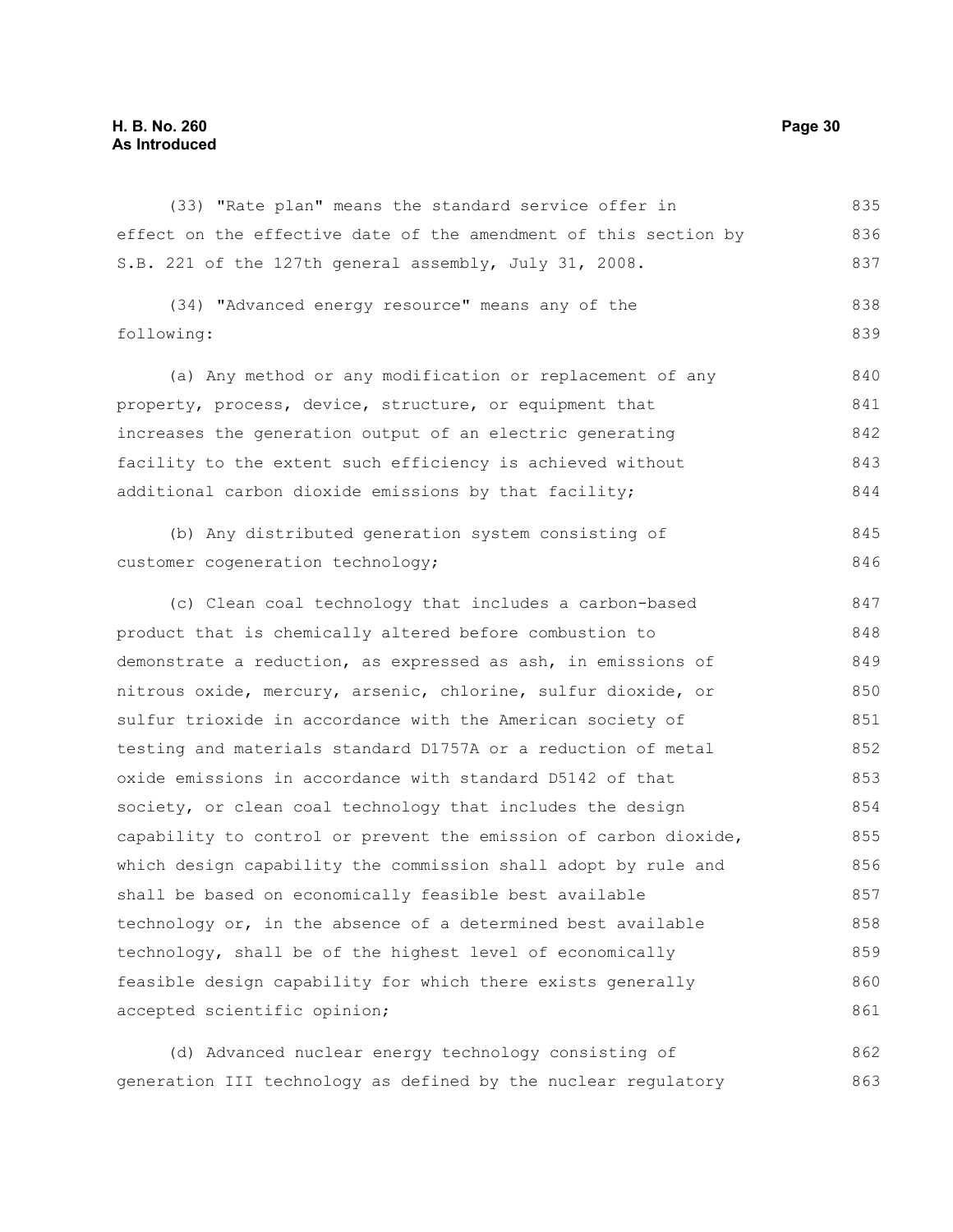commission; other, later technology; or significant improvements to existing facilities; (e) Any fuel cell used in the generation of electricity, including, but not limited to, a proton exchange membrane fuel cell, phosphoric acid fuel cell, molten carbonate fuel cell, or solid oxide fuel cell; (f) Advanced solid waste or construction and demolition debris conversion technology, including, but not limited to, advanced stoker technology, and advanced fluidized bed gasification technology, that results in measurable greenhouse gas emissions reductions as calculated pursuant to the United States environmental protection agency's waste reduction model (WARM); (g) Demand-side management and any energy efficiency performance and waste reduction improvement; (h) Any new, retrofitted, refueled, or repowered generating facility located in Ohio, including a simple or combined-cycle natural gas generating facility or a generating facility that uses biomass, coal, modular nuclear, or any other fuel as its input; (i) Any uprated capacity of an existing electric generating facility if the uprated capacity results from the deployment of advanced technology. "Advanced energy resource" does not include a waste energy recovery system that is, or has been, included in an energy efficiency performance and waste reduction program of an electric distribution utility pursuant to requirements standards under section 4928.66 of the Revised Code. 864 865 866 867 868 869 870 871 872 873 874 875 876 877 878 879 880 881 882 883 884 885 886 887 888 889 890 891

(35) "Air contaminant source" has the same meaning as in 892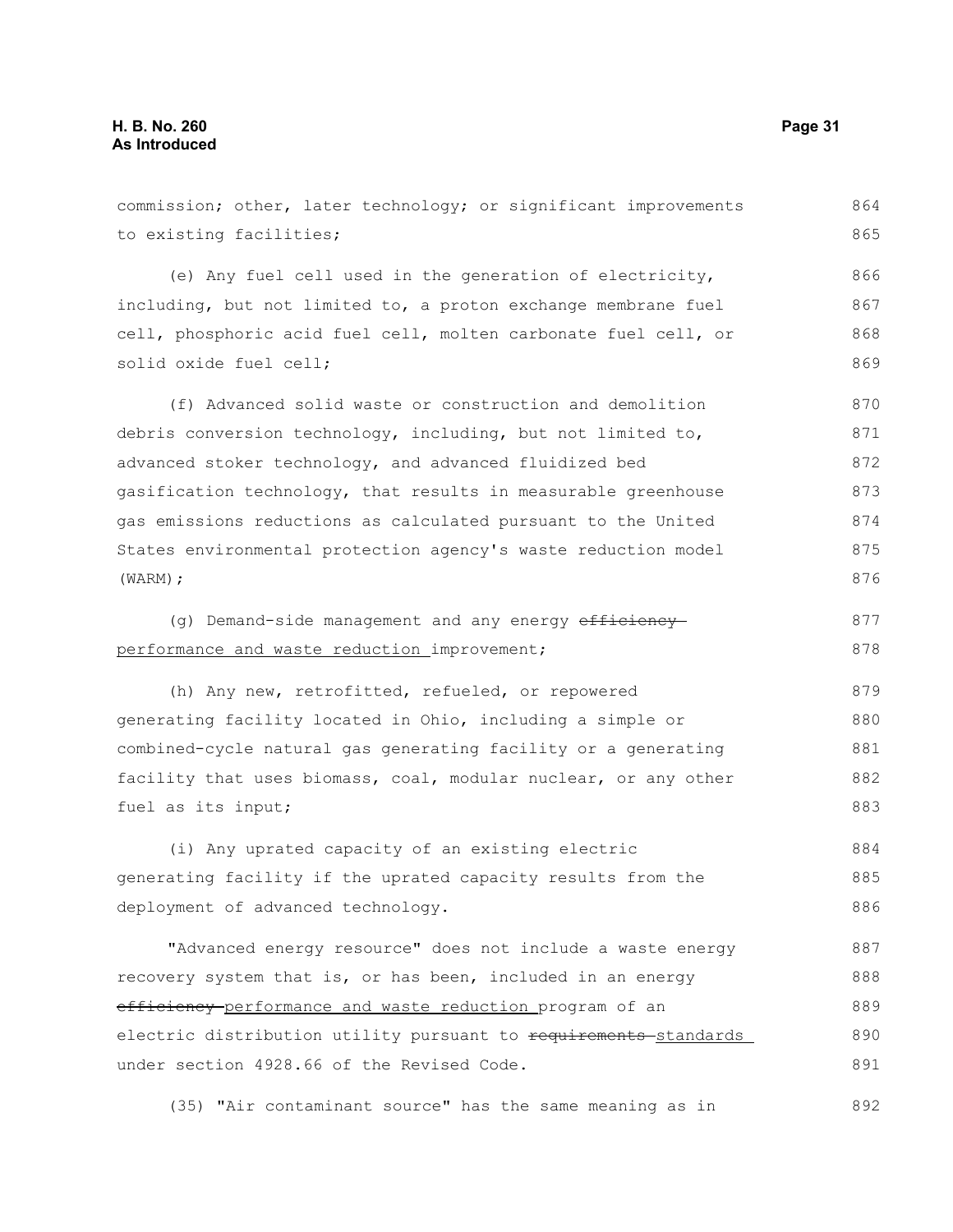section 3704.01 of the Revised Code. (36) "Cogeneration technology" means technology that produces electricity and useful thermal output simultaneously. (37)(a) "Renewable energy resource" means any of the following: (i) Solar photovoltaic or solar thermal energy; (ii) Wind energy; (iii) Power produced by a hydroelectric facility; (iv) Power produced by a small hydroelectric facility, which is a facility that operates, or is rated to operate, at an aggregate capacity of less than six megawatts; (v) Power produced by a run-of-the-river hydroelectric facility placed in service on or after January 1, 1980, that is located within this state, relies upon the Ohio river, and operates, or is rated to operate, at an aggregate capacity of forty or more megawatts; (vi) Geothermal energy; (vii) Fuel derived from solid wastes, as defined in section 3734.01 of the Revised Code, through fractionation, biological decomposition, or other process that does not principally involve combustion; (viii) Biomass energy; (ix) Energy produced by cogeneration technology that is placed into service on or before December 31, 2015, and for which more than ninety per cent of the total annual energy input is from combustion of a waste or byproduct gas from an air 893 894 895 896 897 898 899 900 901 902 903 904 905 906 907 908 909 910 911 912 913 914 915 916 917 918

contaminant source in this state, which source has been in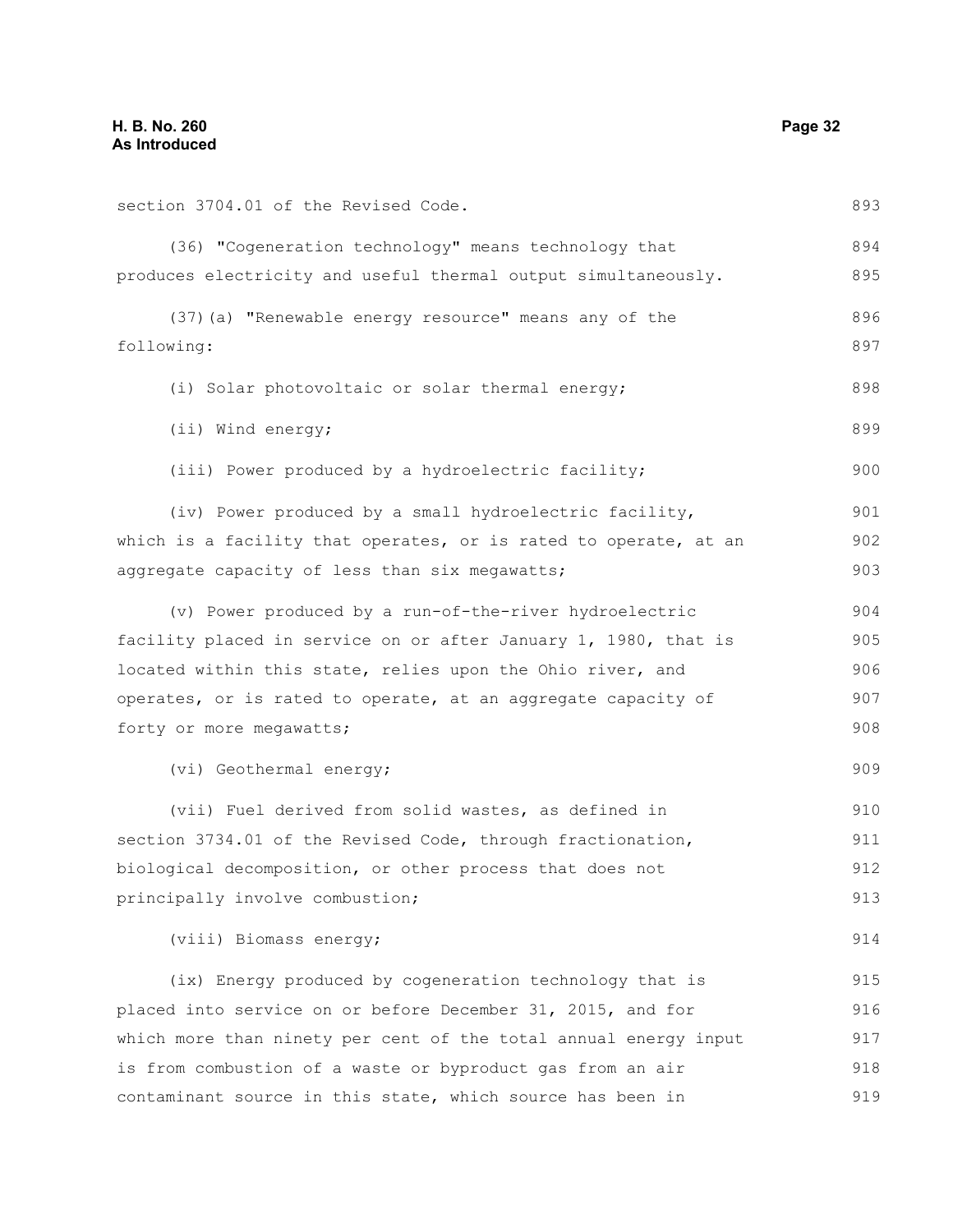operation since on or before January 1, 1985, provided that the cogeneration technology is a part of a facility located in a county having a population of more than three hundred sixty-five thousand but less than three hundred seventy thousand according to the most recent federal decennial census; 920 921 922 923 924

(x) Biologically derived methane gas;

(xi) Heat captured from a generator of electricity, boiler, or heat exchanger fueled by biologically derived methane gas; 926 927 928

(xii) Energy derived from nontreated by-products of the pulping process or wood manufacturing process, including bark, wood chips, sawdust, and lignin in spent pulping liquors. 929 930 931

"Renewable energy resource" includes, but is not limited to, any fuel cell used in the generation of electricity, including, but not limited to, a proton exchange membrane fuel cell, phosphoric acid fuel cell, molten carbonate fuel cell, or solid oxide fuel cell; wind turbine located in the state's territorial waters of Lake Erie; methane gas emitted from an abandoned coal mine; waste energy recovery system placed into service or retrofitted on or after the effective date of the amendment of this section by S.B. 315 of the 129th general assembly, September 10, 2012, except that a waste energy recovery system described in division (A)(38)(b) of this section may be included only if it was placed into service between January 1, 2002, and December 31, 2004; storage facility that will promote the better utilization of a renewable energy resource; or distributed generation system used by a customer to generate electricity from any such energy. 932 933 934 935 936 937 938 939 940 941 942 943 944 945 946 947

"Renewable energy resource" does not include a waste

925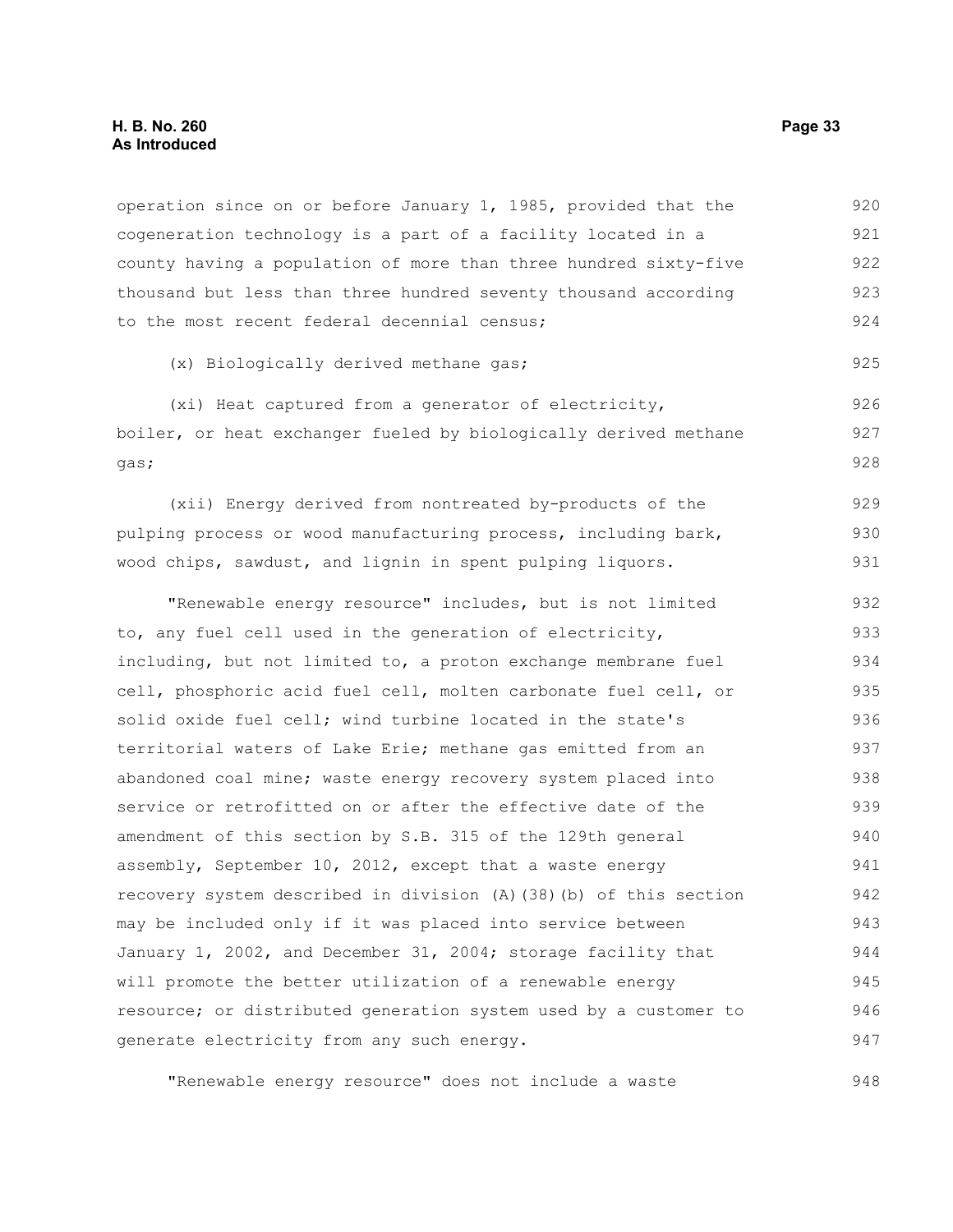energy recovery system that is, or was, on or after January 1, 2012, included in an energy efficiency performance and waste reduction program of an electric distribution utility pursuant to requirements standards under section 4928.66 of the Revised Code. 949 950 951 952 953

(b) As used in division (A)(37) of this section, "hydroelectric facility" means a hydroelectric generating facility that is located at a dam on a river, or on any water discharged to a river, that is within or bordering this state or within or bordering an adjoining state and meets all of the following standards: 954 955 956 957 958 959

(i) The facility provides for river flows that are not detrimental for fish, wildlife, and water quality, including seasonal flow fluctuations as defined by the applicable licensing agency for the facility. 960 961 962 963

(ii) The facility demonstrates that it complies with the water quality standards of this state, which compliance may consist of certification under Section 401 of the "Clean Water Act of 1977," 91 Stat. 1598, 1599, 33 U.S.C. 1341, and demonstrates that it has not contributed to a finding by this state that the river has impaired water quality under Section 303(d) of the "Clean Water Act of 1977," 114 Stat. 870, 33 U.S.C. 1313. 964 965 966 967 968 969 970 971

(iii) The facility complies with mandatory prescriptions regarding fish passage as required by the federal energy regulatory commission license issued for the project, regarding fish protection for riverine, anadromous, and catadromous fish. 972 973 974 975

(iv) The facility complies with the recommendations of the Ohio environmental protection agency and with the terms of its 976 977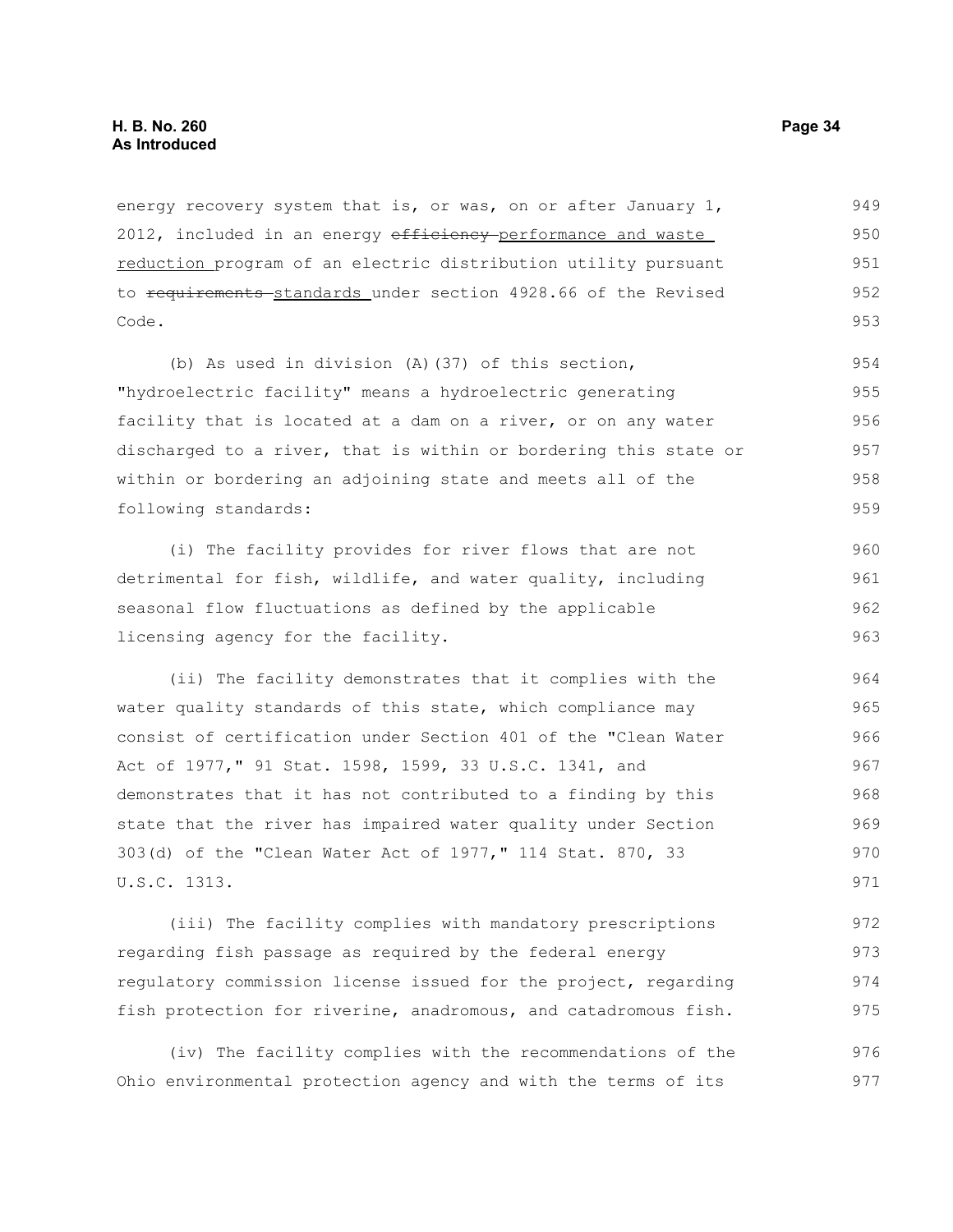federal energy regulatory commission license regarding watershed protection, mitigation, or enhancement, to the extent of each agency's respective jurisdiction over the facility. 978 979 980

(v) The facility complies with provisions of the "Endangered Species Act of 1973," 87 Stat. 884, 16 U.S.C. 1531 to 1544, as amended. 981 982 983

(vi) The facility does not harm cultural resources of the area. This can be shown through compliance with the terms of its federal energy regulatory commission license or, if the facility is not regulated by that commission, through development of a plan approved by the Ohio historic preservation office, to the extent it has jurisdiction over the facility. 984 985 986 987 988 989

(vii) The facility complies with the terms of its federal energy regulatory commission license or exemption that are related to recreational access, accommodation, and facilities or, if the facility is not regulated by that commission, the facility complies with similar requirements as are recommended by resource agencies, to the extent they have jurisdiction over the facility; and the facility provides access to water to the public without fee or charge. 990 991 992 993 994 995 996 997

(viii) The facility is not recommended for removal by any federal agency or agency of any state, to the extent the particular agency has jurisdiction over the facility. 998 999 1000

(c) The standards in divisions  $(A)$  (37)(b)(i) to (viii) of this section do not apply to a small hydroelectric facility under division (A)(37)(a)(iv) of this section. 1001 1002 1003

(38) "Waste energy recovery system" means either of the following: 1004 1005

(a) A facility that generates electricity through the 1006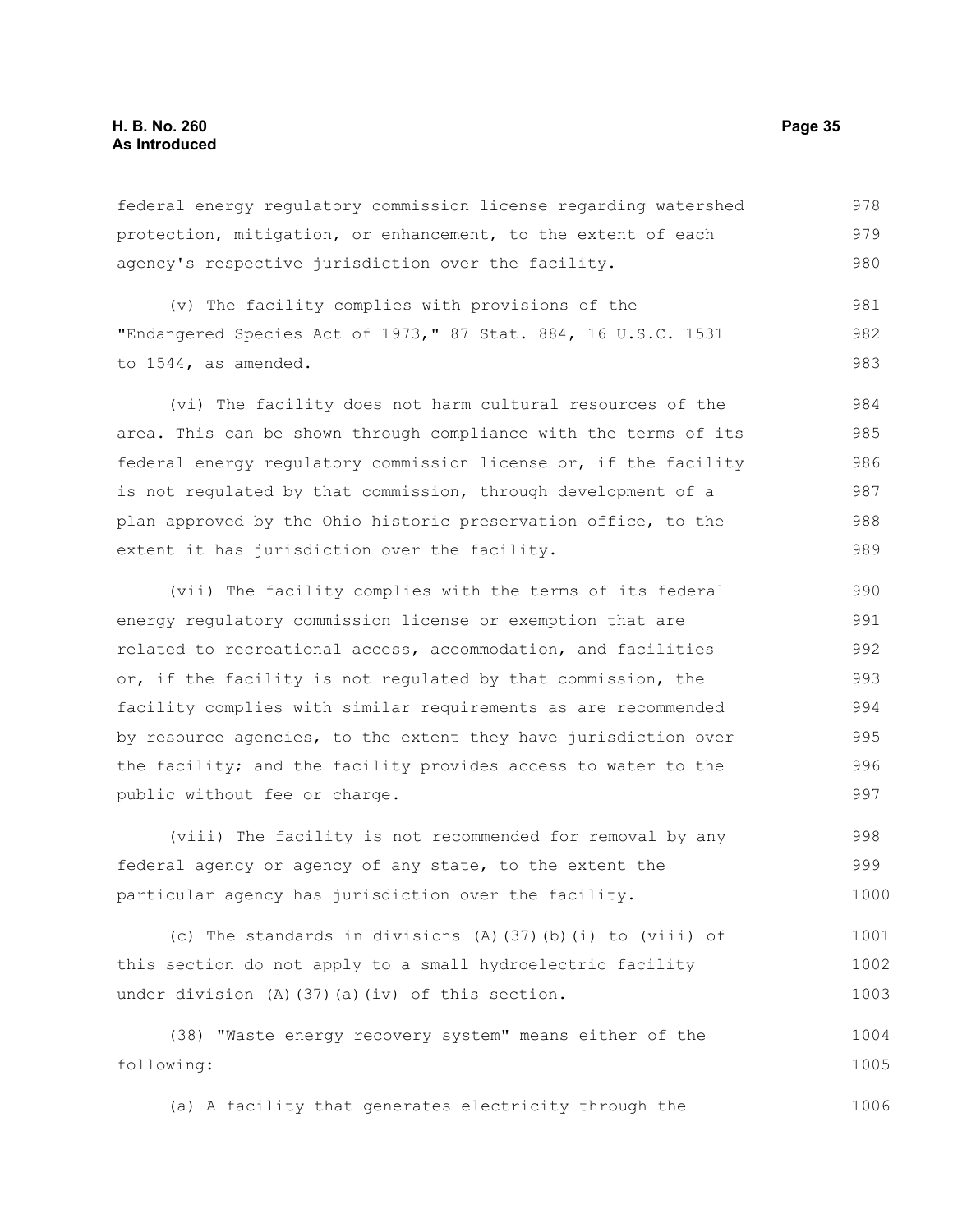conversion of energy from either of the following: 1007

(i) Exhaust heat from engines or manufacturing, industrial, commercial, or institutional sites, except for exhaust heat from a facility whose primary purpose is the generation of electricity; 1008 1009 1010 1011

(ii) Reduction of pressure in gas pipelines before gas is distributed through the pipeline, provided that the conversion of energy to electricity is achieved without using additional fossil fuels. 1012 1013 1014 1015

(b) A facility at a state institution of higher education as defined in section 3345.011 of the Revised Code that recovers waste heat from electricity-producing engines or combustion turbines and that simultaneously uses the recovered heat to produce steam, provided that the facility was placed into service between January 1, 2002, and December 31, 2004. 1016 1017 1018 1019 1020 1021

(39) "Smart grid" means capital improvements to an electric distribution utility's distribution infrastructure that improve reliability, efficiency, resiliency, or reduce energy demand or use, including, but not limited to, advanced metering and automation of system functions. 1022 1023 1024 1025 1026

(40) "Combined heat and power system" means the coproduction of electricity and useful thermal energy from the same fuel source designed to achieve thermal-efficiency levels of at least sixty per cent, with at least twenty per cent of the system's total useful energy in the form of thermal energy. 1027 1028 1029 1030 1031

(B) For the purposes of this chapter, a retail electric service component shall be deemed a competitive retail electric service if the service component is competitive pursuant to a declaration by a provision of the Revised Code or pursuant to an 1032 1033 1034 1035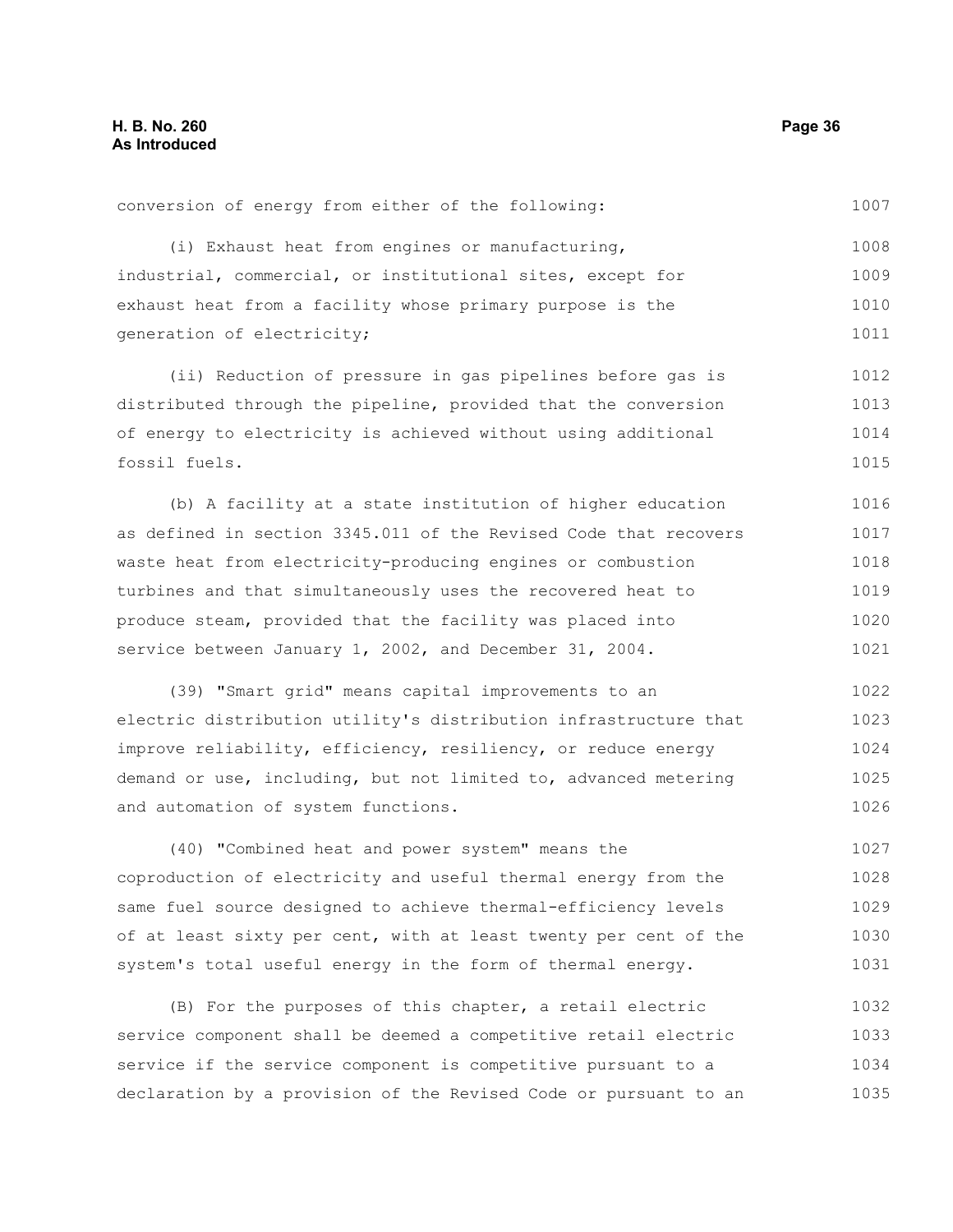order of the public utilities commission authorized under division (A) of section 4928.04 of the Revised Code. Otherwise, the service component shall be deemed a noncompetitive retail electric service. 1036 1037 1038 1039

**Sec. 4928.02.** It is the policy of this state to do the following throughout this state:

(A) Ensure the availability to consumers of adequate, reliable, safe, efficient, nondiscriminatory, and reasonably priced retail electric service; 1042 1043 1044

(B) Ensure the availability of unbundled and comparable retail electric service that provides consumers with the supplier, price, terms, conditions, and quality options they elect to meet their respective needs; 1045 1046 1047 1048

(C) Ensure diversity of electricity supplies and suppliers, by giving consumers effective choices over the selection of those supplies and suppliers and by encouraging the development of distributed and small generation facilities; 1049 1050 1051 1052

(D) Encourage innovation and market access for costeffective supply- and demand-side retail electric service including, but not limited to, demand-side management, timedifferentiated pricing, waste energy recovery systems, smart grid programs, and implementation of advanced metering infrastructure; 1053 1054 1055 1056 1057 1058

(E) Encourage cost-effective and efficient access to information regarding the operation of the transmission and distribution systems of electric utilities in order to promote both effective customer choice of retail electric service and the development of performance standards and targets for service quality for all consumers, including annual achievement reports 1059 1060 1061 1062 1063 1064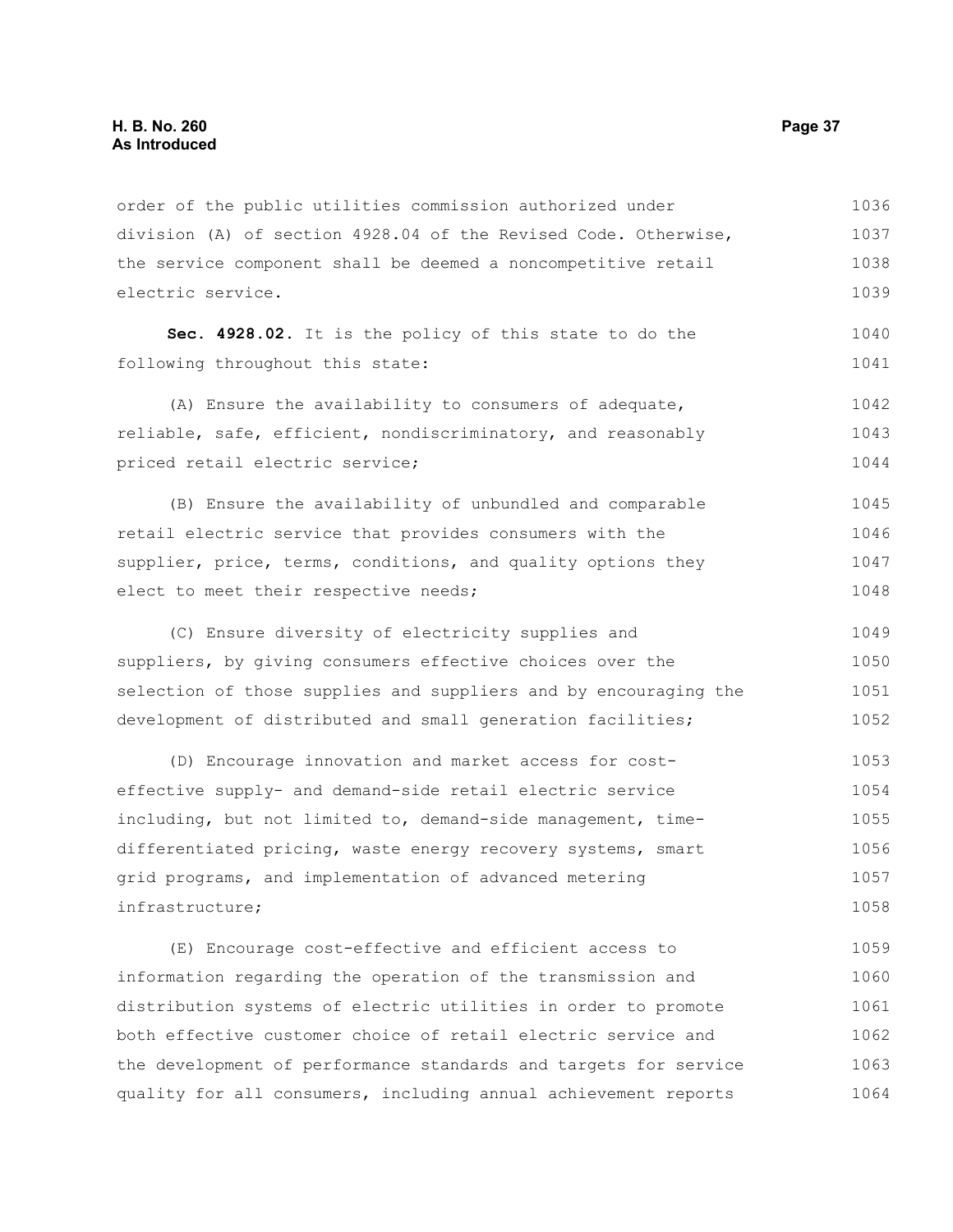written in plain language;

(F) Ensure that an electric utility's transmission and distribution systems are available to a customer-generator or owner of distributed generation, so that the customer-generator or owner can market and deliver the electricity it produces; 1066 1067 1068 1069

(G) Recognize the continuing emergence of competitive electricity markets through the development and implementation of flexible regulatory treatment; 1070 1071 1072

(H) Ensure effective competition in the provision of retail electric service by avoiding anticompetitive subsidies flowing from a noncompetitive retail electric service to a competitive retail electric service or to a product or service other than retail electric service, and vice versa, including by prohibiting the recovery of any generation-related costs through distribution or transmission rates; 1073 1074 1075 1076 1077 1078 1079

(I) Ensure retail electric service consumers protection against unreasonable sales practices, market deficiencies, and market power; 1080 1081 1082

(J) Provide coherent, transparent means of giving appropriate incentives to technologies that can adapt successfully to potential environmental mandates; 1083 1084 1085

(K) Encourage implementation of distributed generation across customer classes through regular review and updating of administrative rules governing critical issues such as, but not limited to, interconnection standards, standby charges, and net metering; 1086 1087 1088 1089 1090

(L) Protect at-risk populations, including, but not limited to, when considering the implementation of any new advanced energy or renewable energy resource; 1091 1092 1093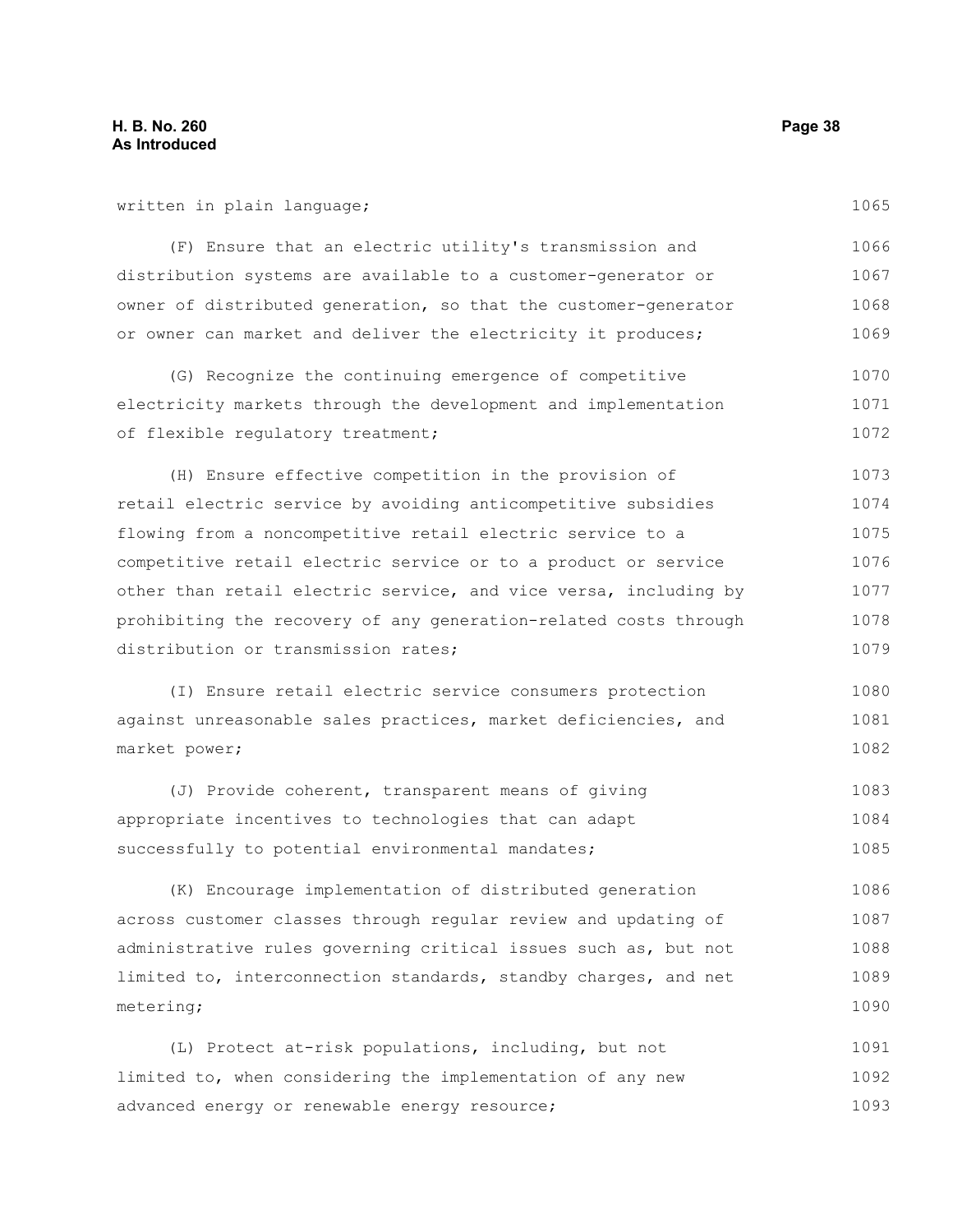# **H. B. No. 260 Page 39 As Introduced**

(M) Encourage the education of small business owners in this state regarding the use of, and encourage the use of, energy efficiency performance and waste reduction programs and alternative energy resources in their businesses; (N) Facilitate the state's effectiveness in the global economy. In carrying out this policy, the commission shall consider rules as they apply to the costs of electric distribution infrastructure, including, but not limited to, line extensions, for the purpose of development in this state. **Sec. 4928.142.** (A) For the purpose of complying with section 4928.141 of the Revised Code and subject to division (D) of this section and, as applicable, subject to the rate plan requirement of division (A) of section 4928.141 of the Revised Code, an electric distribution utility may establish a standard service offer price for retail electric generation service that is delivered to the utility under a market-rate offer. (1) The market-rate offer shall be determined through a competitive bidding process that provides for all of the following: (a) Open, fair, and transparent competitive solicitation; (b) Clear product definition; (c) Standardized bid evaluation criteria; (d) Oversight by an independent third party that shall design the solicitation, administer the bidding, and ensure that the criteria specified in-division divisions (A)(1)(a) to (c) of this section are met; (e) Evaluation of the submitted bids prior to the 1094 1095 1096 1097 1098 1099 1100 1101 1102 1103 1104 1105 1106 1107 1108 1109 1110 1111 1112 1113 1114 1115 1116 1117 1118 1119 1120 1121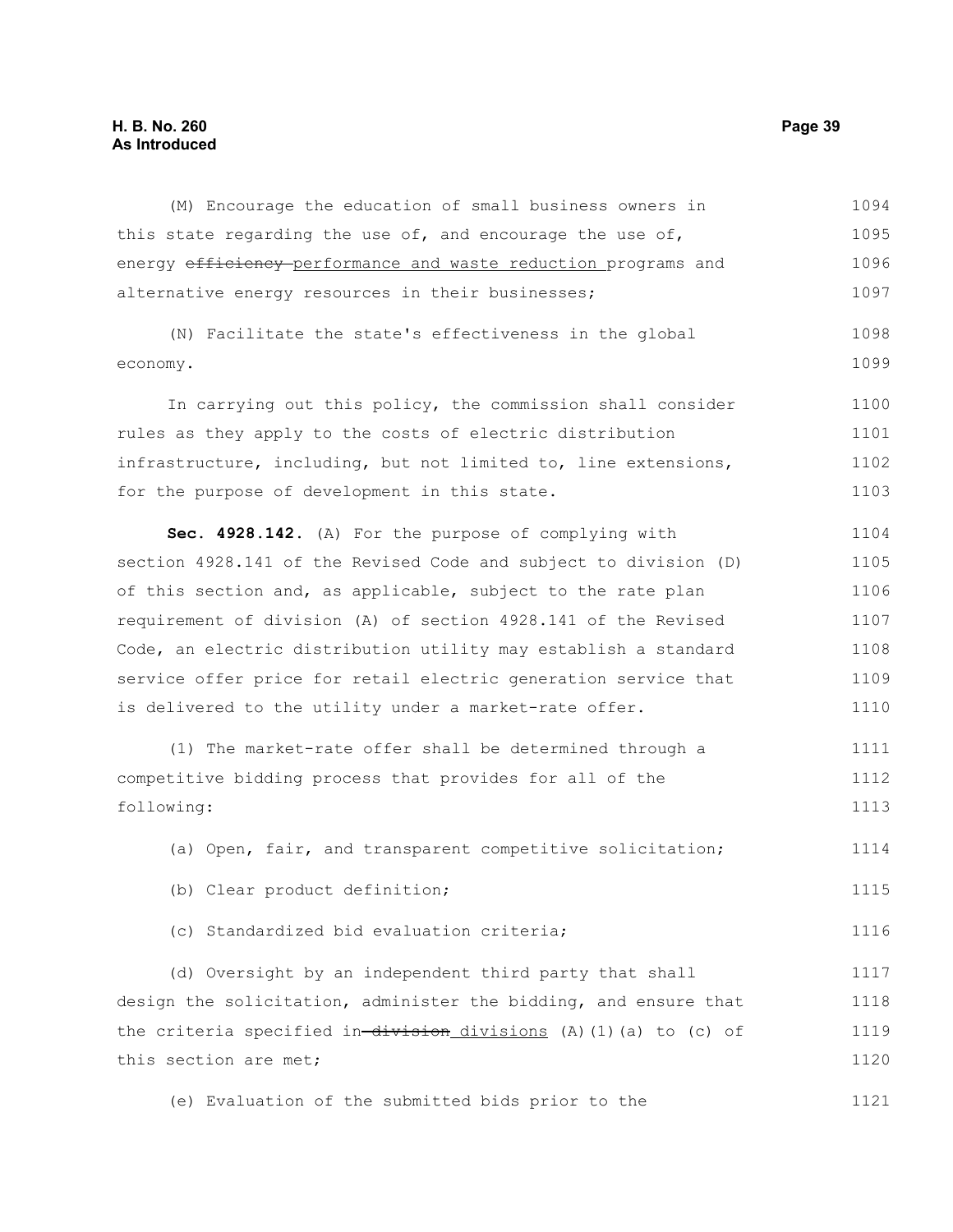selection of the least-cost bid winner or winners. 1122

No generation supplier shall be prohibited from participating in the bidding process. 1123 1124

(2) The public utilities commission shall modify rules, or adopt new rules as necessary, concerning the conduct of the competitive bidding process and the qualifications of bidders, which rules shall foster supplier participation in the bidding process and shall be consistent with the requirements of division (A)(1) of this section. 1125 1126 1127 1128 1129 1130

(B) Prior to initiating a competitive bidding process for a market-rate offer under division (A) of this section, the electric distribution utility shall file an application with the commission. An electric distribution utility may file its application with the commission prior to the effective date of the commission rules required under division (A)(2) of this section, and, as the commission determines necessary, the utility shall immediately conform its filing to the rules upon their taking effect. 1131 1132 1133 1134 1135 1136 1137 1138 1139

An application under this division shall detail the electric distribution utility's proposed compliance with the requirements of division (A)(1) of this section and with commission rules under division (A)(2) of this section and demonstrate that all of the following requirements are met: 1140 1141 1142 1143 1144

(1) The electric distribution utility or its transmission service affiliate belongs to at least one regional transmission organization that has been approved by the federal energy regulatory commission; or there otherwise is comparable and nondiscriminatory access to the electric transmission grid. 1145 1146 1147 1148 1149

(2) Any such regional transmission organization has a 1150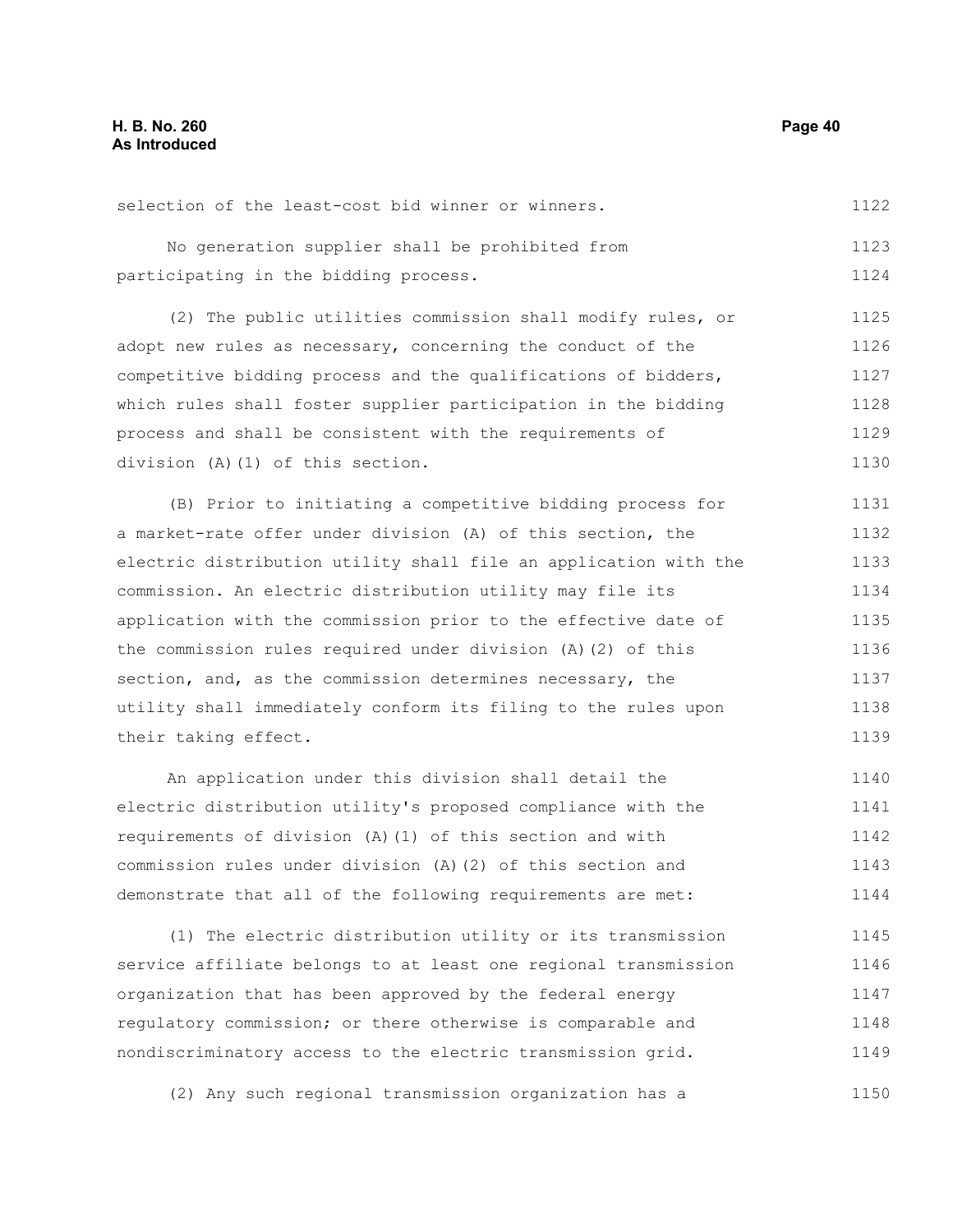### **H. B. No. 260 Page 41 As Introduced**

market-monitor function and the ability to take actions to identify and mitigate market power or the electric distribution utility's market conduct; or a similar market monitoring function exists with commensurate ability to identify and monitor market conditions and mitigate conduct associated with the exercise of market power. 1151 1152 1153 1154 1155 1156

(3) A published source of information is available publicly or through subscription that identifies pricing information for traded electricity on- and off-peak energy products that are contracts for delivery beginning at least two years from the date of the publication and is updated on a regular basis. 1157 1158 1159 1160 1161 1162

The commission shall initiate a proceeding and, within ninety days after the application's filing date, shall determine by order whether the electric distribution utility and its market-rate offer meet all of the foregoing requirements. If the finding is positive, the electric distribution utility may initiate its competitive bidding process. If the finding is negative as to one or more requirements, the commission in the order shall direct the electric distribution utility regarding how any deficiency may be remedied in a timely manner to the commission's satisfaction; otherwise, the electric distribution utility shall withdraw the application. However, if such remedy is made and the subsequent finding is positive and also if the electric distribution utility made a simultaneous filing under this section and section 4928.143 of the Revised Code, the utility shall not initiate its competitive bid until at least one hundred fifty days after the filing date of those applications. 1163 1164 1165 1166 1167 1168 1169 1170 1171 1172 1173 1174 1175 1176 1177 1178 1179

(C) Upon the completion of the competitive bidding process 1180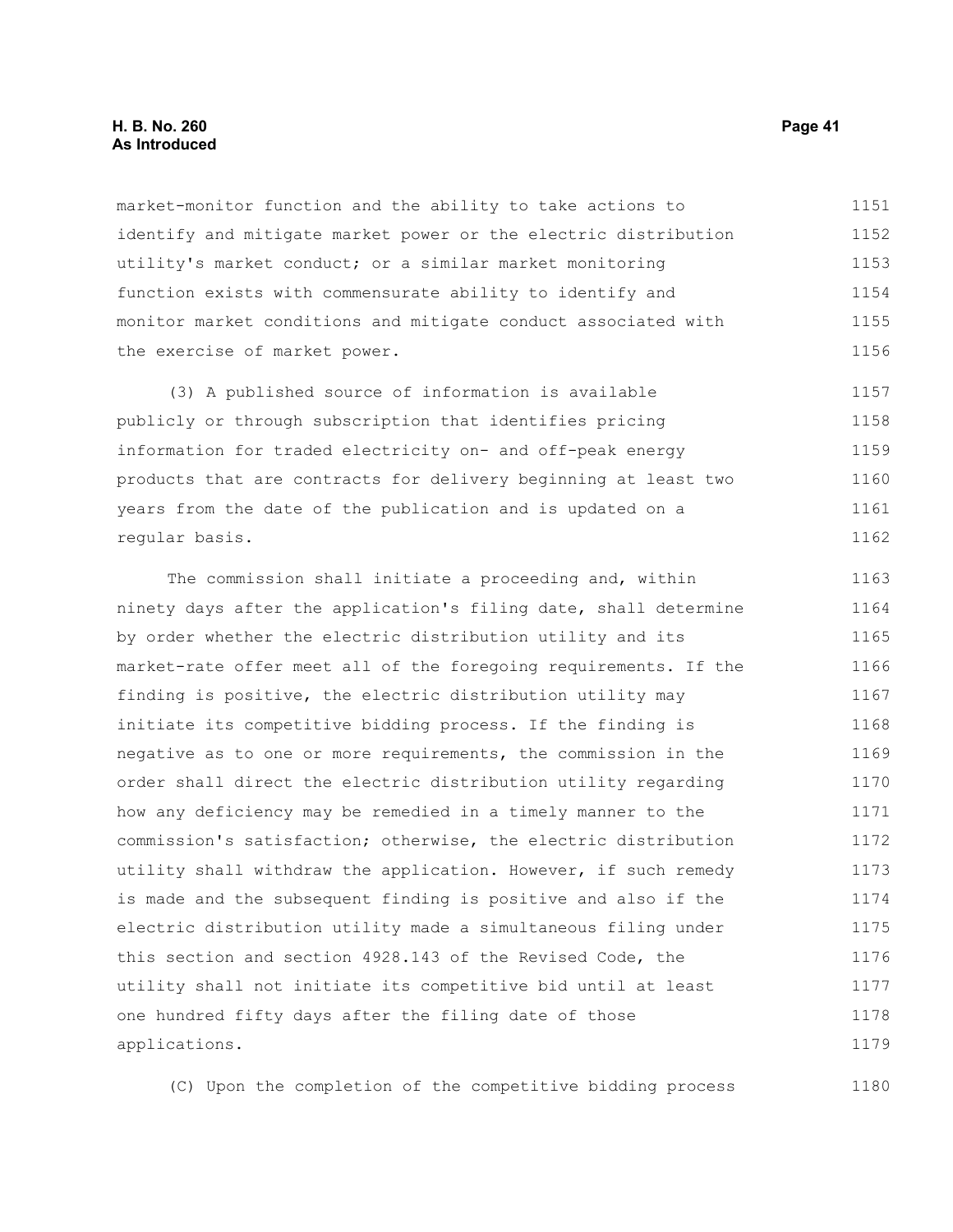authorized by divisions (A) and (B) of this section, including for the purpose of division (D) of this section, the commission shall select the least-cost bid winner or winners of that process, and such selected bid or bids, as prescribed as retail rates by the commission, shall be the electric distribution utility's standard service offer unless the commission, by order issued before the third calendar day following the conclusion of the competitive bidding process for the market rate offer, determines that one or more of the following criteria were not met: (1) Each portion of the bidding process was oversubscribed, such that the amount of supply bid upon was greater than the amount of the load bid out. (2) There were four or more bidders. (3) At least twenty-five per cent of the load is bid upon by one or more persons other than the electric distribution utility. All costs incurred by the electric distribution utility as a result of or related to the competitive bidding process or to procuring generation service to provide the standard service offer, including the costs of energy and capacity and the costs of all other products and services procured as a result of the competitive bidding process, shall be timely recovered through the standard service offer price, and, for that purpose, the commission shall approve a reconciliation mechanism, other recovery mechanism, or a combination of such mechanisms for the utility. (D) The first application filed under this section by an 1181 1182 1183 1184 1185 1186 1187 1188 1189 1190 1191 1192 1193 1194 1195 1196 1197 1198 1199 1200 1201 1202 1203 1204 1205 1206 1207 1208

electric distribution utility that, as of July 31, 2008, 1209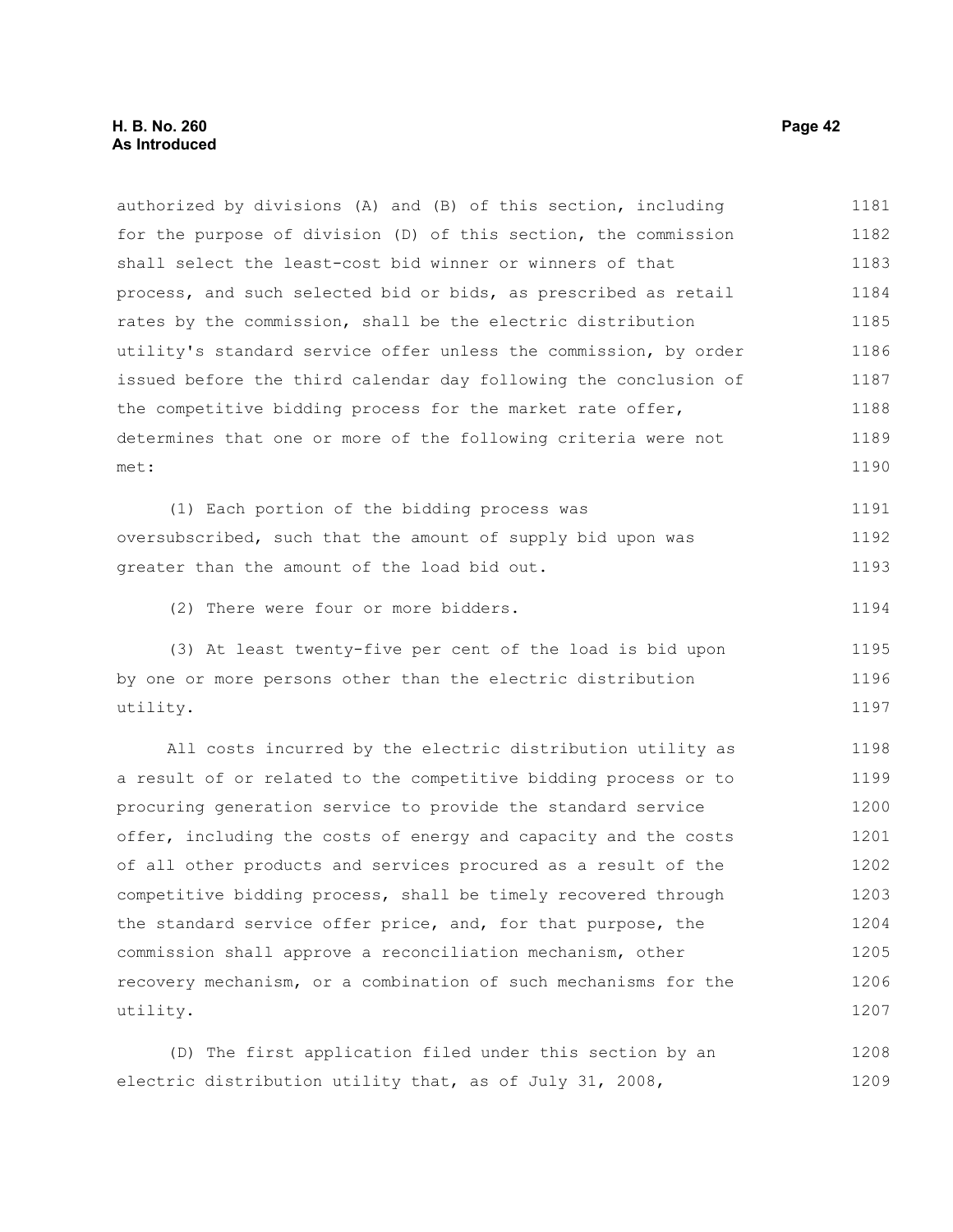# **H. B. No. 260 Page 43 As Introduced**

directly owns, in whole or in part, operating electric generating facilities that had been used and useful in this state shall require that a portion of that utility's standard service offer load for the first five years of the market rate offer be competitively bid under division (A) of this section as follows: ten per cent of the load in year one, not more than twenty per cent in year two, thirty per cent in year three, forty per cent in year four, and fifty per cent in year five. Consistent with those percentages, the commission shall determine the actual percentages for each year of years one through five. The standard service offer price for retail electric generation service under this first application shall be a proportionate blend of the bid price and the generation service price for the remaining standard service offer load, which latter price shall be equal to the electric distribution utility's most recent standard service offer price, adjusted upward or downward as the commission determines reasonable, relative to the jurisdictional portion of any known and measurable changes from the level of any one or more of the following costs as reflected in that most recent standard service offer price: (1) The electric distribution utility's prudently incurred cost of fuel used to produce electricity; 1210 1211 1212 1213 1214 1215 1216 1217 1218 1219 1220 1221 1222 1223 1224 1225 1226 1227 1228 1229 1230 1231 1232

(2) Its prudently incurred purchased power costs; 1233

(3) Its prudently incurred costs of satisfying the supply and demand portfolio requirements of this state, including, but not limited to, renewable energy resource requirements and energy efficiency requirements performance and waste reduction standards; 1234 1235 1236 1237 1238

(4) Its costs prudently incurred to comply with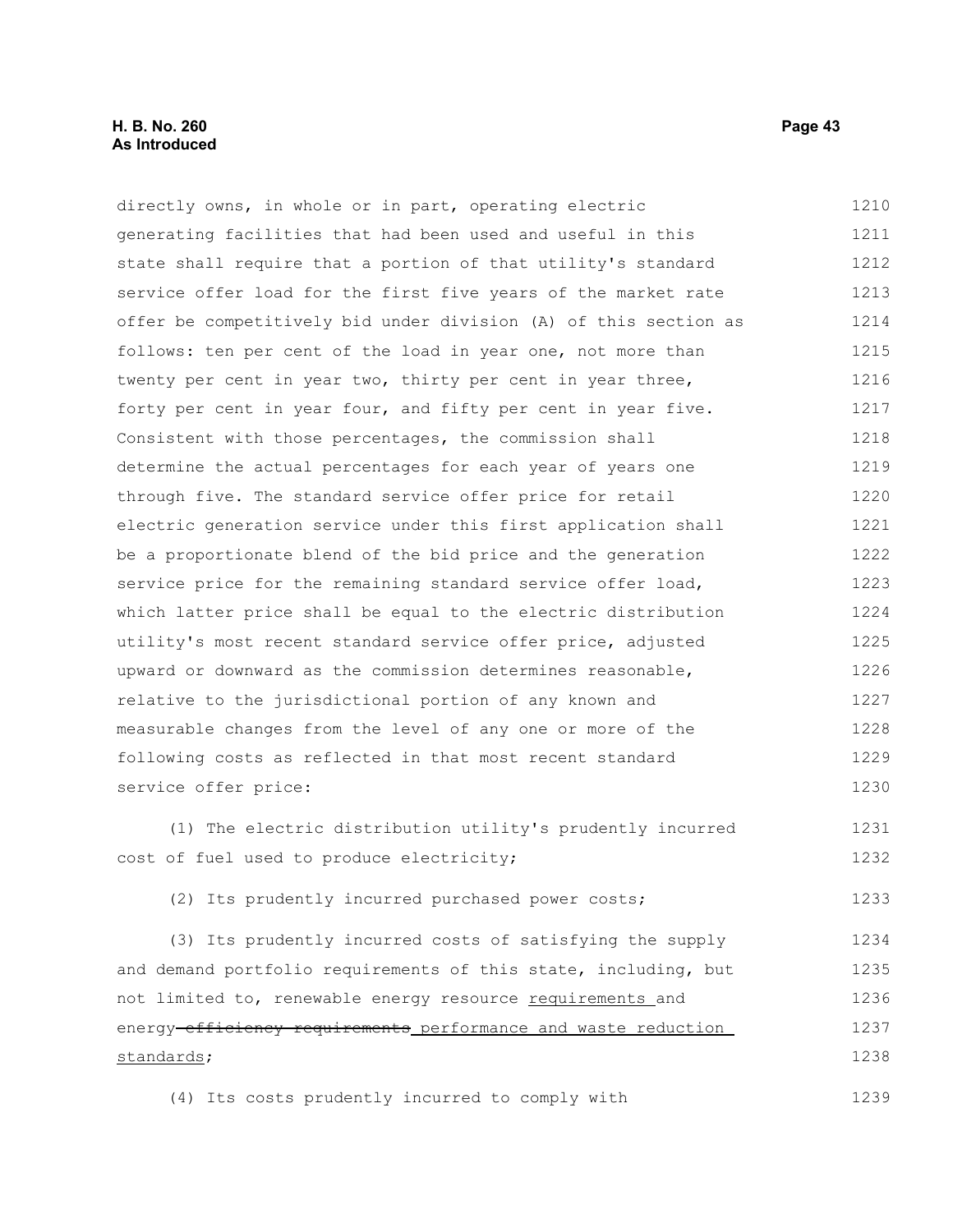environmental laws and regulations, with consideration of the derating of any facility associated with those costs. 1240 1241

In making any adjustment to the most recent standard service offer price on the basis of costs described in division (D) of this section, the commission shall include the benefits that may become available to the electric distribution utility as a result of or in connection with the costs included in the adjustment, including, but not limited to, the utility's receipt of emissions credits or its receipt of tax benefits or of other benefits, and, accordingly, the commission may impose such conditions on the adjustment to ensure that any such benefits are properly aligned with the associated cost responsibility. The commission shall also determine how such adjustments will affect the electric distribution utility's return on common equity that may be achieved by those adjustments. The commission shall not apply its consideration of the return on common equity to reduce any adjustments authorized under this division unless the adjustments will cause the electric distribution utility to earn a return on common equity that is significantly in excess of the return on common equity that is earned by publicly traded companies, including utilities, that face comparable business and financial risk, with such adjustments for capital structure as may be appropriate. The burden of proof for demonstrating that significantly excessive earnings will not occur shall be on the electric distribution utility. 1242 1243 1244 1245 1246 1247 1248 1249 1250 1251 1252 1253 1254 1255 1256 1257 1258 1259 1260 1261 1262 1263 1264

Additionally, the commission may adjust the electric distribution utility's most recent standard service offer price by such just and reasonable amount that the commission determines necessary to address any emergency that threatens the utility's financial integrity or to ensure that the resulting revenue available to the utility for providing the standard 1265 1266 1267 1268 1269 1270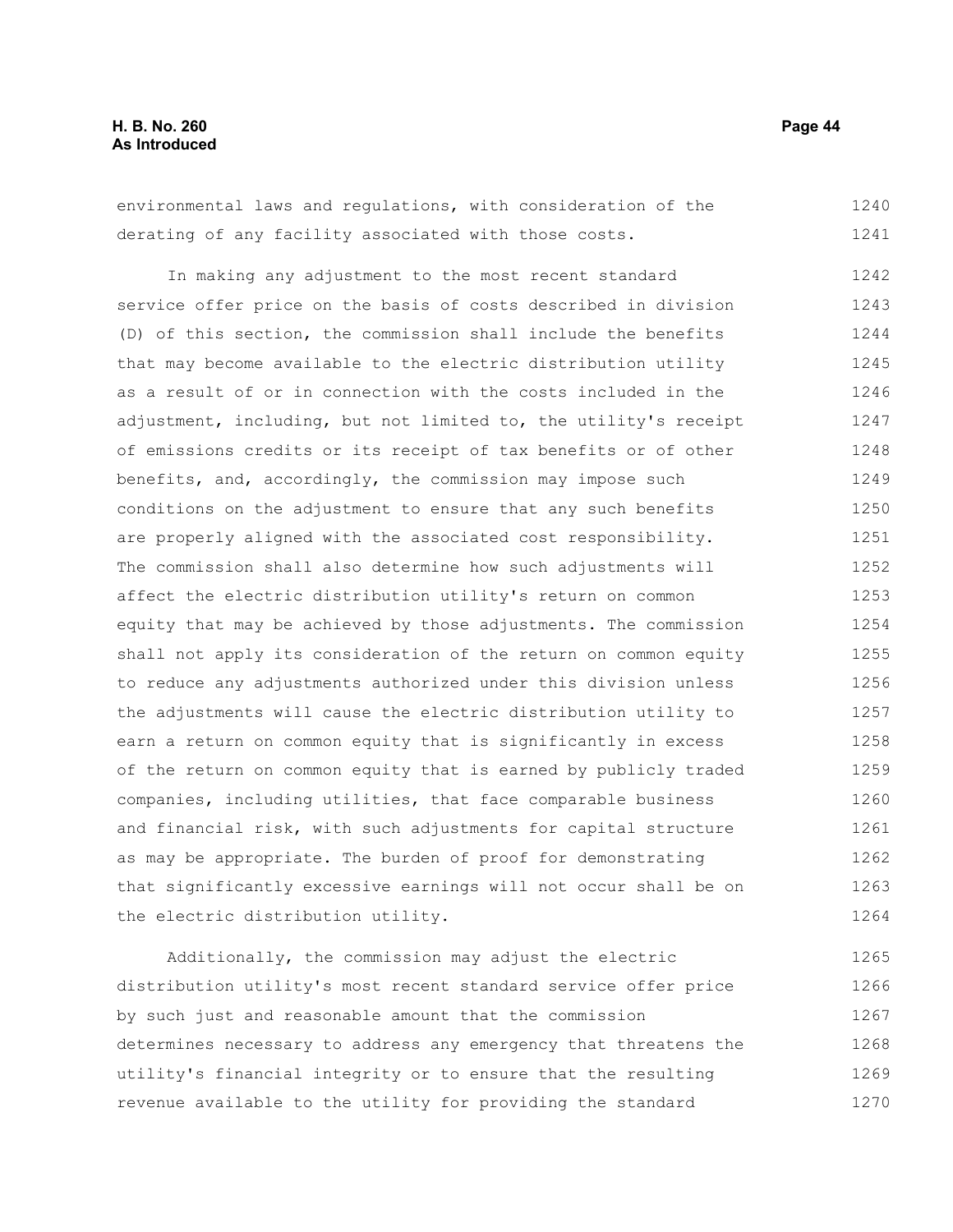### **H. B. No. 260 Page 45 As Introduced**

service offer is not so inadequate as to result, directly or indirectly, in a taking of property without compensation pursuant to Section 19 of Article I, Ohio Constitution. The electric distribution utility has the burden of demonstrating that any adjustment to its most recent standard service offer price is proper in accordance with this division. 1271 1272 1273 1274 1275 1276

(E) Beginning in the second year of a blended price under division (D) of this section and notwithstanding any other requirement of this section, the commission may alter prospectively the proportions specified in that division to mitigate any effect of an abrupt or significant change in the electric distribution utility's standard service offer price that would otherwise result in general or with respect to any rate group or rate schedule but for such alteration. Any such alteration shall be made not more often than annually, and the commission shall not, by altering those proportions and in any event, including because of the length of time, as authorized under division (C) of this section, taken to approve the market rate offer, cause the duration of the blending period to exceed ten years as counted from the effective date of the approved market rate offer. Additionally, any such alteration shall be limited to an alteration affecting the prospective proportions used during the blending period and shall not affect any blending proportion previously approved and applied by the commission under this division. 1277 1278 1279 1280 1281 1282 1283 1284 1285 1286 1287 1288 1289 1290 1291 1292 1293 1294 1295

(F) An electric distribution utility that has received commission approval of its first application under division (C) of this section shall not, nor ever shall be authorized or required by the commission to, file an application under section 4928.143 of the Revised Code. 1296 1297 1298 1299 1300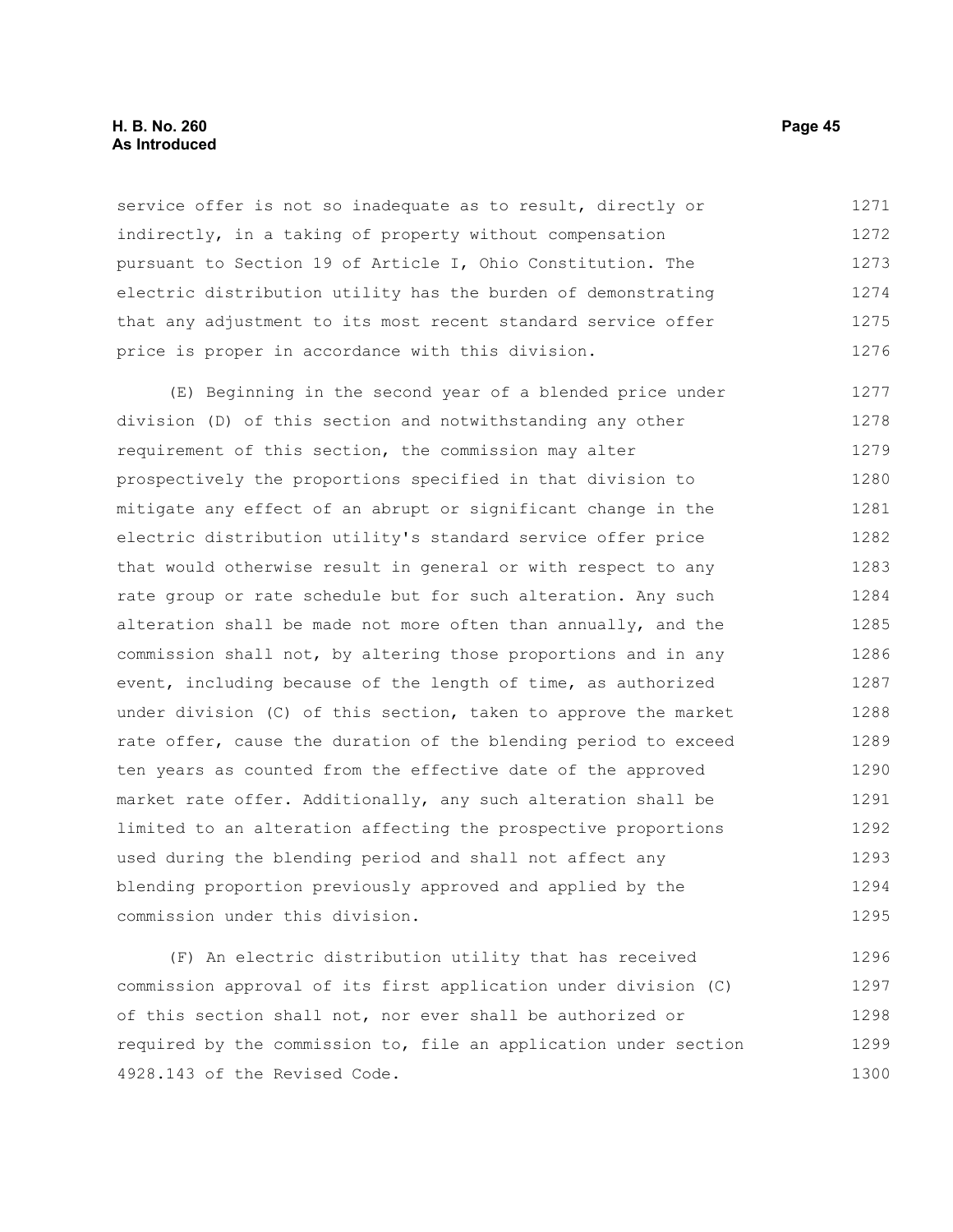**Sec. 4928.143.** (A) For the purpose of complying with section 4928.141 of the Revised Code, an electric distribution utility may file an application for public utilities commission approval of an electric security plan as prescribed under division (B) of this section. The utility may file that application prior to the effective date of any rules the commission may adopt for the purpose of this section, and, as the commission determines necessary, the utility immediately shall conform its filing to those rules upon their taking effect. 1301 1302 1303 1304 1305 1306 1307 1308 1309 1310

(B) Notwithstanding any other provision of Title XLIX of the Revised Code to the contrary except division (D) of this section, divisions  $(I)$ ,  $(J)$ , and  $(K)$  of section 4928.20, division (E) of section 4928.64, and section 4928.69 of the Revised Code: 1311 1312 1313 1314 1315

(1) An electric security plan shall include provisions relating to the supply and pricing of electric generation service. In addition, if the proposed electric security plan has a term longer than three years, it may include provisions in the plan to permit the commission to test the plan pursuant to division (E) of this section and any transitional conditions that should be adopted by the commission if the commission terminates the plan as authorized under that division. 1316 1317 1318 1319 1320 1321 1322 1323

(2) The plan may provide for or include, without limitation, any of the following: 1324 1325

(a) Automatic recovery of any of the following costs of the electric distribution utility, provided the cost is prudently incurred: the cost of fuel used to generate the electricity supplied under the offer; the cost of purchased power supplied under the offer, including the cost of energy and 1326 1327 1328 1329 1330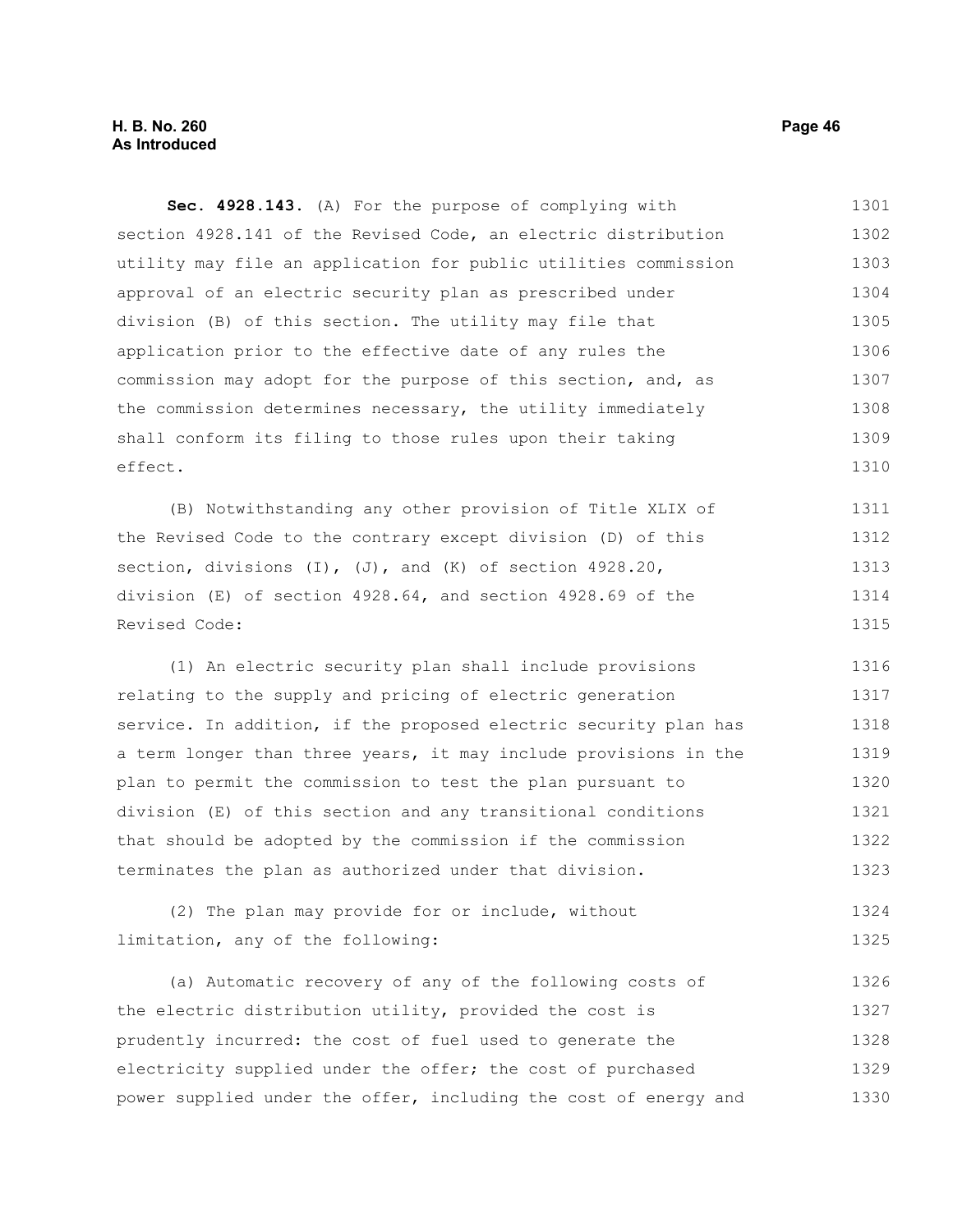capacity, and including purchased power acquired from an affiliate; the cost of emission allowances; and the cost of federally mandated carbon or energy taxes; 1331 1332 1333

(b) A reasonable allowance for construction work in progress for any of the electric distribution utility's cost of constructing an electric generating facility or for an environmental expenditure for any electric generating facility of the electric distribution utility, provided the cost is incurred or the expenditure occurs on or after January 1, 2009. Any such allowance shall be subject to the construction work in progress allowance limitations of division (A) of section 4909.15 of the Revised Code, except that the commission may authorize such an allowance upon the incurrence of the cost or occurrence of the expenditure. No such allowance for generating facility construction shall be authorized, however, unless the commission first determines in the proceeding that there is need for the facility based on resource planning projections submitted by the electric distribution utility. Further, no such allowance shall be authorized unless the facility's construction was sourced through a competitive bid process, regarding which process the commission may adopt rules. An allowance approved under division (B)(2)(b) of this section shall be established as a nonbypassable surcharge for the life of the facility. 1334 1335 1336 1337 1338 1339 1340 1341 1342 1343 1344 1345 1346 1347 1348 1349 1350 1351 1352 1353

(c) The establishment of a nonbypassable surcharge for the life of an electric generating facility that is owned or operated by the electric distribution utility, was sourced through a competitive bid process subject to any such rules as the commission adopts under division (B)(2)(b) of this section, and is newly used and useful on or after January 1, 2009, which surcharge shall cover all costs of the utility specified in the application, excluding costs recovered through a surcharge under 1354 1355 1356 1357 1358 1359 1360 1361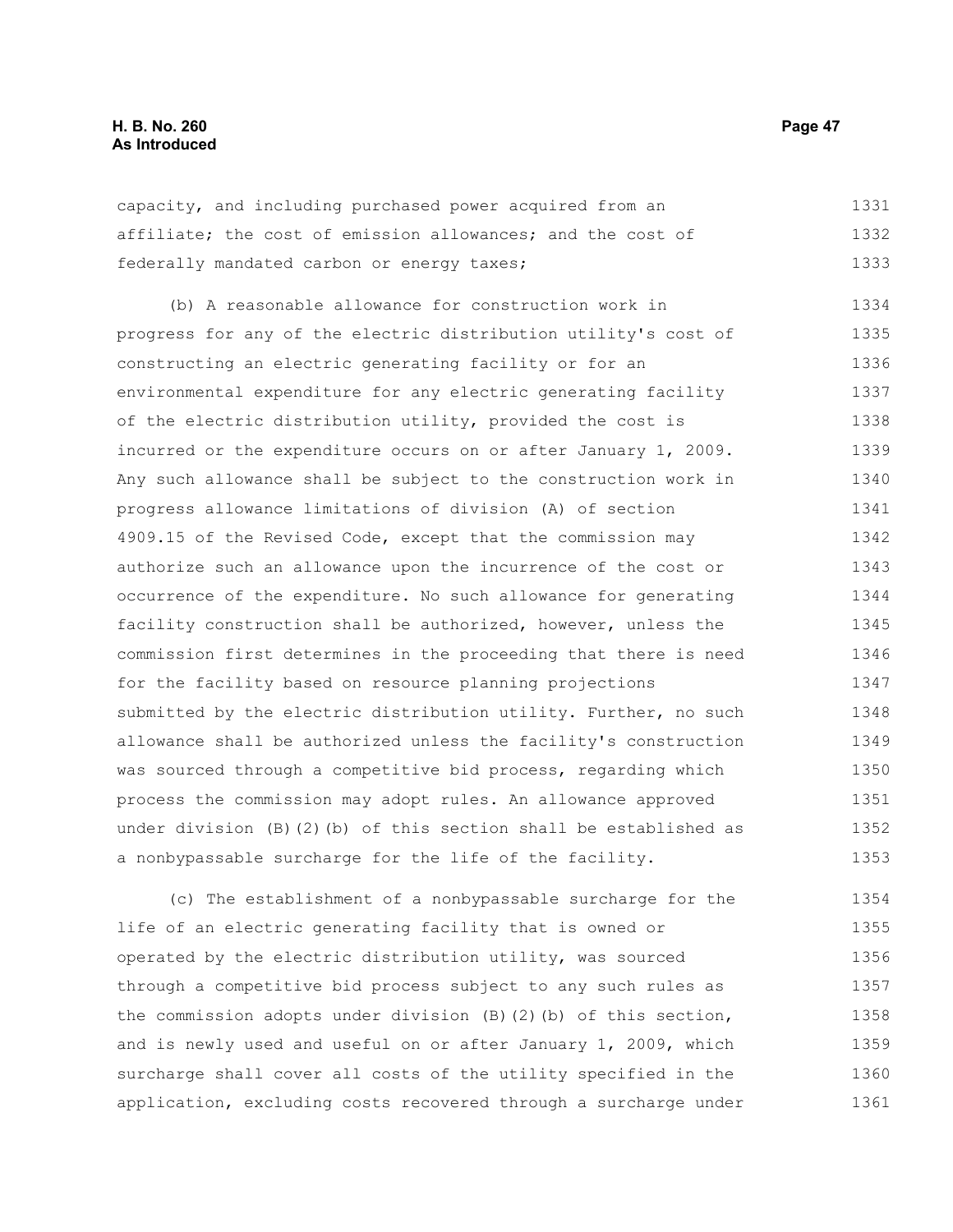division (B)(2)(b) of this section. However, no surcharge shall be authorized unless the commission first determines in the proceeding that there is need for the facility based on resource planning projections submitted by the electric distribution utility. Additionally, if a surcharge is authorized for a facility pursuant to plan approval under division (C) of this section and as a condition of the continuation of the surcharge, the electric distribution utility shall dedicate to Ohio consumers the capacity and energy and the rate associated with the cost of that facility. Before the commission authorizes any surcharge pursuant to this division, it may consider, as applicable, the effects of any decommissioning, deratings, and retirements. 1362 1363 1364 1365 1366 1367 1368 1369 1370 1371 1372 1373 1374

(d) Terms, conditions, or charges relating to limitations on customer shopping for retail electric generation service, bypassability, standby, back-up, or supplemental power service, default service, carrying costs, amortization periods, and accounting or deferrals, including future recovery of such deferrals, as would have the effect of stabilizing or providing certainty regarding retail electric service; 1375 1376 1377 1378 1379 1380 1381

(e) Automatic increases or decreases in any component of the standard service offer price; 1382 1383

(f) Consistent with sections 4928.23 to 4928.2318 of the Revised Code, both of the following: 1384 1385

(i) Provisions for the electric distribution utility to securitize any phase-in, inclusive of carrying charges, of the utility's standard service offer price, which phase-in is authorized in accordance with section 4928.144 of the Revised Code; 1386 1387 1388 1389 1390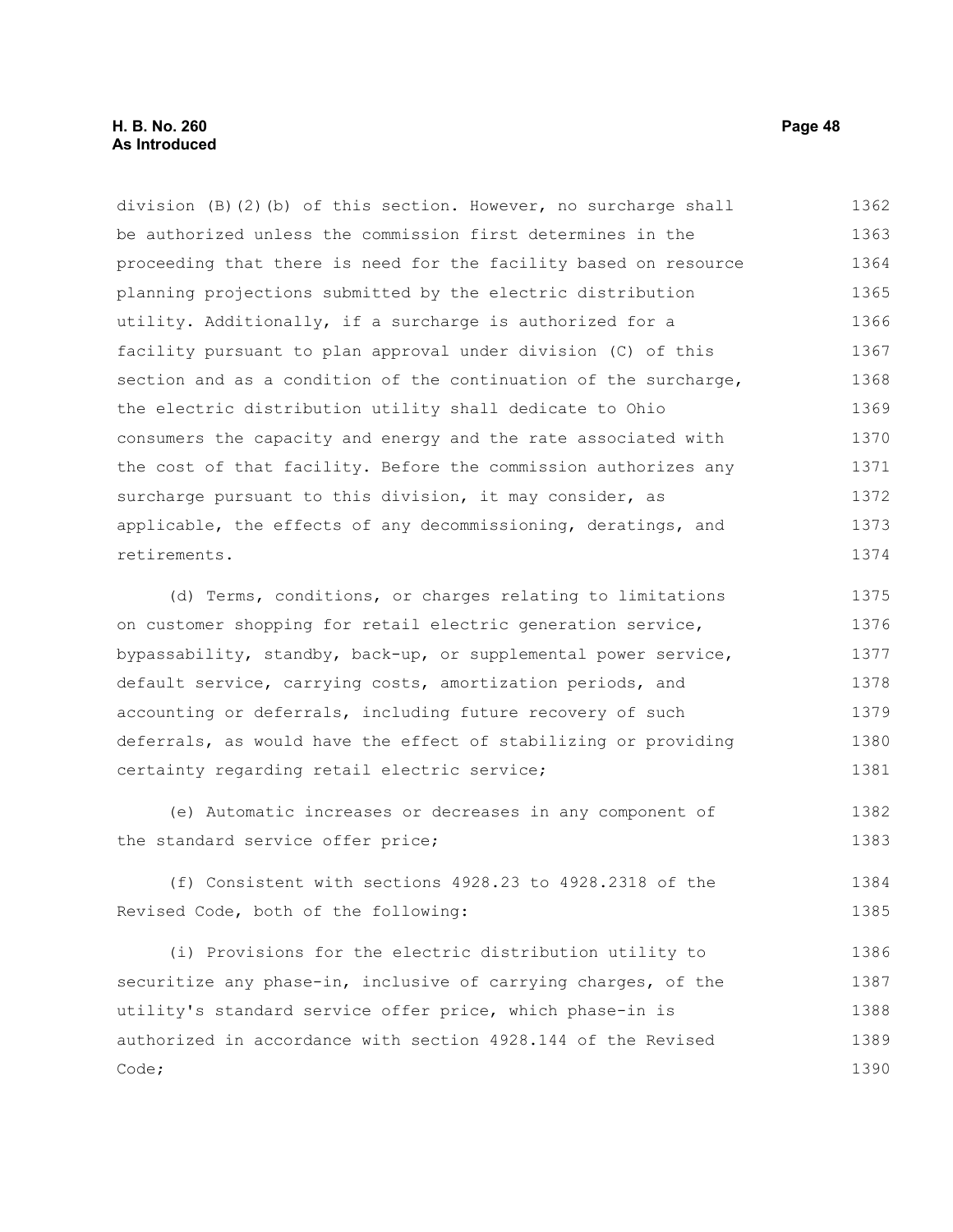(ii) Provisions for the recovery of the utility's cost of securitization. (g) Provisions relating to transmission, ancillary, congestion, or any related service required for the standard service offer, including provisions for the recovery of any cost of such service that the electric distribution utility incurs on or after that date pursuant to the standard service offer; (h) Provisions regarding the utility's distribution service, including, without limitation and notwithstanding any provision of Title XLIX of the Revised Code to the contrary, provisions regarding single issue ratemaking, a revenue decoupling mechanism or any other incentive ratemaking, and provisions regarding distribution infrastructure and modernization incentives for the electric distribution utility. The latter may include a long-term energy delivery infrastructure modernization plan for that utility or any plan providing for the utility's recovery of costs, including lost revenue, shared savings, and avoided costs, and a just and reasonable rate of return on such infrastructure modernization. As part of its determination as to whether to allow in an electric distribution utility's electric security plan inclusion of any provision described in division (B)(2)(h) of this section, the commission shall examine the reliability of the electric distribution utility's distribution system and ensure that customers' and the electric distribution utility's expectations are aligned and that the electric distribution utility is placing sufficient emphasis on and dedicating sufficient resources to the reliability of its distribution system. 1391 1392 1393 1394 1395 1396 1397 1398 1399 1400 1401 1402 1403 1404 1405 1406 1407 1408 1409 1410 1411 1412 1413 1414 1415 1416 1417 1418 1419

(i) Provisions under which the electric distribution 1420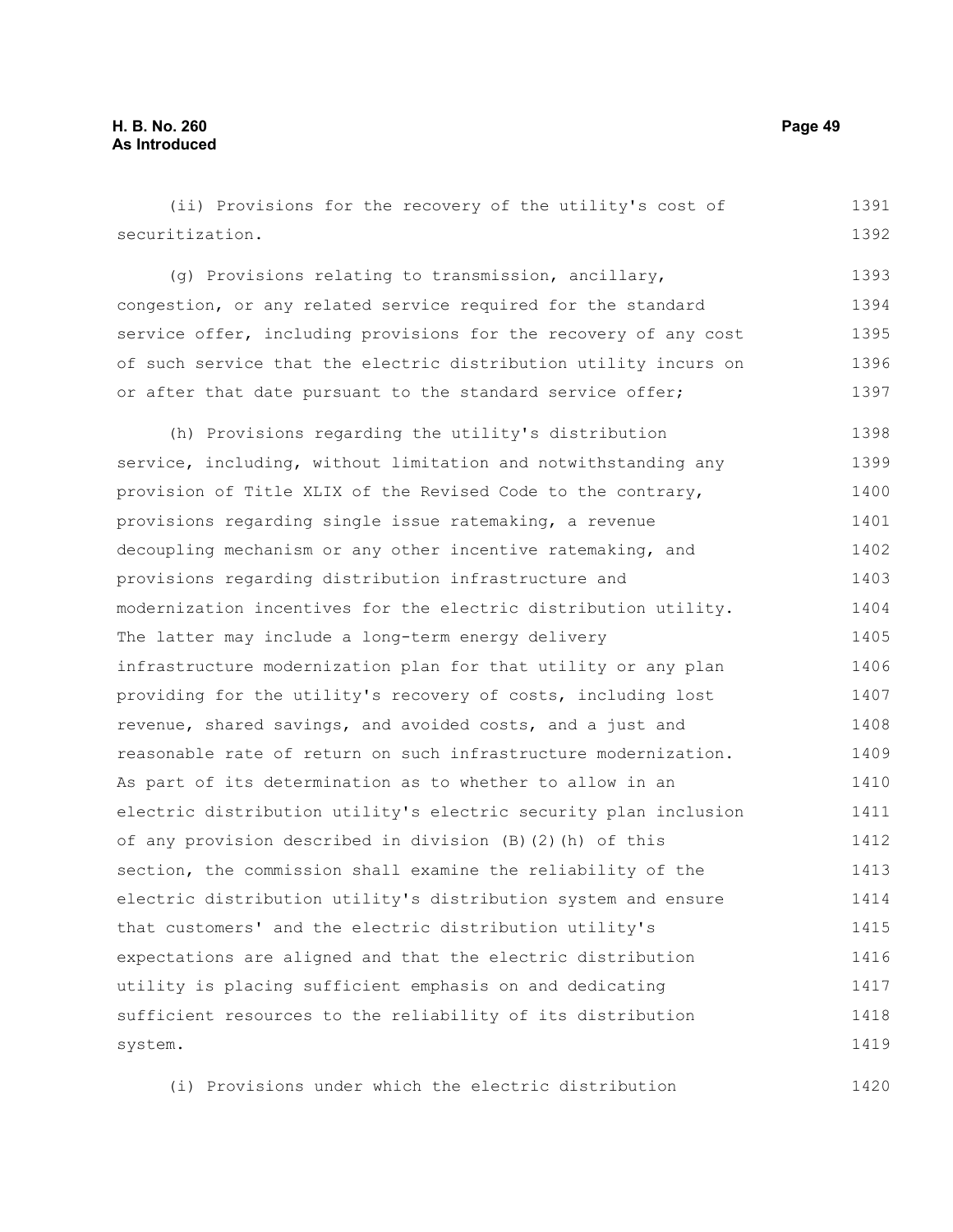# **H. B. No. 260 Page 50 As Introduced**

utility may implement economic development, job retention, and energy efficiency performance and waste reduction programs, which provisions may allocate program costs across all classes of customers of the utility and those of electric distribution utilities in the same holding company system. 1421 1422 1423 1424 1425

(C)(1) The burden of proof in the proceeding shall be on the electric distribution utility. The commission shall issue an order under this division for an initial application under this section not later than one hundred fifty days after the application's filing date and, for any subsequent application by the utility under this section, not later than two hundred seventy-five days after the application's filing date. Subject to division (D) of this section, the commission by order shall approve or modify and approve an application filed under division (A) of this section if it finds that the electric security plan so approved, including its pricing and all other terms and conditions, including any deferrals and any future recovery of deferrals, is more favorable in the aggregate as compared to the expected results that would otherwise apply under section 4928.142 of the Revised Code. Additionally, if the commission so approves an application that contains a surcharge under division  $(B)(2)(b)$  or  $(c)$  of this section, the commission shall ensure that the benefits derived for any purpose for which the surcharge is established are reserved and made available to those that bear the surcharge. Otherwise, the commission by order shall disapprove the application. 1426 1427 1428 1429 1430 1431 1432 1433 1434 1435 1436 1437 1438 1439 1440 1441 1442 1443 1444 1445 1446

(2)(a) If the commission modifies and approves an application under division (C)(1) of this section, the electric distribution utility may withdraw the application, thereby terminating it, and may file a new standard service offer under this section or a standard service offer under section 4928.142 1447 1448 1449 1450 1451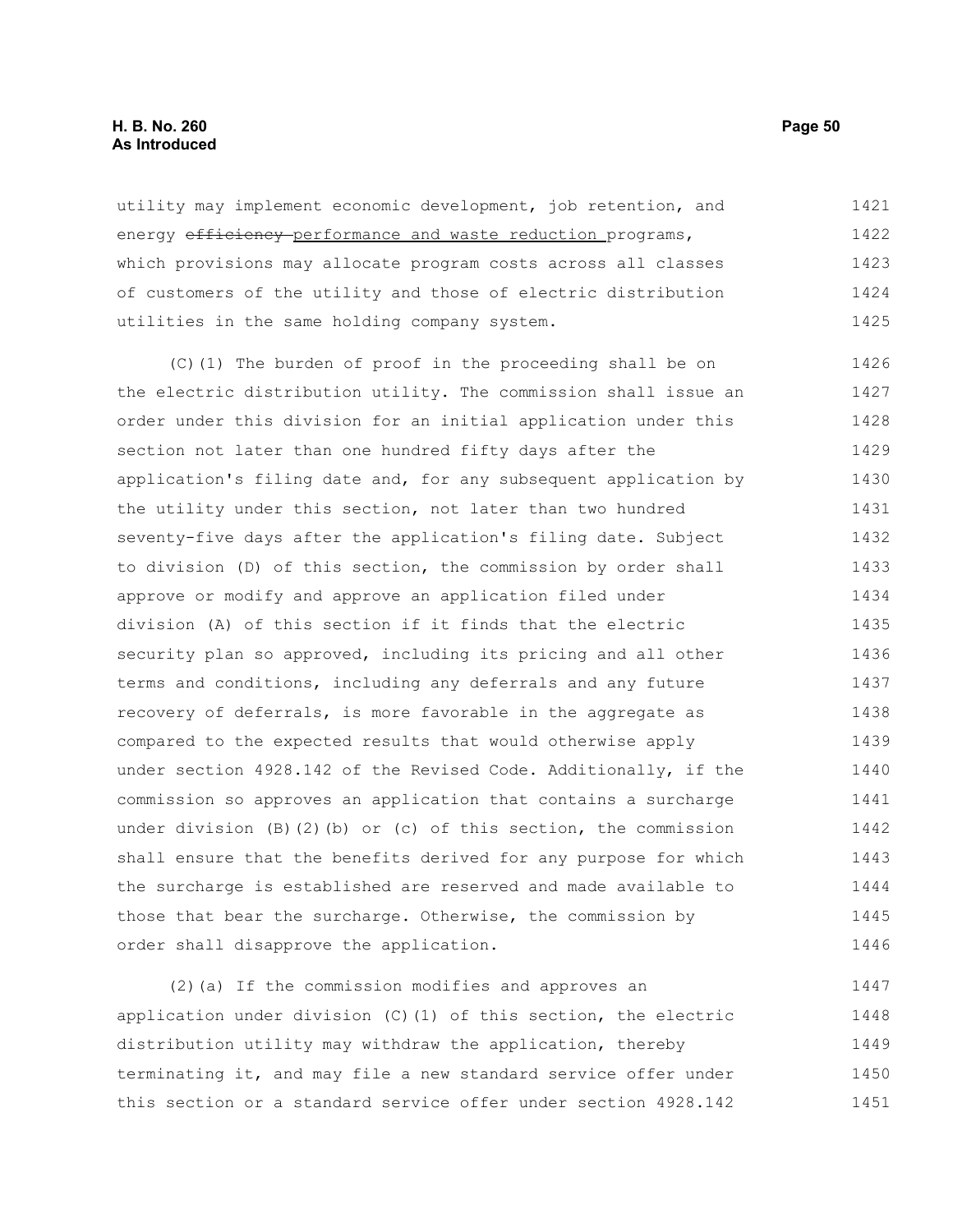of the Revised Code.

1452

(b) If the utility terminates an application pursuant to division  $(C)$   $(2)$   $(a)$  of this section or if the commission disapproves an application under division (C)(1) of this section, the commission shall issue such order as is necessary to continue the provisions, terms, and conditions of the utility's most recent standard service offer, along with any expected increases or decreases in fuel costs from those contained in that offer, until a subsequent offer is authorized pursuant to this section or section 4928.142 of the Revised Code, respectively. 1453 1454 1455 1456 1457 1458 1459 1460 1461 1462

(D) Regarding the rate plan requirement of division (A) of section 4928.141 of the Revised Code, if an electric distribution utility that has a rate plan that extends beyond December 31, 2008, files an application under this section for the purpose of its compliance with division (A) of section 4928.141 of the Revised Code, that rate plan and its terms and conditions are hereby incorporated into its proposed electric security plan and shall continue in effect until the date scheduled under the rate plan for its expiration, and that portion of the electric security plan shall not be subject to commission approval or disapproval under division (C) of this section, and the earnings test provided for in division (F) of this section shall not apply until after the expiration of the rate plan. However, that utility may include in its electric security plan under this section, and the commission may approve, modify and approve, or disapprove subject to division (C) of this section, provisions for the incremental recovery or the deferral of any costs that are not being recovered under the rate plan and that the utility incurs during that continuation period to comply with section 4928.141, division (B) of section 1463 1464 1465 1466 1467 1468 1469 1470 1471 1472 1473 1474 1475 1476 1477 1478 1479 1480 1481 1482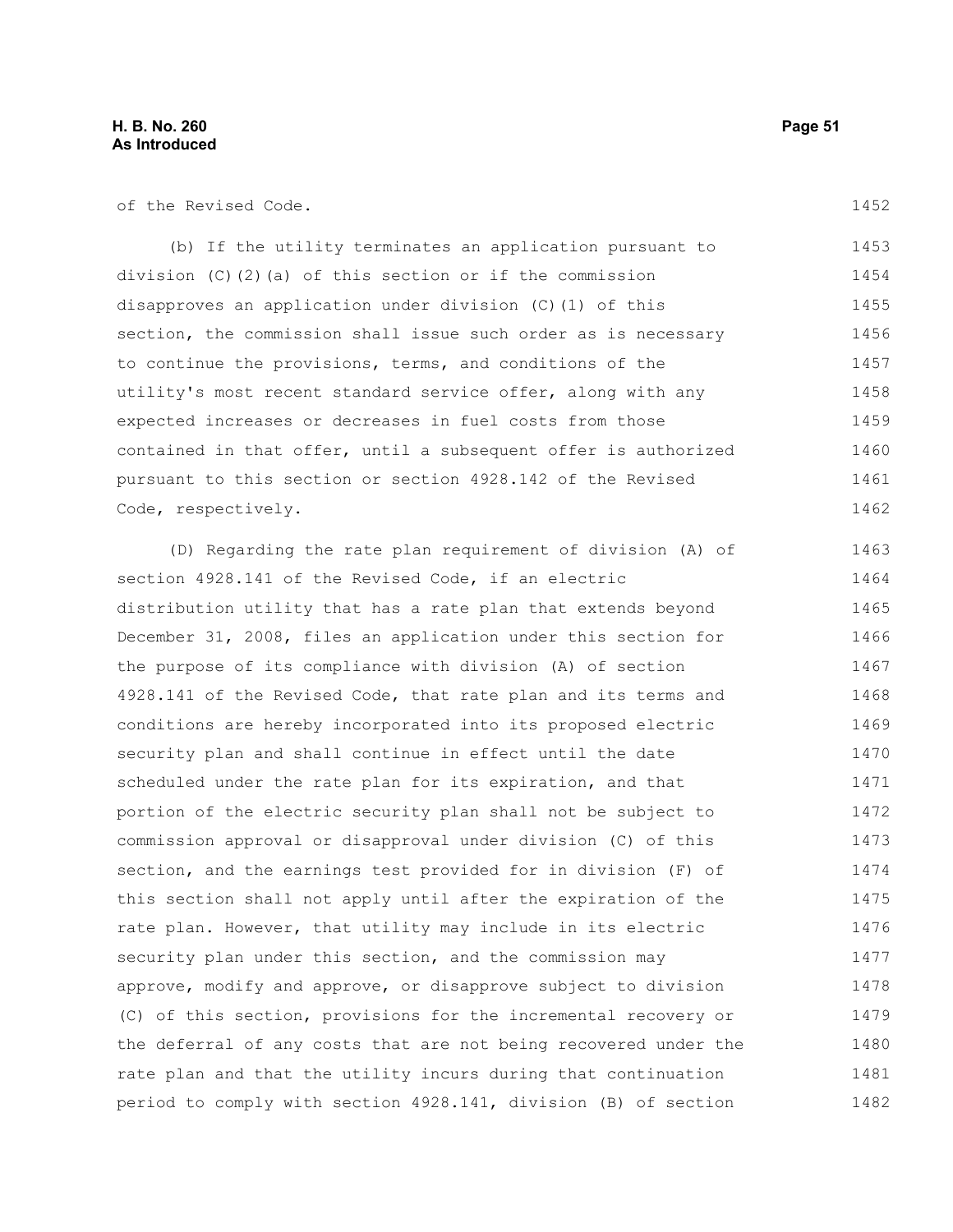4928.64, or division (A) of section 4928.66 of the Revised Code. (E) If an electric security plan approved under division (C) of this section, except one withdrawn by the utility as authorized under that division, has a term, exclusive of phaseins or deferrals, that exceeds three years from the effective date of the plan, the commission shall test the plan in the fourth year, and if applicable, every fourth year thereafter, to determine whether the plan, including its then-existing pricing and all other terms and conditions, including any deferrals and any future recovery of deferrals, continues to be more favorable in the aggregate and during the remaining term of the plan as compared to the expected results that would otherwise apply under section 4928.142 of the Revised Code. The commission shall also determine the prospective effect of the electric security plan to determine if that effect is substantially likely to provide the electric distribution utility with a return on common equity that is significantly in excess of the return on common equity that is likely to be earned by publicly traded companies, including utilities, that face comparable business and financial risk, with such adjustments for capital structure as may be appropriate. The burden of proof for demonstrating that significantly excessive earnings will not occur shall be on the electric distribution utility. If the test results are in the negative or the commission finds that continuation of the electric security plan will result in a return on equity that is significantly in excess of the return on common equity that is likely to be earned by publicly traded companies, including utilities, that will face comparable business and financial risk, with such adjustments for capital structure as may be appropriate, during the balance of the plan, the commission may terminate the electric security plan, but not until it shall 1483 1484 1485 1486 1487 1488 1489 1490 1491 1492 1493 1494 1495 1496 1497 1498 1499 1500 1501 1502 1503 1504 1505 1506 1507 1508 1509 1510 1511 1512 1513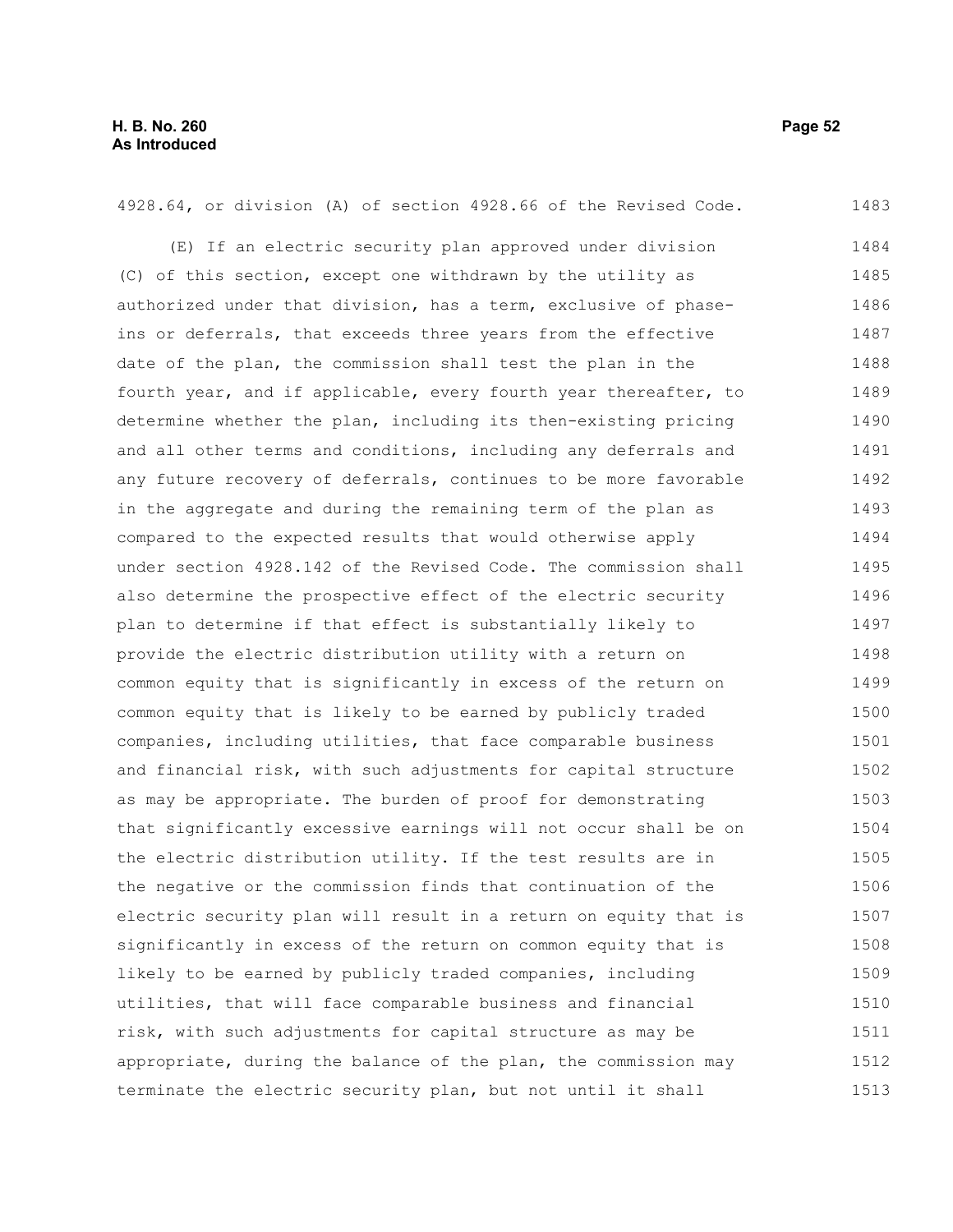# **H. B. No. 260 Page 53 As Introduced**

have provided interested parties with notice and an opportunity to be heard. The commission may impose such conditions on the plan's termination as it considers reasonable and necessary to accommodate the transition from an approved plan to the more advantageous alternative. In the event of an electric security plan's termination pursuant to this division, the commission shall permit the continued deferral and phase-in of any amounts that occurred prior to that termination and the recovery of those amounts as contemplated under that electric security plan. 1514 1515 1516 1517 1518 1519 1520 1521 1522

(F) With regard to the provisions that are included in an electric security plan under this section, the commission shall consider, following the end of each annual period of the plan, if any such adjustments resulted in excessive earnings as measured by whether the earned return on common equity of the electric distribution utility is significantly in excess of the return on common equity that was earned during the same period by publicly traded companies, including utilities, that face comparable business and financial risk, with such adjustments for capital structure as may be appropriate. Consideration also shall be given to the capital requirements of future committed investments in this state. The burden of proof for demonstrating that significantly excessive earnings did not occur shall be on the electric distribution utility. If the commission finds that such adjustments, in the aggregate, did result in significantly excessive earnings, it shall require the electric distribution utility to return to consumers the amount of the excess by prospective adjustments; provided that, upon making such prospective adjustments, the electric distribution utility shall have the right to terminate the plan and immediately file an application pursuant to section 4928.142 of the Revised Code. Upon termination of a plan under this division, rates shall be 1523 1524 1525 1526 1527 1528 1529 1530 1531 1532 1533 1534 1535 1536 1537 1538 1539 1540 1541 1542 1543 1544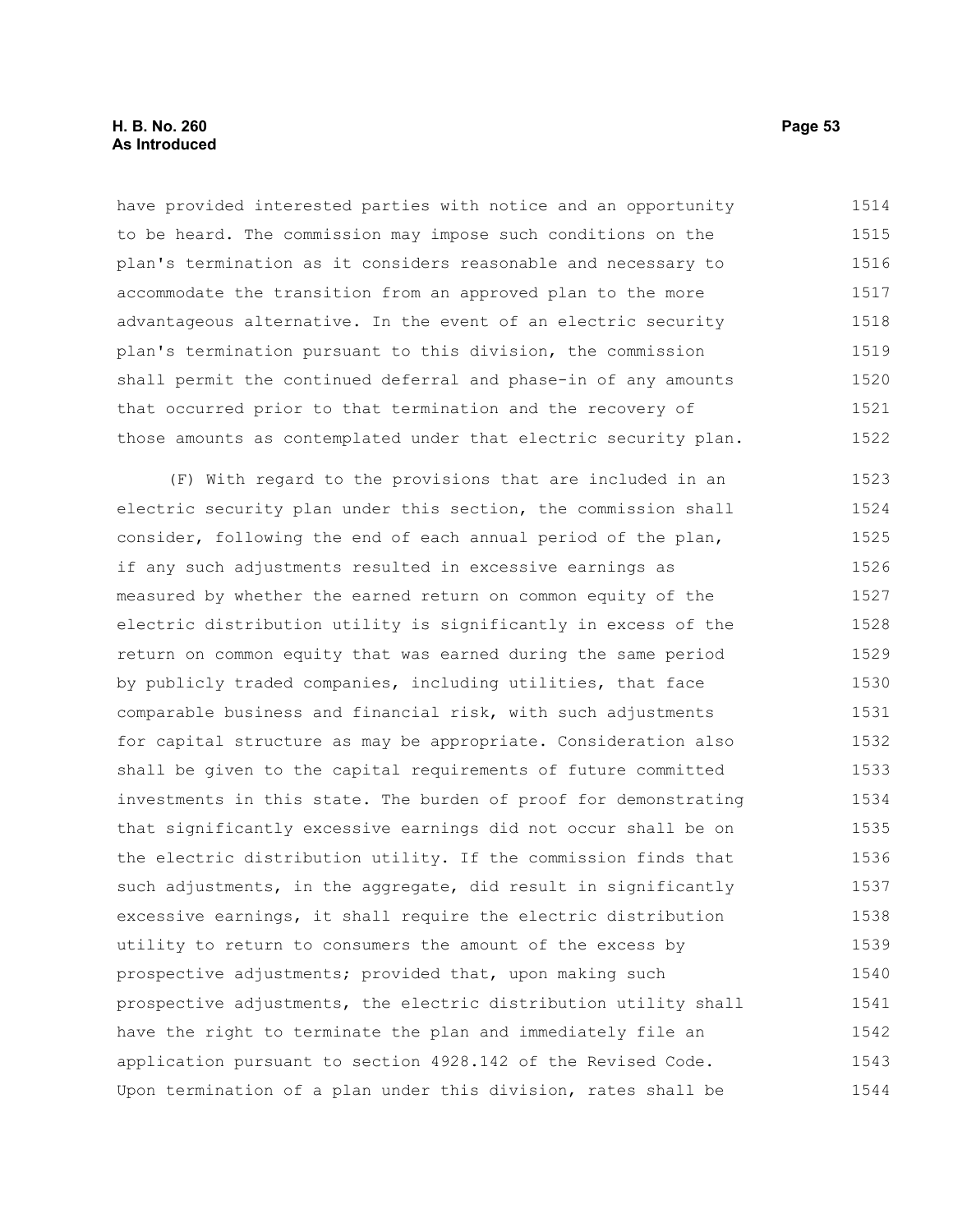# **H. B. No. 260 Page 54 As Introduced**

set on the same basis as specified in division  $(C)$   $(2)$   $(b)$  of this section, and the commission shall permit the continued deferral and phase-in of any amounts that occurred prior to that termination and the recovery of those amounts as contemplated under that electric security plan. In making its determination of significantly excessive earnings under this division, the commission shall not consider, directly or indirectly, the revenue, expenses, or earnings of any affiliate or parent company. 1545 1546 1547 1548 1549 1550 1551 1552 1553

**Sec. 4928.20.** (A) The legislative authority of a municipal corporation may adopt an ordinance, or the board of township trustees of a township or the board of county commissioners of a county may adopt a resolution, under which, on or after the starting date of competitive retail electric service, it may aggregate in accordance with this section the retail electrical loads located, respectively, within the municipal corporation, township, or unincorporated area of the county and, for that purpose, may enter into service agreements to facilitate for those loads the sale and purchase of electricity. The legislative authority or board also may exercise such authority jointly with any other such legislative authority or board. For customers that are not mercantile customers, an ordinance or resolution under this division shall specify whether the aggregation will occur only with the prior, affirmative consent of each person owning, occupying, controlling, or using an electric load center proposed to be aggregated or will occur automatically for all such persons pursuant to the opt-out requirements of division (D) of this section. The aggregation of mercantile customers shall occur only with the prior, affirmative consent of each such person owning, occupying, controlling, or using an electric load center proposed to be 1554 1555 1556 1557 1558 1559 1560 1561 1562 1563 1564 1565 1566 1567 1568 1569 1570 1571 1572 1573 1574 1575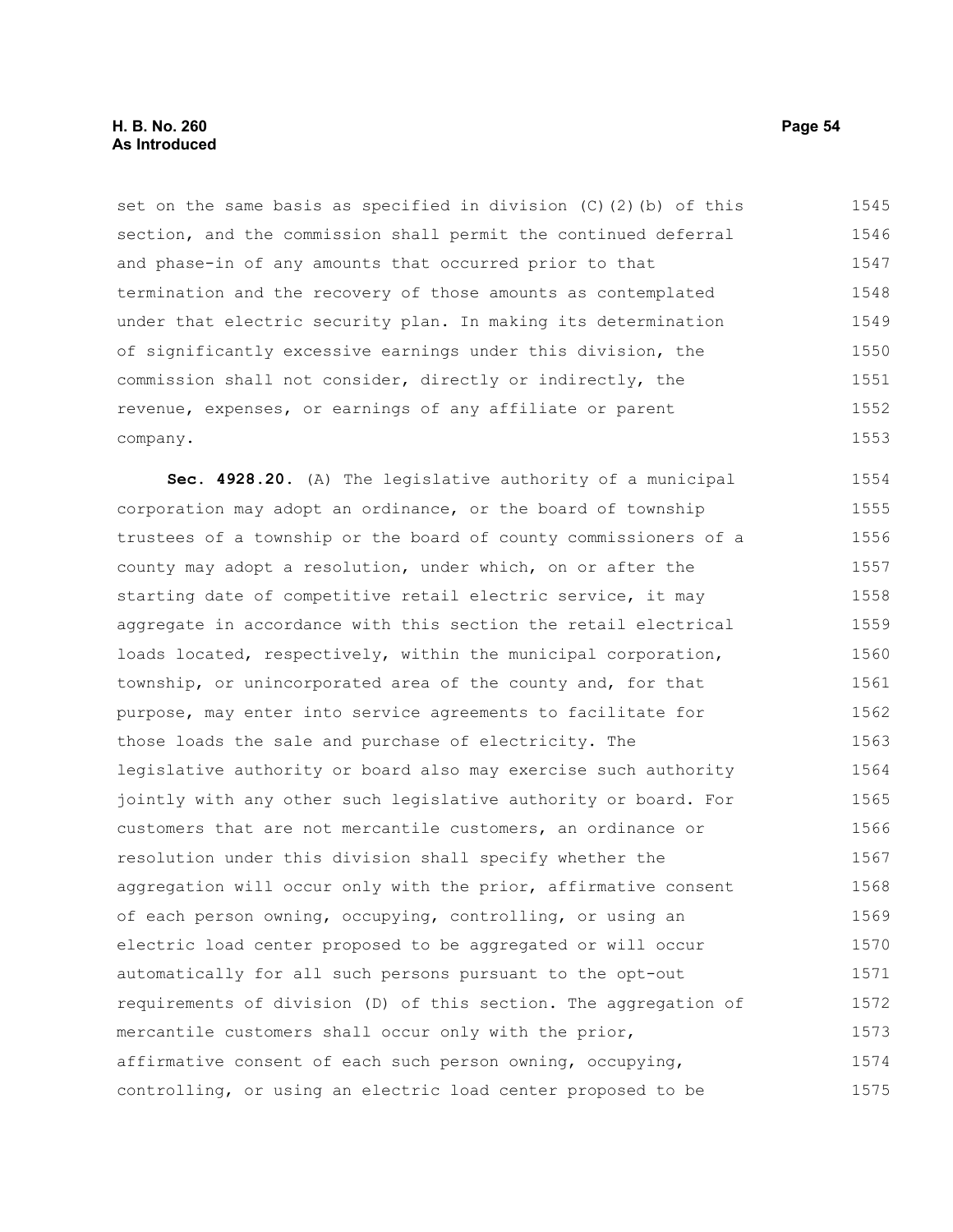### **H. B. No. 260 Page 55 As Introduced**

aggregated. Nothing in this division, however, authorizes the aggregation of the retail electric loads of an electric load center, as defined in section 4933.81 of the Revised Code, that is located in the certified territory of a nonprofit electric supplier under sections 4933.81 to 4933.90 of the Revised Code or an electric load center served by transmission or distribution facilities of a municipal electric utility. 1576 1577 1578 1579 1580 1581 1582

(B) If an ordinance or resolution adopted under division (A) of this section specifies that aggregation of customers that are not mercantile customers will occur automatically as described in that division, the ordinance or resolution shall direct the board of elections to submit the question of the authority to aggregate to the electors of the respective municipal corporation, township, or unincorporated area of a county at a special election on the day of the next primary or general election in the municipal corporation, township, or county. The legislative authority or board shall certify a copy of the ordinance or resolution to the board of elections not less than ninety days before the day of the special election. No ordinance or resolution adopted under division (A) of this section that provides for an election under this division shall take effect unless approved by a majority of the electors voting upon the ordinance or resolution at the election held pursuant to this division. 1583 1584 1585 1586 1587 1588 1589 1590 1591 1592 1593 1594 1595 1596 1597 1598 1599

(C) Upon the applicable requisite authority under divisions (A) and (B) of this section, the legislative authority or board shall develop a plan of operation and governance for the aggregation program so authorized. Before adopting a plan under this division, the legislative authority or board shall hold at least two public hearings on the plan. Before the first hearing, the legislative authority or board shall publish notice 1600 1601 1602 1603 1604 1605 1606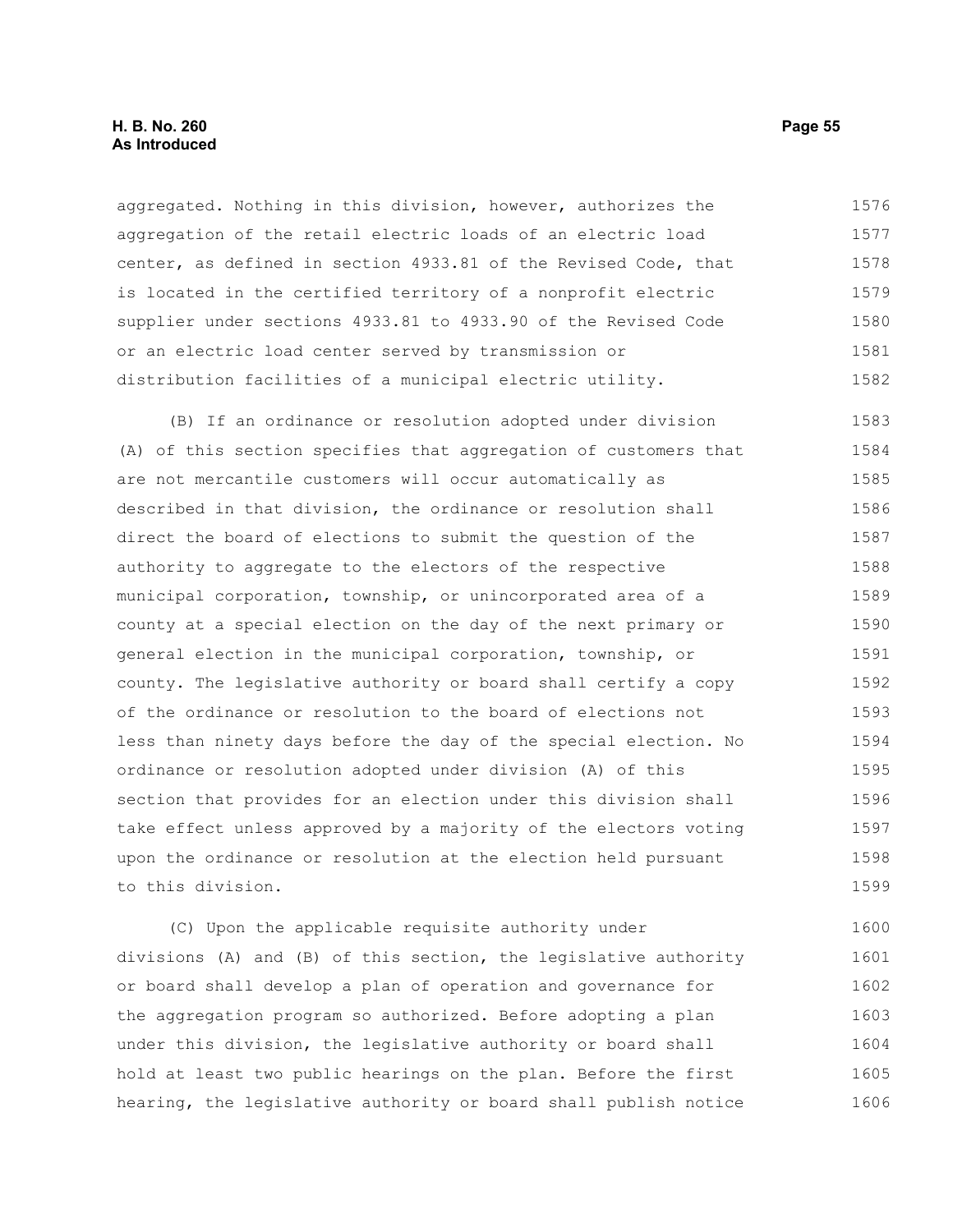#### **H. B. No. 260 Page 56 As Introduced**

of the hearings once a week for two consecutive weeks in a newspaper of general circulation in the jurisdiction or as provided in section 7.16 of the Revised Code. The notice shall summarize the plan and state the date, time, and location of each hearing. 1607 1608 1609 1610 1611

(D) No legislative authority or board, pursuant to an ordinance or resolution under divisions (A) and (B) of this section that provides for automatic aggregation of customers that are not mercantile customers as described in division (A) of this section, shall aggregate the electrical load of any electric load center located within its jurisdiction unless it in advance clearly discloses to the person owning, occupying, controlling, or using the load center that the person will be enrolled automatically in the aggregation program and will remain so enrolled unless the person affirmatively elects by a stated procedure not to be so enrolled. The disclosure shall state prominently the rates, charges, and other terms and conditions of enrollment. The stated procedure shall allow any person enrolled in the aggregation program the opportunity to opt out of the program every three years, without paying a switching fee. Any such person that opts out before the commencement of the aggregation program pursuant to the stated procedure shall default to the standard service offer provided under section 4928.14 or division (D) of section 4928.35 of the Revised Code until the person chooses an alternative supplier. 1612 1613 1614 1615 1616 1617 1618 1619 1620 1621 1622 1623 1624 1625 1626 1627 1628 1629 1630 1631

(E)(1) With respect to a governmental aggregation for a municipal corporation that is authorized pursuant to divisions (A) to (D) of this section, resolutions may be proposed by initiative or referendum petitions in accordance with sections 731.28 to 731.41 of the Revised Code. 1632 1633 1634 1635 1636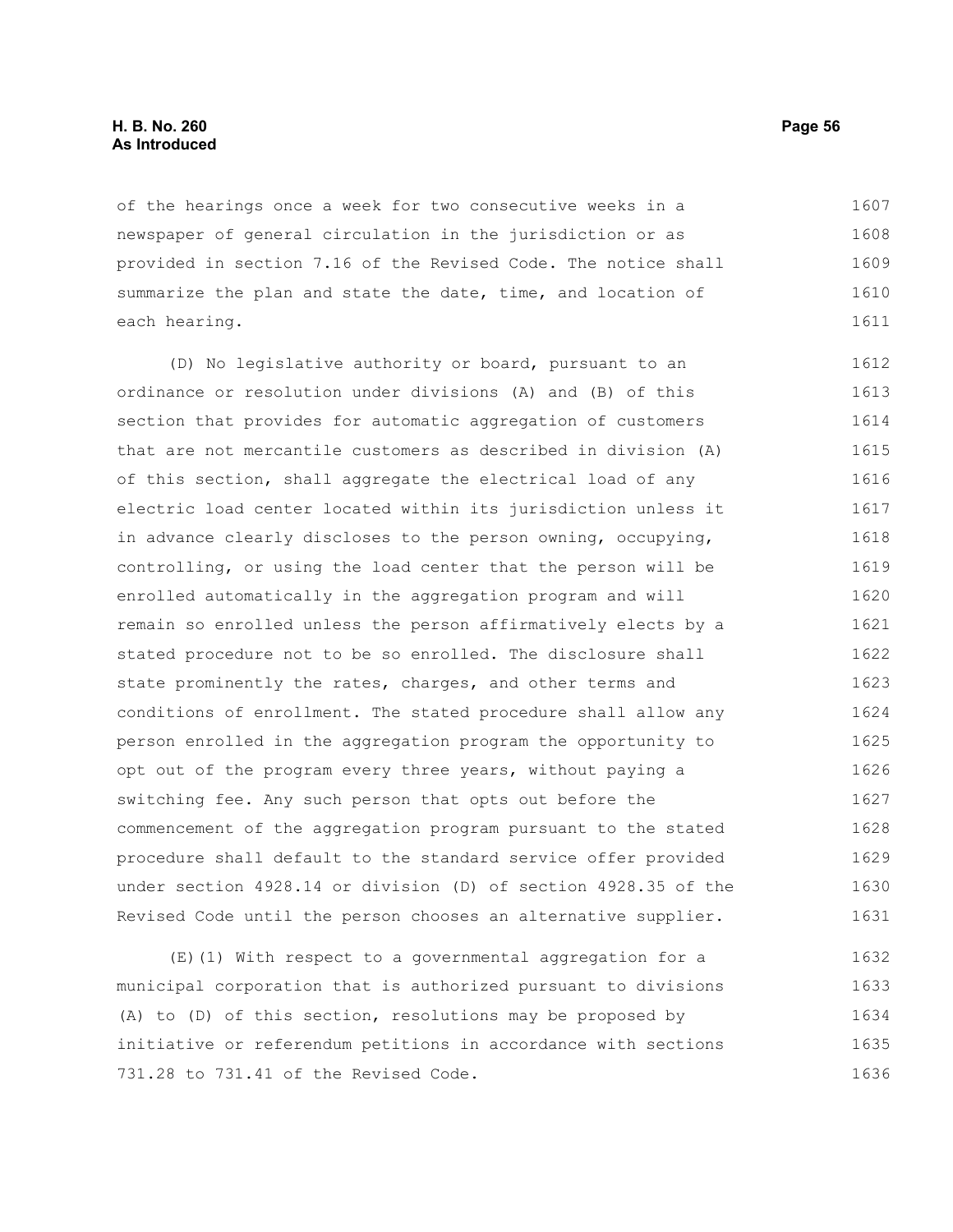# **H. B. No. 260 Page 57 As Introduced**

(2) With respect to a governmental aggregation for a township or the unincorporated area of a county, which aggregation is authorized pursuant to divisions (A) to (D) of this section, resolutions may be proposed by initiative or referendum petitions in accordance with sections 731.28 to 731.40 of the Revised Code, except that: 1637 1638 1639 1640 1641 1642

(a) The petitions shall be filed, respectively, with the township fiscal officer or the board of county commissioners, who shall perform those duties imposed under those sections upon the city auditor or village clerk. 1643 1644 1645 1646

(b) The petitions shall contain the signatures of not less than ten per cent of the total number of electors in, respectively, the township or the unincorporated area of the county who voted for the office of governor at the preceding general election for that office in that area. 1647 1648 1649 1650 1651

(F) A governmental aggregator under division (A) of this section is not a public utility engaging in the wholesale purchase and resale of electricity, and provision of the aggregated service is not a wholesale utility transaction. A governmental aggregator shall be subject to supervision and regulation by the public utilities commission only to the extent of any competitive retail electric service it provides and commission authority under this chapter. 1652 1653 1654 1655 1656 1657 1658 1659

(G) This section does not apply in the case of a municipal corporation that supplies such aggregated service to electric load centers to which its municipal electric utility also supplies a noncompetitive retail electric service through transmission or distribution facilities the utility singly or jointly owns or operates. 1660 1661 1662 1663 1664 1665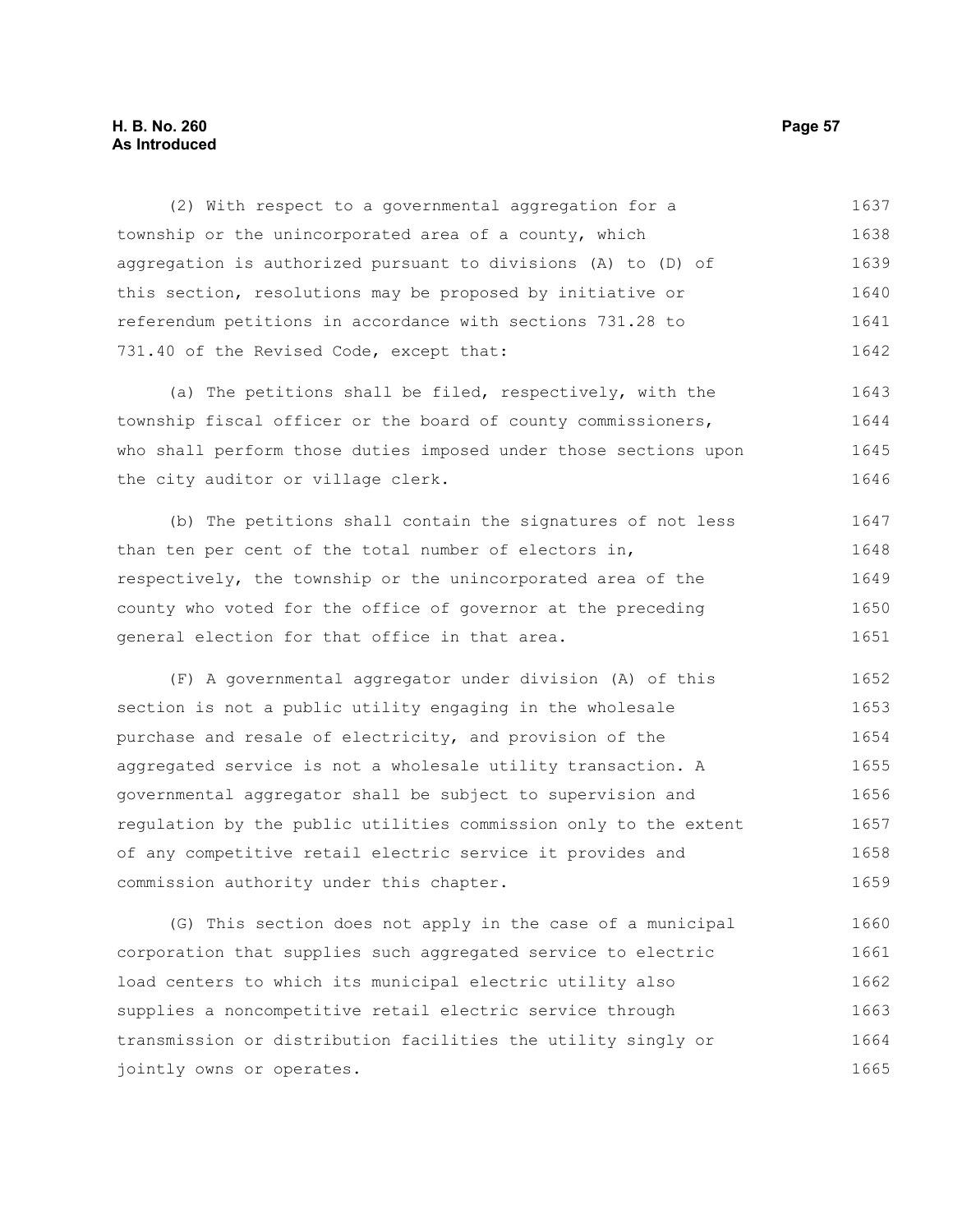# **H. B. No. 260 Page 58 As Introduced**

| (H) A governmental aggregator shall not include in its           | 1666 |
|------------------------------------------------------------------|------|
| aggregation the accounts of any of the following:                | 1667 |
| (1) A customer that has opted out of the aggregation;            | 1668 |
| (2) A customer in contract with a certified electric             | 1669 |
| services company;                                                | 1670 |
| (3) A customer that has a special contract with an               | 1671 |
| electric distribution utility;                                   | 1672 |
| (4) A customer that is not located within the governmental       | 1673 |
| aggregator's governmental boundaries;                            | 1674 |
| (5) Subject to division (C) of section 4928.21 of the            | 1675 |
| Revised Code, a customer who appears on the "do not aggregate"   | 1676 |
| list maintained under that section.                              | 1677 |
| (I) Customers that are part of a governmental aggregation        | 1678 |
| under this section shall be responsible only for such portion of | 1679 |
| a surcharge under section 4928.144 of the Revised Code that is   | 1680 |
| proportionate to the benefits, as determined by the commission,  | 1681 |
| that electric load centers within the jurisdiction of the        | 1682 |
| governmental aggregation as a group receive. The proportionate   | 1683 |
| surcharge so established shall apply to each customer of the     | 1684 |
| governmental aggregation while the customer is part of that      | 1685 |
| aggregation. If a customer ceases being such a customer, the     | 1686 |
| otherwise applicable surcharge shall apply. Nothing in this      | 1687 |
| section shall result in less than full recovery by an electric   | 1688 |
| distribution utility of any surcharge authorized under section   | 1689 |
| 4928.144 of the Revised Code. Nothing in this section shall      | 1690 |
| result in less than the full and timely imposition, charging,    | 1691 |
| collection, and adjustment by an electric distribution utility,  | 1692 |
| its assignee, or any collection agent, of the phase-in-recovery  | 1693 |
| charges authorized pursuant to a final financing order issued    | 1694 |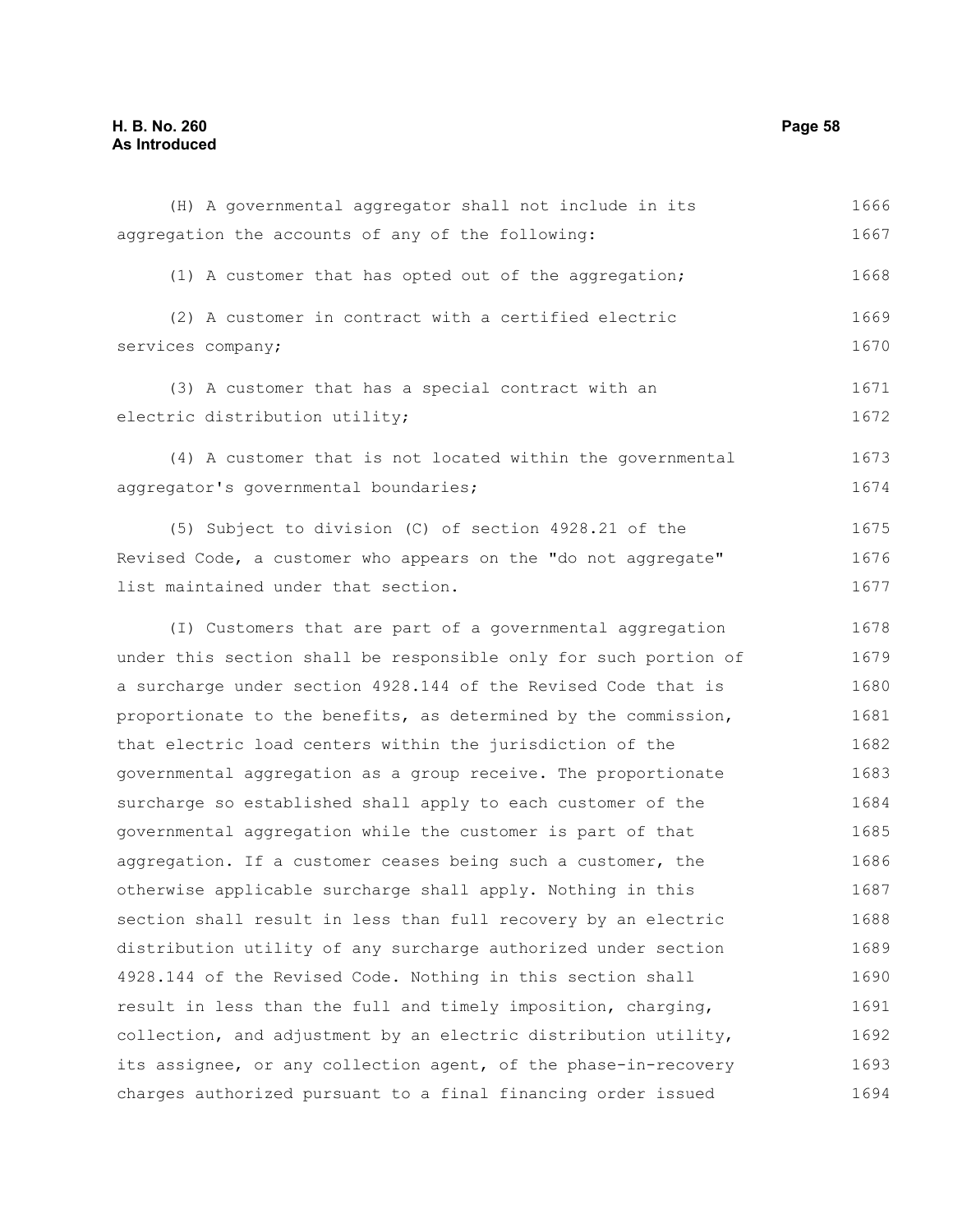| pursuant to sections 4928.23 to 4928.2318 of the Revised Code.   | 1695 |
|------------------------------------------------------------------|------|
| (J) On behalf of the customers that are part of a                | 1696 |
| governmental aggregation under this section and by filing        | 1697 |
| written notice with the public utilities commission, the         | 1698 |
| legislative authority that formed or is forming that             | 1699 |
| governmental aggregation may elect not to receive standby        | 1700 |
| service within the meaning of division (B) (2) (d) of section    | 1701 |
| 4928.143 of the Revised Code from an electric distribution       | 1702 |
| utility in whose certified territory the governmental            | 1703 |
| aggregation is located and that operates under an approved       | 1704 |
| electric security plan under that section. Upon the filing of    | 1705 |
| that notice, the electric distribution utility shall not charge  | 1706 |
| any such customer to whom competitive retail electric generation | 1707 |
| service is provided by another supplier under the governmental   | 1708 |
| aggregation for the standby service. Any such consumer that      | 1709 |
| returns to the utility for competitive retail electric service   | 1710 |
| shall pay the market price of power incurred by the utility to   | 1711 |
| serve that consumer plus any amount attributable to the          | 1712 |
| utility's cost of compliance with the renewable energy resource  | 1713 |
| provisions of Ohio generation and jobs incentive program under   | 1714 |
| section 4928.64 of the Revised Code to serve the consumer. Such  | 1715 |
| market price shall include, but not be limited to, capacity and  | 1716 |
| energy charges; all charges associated with the provision of     | 1717 |
| that power supply through the regional transmission              | 1718 |
| organization, including, but not limited to, transmission,       | 1719 |
| ancillary services, congestion, and settlement and               | 1720 |
| administrative charges; and all other costs incurred by the      | 1721 |
| utility that are associated with the procurement, provision, and | 1722 |
| administration of that power supply, as such costs may be        | 1723 |
| approved by the commission. The period of time during which the  | 1724 |
| market price and renewable energy resource amount shall be so    | 1725 |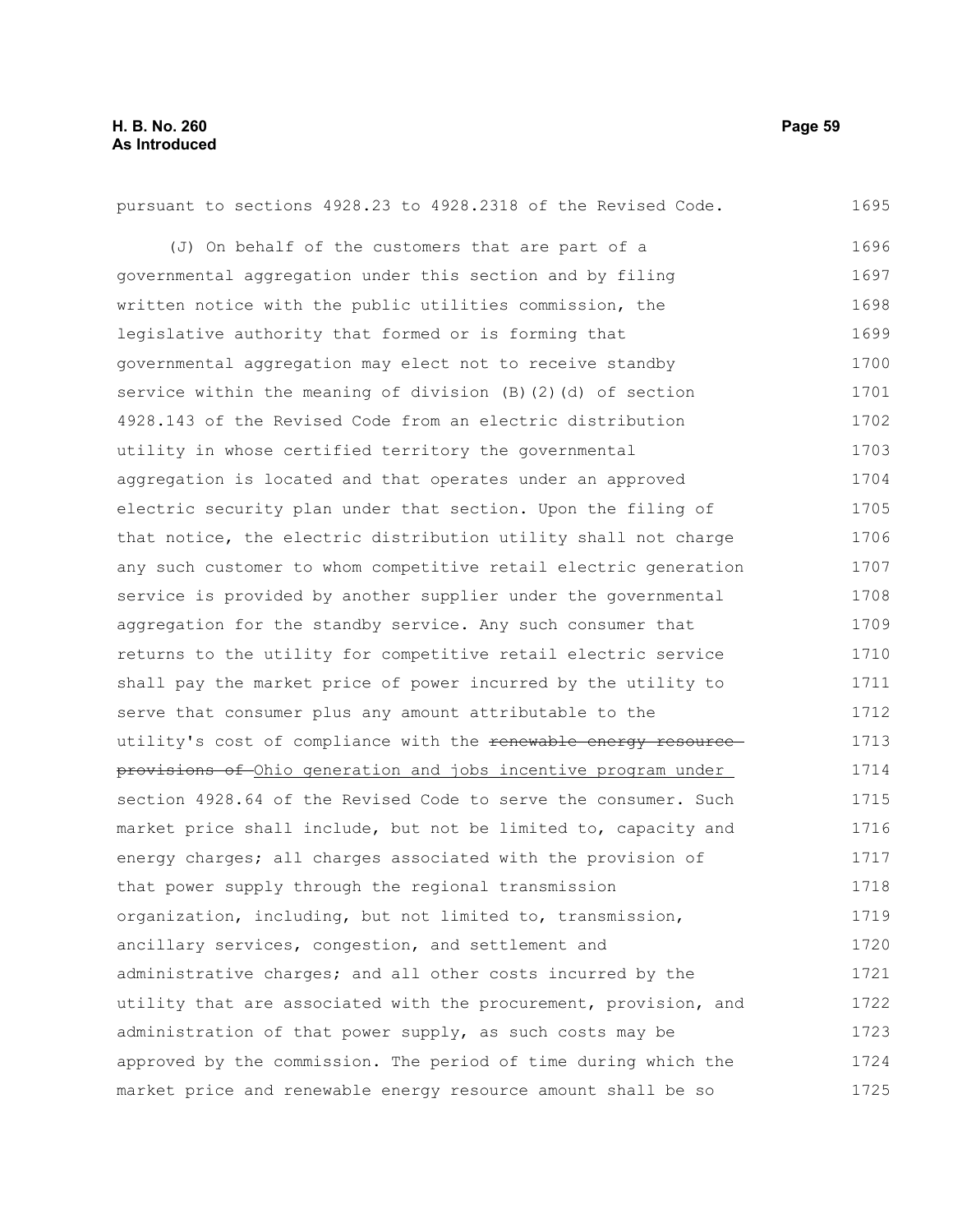# **H. B. No. 260 Page 60 As Introduced**

assessed on the consumer shall be from the time the consumer so returns to the electric distribution utility until the expiration of the electric security plan. However, if that period of time is expected to be more than two years, the commission may reduce the time period to a period of not less than two years. 1726 1727 1728 1729 1730 1731

(K) The commission shall adopt rules to encourage and promote large-scale governmental aggregation in this state. For that purpose, the commission shall conduct an immediate review of any rules it has adopted for the purpose of this section that are in effect on the effective date of the amendment of this section by S.B. 221 of the 127th general assembly, July 31, 2008. Further, within the context of an electric security plan under section 4928.143 of the Revised Code, the commission shall consider the effect on large-scale governmental aggregation of any nonbypassable generation charges, however collected, that would be established under that plan, except any nonbypassable generation charges that relate to any cost incurred by the electric distribution utility, the deferral of which has been authorized by the commission prior to the effective date of the amendment of this section by S.B. 221 of the 127th general assembly, July 31, 2008. 1732 1733 1734 1735 1736 1737 1738 1739 1740 1741 1742 1743 1744 1745 1746 1747

**Sec. 4928.61.** (A) There is hereby established in the state treasury the advanced energy fund, into which shall be deposited all advanced energy revenues remitted to the director of development under division (B) of this section, for the exclusive purposes of funding the advanced energy program created under section 4928.62 of the Revised Code and paying the program's administrative costs. Interest on the fund shall be credited to the fund. 1748 1749 1750 1751 1752 1753 1754 1755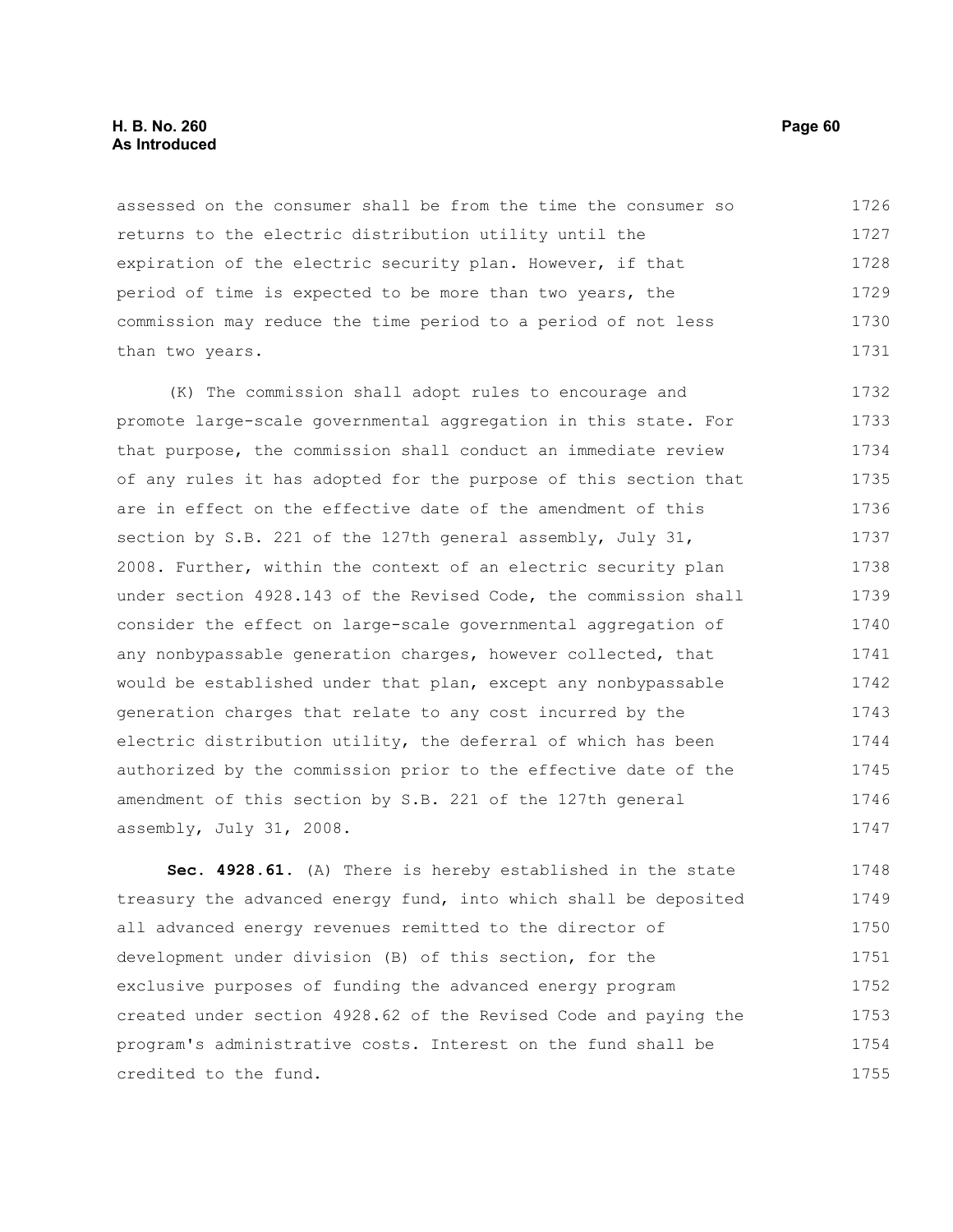(B) Advanced energy revenues shall include all of the following: 1756 1757

(1) Revenues remitted to the director after collection by each electric distribution utility in this state of a temporary rider on retail electric distribution service rates as such rates are determined by the public utilities commission pursuant to this chapter. The rider shall be a uniform amount statewide, determined by the director of development, after consultation with the public benefits advisory board created by section 4928.58 of the Revised Code. The amount shall be determined by dividing an aggregate revenue target for a given year as determined by the director, after consultation with the advisory board, by the number of customers of electric distribution utilities in this state in the prior year. Such aggregate revenue target shall not exceed more than fifteen million dollars in any year through 2005 and shall not exceed more than five million dollars in any year after 2005. The rider shall be imposed beginning on the effective date of the amendment of this section by Sub. H.B. 251 of the 126th general assembly, January 4, 2007, and shall terminate at the end of ten years following the starting date of competitive retail electric service or until the advanced energy fund, including interest, reaches one hundred million dollars, whichever is first. 1758 1759 1760 1761 1762 1763 1764 1765 1766 1767 1768 1769 1770 1771 1772 1773 1774 1775 1776 1777 1778

(2) Revenues from payments, repayments, and collections under the advanced energy program and from program income; 1779 1780

(3) Revenues remitted to the director after collection by a municipal electric utility or electric cooperative in this state upon the utility's or cooperative's decision to participate in the advanced energy fund; 1781 1782 1783 1784

(4) Revenues from renewable energy compliance-payments as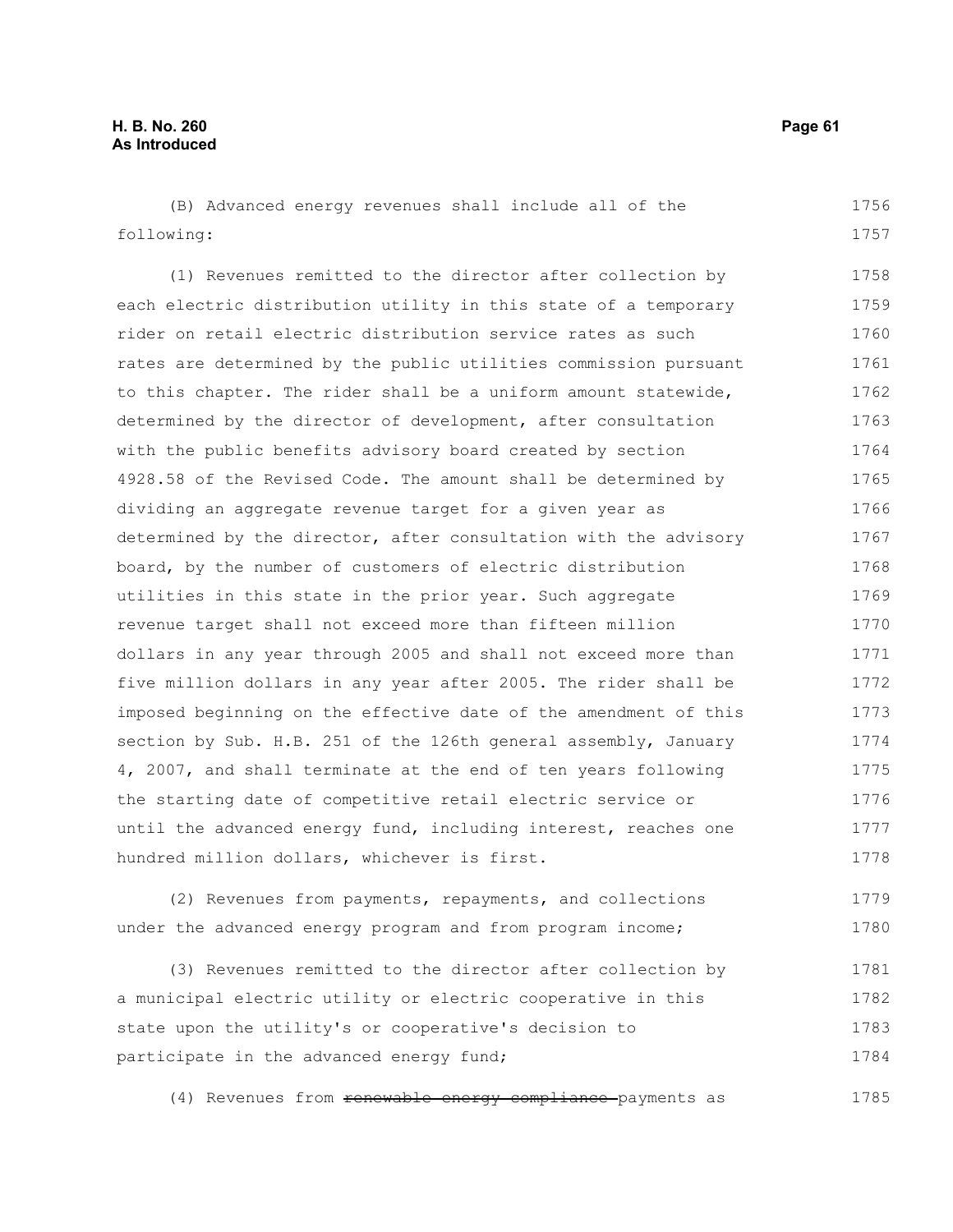Code; (5) Revenue from forfeitures under division (C) of section 4928.66 of the Revised Code; (6) Funds transferred pursuant to division (B) of Section 512.10 of S.B. 315 of the 129th general assembly; (7) Interest earnings on the advanced energy fund. (C)(1) Each electric distribution utility in this state shall remit to the director on a quarterly basis the revenues described in divisions (B)(1) and (2) of this section. Such remittances shall occur within thirty days after the end of each calendar quarter. (2) Each participating electric cooperative and participating municipal electric utility shall remit to the director on a quarterly basis the revenues described in division (B)(3) of this section. Such remittances shall occur within thirty days after the end of each calendar quarter. For the purpose of division (B)(3) of this section, the participation of an electric cooperative or municipal electric utility in the energy efficiency revolving loan program as it existed immediately prior to the effective date of the amendment of this section by Sub. H.B. 251 of the 126th general assembly, January 4, 2007, does not constitute a decision to participate in the advanced energy fund under this section as so amended. (3) All remittances under divisions (C)(1) and (2) of this section shall continue only until the end of ten years following the starting date of competitive retail electric service or until the advanced energy fund, including interest, reaches one 1787 1788 1789 1790 1791 1792 1793 1794 1795 1796 1797 1798 1799 1800 1801 1802 1803 1804 1805 1806 1807 1808 1809 1810 1811 1812 1813

hundred million dollars, whichever is first.

provided under division (C)(2) of section 4928.64 of the Revised

1786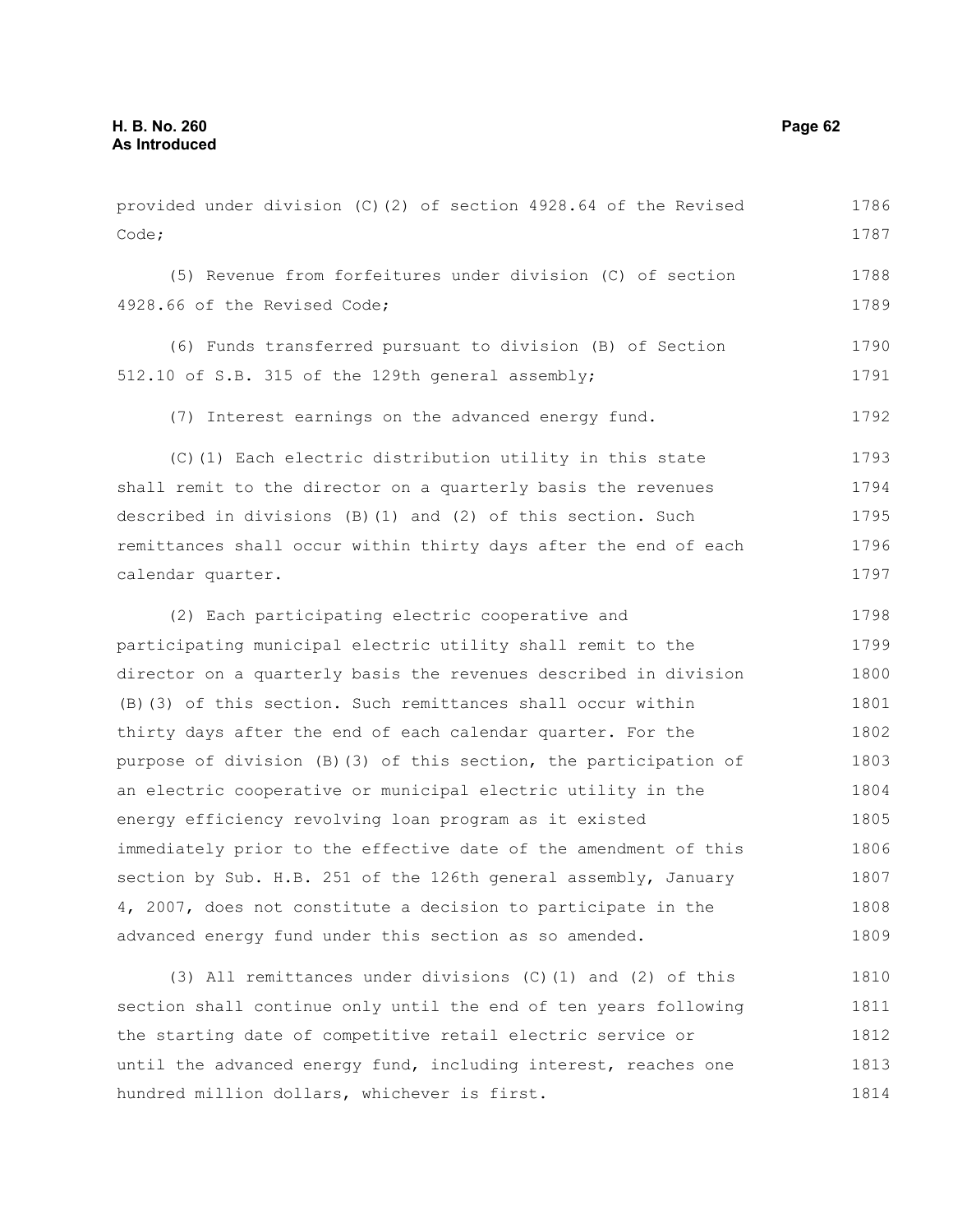# **H. B. No. 260 Page 63 As Introduced**

(D) Any moneys collected in rates for non-low-income customer energy efficiency programs, as of October 5, 1999, and not contributed to the energy efficiency revolving loan fund authorized under this section prior to the effective date of its amendment by Sub. H.B. 251 of the 126th general assembly, January 4, 2007, shall be used to continue to fund costeffective, residential energy efficiency programs, be contributed into the universal service fund as a supplement to that required under section 4928.53 of the Revised Code, or be returned to ratepayers in the form of a rate reduction at the option of the affected electric distribution utility. 1815 1816 1817 1818 1819 1820 1821 1822 1823 1824 1825

**Sec. 4928.621.** (A) Any Edison technology center in this state is eligible to apply for and receive assistance pursuant to section 4928.62 of the Revised Code for the purposes of creating an advanced energy manufacturing center in this state that will provide for the exchange of information and expertise regarding advanced energy, assisting with the design of advanced energy projects, developing workforce training programs for such projects, and encouraging investment in advanced energy manufacturing technologies for advanced energy products and investment in sustainable manufacturing operations that create high-paying jobs in this state. 1826 1827 1828 1829 1830 1831 1832 1833 1834 1835 1836

(B) Any university or group of universities in this state that conducts research on any advanced energy resource or any not-for-profit corporation formed to address issues affecting the price and availability of electricity and having members that are small businesses may apply for and receive assistance pursuant to section 4928.62 of the Revised Code for the purpose of encouraging research in this state that is directed at innovation in or the refinement of those resources or for the purpose of educational outreach regarding those resources and, 1837 1838 1839 1840 1841 1842 1843 1844 1845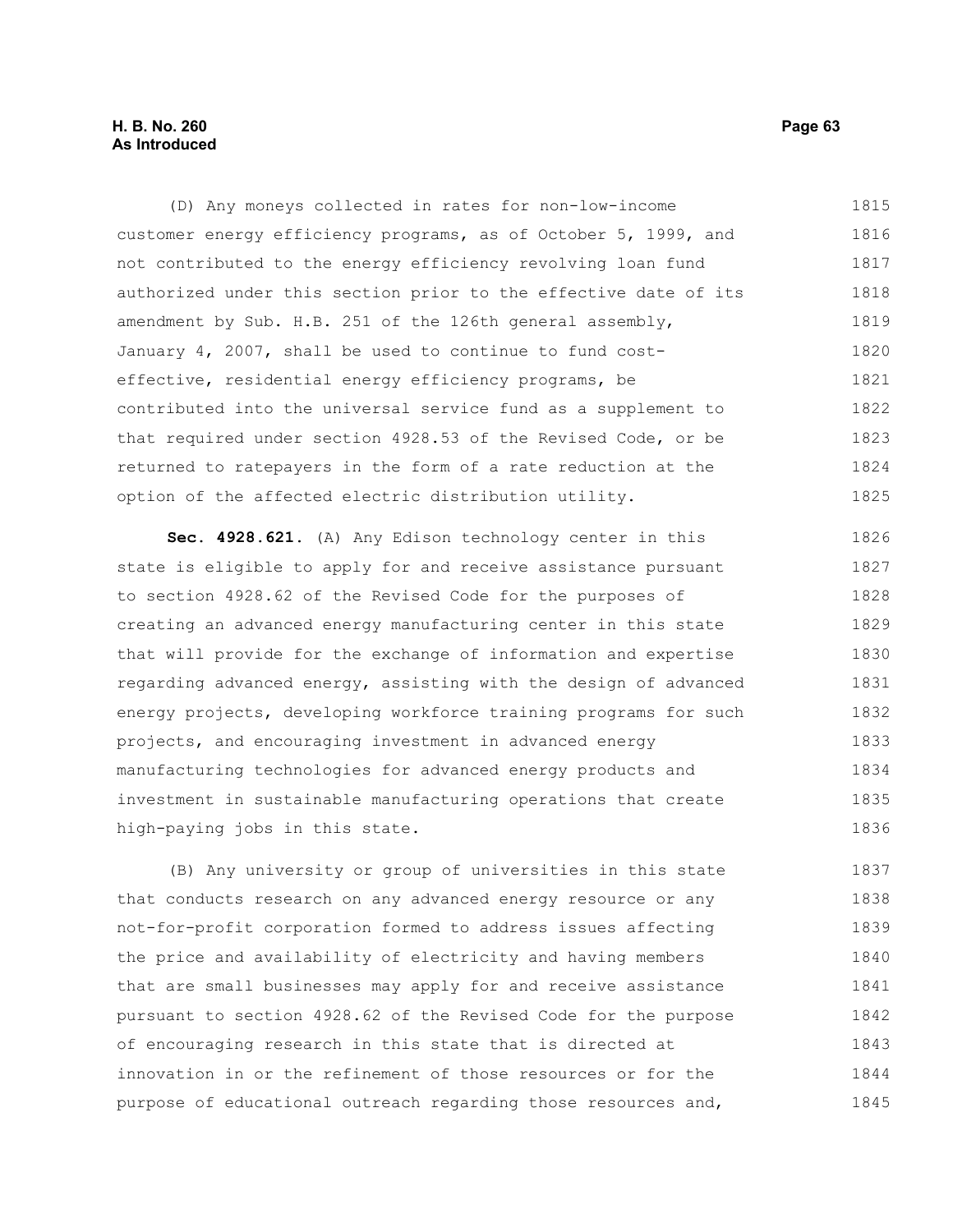#### **H. B. No. 260 Page 64 As Introduced**

to that end, shall use that assistance to establish such a program of research or education outreach. Any such educational outreach shall be directed at an increase in, innovation regarding, or refinement of access by or of application or understanding of businesses and consumers in this state regarding, advanced energy resources. 1846 1847 1848 1849 1850 1851

(C) Any independent group located in this state the express objective of which is to educate small businesses in this state regarding renewable energy resources and energy efficiency performance and waste reduction programs, or any small business located in this state electing to utilize an advanced energy project or participate in an energy efficiency performance and waste reduction program, is eligible to apply for and receive assistance pursuant to section 4928.62 of the Revised Code. 1852 1853 1854 1855 1856 1857 1858 1859 1860

(D) Nothing in this section shall be construed as limiting the eligibility of any qualifying entity to apply for or receive assistance pursuant to section 4928.62 of the Revised Code. 1861 1862 1863

**Sec. 4928.64.** (A)(1) As used in this section, "qualifying renewable energy resource" means a renewable energy resource, as defined in section 4928.01 of the Revised Code that: 1864 1865 1866

(a) Has a placed-in-service date on or after January 1, 1998; 1867 1868

(b) Is any run-of-the-river hydroelectric facility that has an in-service date on or after January 1, 1980; 1869 1870

#### (c) Is a small hydroelectric facility; 1871

(d) Is created on or after January 1, 1998, by the modification or retrofit of any facility placed in service prior to January 1, 1998; or 1872 1873 1874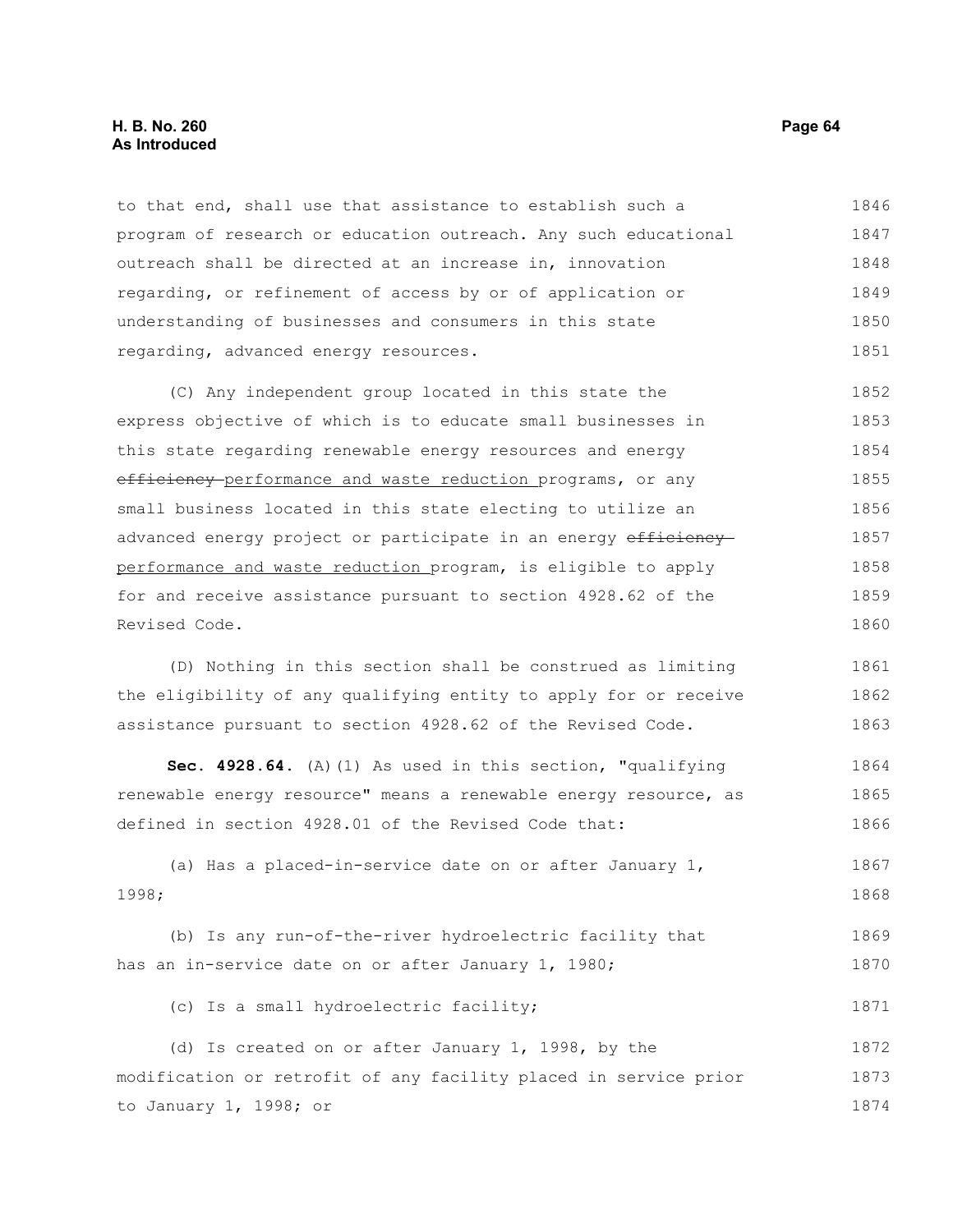# **H. B. No. 260 Page 65 As Introduced**

(e) Is a mercantile customer-sited renewable energy resource, whether new or existing, that the mercantile customer commits for integration into the electric distribution utility's demand-response, energy-efficiency performance and waste reduction, or peak demand reduction programs as provided under division (A)(2)(c) of section 4928.66 of the Revised Code, including, but not limited to, any of the following: (i) A resource that has the effect of improving the relationship between real and reactive power; (ii) A resource that makes efficient use of waste heat or other thermal capabilities owned or controlled by a mercantile customer; (iii) Storage technology that allows a mercantile customer more flexibility to modify its demand or load and usage characteristics; (iv) Electric generation equipment owned or controlled by a mercantile customer that uses a renewable energy resource. (2) "Consumer price index" means the consumer price index prepared by the United States bureau of labor statistics (U.S. city average for urban wage earners and clerical workers: all items, 1982-1984=100), or, if that index is no longer published, a generally available comparable index. (3) For the purpose of this section and as it considers appropriate, the public utilities commission may classify any new technology as such a qualifying renewable energy resource. 1875 1876 1877 1878 1879 1880 1881 1882 1883 1884 1885 1886 1887 1888 1889 1890 1891 1892 1893 1894 1895 1896 1897 1898 1899

(B)(1) By  $2027 - 2050$  and thereafter, an electric distribution utility shall provide from qualifying renewable energy resources, including, at its discretion, qualifying renewable energy resources obtained pursuant to an electricity 1900 1901 1902 1903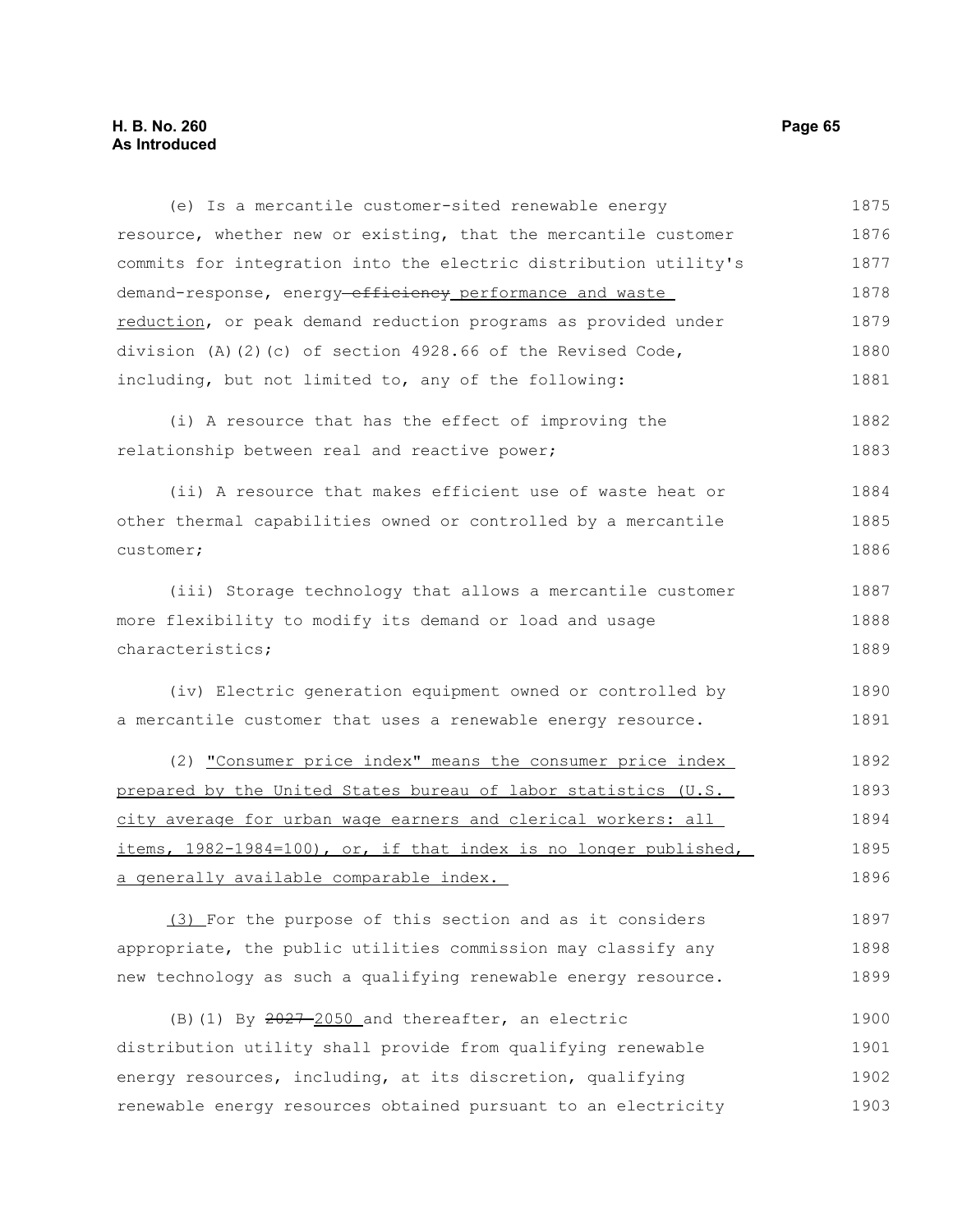# **H. B. No. 260 Page 66 As Introduced**

supply contract, a portion of the electricity supply required for its standard service offer under section 4928.141 of the Revised Code, and an electric services company shall provide a portion of its electricity supply for retail consumers in this state from qualifying renewable energy resources, including, at its discretion, qualifying renewable energy resources obtained pursuant to an electricity supply contract. That portion shall equal twelve and one half fifty per cent of the total number of kilowatt hours of electricity sold by the subject utility or company to any and all retail electric consumers whose electric load centers are served by that utility and are located within the utility's certified territory or, in the case of an electric services company, are served by the company and are located within this state. However, nothing in this section precludes a utility or company from providing a greater percentage. 1904 1905 1906 1907 1908 1909 1910 1911 1912 1913 1914 1915 1916 1917 1918

(2) The portion required under division (B)(1) of this section shall be generated from renewable energy resources, including one-half six per cent from solar energy resources, in accordance with the following benchmarks: 1919 1920 1921 1922

| By end of year | Renewable energy | Solar energy | 1923 |
|----------------|------------------|--------------|------|
|                | resources        | resources    | 1924 |
| 2009           | 0.25%            | 0.004%       | 1925 |
| 2010           | 0.50%            | 0.010%       | 1926 |
| 2011           | $1\%$            | 0.030%       | 1927 |
| 2012           | 1.5%             | 0.060%       | 1928 |
| 2013           | $2\frac{6}{6}$   | 0.090%       | 1929 |
| 2014           | 2.5%             | 0.12%        | 1930 |
| 2015           | 2.5%             | 0.12%        | 1931 |
| 2016           | 2.5%             | 0.12%        | 1932 |
| 2017           | 3.5%             | 0.15%        | 1933 |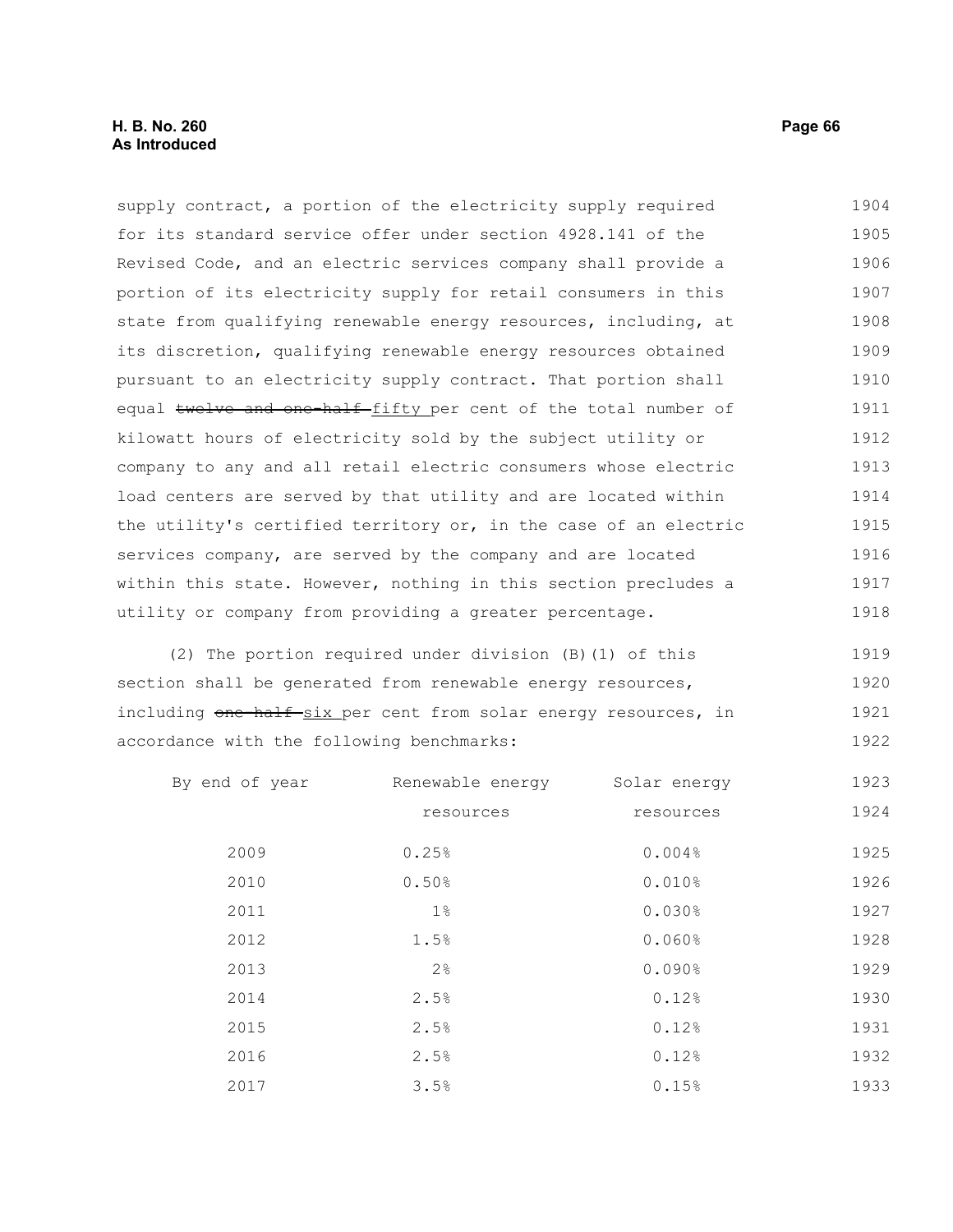| 2018                   | 4.5%          | 0.18%           | 1934 |
|------------------------|---------------|-----------------|------|
| 2019                   | 5.5%          | 0.22%           | 1935 |
| 2020                   | 6.5%          | $0.26 - 0.3$    | 1936 |
| 2021                   | 7.5%          | $0.3 - 0.4$ %   | 1937 |
| 2022                   | 8.5%          | $0.34 - 0.5$ %  | 1938 |
| 2023                   | 9.5%          | $0.38 - 0.68$   | 1939 |
| 2024                   | 10.5%         | $0.42 - 0.75$ % | 1940 |
| 2025                   | 11.5%         | $0.46 - 0.98$   | 1941 |
| 2026 and each calendar | $12.5 - 12$ % | $0.58 - 18$     | 1942 |
| year thereafter        |               |                 | 1943 |
| 2027                   | 12.5%         | 1.2%            | 1944 |
| 2028                   | 13.3%         | 1.4%            | 1945 |
| 2029                   | 15%           | 1.6%            | 1946 |
| 2030                   | 17.5%         | 1.8%            | 1947 |
| 2031                   | 19.1%         | 2.8             | 1948 |
| 2032                   | 20%           | 2.2%            | 1949 |
| 2033                   | 22.5%         | 2.4%            | 1950 |
| 2034                   | 24.1%         | 2.6%            | 1951 |
| 2035                   | 25%           | 2.8%            | 1952 |
| 2036                   | 27.5%         | 3 <sup>°</sup>  | 1953 |
| 2037                   | 29.1%         | 3.2%            | 1954 |
| 2038                   | 30%           | 3.4%            | 1955 |
| 2039                   | 32.5%         | 3.6%            | 1956 |
| 2040                   | 34.1%         | 3.8%            | 1957 |
| 2041                   | 35%           | 4.8             | 1958 |
| 2042                   | 36.6%         | 4.2%            | 1959 |
| 2043                   | 38.3%         | 4.4%            | 1960 |
| 2044                   | 40%           | 4.6%            | 1961 |
| 2045                   | 41.6%         | 4.8%            | 1962 |
| 2046                   | 43.3%         | $5\frac{6}{5}$  | 1963 |
| 2047                   | 45%           | 5.25%           | 1964 |
| 2048                   | 46.6%         | 5.5%            | 1965 |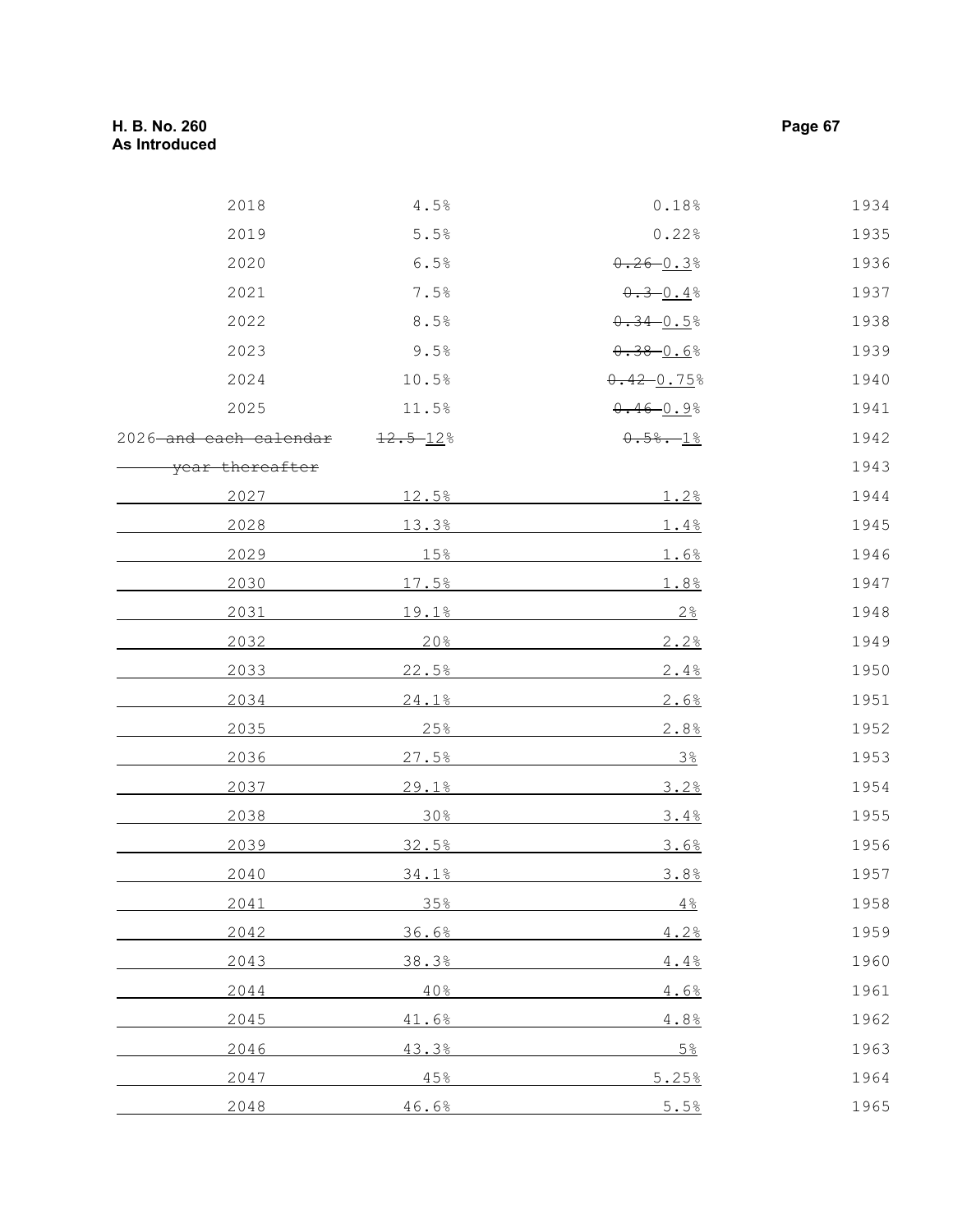| 2049                                                               | 48.3%                                                      | 5.75% | 1966 |
|--------------------------------------------------------------------|------------------------------------------------------------|-------|------|
| 2050 and each calendar _______                                     | 50%                                                        | 6%    | 1967 |
| year thereafter                                                    |                                                            |       | 1968 |
|                                                                    | (3) The qualifying At least one-half of the renewable      |       | 1969 |
| energy resources implemented by the utility or company shall be    |                                                            |       | 1970 |
| met either:                                                        |                                                            |       | 1971 |
|                                                                    | (a) Through through facilities located in this state; or   |       | 1972 |
| (b) With-the remainder shall be met with resources that            |                                                            |       | 1973 |
| can be shown to be deliverable into this state.                    |                                                            |       | 1974 |
| (4) At least half of the solar energy resources                    |                                                            |       | 1975 |
| implemented by the utility or company shall be met through         |                                                            |       | 1976 |
| distributed solar projects of not more than twenty-five            |                                                            |       | 1977 |
| megawatts of base load capacity.                                   |                                                            |       | 1978 |
|                                                                    | (C) (1) The commission annually shall review an electric   |       | 1979 |
| distribution utility's or electric services company's compliance   |                                                            |       | 1980 |
| with the most recent applicable benchmark under division (B) (2)   |                                                            |       | 1981 |
| of this section and, in the course of that review, shall           |                                                            |       | 1982 |
| identify any undercompliance or noncompliance of the utility or    |                                                            |       | 1983 |
| company that it determines is weather-related, related to          |                                                            |       | 1984 |
| equipment or resource shortages for qualifying renewable energy    |                                                            |       | 1985 |
| resources as applicable, or is otherwise outside the utility's     |                                                            |       | 1986 |
| or company's control.                                              |                                                            |       | 1987 |
|                                                                    | (2) Subject to the cost cap provisions of division (C) (3) |       | 1988 |
| of this section, if the commission determines, after notice and    |                                                            |       | 1989 |
| opportunity for hearing, and based upon its findings in that       |                                                            |       | 1990 |
| review regarding avoidable undercompliance or noncompliance, but   |                                                            |       | 1991 |
| subject to division $(C)$ (4) of this section, that the utility or |                                                            |       | 1992 |
| company has failed to comply with any such benchmark, the          |                                                            |       | 1993 |
| commission shall impose a renewable energy compliance payment on   |                                                            |       | 1994 |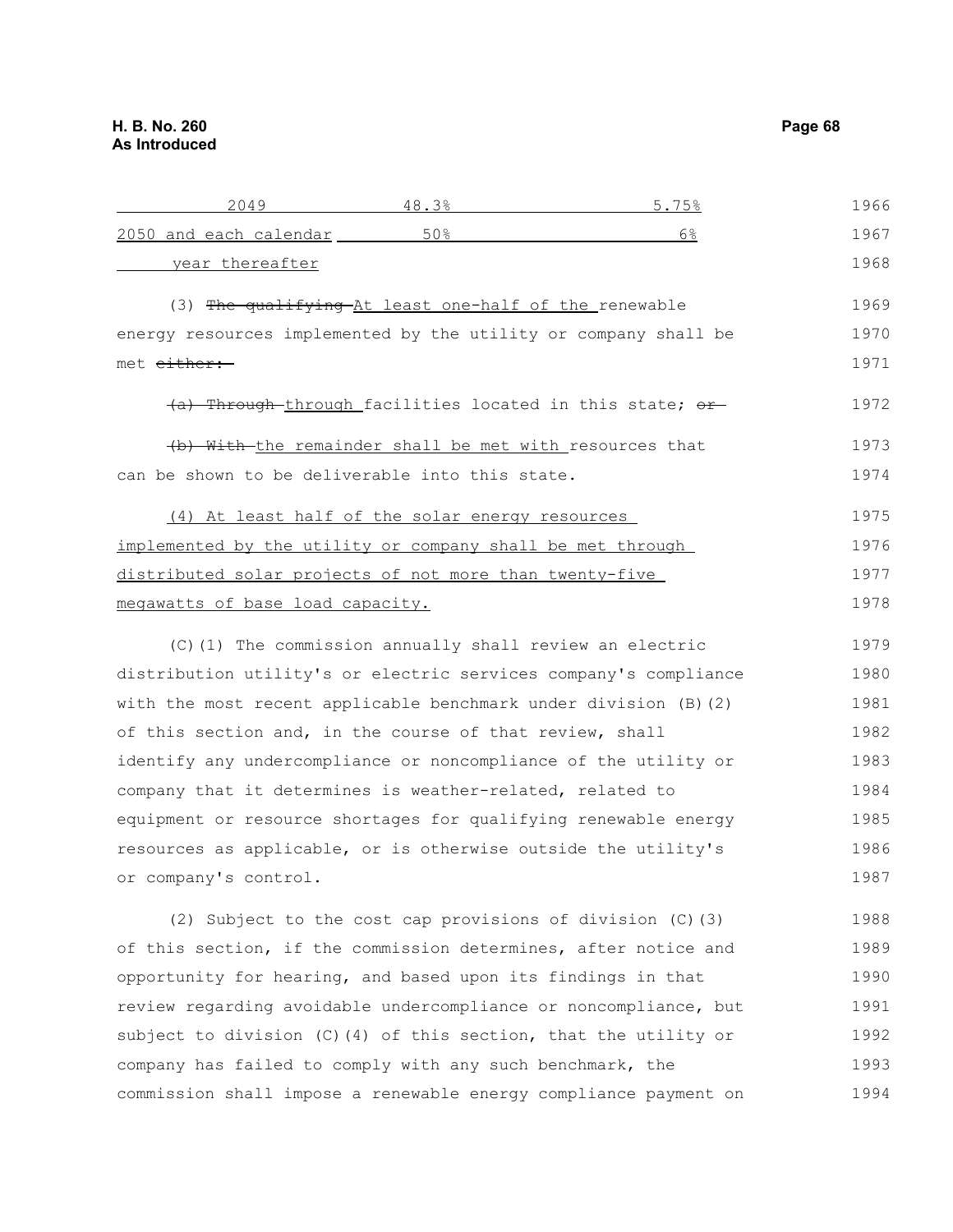the utility or company.

(a) The compliance payment pertaining to the solar energy resource benchmarks under division (B)(2) of this section shall be an amount per megawatt hour of undercompliance or noncompliance in the period under review, as follows: 1996 1997 1998 1999

(i) Three hundred dollars for 2014, 2015, and 2016; 2000

(ii) Two hundred fifty dollars for 2017 and 2018; 2001

(iii) Two hundred dollars for 2019 and 2020;

(iv) Similarly reduced every two years thereafter through 2026 2050 by fifty dollars, to a minimum of fifty dollars. 2003 2004

(b) The compliance payment pertaining to the renewable energy resource benchmarks under division (B)(2) of this section shall equal the number of additional renewable energy credits that the electric distribution utility or electric services company would have needed to comply with the applicable benchmark in the period under review times an amount that shall begin at forty-five dollars and shall be adjusted annually by the commission to reflect any change in the consumer price index as defined in section 101.27 of the Revised Code, but shall not be less than forty-five dollars. 2005 2006 2007 2008 2009 2010 2011 2012 2013 2014

(c) The compliance payment shall not be passed through by the electric distribution utility or electric services company to consumers. The compliance payment shall be remitted to the commission, for deposit to the credit of the advanced energy fund created under section 4928.61 of the Revised Code. Payment of the compliance payment shall be subject to such collection and enforcement procedures as apply to the collection of a forfeiture under sections 4905.55 to 4905.60 and 4905.64 of the Revised Code. 2015 2016 2017 2018 2019 2020 2021 2022 2023

1995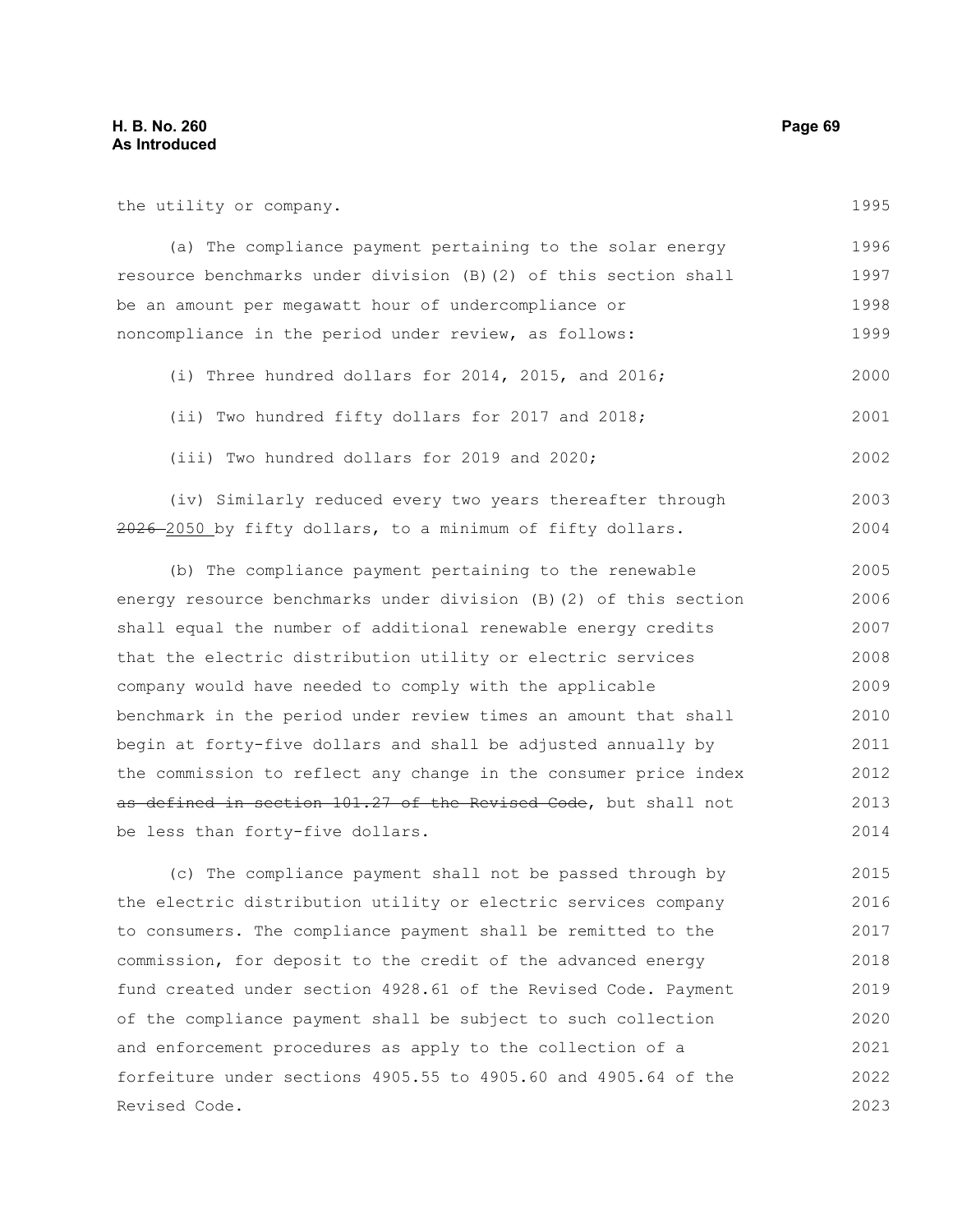# **H. B. No. 260 Page 70 As Introduced**

(3) An electric distribution utility or an electric services company need not comply with a benchmark under division (B)(2) of this section to the extent that its reasonably expected cost of that compliance exceeds its reasonably expected cost of otherwise producing or acquiring the requisite electricity by three per cent or more. The cost of compliance shall be calculated as though any exemption from taxes and assessments had not been granted under section 5727.75 of the Revised Code. 2024 2025 2026 2027 2028 2029 2030 2031 2032

(4)(a) An electric distribution utility or electric services company may request the commission to make a force majeure determination pursuant to this division regarding all or part of the utility's or company's compliance with any minimum benchmark under division (B)(2) of this section during the period of review occurring pursuant to division (C)(2) of this section. The commission may require the electric distribution utility or electric services company to make solicitations for renewable energy resource credits as part of its default service before the utility's or company's request of force majeure under this division can be made. 2033 2034 2035 2036 2037 2038 2039 2040 2041 2042 2043

(b) Within ninety days after the filing of a request by an electric distribution utility or electric services company under division  $(C)$  (4)(a) of this section, the commission shall determine if qualifying renewable energy resources are reasonably available in the marketplace in sufficient quantities for the utility or company to comply with the subject minimum benchmark during the review period. In making this determination, the commission shall consider whether the electric distribution utility or electric services company has made a good faith effort to acquire sufficient qualifying renewable energy or, as applicable, solar energy resources to so 2044 2045 2046 2047 2048 2049 2050 2051 2052 2053 2054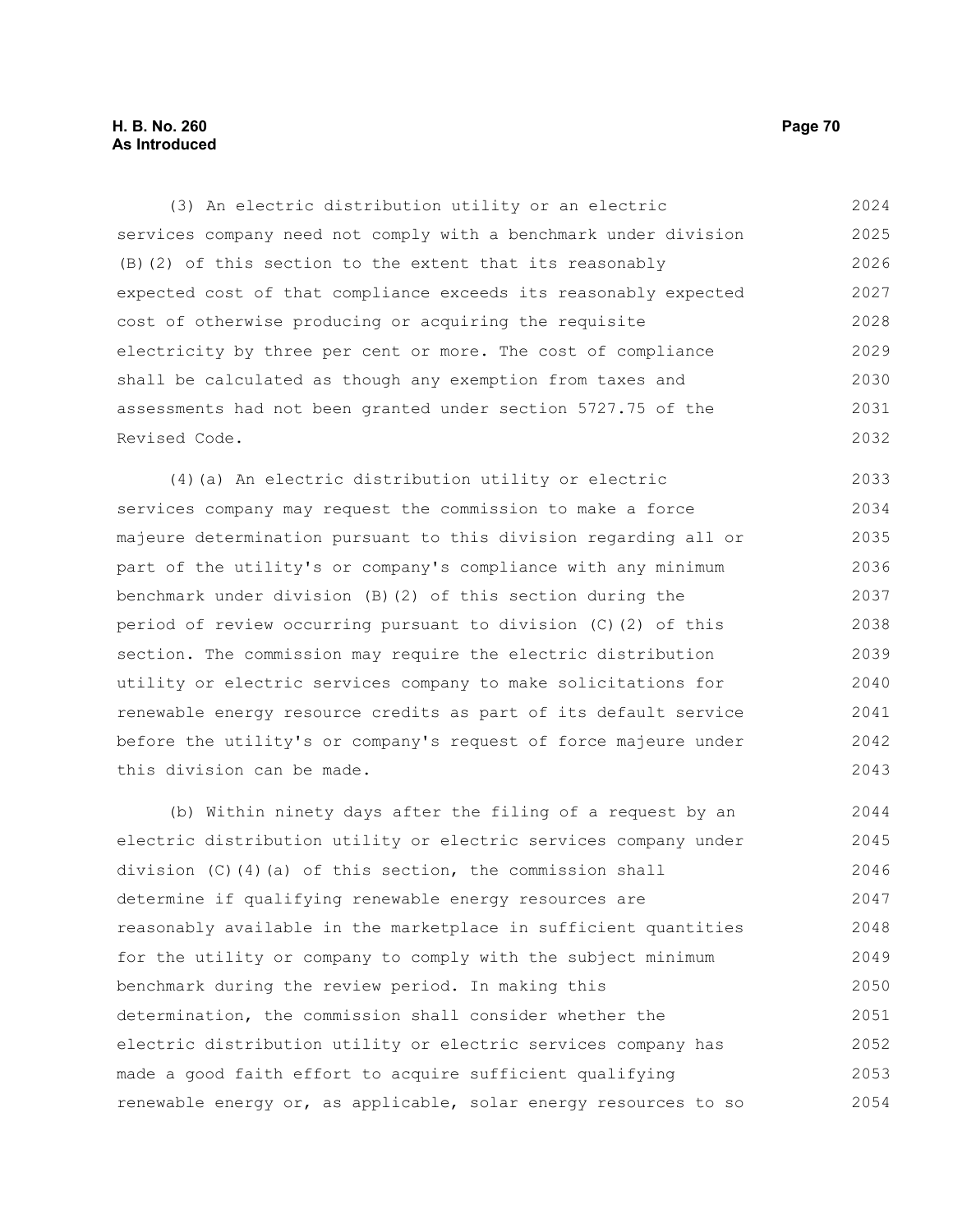comply, including, but not limited to, by banking or seeking renewable energy resource credits or by seeking the resources through long-term contracts. Additionally, the commission shall consider the availability of qualifying renewable energy or solar energy resources in this state and other jurisdictions in the PJM interconnection regional transmission organization, L.L.C., or its successor and the midcontinent independent system operator or its successor. 2055 2056 2057 2058 2059 2060 2061 2062

(c) If, pursuant to division (C)(4)(b) of this section, the commission determines that qualifying renewable energy or solar energy resources are not reasonably available to permit the electric distribution utility or electric services company to comply, during the period of review, with the subject minimum benchmark prescribed under division (B)(2) of this section, the commission shall modify that compliance obligation of the utility or company as it determines appropriate to accommodate the finding. Commission modification shall not automatically reduce the obligation for the electric distribution utility's or electric services company's compliance in subsequent years. If it modifies the electric distribution utility or electric services company obligation under division (C)(4)(c) of this section, the commission may require the utility or company, if sufficient renewable energy resource credits exist in the marketplace, to acquire additional renewable energy resource credits in subsequent years equivalent to the utility's or company's modified obligation under division (C)(4)(c) of this section. 2063 2064 2065 2066 2067 2068 2069 2070 2071 2072 2073 2074 2075 2076 2077 2078 2079 2080 2081

(5) The commission shall establish a process to provide for at least an annual review of the renewable energy resource market in this state and in the service territories of the regional transmission organizations that manage transmission 2082 2083 2084 2085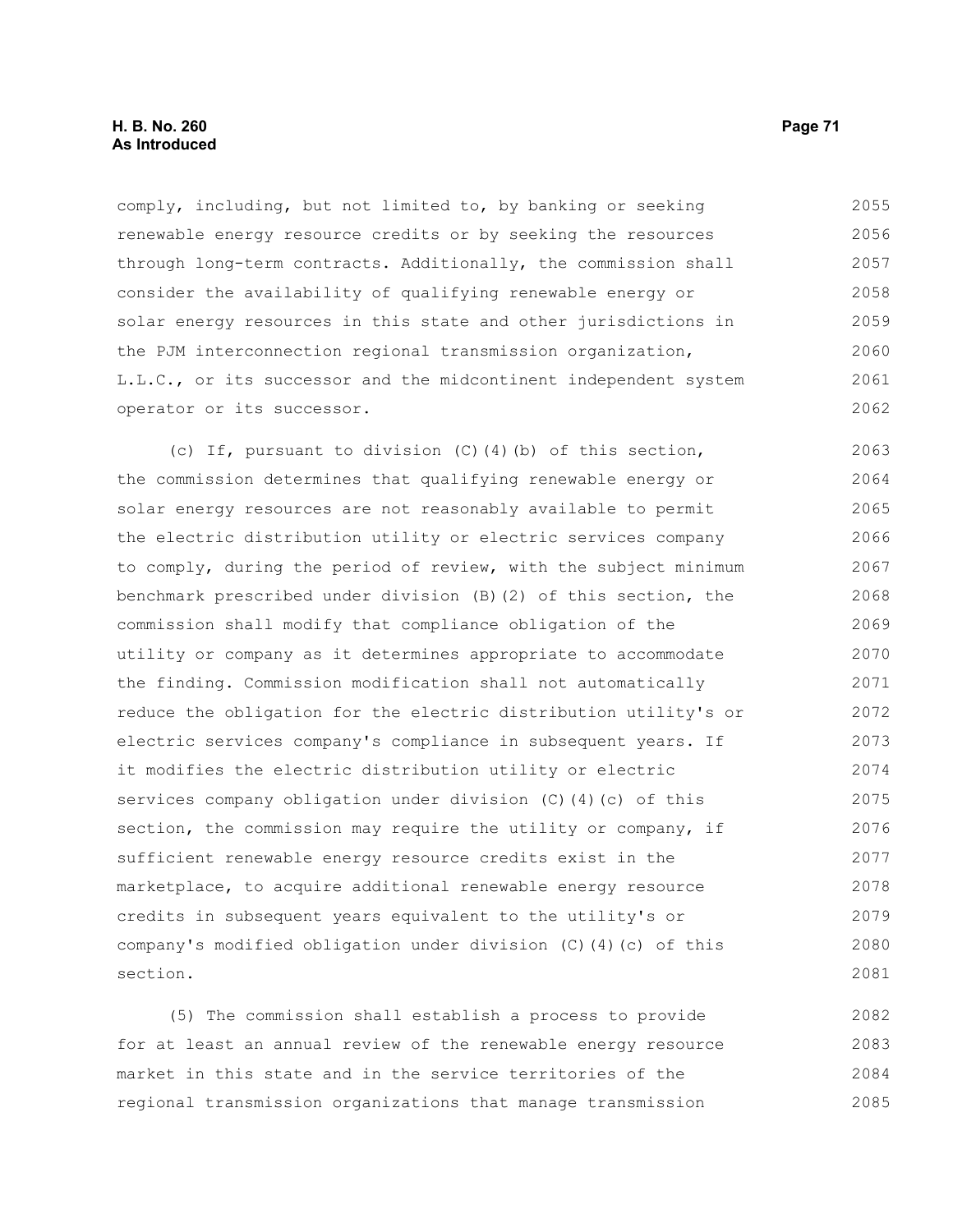systems located in this state. The commission shall use the results of this study to identify any needed changes to the amount of the renewable energy compliance payment specified under divisions (C)(2)(a) and (b) of this section. Specifically, the commission may increase the amount to ensure that payment of compliance payments is not used to achieve compliance with this section in lieu of actually acquiring or realizing energy derived from qualifying renewable energy resources. However, if the commission finds that the amount of the compliance payment should be otherwise changed, the commission shall present this finding to the general assembly for legislative enactment. (D) The commission annually shall submit to the general 2086 2087 2088 2089 2090 2091 2092 2093 2094 2095 2096 2097

assembly in accordance with section 101.68 of the Revised Code a report describing all of the following: 2098 2099

(1) The compliance of electric distribution utilities and electric services companies with division (B) of this section; 2100 2101

(2) The average annual cost of renewable energy credits purchased by utilities and companies for the year covered in the report; 2102 2103 2104

(3) Any strategy for utility and company compliance or for encouraging the use of qualifying renewable energy resources in supplying this state's electricity needs in a manner that considers available technology, costs, job creation, and economic impacts. 2105 2106 2107 2108 2109

The commission shall begin providing the information described in division (D)(2) of this section in each report submitted after September 10, 2012. The commission shall allow and consider public comments on the report prior to its submission to the general assembly. Nothing in the report shall 2110 2111 2112 2113 2114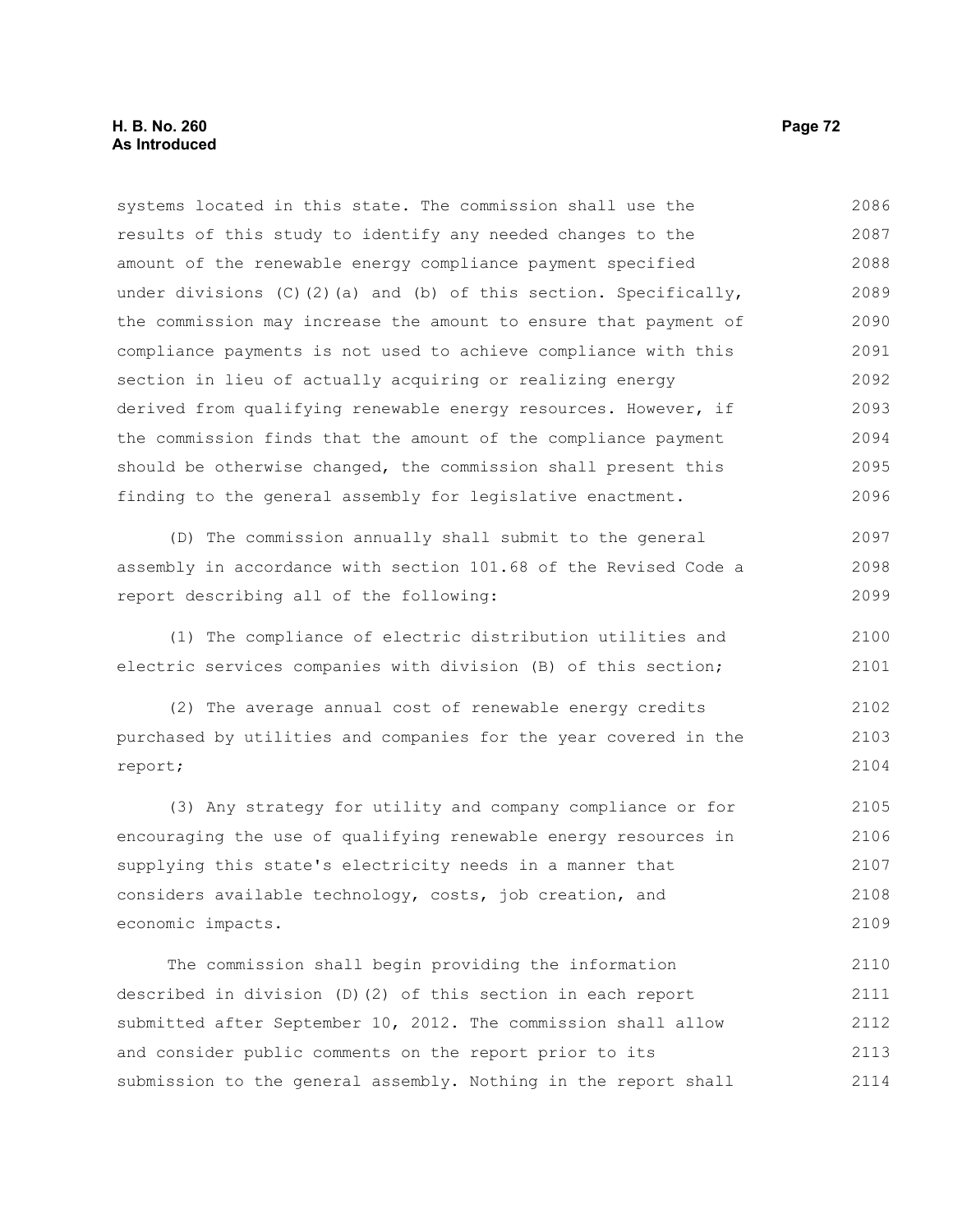be binding on any person, including any utility or company for the purpose of its compliance with any benchmark under division (B) of this section, or the enforcement of that provision under division (C) of this section. 2115 2116 2117 2118

(E) All costs incurred by an electric distribution utility in complying with the requirements standards of this section shall be bypassable by any consumer that has exercised choice of supplier under section 4928.03 of the Revised Code. 2119 2120 2121 2122

(F) The provisions of this section shall collectively be referred to as the Ohio generation and jobs incentive program. 2123 2124

**Sec. 4928.643.** (A) Except as provided in division (B) of this section and section 4928.644 of the Revised Code, the baseline for an electric distribution utility's or an electric services company's compliance with the qualified renewableenergy resource requirements of Ohio generation and jobs incentive program under section 4928.64 of the Revised Code shall be the average of total kilowatt hours sold by the utility or company in the preceding three calendar years to the following: 2125 2126 2127 2128 2129 2130 2131 2132 2133

(1) In the case of an electric distribution utility, any and all retail electric consumers whose electric load centers are served by that utility and are located within the utility's certified territory; 2134 2135 2136 2137

(2) In the case of an electric services company, any and all retail electric consumers who are served by the company and are located within this state. 2138 2139 2140

(B) Beginning with compliance year 2014, a utility or company may choose for its baseline for compliance with the qualified renewable energy resource requirements of Ohio 2141 2142 2143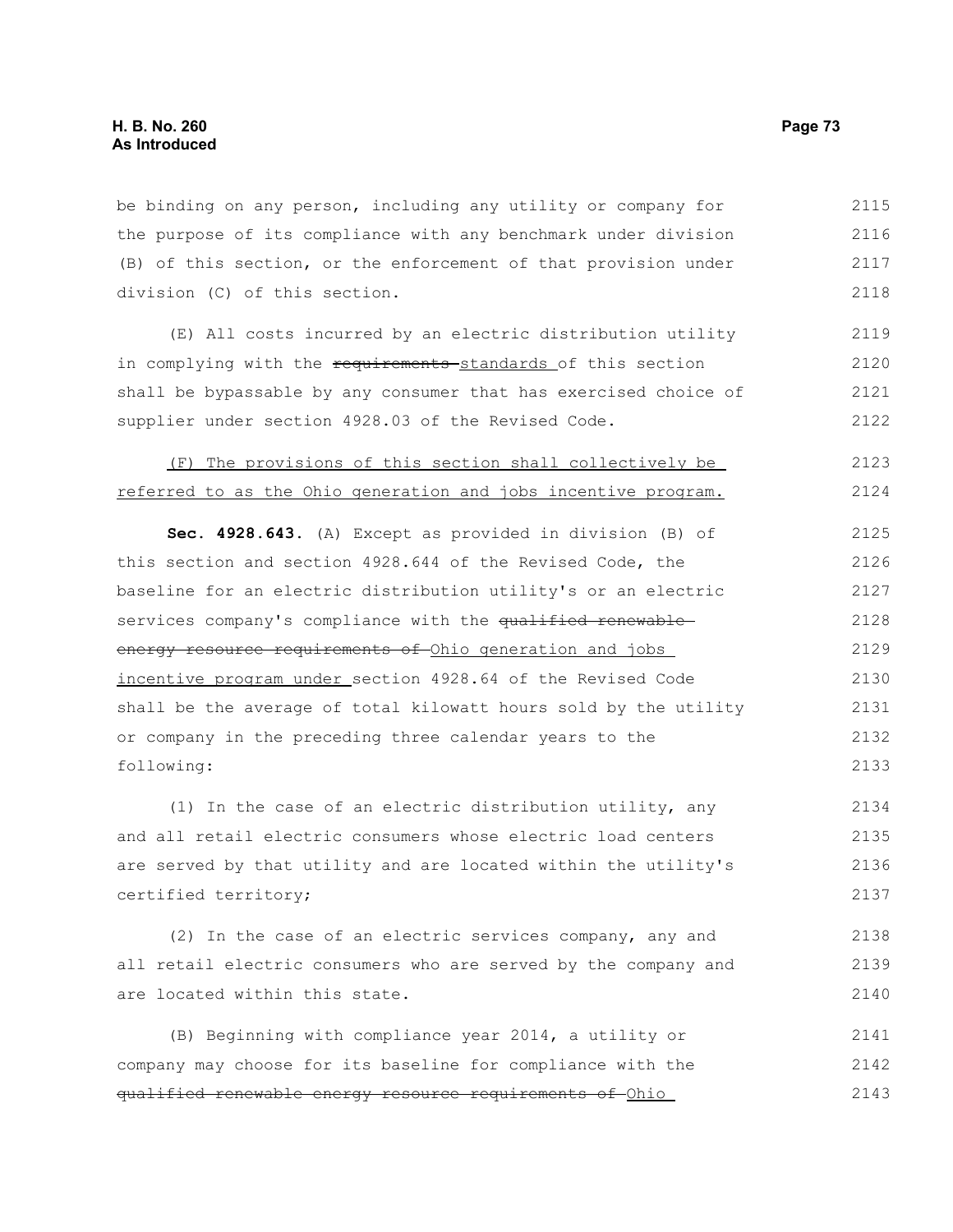| generation and jobs incentive program under section 4928.64 of       | 2144 |
|----------------------------------------------------------------------|------|
| the Revised Code to be the total kilowatt hours sold to the          | 2145 |
| applicable consumers, as described in division $(A) (1)$ or $(2)$ of | 2146 |
| this section, in the applicable compliance year.                     | 2147 |

(C) A utility or company that uses the baseline permitted under division (B) of this section may use the baseline described in division (A) of this section in any subsequent compliance year. A utility or company that makes this switch shall use the baseline described in division (A) of this section for at least three consecutive compliance years before again using the baseline permitted under division (B) of this section. 2148 2149 2150 2151 2152 2153 2154

**Sec. 4928.645.** (A) An electric distribution utility or electric services company may use, for the purpose of complying with the requirements Ohio generation and jobs incentive program under divisions (B)(1) and (2) of section 4928.64 of the Revised Code, renewable energy credits any time in the five calendar years following the date of their purchase or acquisition from any entity, including, but not limited to, the following: 2155 2156 2157 2158 2159 2160 2161

(1) A mercantile customer;

(2) An owner or operator of a hydroelectric generating facility that is located at a dam on a river, or on any water discharged to a river, that is within or bordering this state or within or bordering an adjoining state, or that produces power that can be shown to be deliverable into this state; 2163 2164 2165 2166 2167

(3) A seller of compressed natural gas that has been produced from biologically derived methane gas, provided that the seller may only provide renewable energy credits for metered amounts of gas. 2168 2169 2170 2171

(B)(1) The public utilities commission shall adopt rules 2172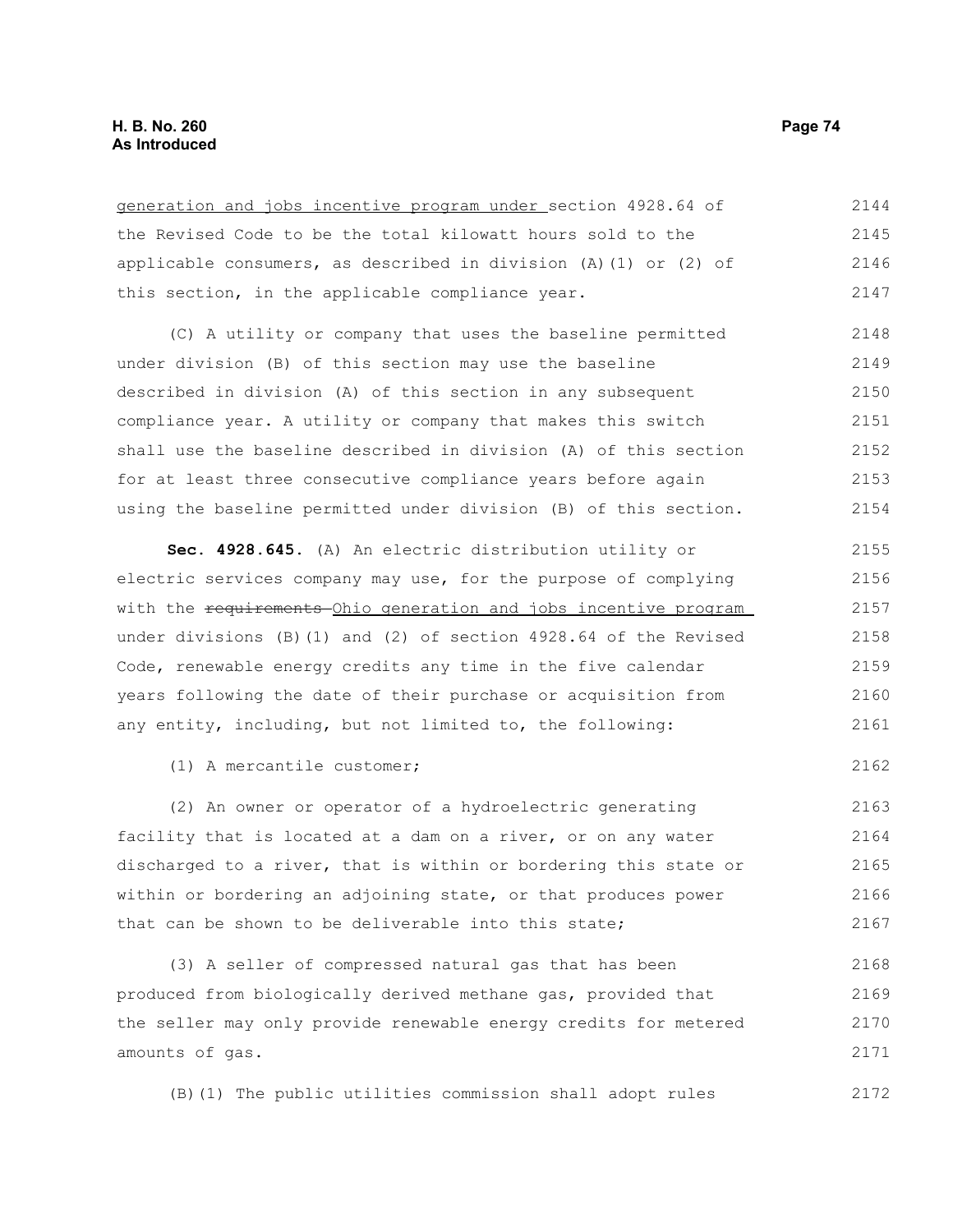#### **H. B. No. 260 Page 75 As Introduced**

specifying that one unit of credit shall equal one megawatt hour of electricity derived from renewable energy resources, except that, for a generating facility of seventy-five megawatts or greater that is situated within this state and has committed by December 31, 2009, to modify or retrofit its generating unit or units to enable the facility to generate principally from biomass energy by June 30, 2013, each megawatt hour of electricity generated principally from that biomass energy shall equal, in units of credit, the product obtained by multiplying the actual percentage of biomass feedstock heat input used to generate such megawatt hour by the quotient obtained by dividing the then existing unit dollar amount used to determine a renewable energy compliance payment as provided under division (C)(2)(b) of section 4928.64 of the Revised Code by the then existing market value of one renewable energy credit, but such megawatt hour shall not equal less than one unit of credit. Renewable energy resources do not have to be converted to electricity in order to be eligible to receive renewable energy credits. The rules shall specify that, for purposes of converting the quantity of energy derived from biologically derived methane gas to an electricity equivalent, one megawatt hour equals 3,412,142 British thermal units. 2173 2174 2175 2176 2177 2178 2179 2180 2181 2182 2183 2184 2185 2186 2187 2188 2189 2190 2191 2192 2193 2194

(2) The rules also shall provide for this state a system of registering renewable energy credits by specifying which of any generally available registries shall be used for that purpose and not by creating a registry. That selected system of registering renewable energy credits shall allow a hydroelectric generating facility to be eligible for obtaining renewable energy credits and shall allow customer-sited projects or actions the broadest opportunities to be eligible for obtaining renewable energy credits. 2195 2196 2197 2198 2199 2200 2201 2202 2203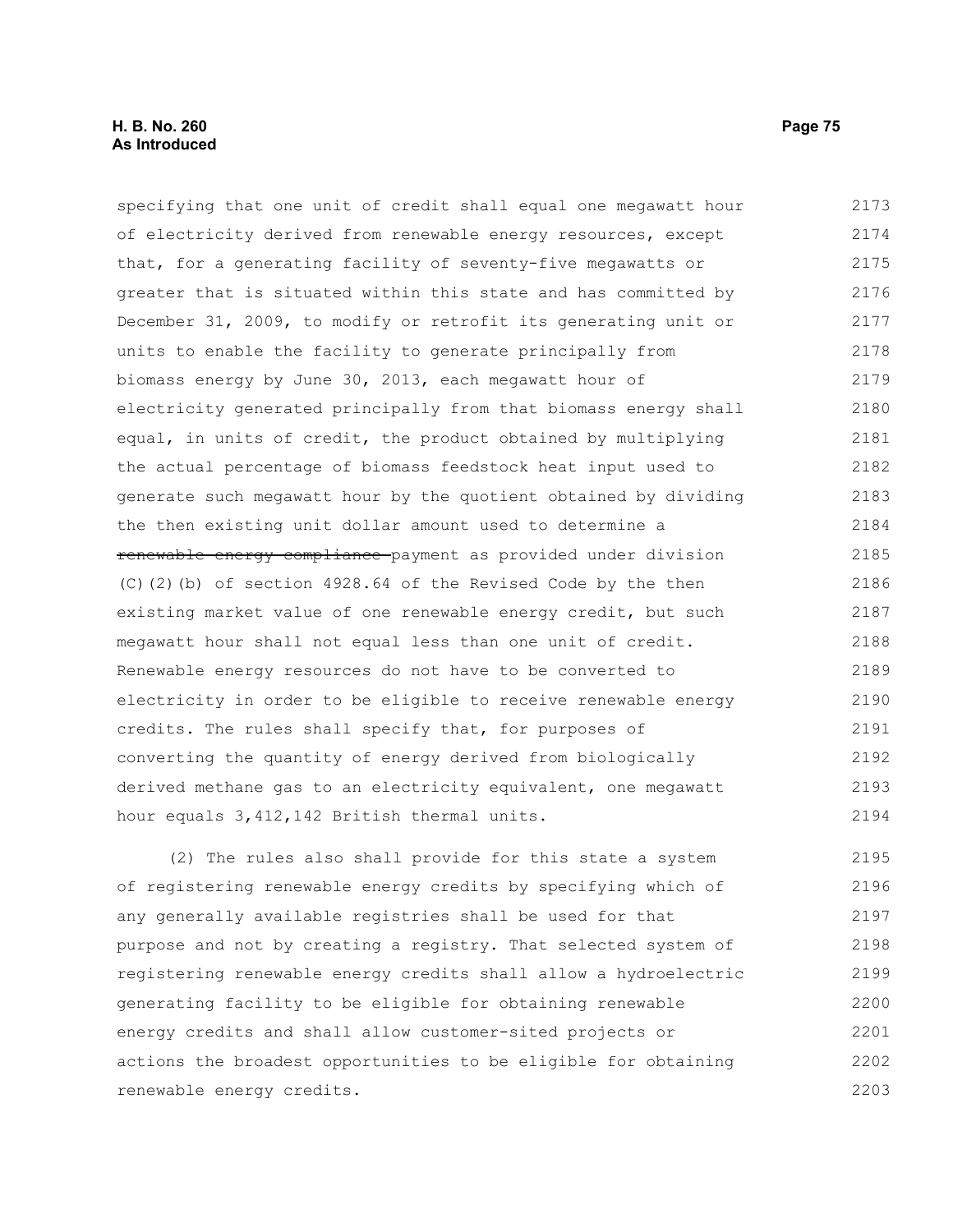| (3) The rules also shall require the commission to do all        | 2204 |
|------------------------------------------------------------------|------|
| of the following with regard to certifying renewable energy      | 2205 |
| <u>credits:</u>                                                  | 2206 |
| (a) Identify solar renewable energy credits sourced from         | 2207 |
| projects that are twenty-five megawatts or smaller;              | 2208 |
| (b) Identify all other solar renewable energy credits;           | 2209 |
| (c) Identify the renewable energy credits that are               | 2210 |
| projects located in this state.                                  | 2211 |
| Sec. 4928.65. (A) Not later than January 1, 2015, the            | 2212 |
| public utilities commission shall adopt rules governing the      | 2213 |
| disclosure of the costs to customers of the renewable energy     | 2214 |
| resource, compliance with the Ohio generation and jobs incentive | 2215 |
| program under section 4928.64 of the Revised Code and the energy | 2216 |
| efficiency savings_performance and waste reduction program, and  | 2217 |
| peak demand reduction requirements of sections 4928.64 and       | 2218 |
| section 4928.66 of the Revised Code. The rules shall include     | 2219 |
| both of the following requirements:                              | 2220 |
| (1) That every electric distribution utility list, on all        | 2221 |
| customer bills sent by the utility, including utility            | 2222 |
| consolidated bills that include both electric distribution       | 2223 |
| utility and electric services company charges, the individual    | 2224 |
| customer cost of the utility's compliance with all of the        | 2225 |
| following for the applicable billing period:                     | 2226 |
| (a) The renewable energy resource requirements Compliance        | 2227 |
| with the Ohio generation and jobs incentive program under        | 2228 |
| section 4928.64 of the Revised Code, subject to division (B) of  | 2229 |
| this section;                                                    | 2230 |
| (b) The energy efficiency savings requirements performance       | 2231 |

and waste reduction program under section 4928.66 of the Revised 2232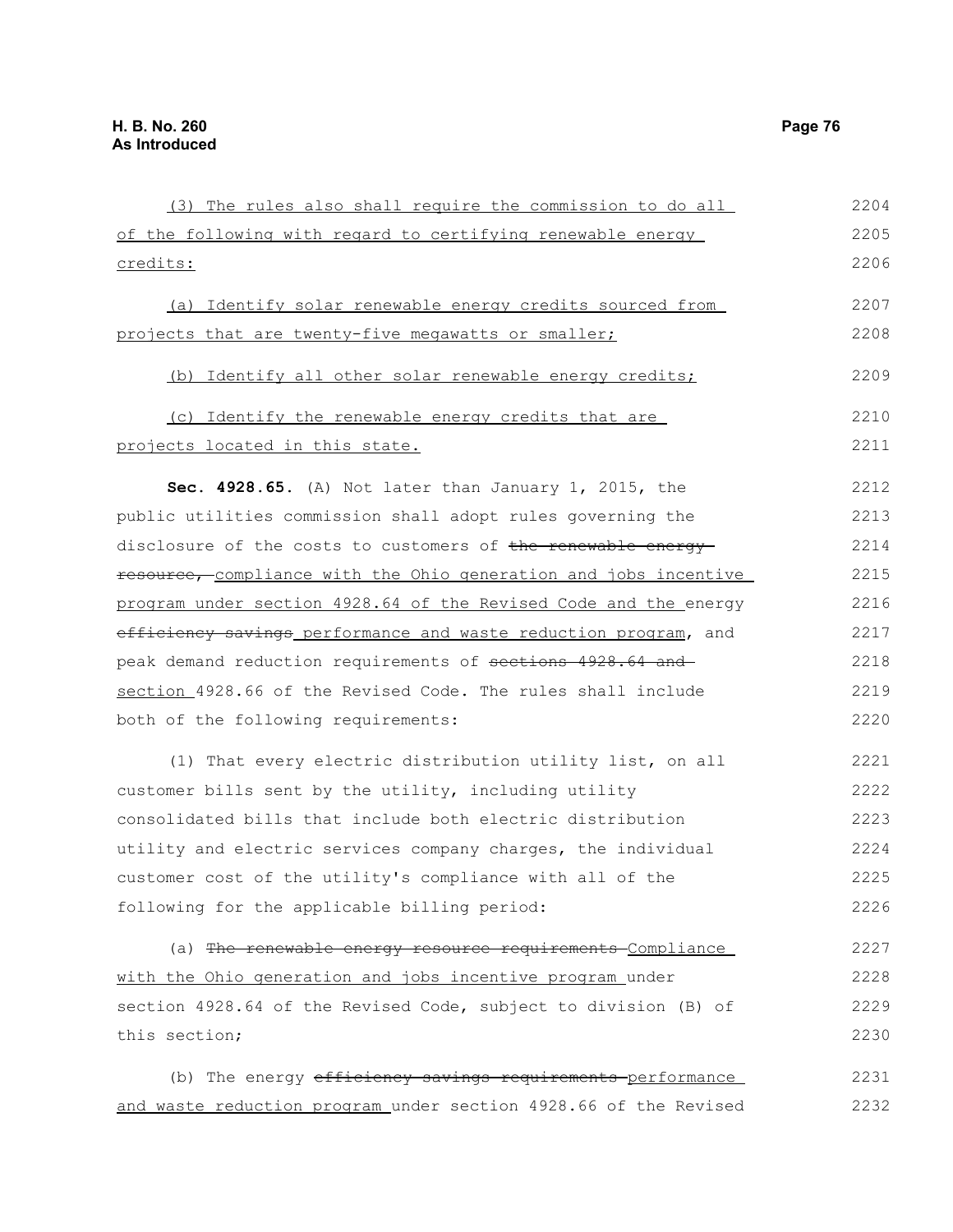Code; (c) The peak demand reduction requirements under section 4928.66 of the Revised Code. (2) That every electric services company list, on all customer bills sent by the company, the individual customer cost, subject to division (B) of this section, of the company's compliance with the renewable energy resource requirements Ohio generation and jobs incentive program under section 4928.64 of the Revised Code for the applicable billing period. (B)(1) For purposes of division (A)(1)(a) of this section, the cost of compliance with the renewable energy resource requirements Ohio generation and jobs incentive program shall be calculated by multiplying the individual customer's monthly usage by the combined weighted average of renewable-energycredit costs, including solar-renewable-energy-credit costs, paid by all electric distribution utilities, as listed in the commission's most recently available alternative energy portfolio standard report. (2) For purposes of division (A)(2) of this section, the cost of compliance with the renewable energy resourcerequirements Ohio generation and jobs incentive program shall be calculated by multiplying the individual customer's monthly usage by the combined weighted average of renewable-energycredit costs, including solar-renewable-energy-credit costs, paid by all electric services companies, as listed in the commission's most recently available alternative energy portfolio standard report. 2233 2234 2235 2236 2237 2238 2239 2240 2241 2242 2243 2244 2245 2246 2247 2248 2249 2250 2251 2252 2253 2254 2255 2256 2257 2258 2259

(C) The costs required to be listed under division (A)(1) of this section shall be listed on each customer's monthly bill 2260 2261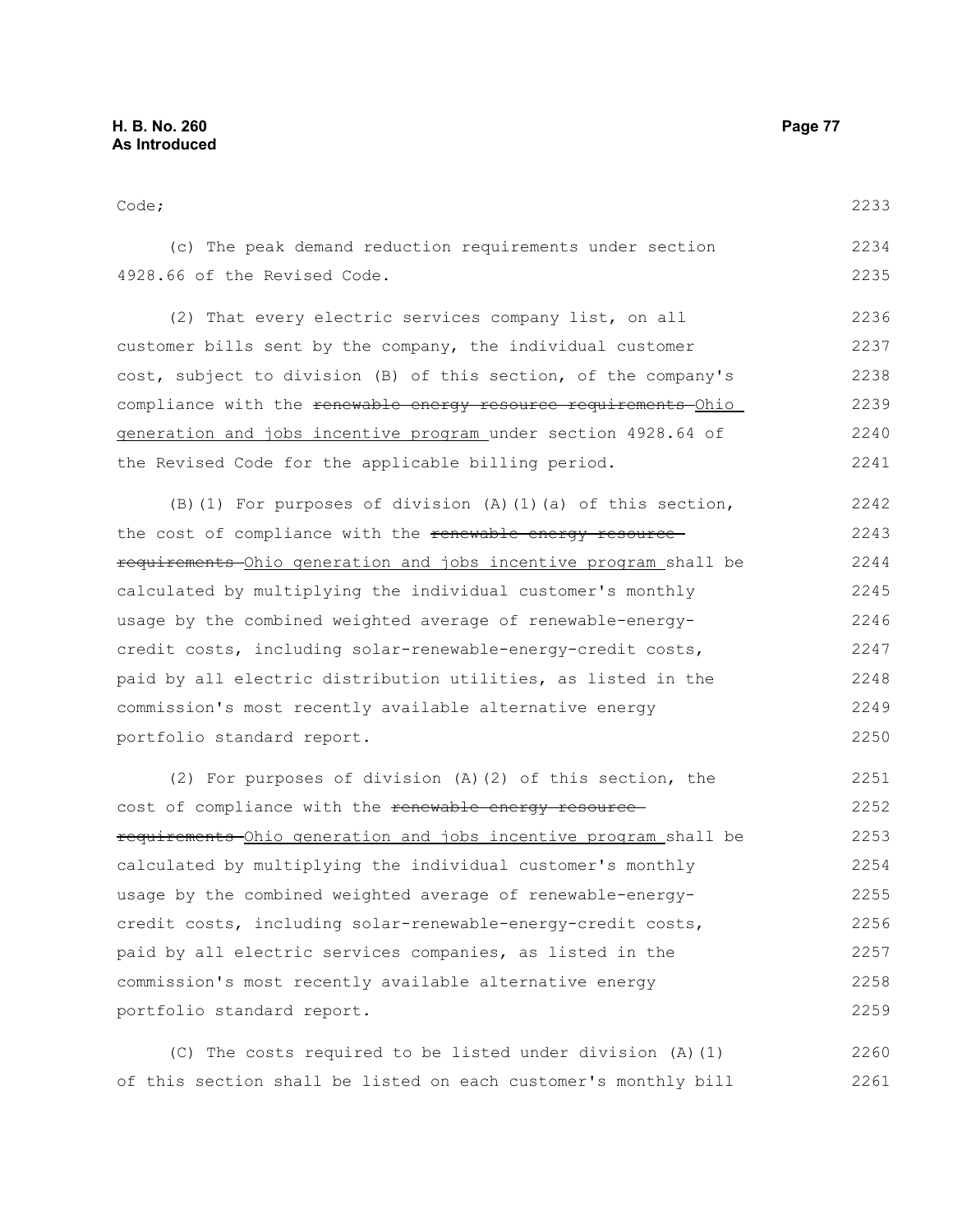as three distinct line items. The cost required to be listed under division (A)(2) of this section shall be listed on each customer's monthly bill as a distinct line item. 2262 2263 2264

**Sec. 4928.66.** (A)(1)(a) Beginning in 2009, an electric distribution utility shall implement energy efficiency performance and waste reduction programs that achieve energy savings equivalent to at least three-tenths of one per cent of the total, annual average, and normalized kilowatt-hour sales of the electric distribution utility during the preceding three calendar years to customers in this state. An energy efficiency performance and waste reduction program may include a combined heat and power system placed into service or retrofitted on or after the effective date of the amendment of this section by S.B. 315 of the 129th general assembly, September 10, 2012, or a waste energy recovery system placed into service or retrofitted on or after September 10, 2012, except that a waste energy recovery system described in division (A)(38)(b) of section 4928.01 of the Revised Code may be included only if it was placed into service between January 1, 2002, and December 31, 2004. For a waste energy recovery or combined heat and power system, the savings shall be as estimated by the public utilities commission. The savings requirement, using such a three-year average, shall increase to an additional five-tenths of one per cent in 2010, seven-tenths of one per cent in 2011, eight-tenths of one per cent in 2012, nine-tenths of one per cent in 2013, and one per cent in 2014. In 2015 and 2016, an electric distribution utility shall achieve energy savings equal to the result of subtracting the cumulative energy savings achieved since 2009 from the product of multiplying the baseline for energy savings, described in division (A)(2)(a) of this section, by four and two-tenths of one per cent. If the result 2265 2266 2267 2268 2269 2270 2271 2272 2273 2274 2275 2276 2277 2278 2279 2280 2281 2282 2283 2284 2285 2286 2287 2288 2289 2290 2291 2292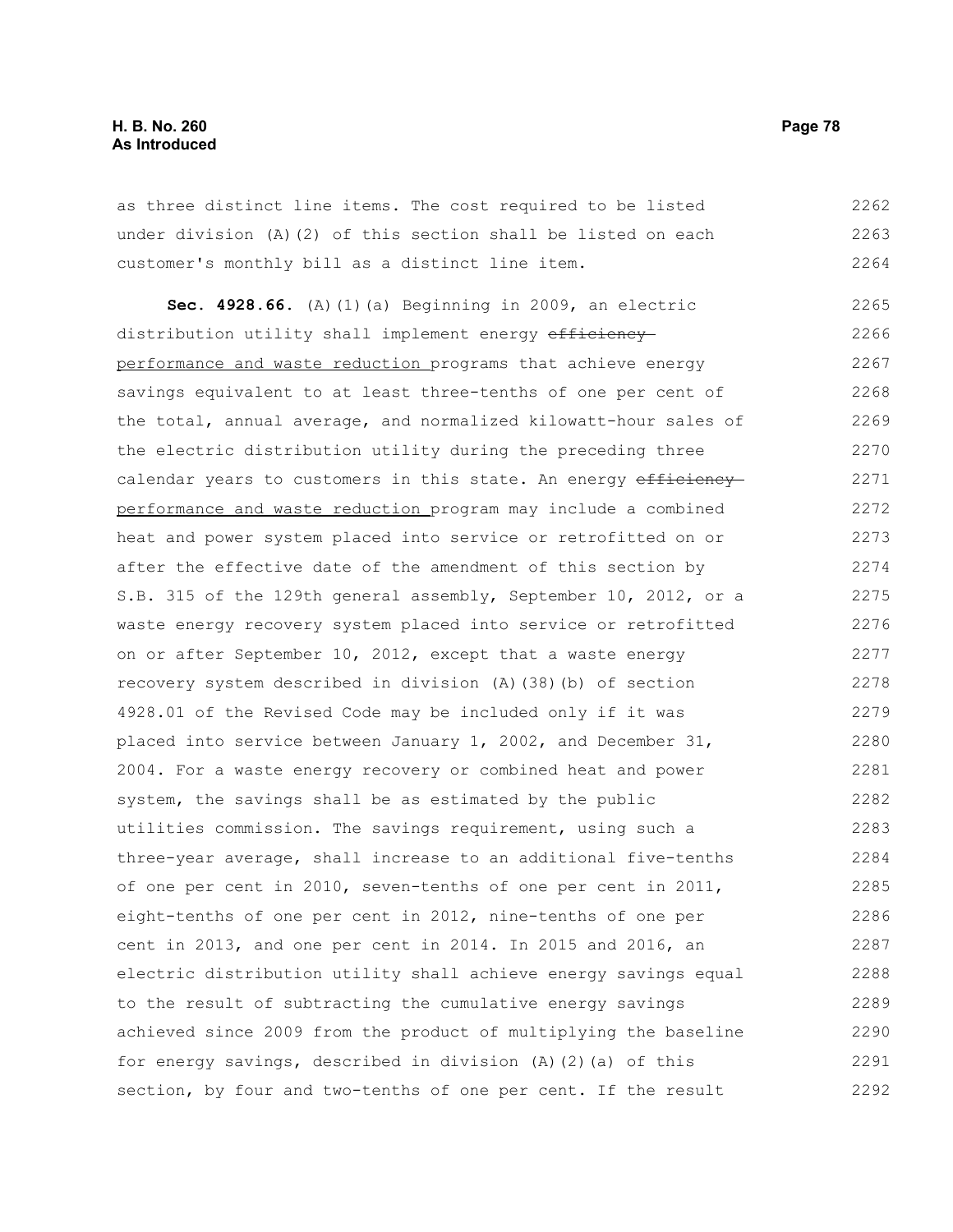is zero or less for the year for which the calculation is being made, the utility shall not be required to achieve additional energy savings for that year, but may achieve additional energy savings for that year. Thereafter, the annual savings requirements shall be, for years 2017, 2018, 2019, and 2020, one per cent of the baseline, and two per cent each year thereafter, achieving cumulative energy savings in excess of twenty-two per cent by the end of 2027. For purposes of a waste energy recovery or combined heat and power system, an electric distribution utility shall not apply more than the total annual percentage of the electric distribution utility's industrial-customer load, relative to the electric distribution utility's total load, to the annual energy savings requirement. 2293 2294 2295 2296 2297 2298 2299 2300 2301 2302 2303 2304 2305

(b) Beginning in 2009, an electric distribution utility shall implement peak demand reduction programs designed to achieve a one per cent reduction in peak demand in 2009 and an additional seventy-five hundredths of one per cent reduction each year through 2014. In 2015 and 2016, an electric distribution utility shall achieve a reduction in peak demand equal to the result of subtracting the cumulative peak demand reductions achieved since 2009 from the product of multiplying the baseline for peak demand reduction, described in division  $(A)$  (2)(a) of this section, by four and seventy-five hundredths of one per cent. If the result is zero or less for the year for which the calculation is being made, the utility shall not be required to achieve an additional reduction in peak demand for that year, but may achieve an additional reduction in peak demand for that year. In 2017 and each year thereafter through 2020, the utility shall achieve an additional seventy-five hundredths of one per cent reduction in peak demand. 2306 2307 2308 2309 2310 2311 2312 2313 2314 2315 2316 2317 2318 2319 2320 2321 2322

(2) For the purposes of divisions (A)(1)(a) and (b) of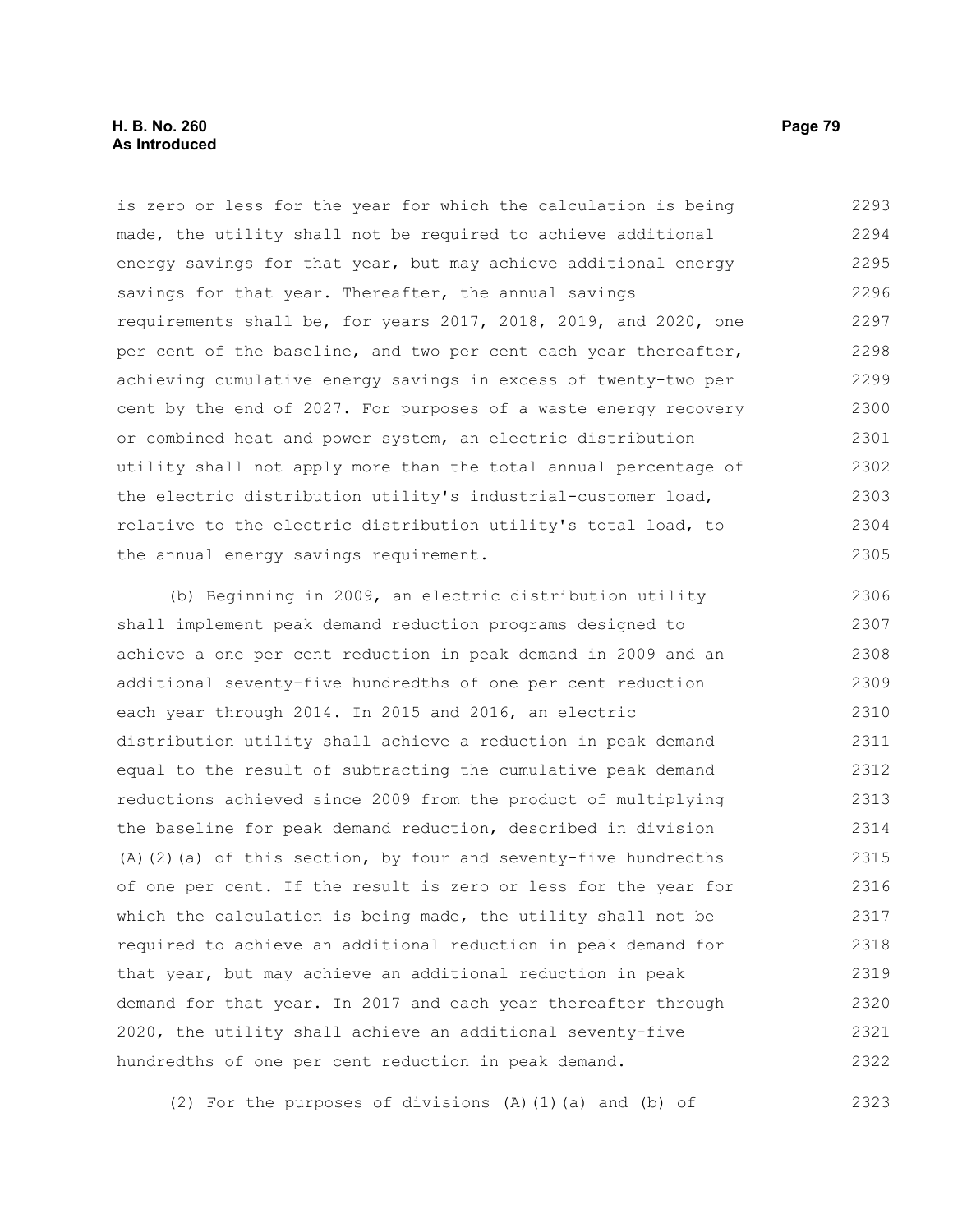# this section:

2324

(a) The baseline for energy savings under division (A)(1) (a) of this section shall be the average of the total kilowatt hours the electric distribution utility sold in the preceding three calendar years. The baseline for a peak demand reduction under division (A)(1)(b) of this section shall be the average peak demand on the utility in the preceding three calendar years, except that the commission may reduce either baseline to adjust for new economic growth in the utility's certified territory. Neither baseline shall include the load and usage of any of the following customers: 2325 2326 2327 2328 2329 2330 2331 2332 2333 2334

(i) Beginning January 1, 2017, a customer for which a reasonable arrangement has been approved under section 4905.31 of the Revised Code; 2335 2336 2337

(ii) A customer that has opted out of the utility's portfolio plan under section 4928.6611 of the Revised Code; 2338 2339

(iii) A customer that has opted out of the utility's portfolio plan under Section 8 of S.B. 310 of the 130th general assembly. 2340 2341 2342

(b) The commission may amend the benchmarks set forth in division (A)(1)(a) or (b) of this section if, after application by the electric distribution utility, the commission determines that the amendment is necessary because the utility cannot reasonably achieve the benchmarks due to regulatory, economic, or technological reasons beyond its reasonable control. 2343 2344 2345 2346 2347 2348

(c) Compliance with divisions (A)(1)(a) and (b) of this section shall be measured by including the effects of all demand-response programs for mercantile customers of the subject electric distribution utility, all waste energy recovery systems 2349 2350 2351 2352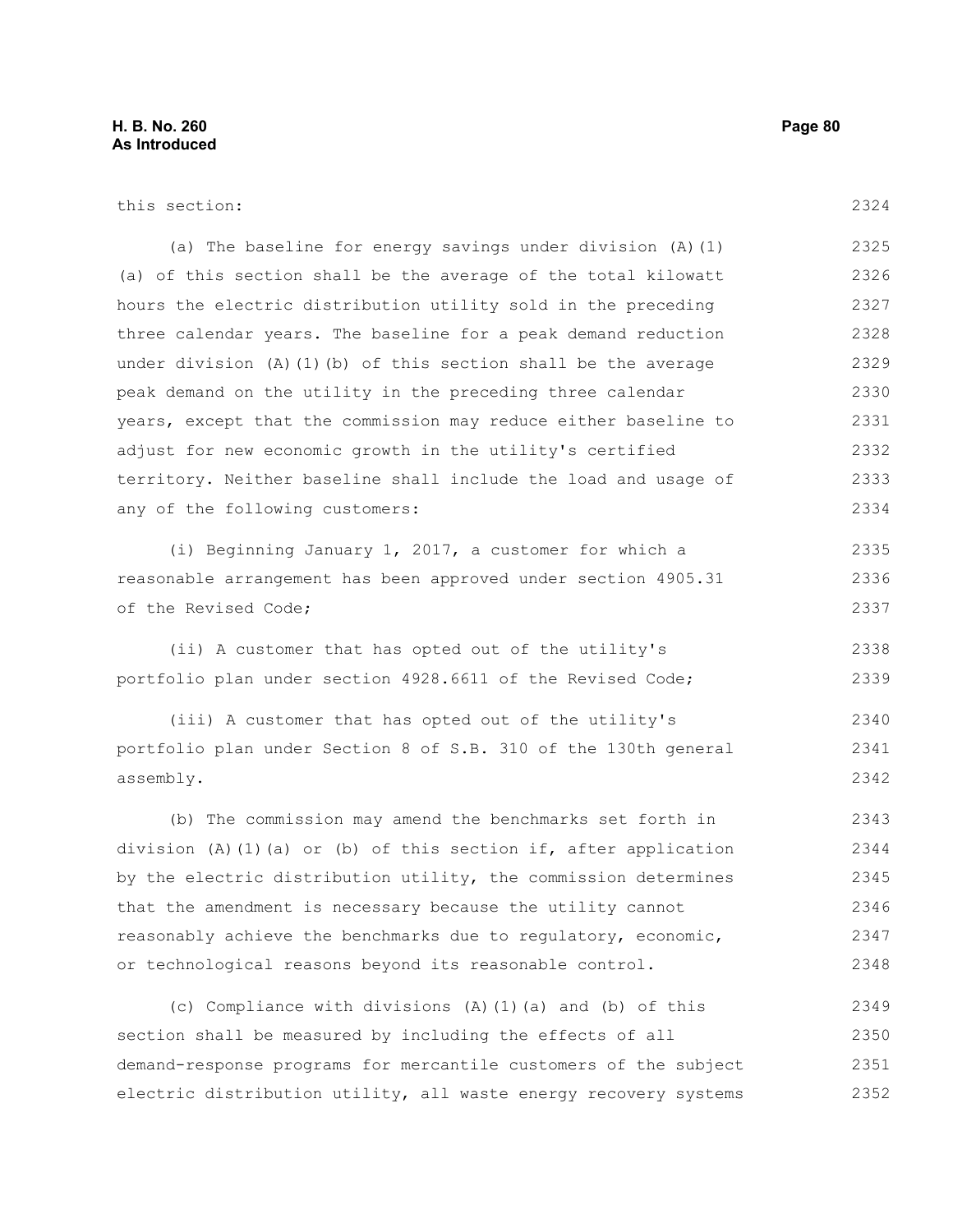| and all combined heat and power systems, and all such mercantile        | 2353 |
|-------------------------------------------------------------------------|------|
| customer-sited energy-efficiency performance and waste                  | 2354 |
| reduction, including waste energy recovery and combined heat and        | 2355 |
| power, and peak demand reduction programs, adjusted upward by           | 2356 |
| the appropriate loss factors. Any mechanism designed to recover         | 2357 |
| the cost of energy-efficiency performance and waste reduction,          | 2358 |
| including waste energy recovery and combined heat and power, and        | 2359 |
| peak demand reduction programs under divisions (A) (1) (a) and (b)      | 2360 |
| of this section may exempt mercantile customers that commit             | 2361 |
| their demand-response or other customer-sited capabilities,             | 2362 |
| whether existing or new, for integration into the electric              | 2363 |
| distribution utility's demand-response, energy-efficiency-              | 2364 |
| performance and waste reduction, including waste energy recovery        | 2365 |
| and combined heat and power, or peak demand reduction programs,         | 2366 |
| if the commission determines that that exemption reasonably             | 2367 |
| encourages such customers to commit those capabilities to those         | 2368 |
| programs. If a mercantile customer makes such existing or new           | 2369 |
| demand-response, energy-efficiency performance or waste                 | 2370 |
| reduction, including waste energy recovery and combined heat and        | 2371 |
| power, or peak demand reduction capability available to an              | 2372 |
| electric distribution utility pursuant to division $(A)$ $(2)$ $(c)$ of | 2373 |
| this section, the electric utility's baseline under division (A)        | 2374 |
| (2) (a) of this section shall be adjusted to exclude the effects        | 2375 |
| of all such demand-response, energy-efficiency performance and          | 2376 |
| waste reduction, including waste energy recovery and combined           | 2377 |
| heat and power, or peak demand reduction programs that may have         | 2378 |
| existed during the period used to establish the baseline. The           | 2379 |
| baseline also shall be normalized for changes in numbers of             | 2380 |
| customers, sales, weather, peak demand, and other appropriate           | 2381 |
| factors so that the compliance measurement is not unduly                | 2382 |
| influenced by factors outside the control of the electric               | 2383 |
| distribution utility.                                                   | 2384 |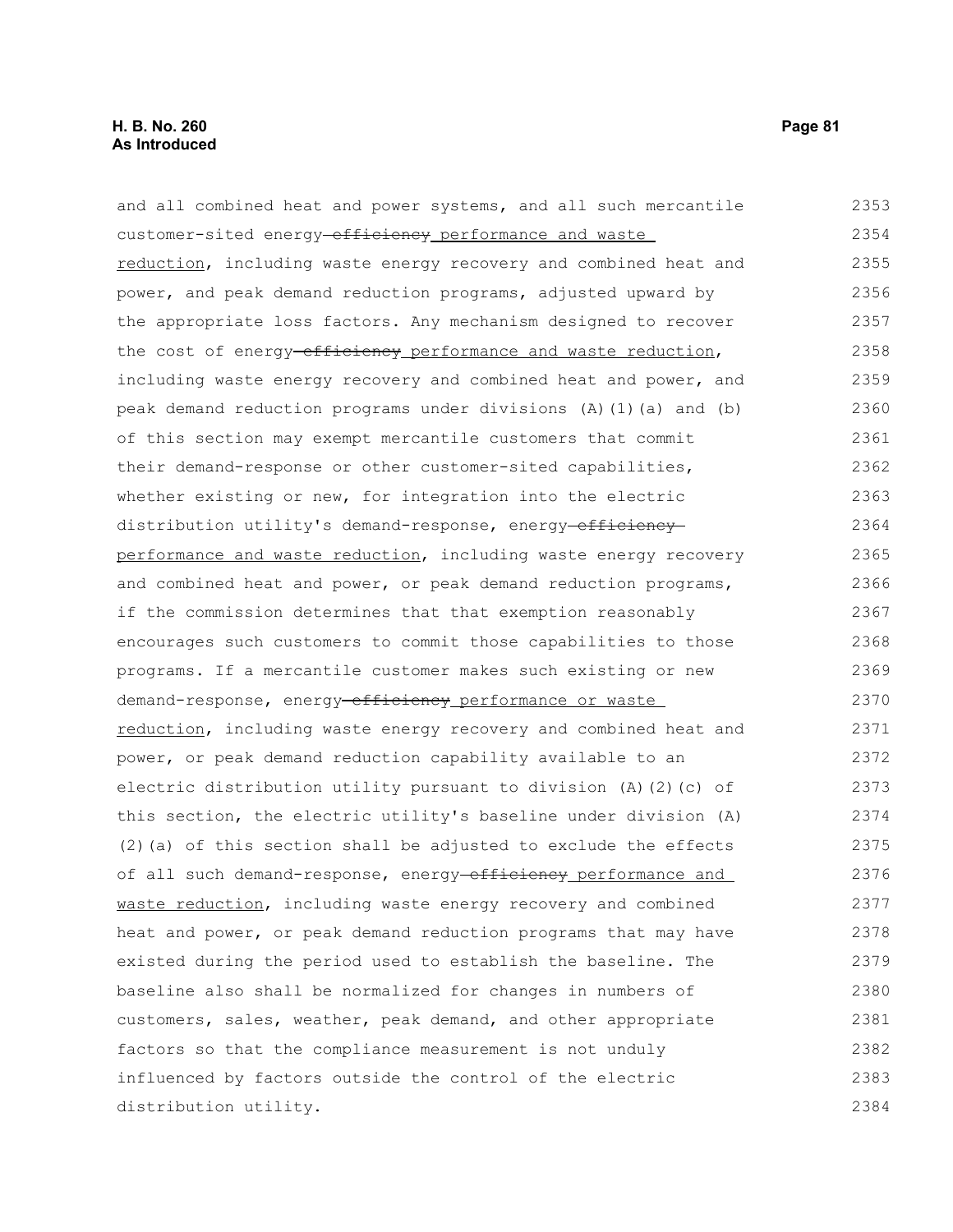following: (I) Demand-response programs; (II) Smart grid investment programs, provided that such programs are demonstrated to be cost-beneficial; (III) Customer-sited programs, including waste energy recovery and combined heat and power systems; (IV) Transmission and distribution infrastructure improvements that reduce line losses; (V) Energy efficiency savings and peak demand reduction that are achieved, in whole or in part, as a result of funding provided from the universal service fund established by section 4928.51 of the Revised Code to benefit low-income customers through programs that include, but are not limited to, energy audits, the installation of energy efficiency-performance and waste reduction insulation, appliances, and windows, and other weatherization measures. (ii) No energy efficiency savings or peak demand reduction achieved under divisions (A)(2)(d)(i)(IV) and (V) of this section shall qualify for shared savings. (iii) Division (A)(2)(c) of this section shall be applied to include facilitating efforts by a mercantile customer or group of those customers to offer customer-sited demandresponse, energy-efficiency performance and waste reduction, including waste energy recovery and combined heat and power, or 2386 2387 2388 2389 2390 2391 2392 2393 2394 2395 2396 2397 2398 2399 2400 2401 2402 2403 2404 2405 2406 2407 2408 2409

(d)(i) Programs implemented by a utility may include the

peak demand reduction capabilities to the electric distribution utility as part of a reasonable arrangement submitted to the commission pursuant to section 4905.31 of the Revised Code. 2410 2411 2412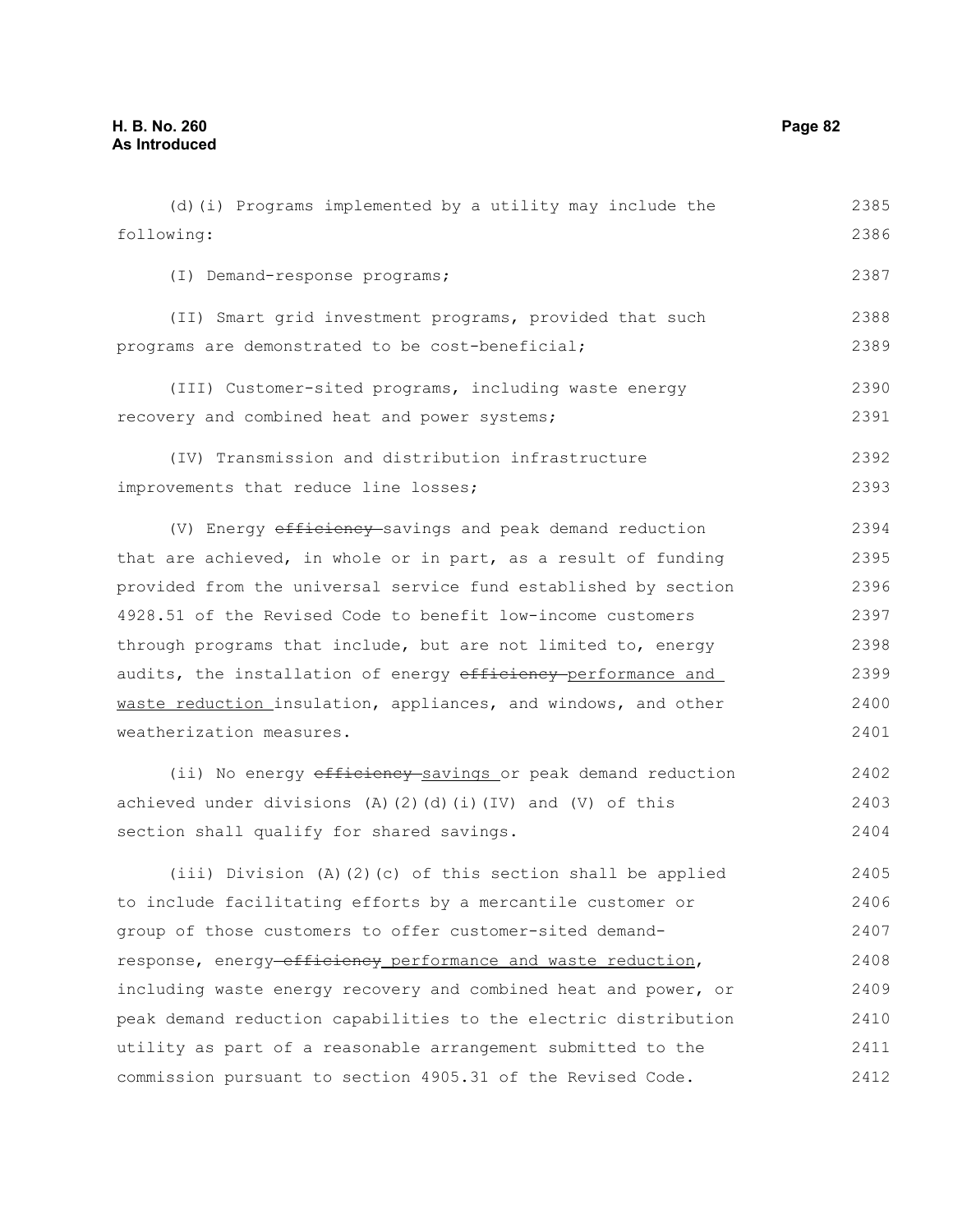## **H. B. No. 260 Page 83 As Introduced**

(e) No programs or improvements described in division (A) (2)(d) of this section shall conflict with any statewide building code adopted by the board of building standards. 2413 2414 2415

(B) In accordance with rules it shall adopt, the public utilities commission shall produce and docket at the commission an annual report containing the results of its verification of the annual levels of energy efficiency-savings and of peak demand reductions achieved by each electric distribution utility pursuant to division (A) of this section. A copy of the report shall be provided to the consumers' counsel. 2416 2417 2418 2419 2420 2421 2422

(C) If the commission determines, after notice and opportunity for hearing and based upon its report under division (B) of this section, that an electric distribution utility has failed to comply with an energy efficiency-performance and waste reduction standard or peak demand reduction requirement of division (A) of this section, the commission shall assess a forfeiture on the utility as provided under sections 4905.55 to 4905.60 and 4905.64 of the Revised Code, either in the amount, per day per undercompliance or noncompliance, relative to the period of the report, equal to that prescribed for noncompliances under section 4905.54 of the Revised Code, or in an amount equal to the then existing market value of one renewable energy credit per megawatt hour of undercompliance or noncompliance. Revenue from any forfeiture assessed under this division shall be deposited to the credit of the advanced energy fund created under section 4928.61 of the Revised Code. 2423 2424 2425 2426 2427 2428 2429 2430 2431 2432 2433 2434 2435 2436 2437 2438

(D) The commission may establish rules regarding the content of an application by an electric distribution utility for commission approval of a revenue decoupling mechanism under this division. Such an application shall not be considered an 2439 2440 2441 2442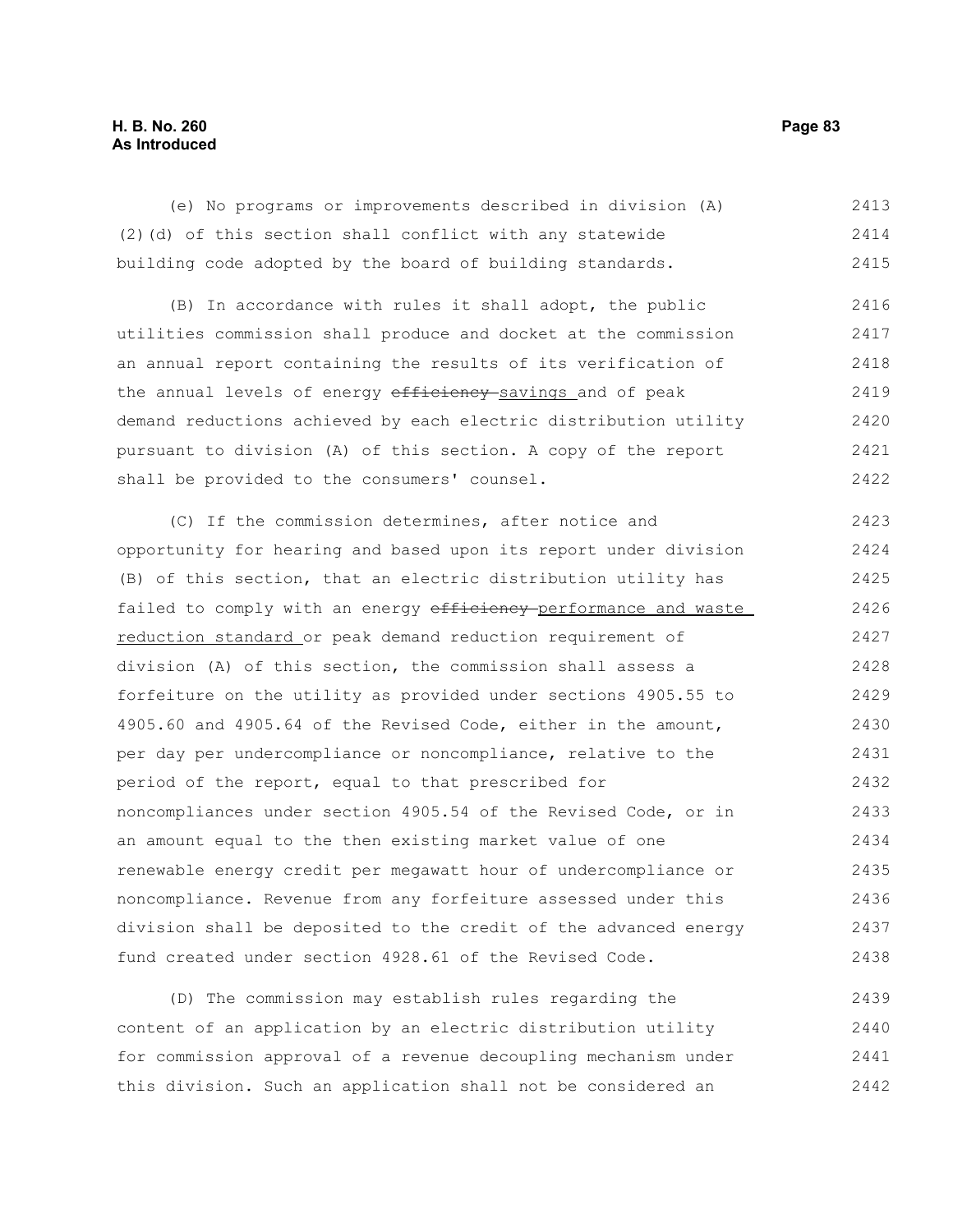proposal to establish, continue, or expand energy efficiency performance and waste reduction or conservation programs. The commission by order may approve an application under this division if it determines both that the revenue decoupling mechanism provides for the recovery of revenue that otherwise may be forgone by the utility as a result of or in connection with the implementation by the electric distribution utility of any energy efficiency-performance and waste reduction or energy conservation programs and reasonably aligns the interests of the utility and of its customers in favor of those programs. (E) The commission additionally shall adopt rules that require an electric distribution utility to provide a customer upon request with two years' consumption data in an accessible form. **Sec. 4928.662.** (A) For the purpose of measuring and determining compliance with the energy efficiency-performance and waste reduction program and peak demand reduction requirements under section 4928.66 of the Revised Code, the public utilities commission shall count and recognize compliance as follows: (A) Energy efficiency savings and peak demand reduction achieved through actions taken by customers or through electric distribution utility programs that comply with federal standardsfor either or both energy efficiency and peak demand reduction requirements, including resources associated with such savings or reduction that are recognized as capacity resources by the 2444 2445 2446 2447 2448 2449 2450 2451 2452 2453 2454 2455 2456 2457 2458 2459 2460 2461 2462 2463 2464 2465 2466 2467 2468 2469

application to increase rates and may be included as part of a

regional transmission organization operating in Ohio in compliance with section 4928.12 of the Revised Code, shall count toward compliance with the energy efficiency and peak demand 2470 2471 2472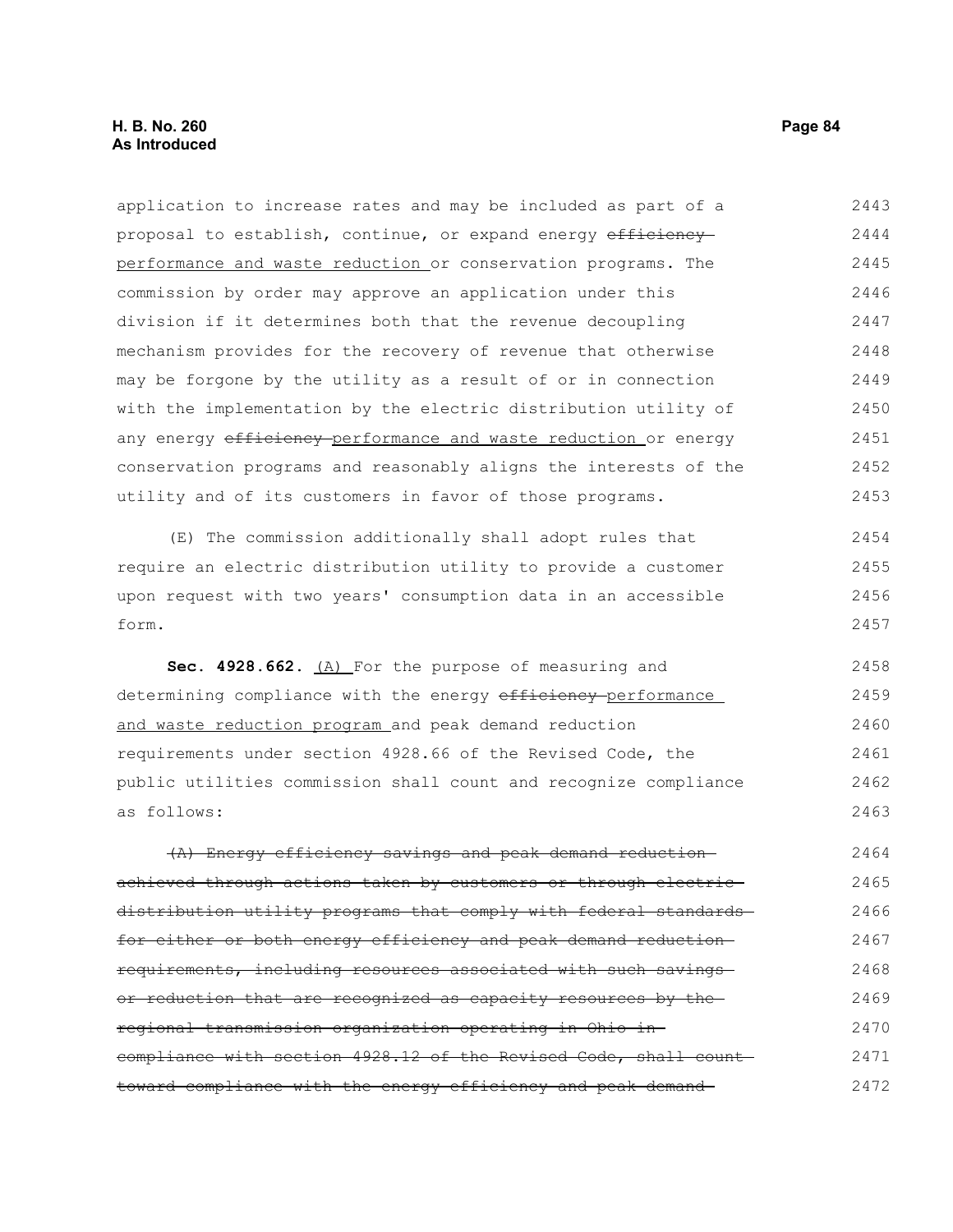# **H. B. No. 260 Page 85 As Introduced**

| reduction requirements. |
|-------------------------|
|                         |

| (B) Energy efficiency savings and peak demand reduction-                | 2474 |
|-------------------------------------------------------------------------|------|
| achieved on and after the effective date of S.B. 310 of the-            | 2475 |
| 130th general assembly shall be measured on the higher of an as-        | 2476 |
| found or deemed basis, except that, solely at the option of the         | 2477 |
| electric distribution utility, such savings and reduction-              | 2478 |
| achieved since 2006 may also be measured using this method. For-        | 2479 |
| new construction, the energy efficiency savings and peak demand-        | 2480 |
| reduction shall be counted based on 2008 federal standards,             | 2481 |
| provided that when new construction replaces an existing                | 2482 |
| facility, the difference in energy consumed, energy intensity,          | 2483 |
| and peak demand between the new and replaced facility shall be-         | 2484 |
| counted toward meeting the energy efficiency and peak demand-           | 2485 |
| reduction requirements.                                                 | 2486 |
| (C) The commission shall count both the energy efficiency               | 2487 |
| savings and peak demand reduction on an annualized basis.               | 2488 |
| (D) The commission shall count both the energy efficiency               | 2489 |
| savings and peak demand reduction on a gross savings basis.             | 2490 |
| (E)-(1) The commission shall count energy efficiency-                   | 2491 |
| savings and peak demand reductions associated with transmission         | 2492 |
| and distribution infrastructure improvements that reduce line           | 2493 |
| losses. No energy efficiency-savings or peak demand reduction           | 2494 |
| achieved under division $(E)$ $(A)$ $(1)$ of this section shall qualify | 2495 |
| for shared savings.                                                     | 2496 |
| (F) (2) Energy efficiency savings and peak demand                       | 2497 |
| reduction amounts approved by the commission shall continue to          | 2498 |
| be counted toward achieving the energy efficiency-performance           | 2499 |
| and waste reduction standards and peak demand reduction                 | 2500 |
| requirements as long as the requirements-they remain in effect.         | 2501 |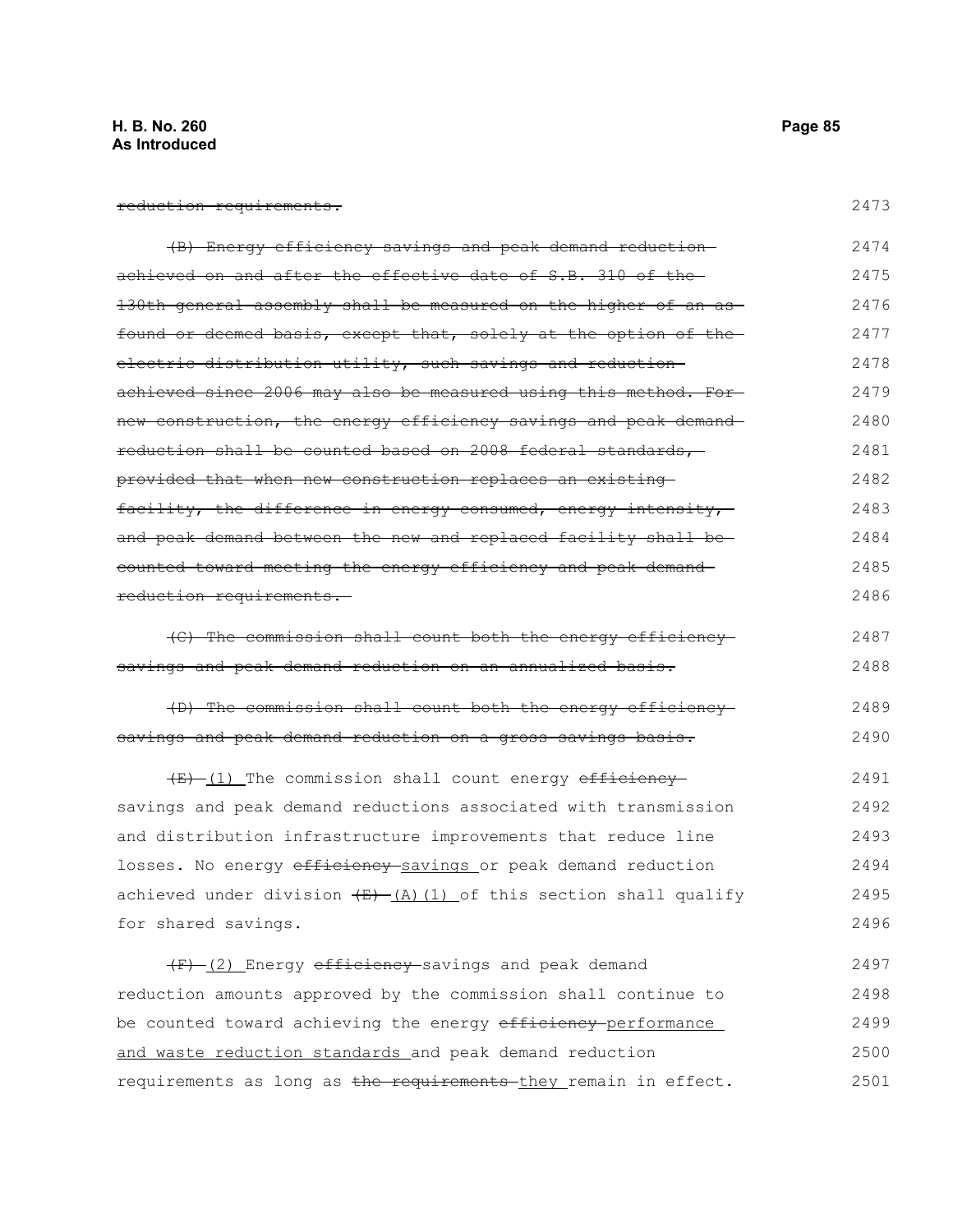| (G) (3) Any energy efficiency savings or peak demand                 | 2502 |
|----------------------------------------------------------------------|------|
| reduction amount achieved in excess of the energy performance        | 2503 |
| and waste reduction standards and peak demand reduction              | 2504 |
| requirements may, at the discretion of the electric distribution     | 2505 |
| utility, be banked and applied toward achieving the energy           | 2506 |
| efficiency-performance and waste reduction standards or peak         | 2507 |
| demand reduction requirements in future years.                       | 2508 |
| (B) The commission shall adopt rules to develop methods              | 2509 |
| for determining compliance with the energy performance and waste     | 2510 |
| <u>reduction</u> program and peak demand reduction requirements. The | 2511 |
| methods shall involve calculating energy savings and peak demand     | 2512 |
| reduction based on the latest best practices.                        | 2513 |
| Sec. 4928.663. (A) As used in this section, "cost-                   | 2514 |
| effective program" means a program that delivers savings to          | 2515 |
| customers participating in the program in an amount that exceeds     | 2516 |
| the customers' costs for the program.                                | 2517 |
| (B) The public utilities commission shall ensure that                | 2518 |
| energy performance and waste reduction programs and peak demand      | 2519 |
| reduction programs administered by an electric distribution          | 2520 |
| utility under section 4928.66 of the Revised Code are cost-          | 2521 |
| effective programs. The commission shall not limit the amount        | 2522 |
| that an electric distribution utility may spend on cost-             | 2523 |
| effective programs.                                                  | 2524 |
| Sec. 4928.6612. Any customer electing to opt out under               | 2525 |
| section 4928.6611 of the Revised Code shall do so by providing a     | 2526 |
| verified written notice of intent to opt out to the electric         | 2527 |
| distribution utility from which it receives service and              | 2528 |
| submitting a complete copy of the opt-out notice to the              | 2529 |

secretary of the public utilities commission.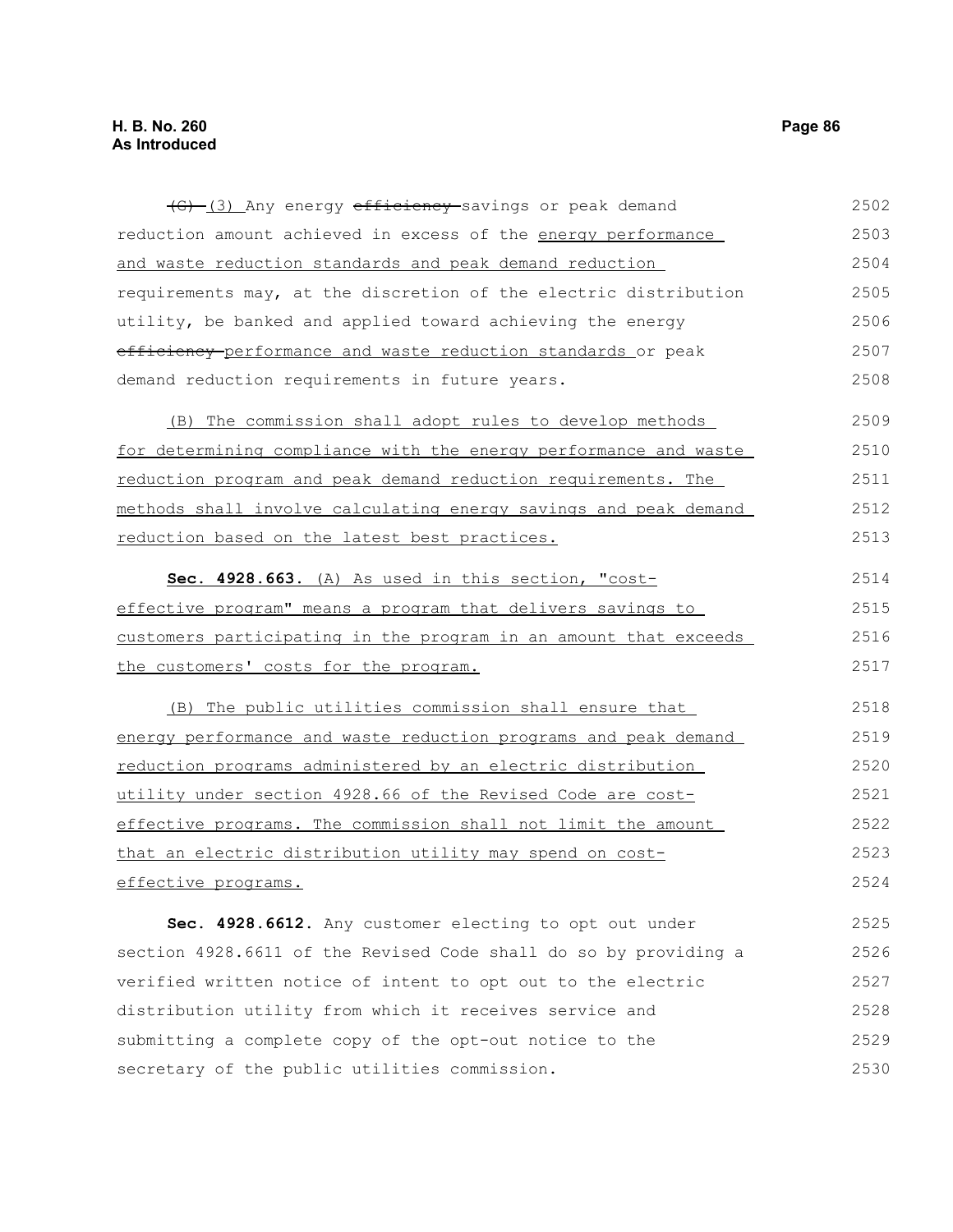The notice provided to the utility shall include all of the following: (A) A statement indicating that the customer has elected to opt out; (B) The effective date of the election to opt out; (C) The account number for each customer account to which the opt out shall apply; (D) The physical location of the customer's load center; (E) The date upon which the customer established, or plans to establish a process and implement, cost-effective measures to improve its energy efficiency-savings and peak demand reductions. **Sec. 5727.75.** (A) For purposes of this section: (1) "Qualified energy project" means an energy project certified by the director of development services pursuant to this section. (2) "Energy project" means a project to provide electric power through the construction, installation, and use of an energy facility. (3) "Alternative energy zone" means a county declared as such by the board of county commissioners under division (E)(1) (b) or (c) of this section. (4) "Full-time equivalent employee" means the total number of employee-hours for which compensation was paid to individuals employed at a qualified energy project for services performed at the project during the calendar year divided by two thousand eighty hours. 2531 2532 2533 2534 2535 2536 2537 2538 2539 2540 2541 2542 2543 2544 2545 2546 2547 2548 2549 2550 2551 2552 2553 2554 2555 2556 2557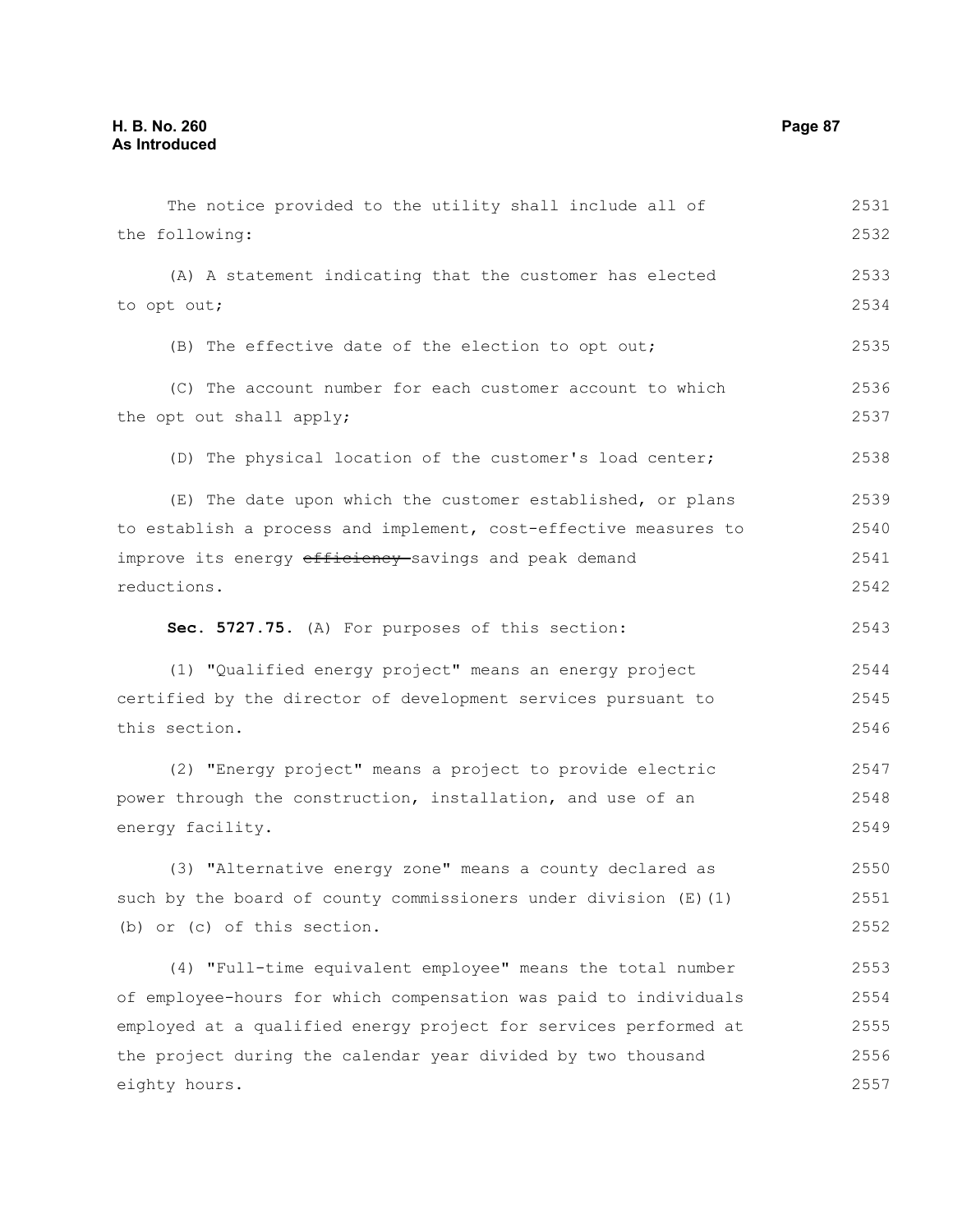(5) "Solar energy project" means an energy project composed of an energy facility using solar panels to generate electricity. 2558 2559 2560

(6) "Internet identifier of record" has the same meaning as in section 9.312 of the Revised Code. 2561 2562

(B)(1) Tangible personal property of a qualified energy project using renewable energy resources is exempt from taxation for tax years 2011 through 2021 if all of the following conditions are satisfied: 2563 2564 2565 2566

(a) On or before December 31, 2020, the owner or a lessee pursuant to a sale and leaseback transaction of the project submits an application to the power siting board for a certificate under section 4906.20 of the Revised Code, or if that section does not apply, submits an application for any approval, consent, permit, or certificate or satisfies any condition required by a public agency or political subdivision of this state for the construction or initial operation of an energy project. 2567 2568 2569 2570 2571 2572 2573 2574 2575

(b) Construction or installation of the energy facility begins on or after January 1, 2009, and before January 1, 2021. For the purposes of this division, construction begins on the earlier of the date of application for a certificate or other approval or permit described in division (B)(1)(a) of this section, or the date the contract for the construction or installation of the energy facility is entered into. 2576 2577 2578 2579 2580 2581 2582

(c) For a qualified energy project with a nameplate capacity of five megawatts or greater, a board of county commissioners of a county in which property of the project is located has adopted a resolution under division  $(E)$  (1)(b) or (c) 2583 2584 2585 2586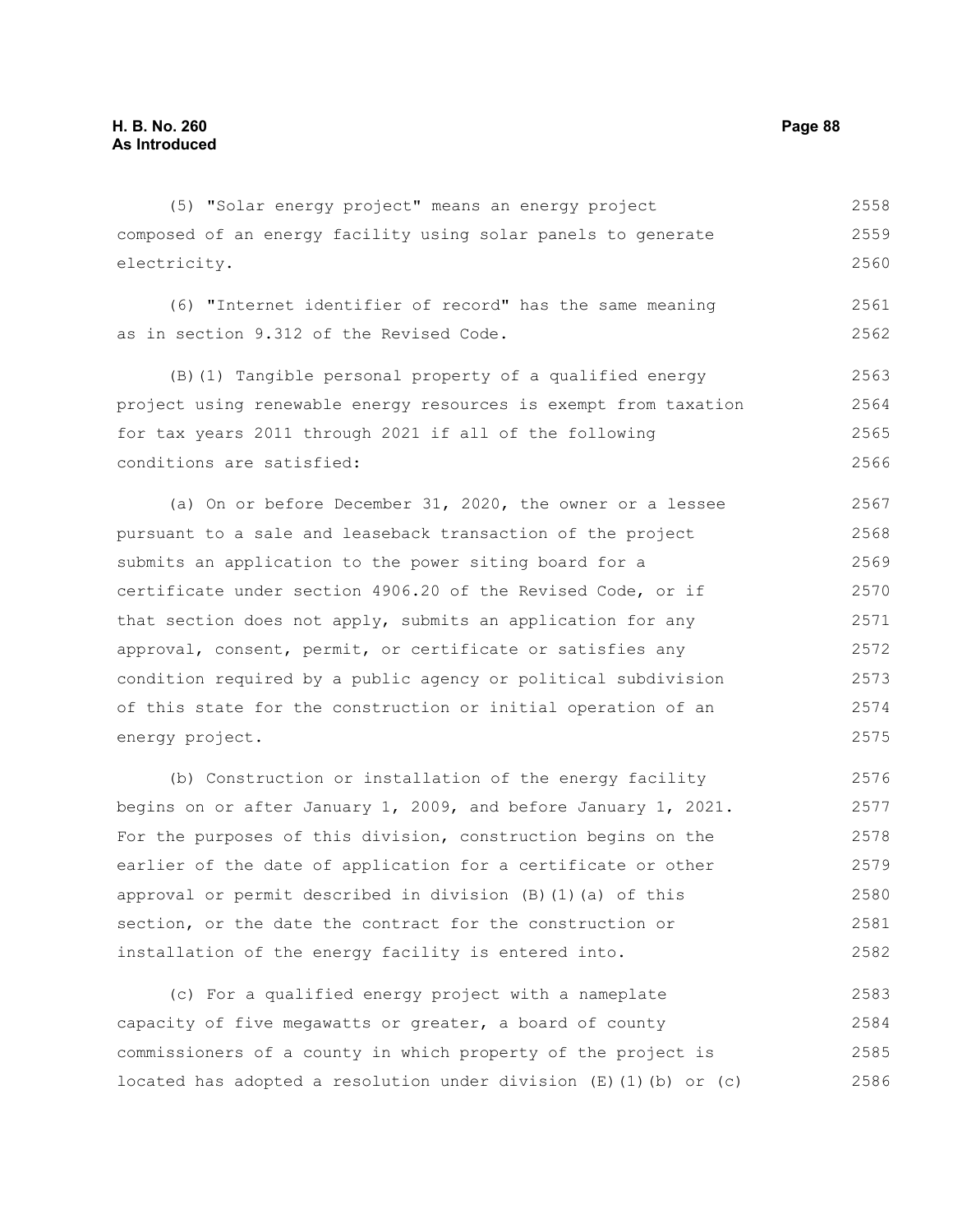#### **H. B. No. 260 Page 89 As Introduced**

of this section to approve the application submitted under division (E) of this section to exempt the property located in that county from taxation. A board's adoption of a resolution rejecting an application or its failure to adopt a resolution approving the application does not affect the tax-exempt status of the qualified energy project's property that is located in another county. 2587 2588 2589 2590 2591 2592 2593

(2) If tangible personal property of a qualified energy project using renewable energy resources was exempt from taxation under this section beginning in any of tax years 2011 through 2021, and the certification under division (E)(2) of this section has not been revoked, the tangible personal property of the qualified energy project is exempt from taxation for tax year 2022 and all ensuing tax years if the property was placed into service before January 1, 2022, as certified in the construction progress report required under division (F)(2) of this section. Tangible personal property that has not been placed into service before that date is taxable property subject to taxation. An energy project for which certification has been revoked is ineligible for further exemption under this section. Revocation does not affect the tax-exempt status of the project's tangible personal property for the tax year in which revocation occurs or any prior tax year. 2594 2595 2596 2597 2598 2599 2600 2601 2602 2603 2604 2605 2606 2607 2608 2609

(C) Tangible personal property of a qualified energy project using clean coal technology, advanced nuclear technology, or cogeneration technology is exempt from taxation for the first tax year that the property would be listed for taxation and all subsequent years if all of the following circumstances are met: 2610 2611 2612 2613 2614 2615

(1) The property was placed into service before January 1, 2616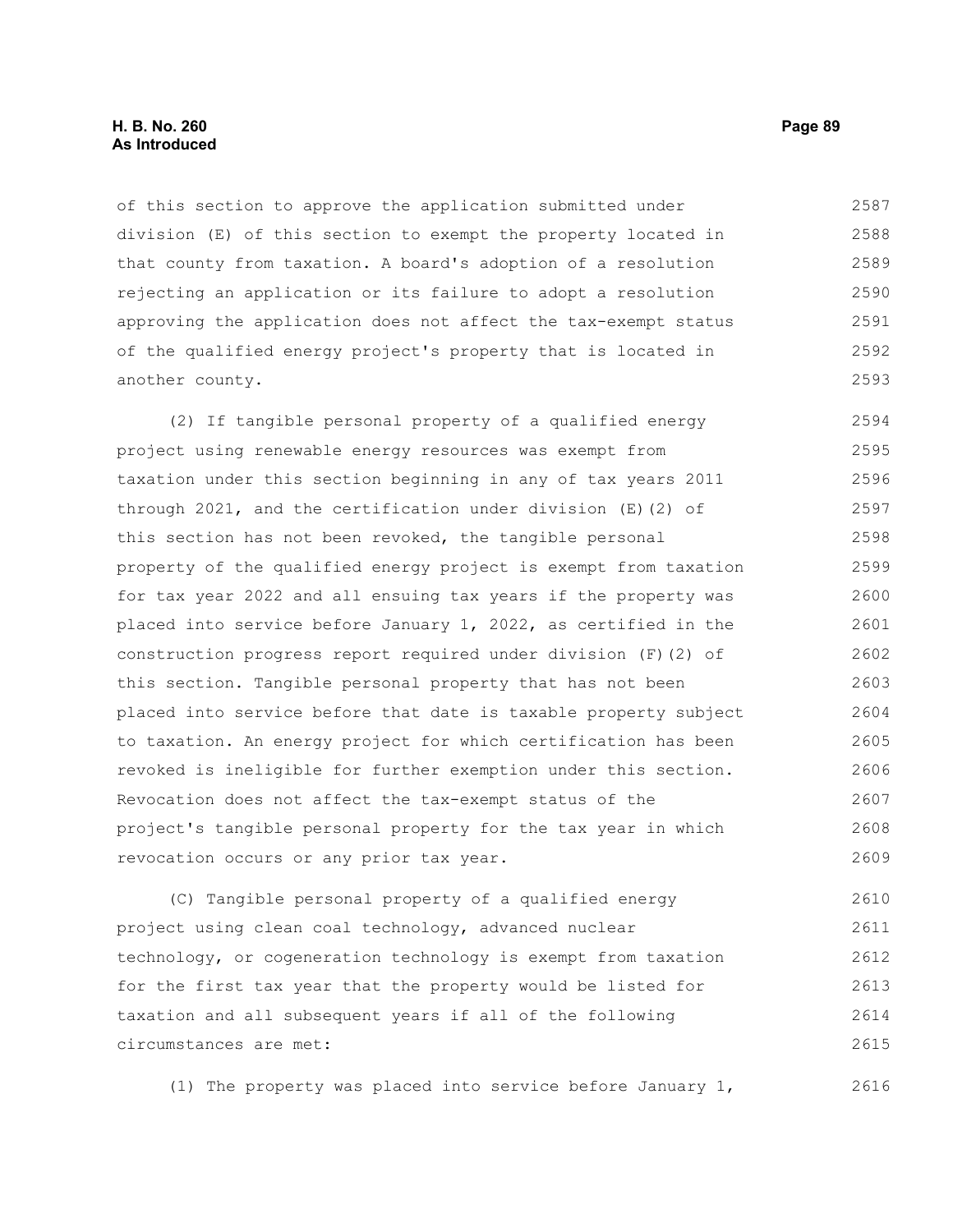2021. Tangible personal property that has not been placed into service before that date is taxable property subject to taxation. 2617 2618 2619

(2) For such a qualified energy project with a nameplate capacity of five megawatts or greater, a board of county commissioners of a county in which property of the qualified energy project is located has adopted a resolution under division  $(E)(1)(b)$  or (c) of this section to approve the application submitted under division (E) of this section to exempt the property located in that county from taxation. A board's adoption of a resolution rejecting the application or its failure to adopt a resolution approving the application does not affect the tax-exempt status of the qualified energy project's property that is located in another county. 2620 2621 2622 2623 2624 2625 2626 2627 2628 2629 2630

(3) The certification for the qualified energy project issued under division (E)(2) of this section has not been revoked. An energy project for which certification has been revoked is ineligible for exemption under this section. Revocation does not affect the tax-exempt status of the project's tangible personal property for the tax year in which revocation occurs or any prior tax year. 2631 2632 2633 2634 2635 2636 2637

(D) Except as otherwise provided in this section, real property of a qualified energy project is exempt from taxation for any tax year for which the tangible personal property of the qualified energy project is exempted under this section. 2638 2639 2640 2641

(E)(1)(a) A person may apply to the director of development services for certification of an energy project as a qualified energy project on or before the following dates: 2642 2643 2644

(i) December 31, 2020, for an energy project using 2645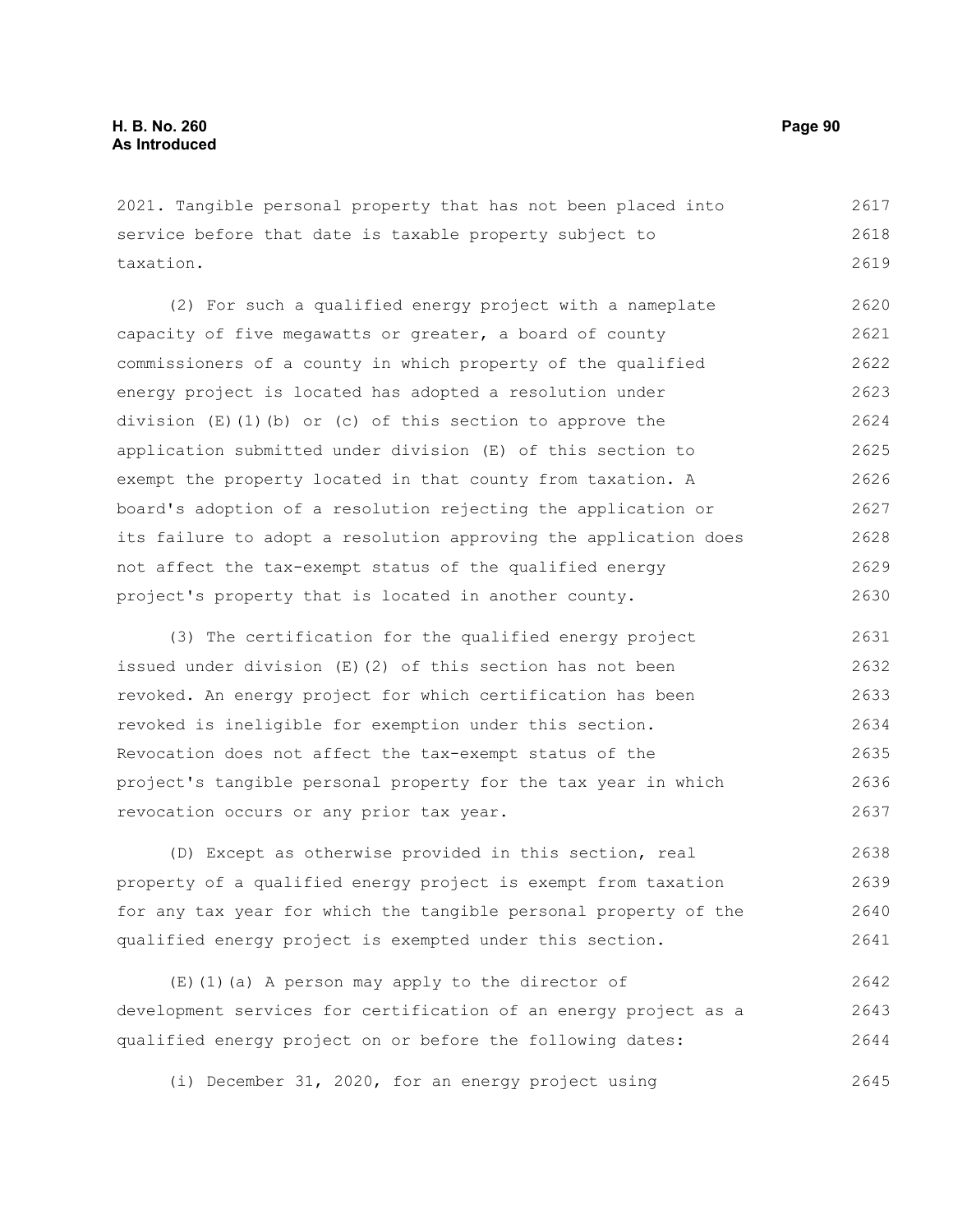renewable energy resources;

(ii) December 31, 2017, for an energy project using clean coal technology, advanced nuclear technology, or cogeneration technology. 2647 2648 2649

(b) The director shall forward a copy of each application for certification of an energy project with a nameplate capacity of five megawatts or greater to the board of county commissioners of each county in which the project is located and to each taxing unit with territory located in each of the affected counties. Any board that receives from the director a copy of an application submitted under this division shall adopt a resolution approving or rejecting the application unless it has adopted a resolution under division  $(E)$  (1)(c) of this section. A resolution adopted under division (E)(1)(b) or (c) of this section may require an annual service payment to be made in addition to the service payment required under division (G) of this section. The sum of the service payment required in the resolution and the service payment required under division (G) of this section shall not exceed nine thousand dollars per megawatt of nameplate capacity located in the county. The resolution shall specify the time and manner in which the payments required by the resolution shall be paid to the county treasurer. The county treasurer shall deposit the payment to the credit of the county's general fund to be used for any purpose for which money credited to that fund may be used. 2650 2651 2652 2653 2654 2655 2656 2657 2658 2659 2660 2661 2662 2663 2664 2665 2666 2667 2668 2669 2670

The board shall send copies of the resolution to the owner of the facility and the director by certified mail or, if the board has record of an internet identifier of record associated with the owner or director, by ordinary mail and by that internet identifier of record. The board shall send such notice 2671 2672 2673 2674 2675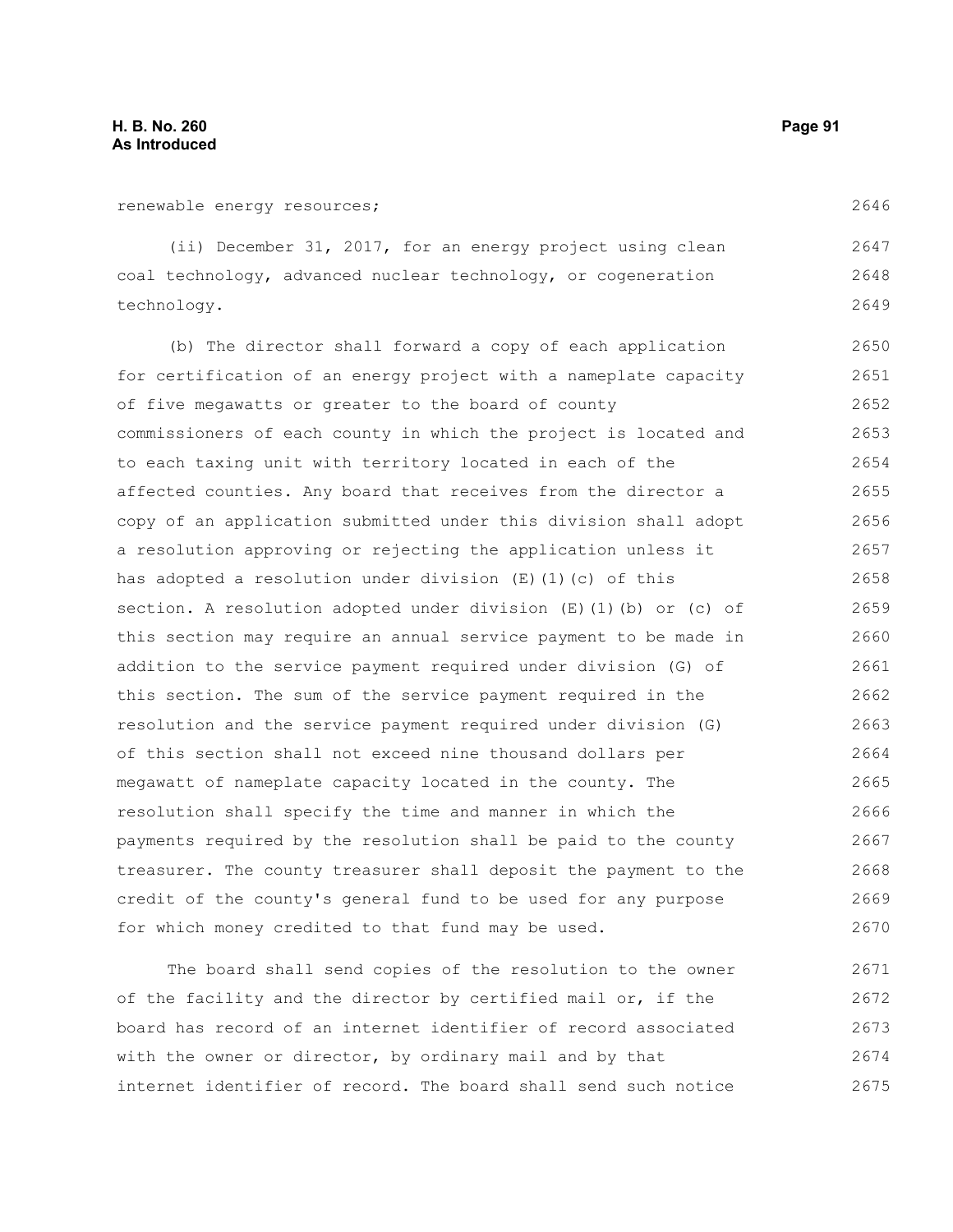within thirty days after receipt of the application, or a longer period of time if authorized by the director. (c) A board of county commissioners may adopt a resolution declaring the county to be an alternative energy zone and declaring all applications submitted to the director of development services under this division after the adoption of the resolution, and prior to its repeal, to be approved by the board. All tangible personal property and real property of an energy project with a nameplate capacity of five megawatts or greater is taxable if it is located in a county in which the board of county commissioners adopted a resolution rejecting the application submitted under this division or failed to adopt a resolution approving the application under division  $(E)$  (1)(b) or (c) of this section. (2) The director shall certify an energy project if all of the following circumstances exist: (a) The application was timely submitted. (b) For an energy project with a nameplate capacity of five megawatts or greater, a board of county commissioners of at least one county in which the project is located has adopted a resolution approving the application under division (E)(1)(b) or (c) of this section. 2676 2677 2678 2679 2680 2681 2682 2683 2684 2685 2686 2687 2688 2689 2690 2691 2692 2693 2694 2695 2696 2697 2698

(c) No portion of the project's facility was used to supply electricity before December 31, 2009. 2699 2700

(3) The director shall deny a certification application if the director determines the person has failed to comply with any requirement under this section. The director may revoke a certification if the director determines the person, or 2701 2702 2703 2704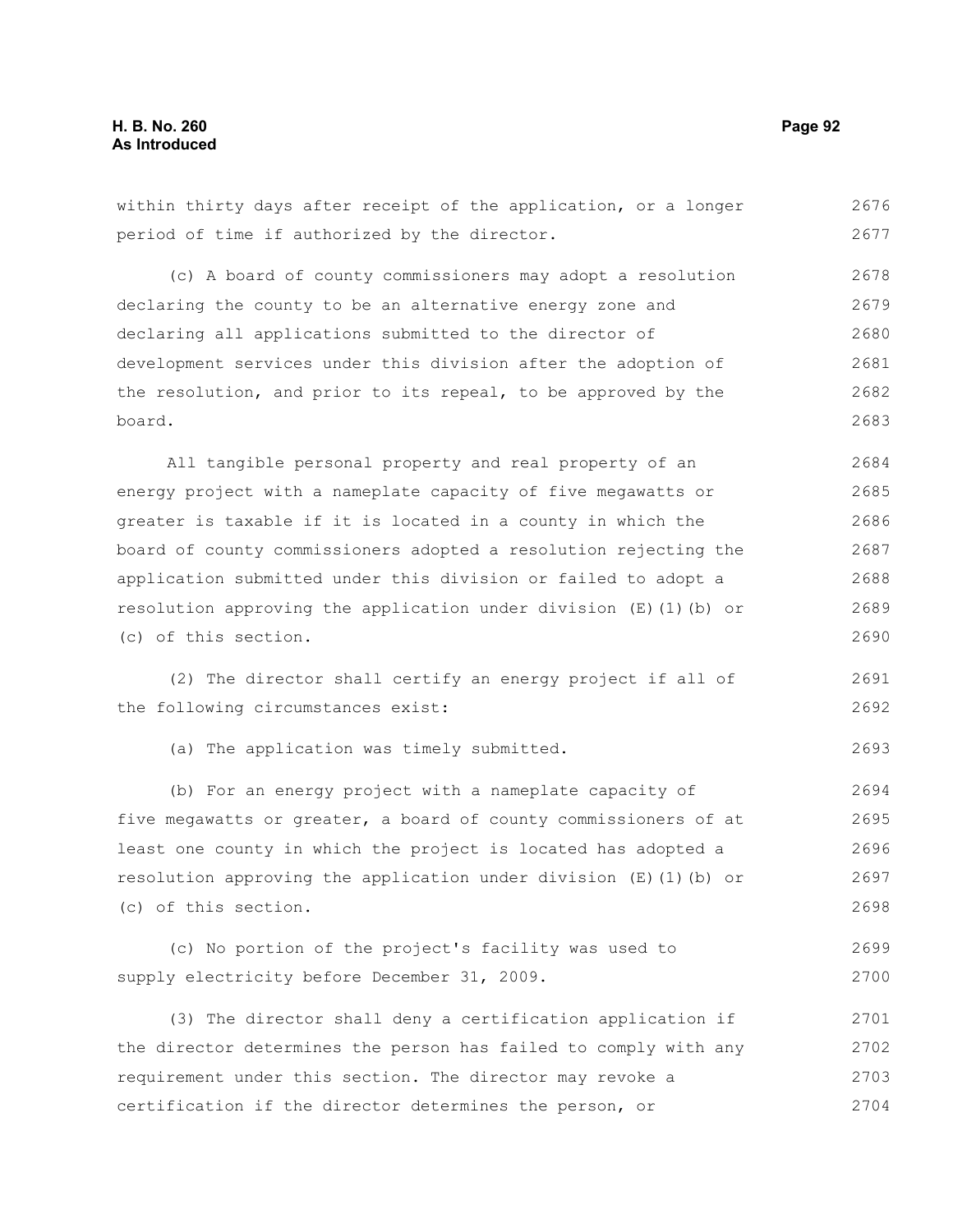subsequent owner or lessee pursuant to a sale and leaseback transaction of the qualified energy project, has failed to comply with any requirement under this section. Upon certification or revocation, the director shall notify the person, owner, or lessee, the tax commissioner, and the county auditor of a county in which the project is located of the certification or revocation. Notice shall be provided in a manner convenient to the director. 2705 2706 2707 2708 2709 2710 2711 2712

(F) The owner or a lessee pursuant to a sale and leaseback transaction of a qualified energy project shall do each of the following: 2713 2714 2715

(1) Comply with all applicable regulations; 2716

(2) File with the director of development services a certified construction progress report before the first day of March of each year during the energy facility's construction or installation indicating the percentage of the project completed, and the project's nameplate capacity, as of the preceding thirty-first day of December. Unless otherwise instructed by the director of development services, the owner or lessee of an energy project shall file a report with the director on or before the first day of March each year after completion of the energy facility's construction or installation indicating the project's nameplate capacity as of the preceding thirty-first day of December. Not later than sixty days after June 17, 2010, the owner or lessee of an energy project, the construction of which was completed before June 17, 2010, shall file a certificate indicating the project's nameplate capacity. 2717 2718 2719 2720 2721 2722 2723 2724 2725 2726 2727 2728 2729 2730 2731

(3) File with the director of development services, in a manner prescribed by the director, a report of the total number of full-time equivalent employees, and the total number of full-2732 2733 2734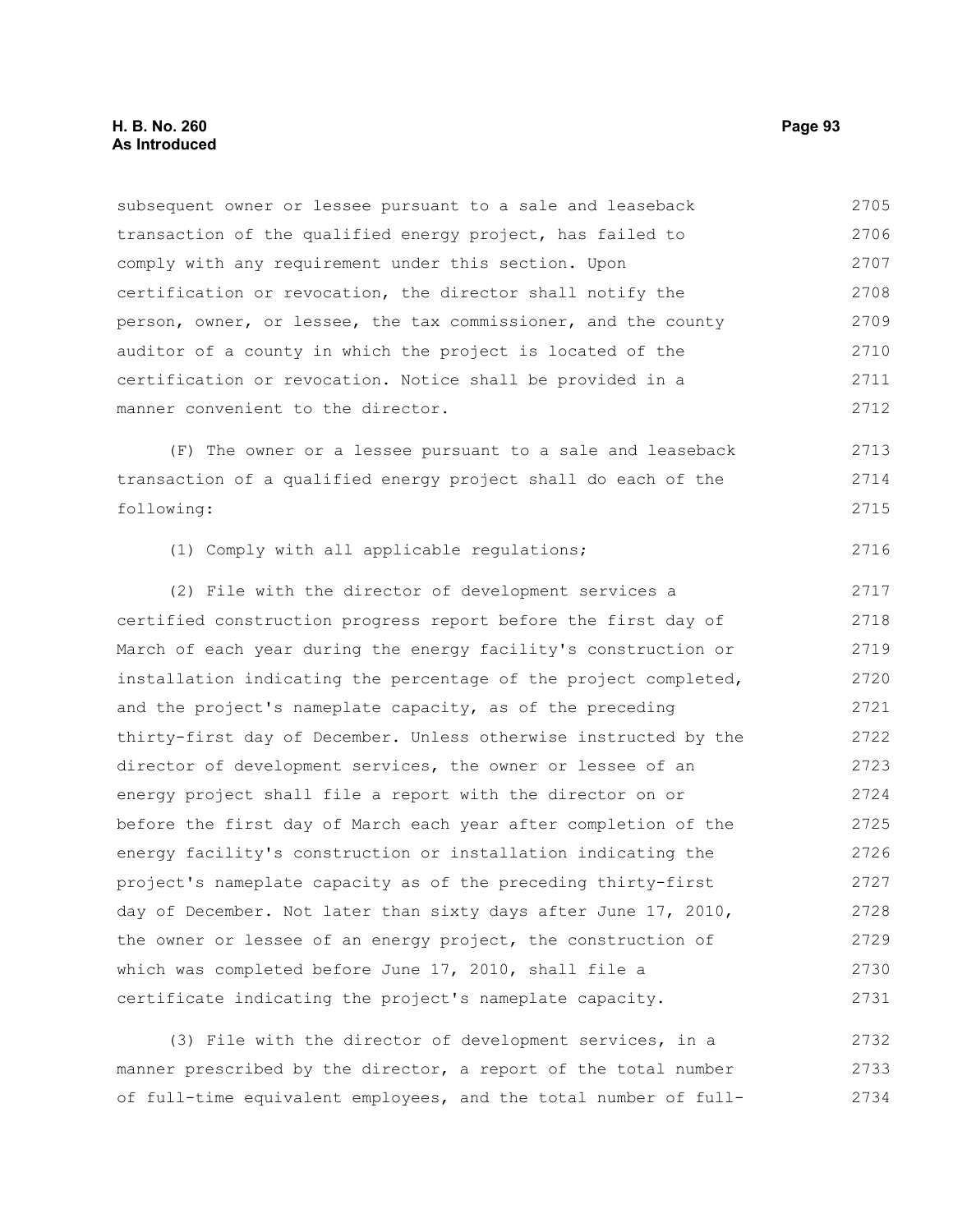time equivalent employees domiciled in Ohio, who are employed in the construction or installation of the energy facility; (4) For energy projects with a nameplate capacity of five megawatts or greater, repair all roads, bridges, and culverts affected by construction as reasonably required to restore them to their preconstruction condition, as determined by the county engineer in consultation with the local jurisdiction responsible for the roads, bridges, and culverts. In the event that the county engineer deems any road, bridge, or culvert to be inadequate to support the construction or decommissioning of the energy facility, the road, bridge, or culvert shall be rebuilt or reinforced to the specifications established by the county engineer prior to the construction or decommissioning of the facility. The owner or lessee of the facility shall post a bond in an amount established by the county engineer and to be held by the board of county commissioners to ensure funding for repairs of roads, bridges, and culverts affected during the construction. The bond shall be released by the board not later than one year after the date the repairs are completed. The energy facility owner or lessee pursuant to a sale and leaseback transaction shall post a bond, as may be required by the Ohio power siting board in the certificate authorizing commencement of construction issued pursuant to section 4906.10 of the Revised Code, to ensure funding for repairs to roads, bridges, and culverts resulting from decommissioning of the facility. The energy facility owner or lessee and the county engineer may enter into an agreement regarding specific transportation plans, reinforcements, modifications, use and repair of roads, financial security to be provided, and any other relevant issue. (5) Provide or facilitate training for fire and emergency 2735 2736 2737 2738 2739 2740 2741 2742 2743 2744 2745 2746 2747 2748 2749 2750 2751 2752 2753 2754 2755 2756 2757 2758 2759 2760 2761 2762 2763 2764

responders for response to emergency situations related to the 2765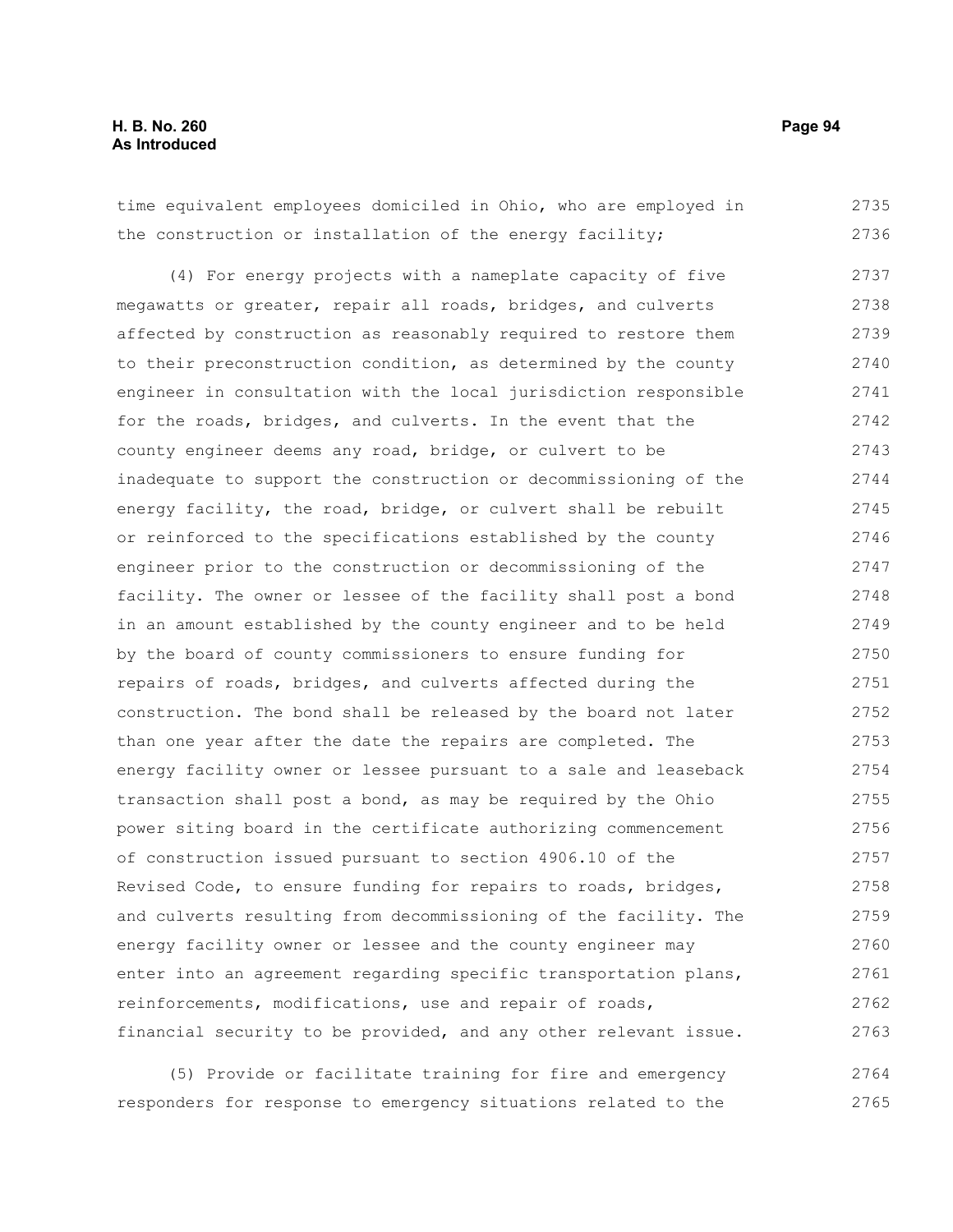### **H. B. No. 260 Page 95 As Introduced**

energy project and, for energy projects with a nameplate capacity of five megawatts or greater, at the person's expense, equip the fire and emergency responders with proper equipment as reasonably required to enable them to respond to such emergency situations; 2766 2767 2768 2769 2770

(6) Maintain a ratio of Ohio-domiciled full-time equivalent employees employed in the construction or installation of the energy project to total full-time equivalent employees employed in the construction or installation of the energy project of not less than eighty per cent in the case of a solar energy project, and not less than fifty per cent in the case of any other energy project. In the case of an energy project for which certification from the power siting board is required under section 4906.20 of the Revised Code, the number of full-time equivalent employees employed in the construction or installation of the energy project equals the number actually employed or the number projected to be employed in the certificate application, if such projection is required under regulations adopted pursuant to section 4906.03 of the Revised Code, whichever is greater. For all other energy projects, the number of full-time equivalent employees employed in the construction or installation of the energy project equals the number actually employed or the number projected to be employed by the director of development services, whichever is greater. To estimate the number of employees to be employed in the construction or installation of an energy project, the director shall use a generally accepted job-estimating model in use for renewable energy projects, including but not limited to the job and economic development impact model. The director may adjust an estimate produced by a model to account for variables not accounted for by the model. 2771 2772 2773 2774 2775 2776 2777 2778 2779 2780 2781 2782 2783 2784 2785 2786 2787 2788 2789 2790 2791 2792 2793 2794 2795 2796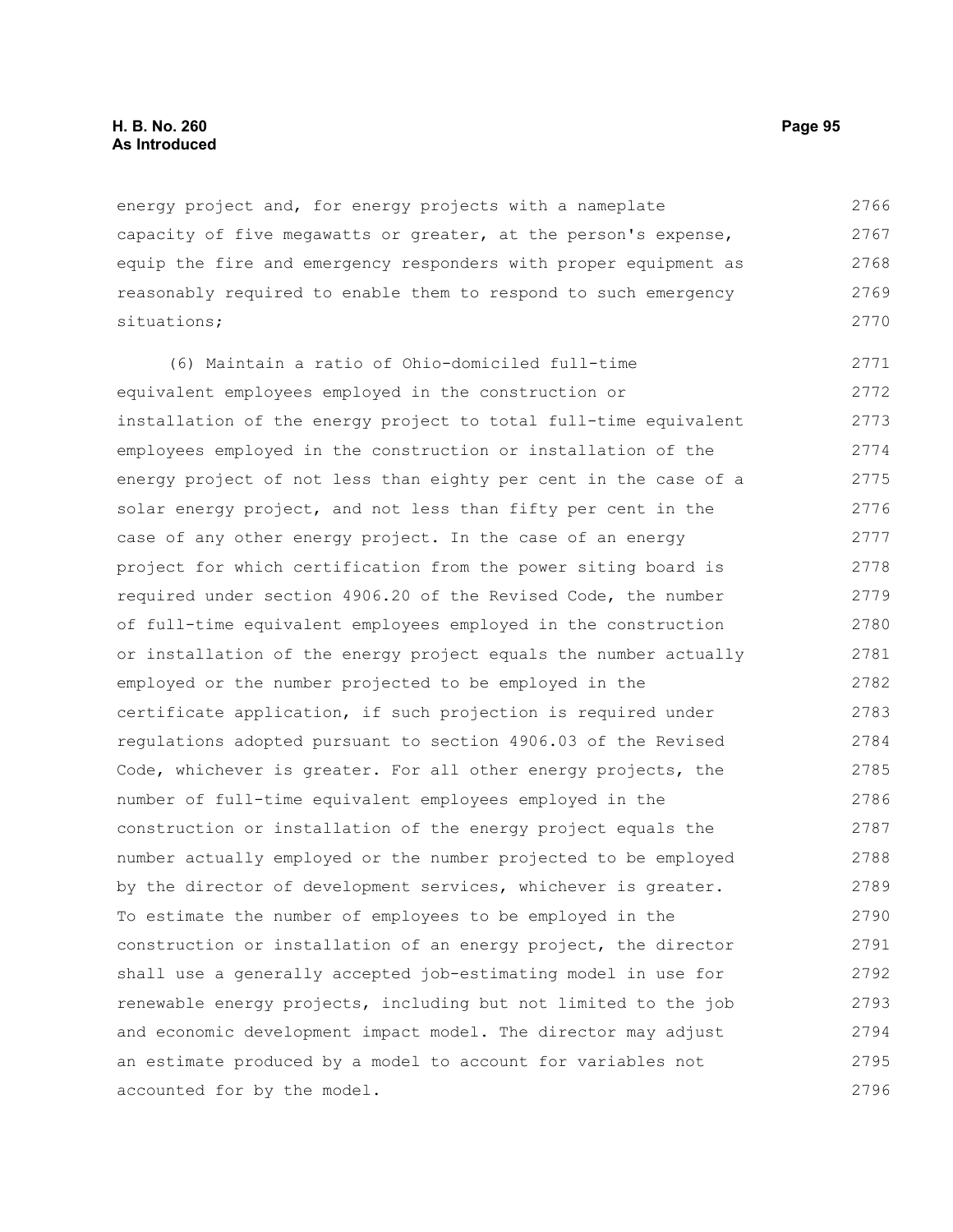## **H. B. No. 260 Page 96 As Introduced**

(7) For energy projects with a nameplate capacity in excess of two megawatts, establish a relationship with a member of the university system of Ohio as defined in section 3345.011 of the Revised Code or with a person offering an apprenticeship program registered with the employment and training administration within the United States department of labor or with the apprenticeship council created by section 4139.02 of the Revised Code, to educate and train individuals for careers in the wind or solar energy industry. The relationship may include endowments, cooperative programs, internships, apprenticeships, research and development projects, and curriculum development. (8) Offer to sell power or renewable energy credits from the energy project to electric distribution utilities or electric service companies subject to renewable energy resourcerequirements standards for the Ohio generation and jobs incentive program under section 4928.64 of the Revised Code that have issued requests for proposal for such power or renewable energy credits. If no electric distribution utility or electric service company issues a request for proposal on or before December 31, 2010, or accepts an offer for power or renewable energy credits within forty-five days after the offer is submitted, power or renewable energy credits from the energy 2797 2798 2799 2800 2801 2802 2803 2804 2805 2806 2807 2808 2809 2810 2811 2812 2813 2814 2815 2816 2817 2818 2819

project may be sold to other persons. Division (F)(8) of this section does not apply if: 2820 2821

(a) The owner or lessee is a rural electric company or a municipal power agency as defined in section 3734.058 of the Revised Code. 2822 2823 2824

(b) The owner or lessee is a person that, before completion of the energy project, contracted for the sale of 2825 2826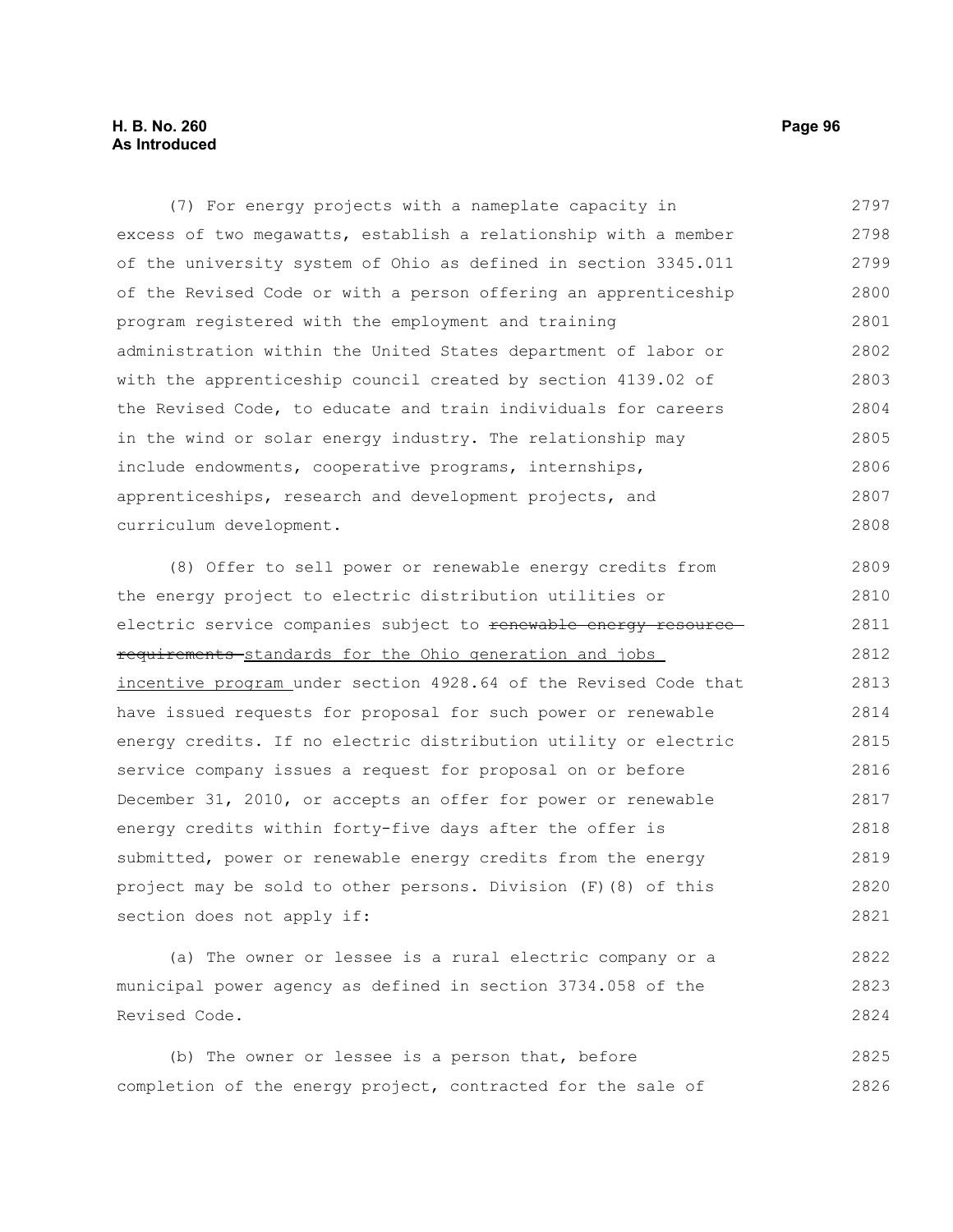power or renewable energy credits with a rural electric company or a municipal power agency.

(c) The owner or lessee contracts for the sale of power or renewable energy credits from the energy project before June 17, 2010. 2829 2830 2831

(9) Make annual service payments as required by division (G) of this section and as may be required in a resolution adopted by a board of county commissioners under division (E) of this section. 2832 2833 2834 2835

(G) The owner or a lessee pursuant to a sale and leaseback transaction of a qualified energy project shall make annual service payments in lieu of taxes to the county treasurer on or before the final dates for payments of taxes on public utility personal property on the real and public utility personal property tax list for each tax year for which property of the energy project is exempt from taxation under this section. The county treasurer shall allocate the payment on the basis of the project's physical location. Upon receipt of a payment, or if timely payment has not been received, the county treasurer shall certify such receipt or non-receipt to the director of development services and tax commissioner in a form determined by the director and commissioner, respectively. Each payment shall be in the following amount: 2836 2837 2838 2839 2840 2841 2842 2843 2844 2845 2846 2847 2848 2849

(1) In the case of a solar energy project, seven thousand dollars per megawatt of nameplate capacity located in the county as of December 31, 2010, for tax year 2011, as of December 31, 2011, for tax year 2012, as of December 31, 2012, for tax year 2013, as of December 31, 2013, for tax year 2014, as of December 31, 2014, for tax year 2015, as of December 31, 2015, for tax year 2016, and as of December 31, 2016, for tax year 2017 and 2850 2851 2852 2853 2854 2855 2856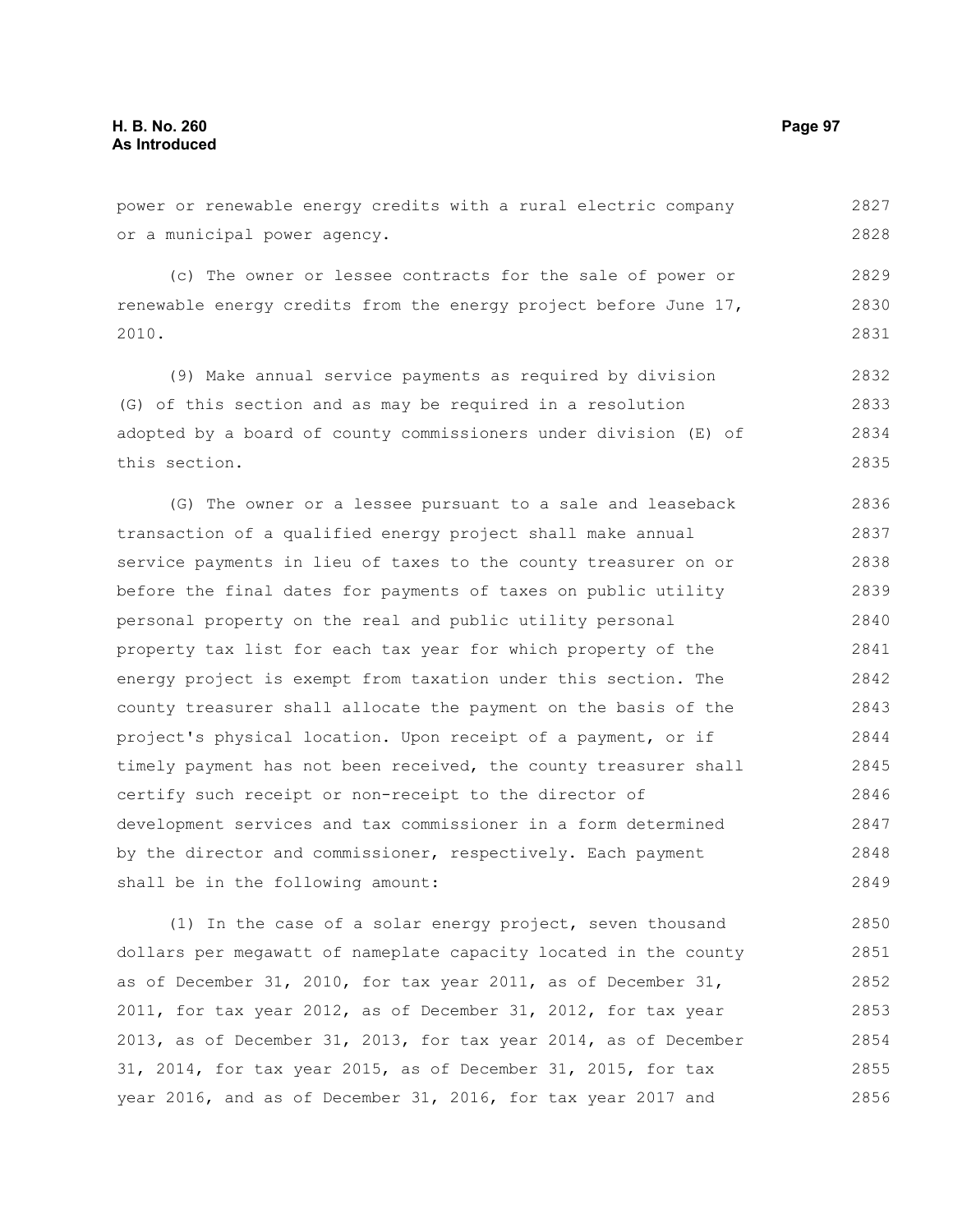each tax year thereafter;

(2) In the case of any other energy project using renewable energy resources, the following: 2858 2859

(a) If the project maintains during the construction or installation of the energy facility a ratio of Ohio-domiciled full-time equivalent employees to total full-time equivalent employees of not less than seventy-five per cent, six thousand dollars per megawatt of nameplate capacity located in the county as of the thirty-first day of December of the preceding tax year; 2860 2861 2862 2863 2864 2865 2866

(b) If the project maintains during the construction or installation of the energy facility a ratio of Ohio-domiciled full-time equivalent employees to total full-time equivalent employees of less than seventy-five per cent but not less than sixty per cent, seven thousand dollars per megawatt of nameplate capacity located in the county as of the thirty-first day of December of the preceding tax year; 2867 2868 2869 2870 2871 2872 2873

(c) If the project maintains during the construction or installation of the energy facility a ratio of Ohio-domiciled full-time equivalent employees to total full-time equivalent employees of less than sixty per cent but not less than fifty per cent, eight thousand dollars per megawatt of nameplate capacity located in the county as of the thirty-first day of December of the preceding tax year. 2874 2875 2876 2877 2878 2879

(3) In the case of an energy project using clean coal technology, advanced nuclear technology, or cogeneration technology, the following: 2882 2883

(a) If the project maintains during the construction or installation of the energy facility a ratio of Ohio-domiciled 2884 2885

2857